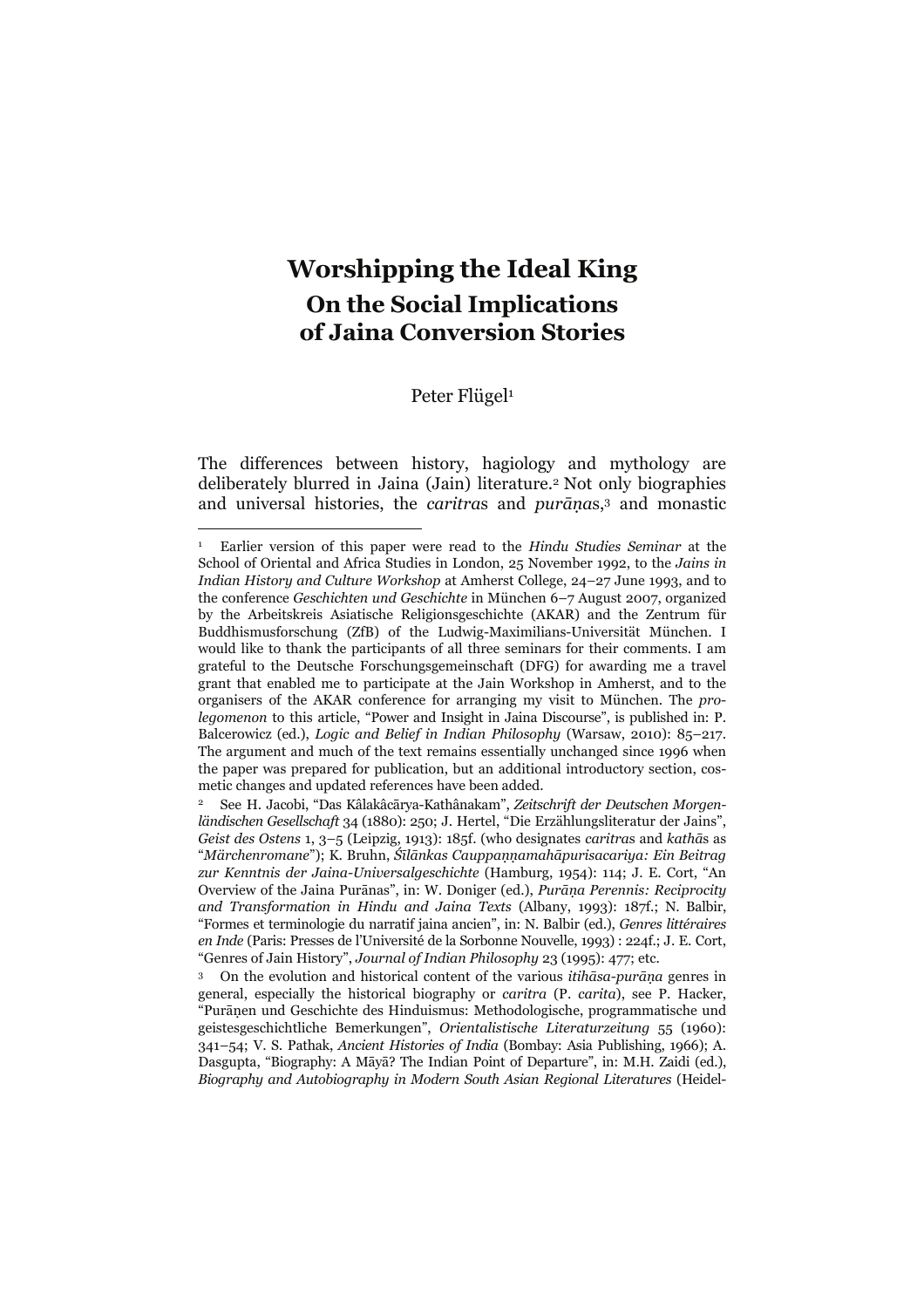chronicles and genealogies, the *sthavirāvalī*s, *paṭṭāvalī*s and *gurvāvalī*s,4 mix or combine mythological tales with historical facts and eulogies, but also secular clan histories and genealogies, *vaṃsāvalī*s and *khyāta*s,5 and similar genres of history within the Jain tradition, such as narrative tales, *kathā*s, or collections of stories, *prabandha*s,6 epic poetry, *mahākāvya* or *rāsa*, or song, *gīta*, written in Prakrit, Sanskrit and vernacular languages. Although it contains numerous references to historical personalities, events, places and practices,7 the

berg, 1976): 4–17; K. K. Dasgupta, "Ancient Indian Biography", in: S. P. Sen (ed.), *Historical Biography in Indian Literature* (Calcutta, 1979): 1–24; R. Thapar, "Social and Historical Consciousness: The Itihāsa-Purāṇa Tradition", in: S. Bhattacharya & R. Thapar (eds.), *Situating Indian History* (Delhi, 1986): 353–83.

<sup>4</sup> On these genres of Jain history, see Cort, "Genres", 480–90, and P. Flügel, "Protestantische und Post-Protestantische Jaina Reformbewegungen: Zur Geschichte und Organisation der Sthānakavāsī II", *Berliner Indologische Studien* 15–17 (2003): 178– 82, 194–6.

<sup>5</sup> See N. P. Ziegler, "The Seventeenth Century Chronicles of Mārvāṛa: A Study in the Evolution and Use of Oral Traditions in Western India", *History in Africa* 3 (1976): 128–31 for further vernacular genres. *Khyāta* is related to Sanskrit *khyāti*, fame, renown, glory.

<sup>6</sup> M. Bloomfield, "On Recurring Psychic Motifs in Hindu Fiction", *Journal of the American Oriental Society* 36 (1917b): 54f. describes the *bṛhat-kathā*s as "secular fiction", and the "Caritas or Prabandhas" as "quasi-chronicles" which are "invariably based upon the lives of real historical persons, mostly Jain saints, and emperors (cakravartins) and kings who were, or are said to have been votaries of the Jinistic faith. There is no question that they state some events that actually happened." In his view, the *kathā*s (P. *kahā*) or *kathānaka*s "seem to differ from the Caritas in that they moralize more directly and obviously (dhammakahā), but they also are intimately connected with the traditional names of saints, emperors and kings" (ib.). See H. M. Johnson, "Kathā and Vṛttaka", *Indian Antiquary* 56 (1927): 17 for the distinction between *kathā*s, "adventures of men of former times", *prabandha*s, "the biography of men of later times", and *caritra*s, "the biography of any one" (including the Jinas). On *prabandha*s, see also LPS; J. Deleu, "A Note on the Jain Prabandhas", in: K. Bruhn & A. Wezler (eds.), *Studien zum Jainismus und Buddhismus: Gedenkschrift für Ludwig Alsdorf*. Alt und Neuindische Studien 23 (Wiesbaden, 1981): 61–72; P. Granoff, "Jain Biographies: Selections from the *Prabandhakośa, Kharataragacchabṛhadgurvāvali, Vṛddhācāryaprabandhāvali, and the Ākhyānakamaṇikośa*", in: P. Granoff (ed.) *The Clever Adulteress and other Stories: A Treasury of Jain Literature* (Oakville: Mosaic Press, 1990): 140–181. A. M. Ghatage, "Narrative Literature in Jain Māhārāṣṭrī", *Annals of the Bhandarkar Oriental Research Institute* 16 (1935): 28 writes on *prabandha*s: "Though dealing with historical themes, their value for history is small, and the spirit of religious preaching dominates them throughout."

<sup>7</sup> See J. Hertel, "Narrative Literature of the Jainas", *Shrī Jain Shvetāmbar Conference Herald* 11 (1915): 227; J. Hertel, *On the Literature of the Shvetambaras of Gujarat* (Leipzig, 1922); J. C. Jain, *Life in Ancient India as Depicted in the Jain Canons* (Bombay, 1947), etc., on the importance of Jain narrative literature for the study of folklore.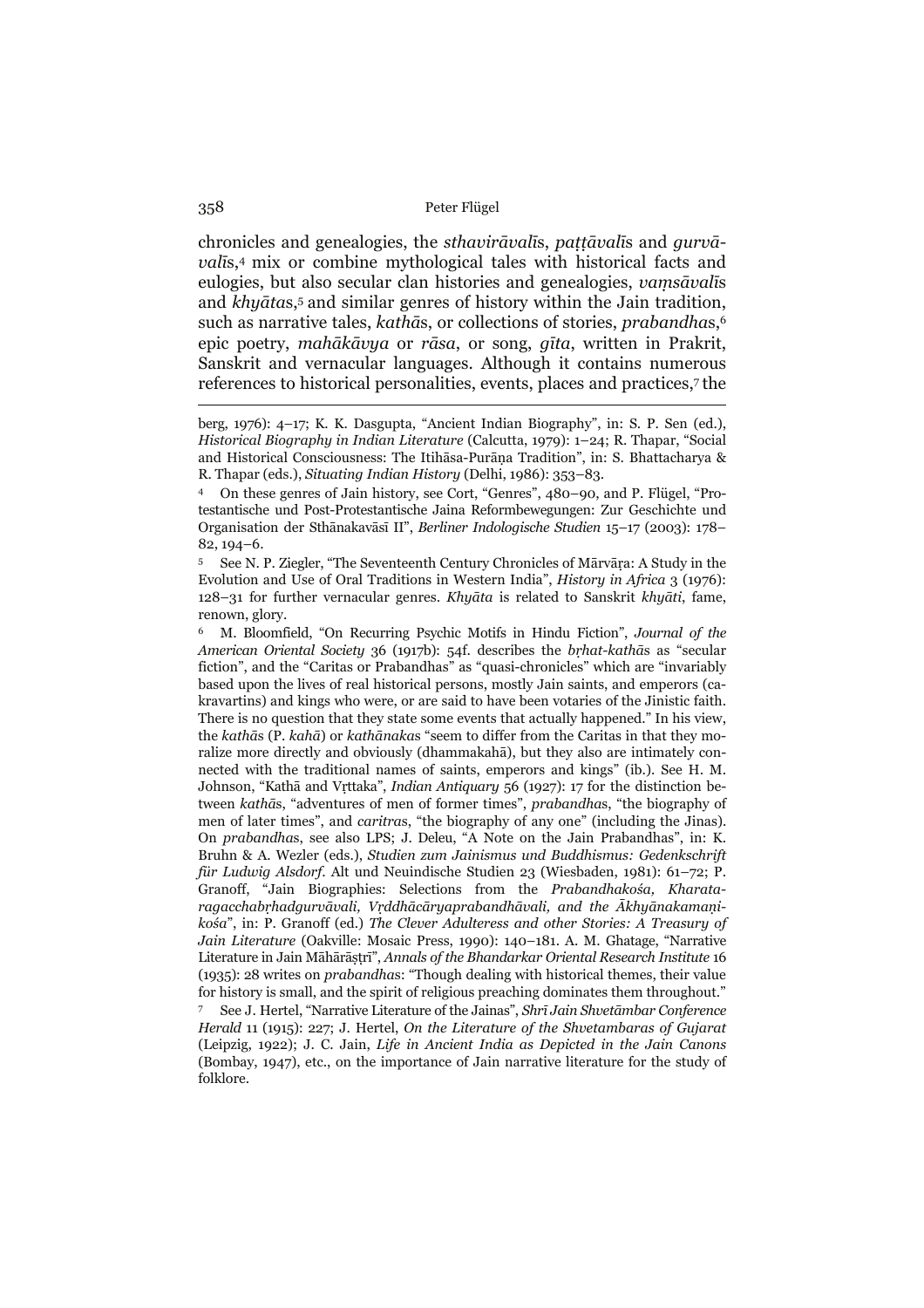value of Jain literature as a source for historical research is limited.8 Two main reasons for this have been identified. Klaus Bruhn highlighted doctrinal imperatives underlying the general trend in Jain literature to systematically absorb the individual in the typical and the ideal.9 The paradigmatic example is the diminishing interest in the individual life-history of Mahāvīra<sup>10</sup> in post-canonical biographies and universal histories, in contrast to the increasingly elaborate legends and myths surrounding the lives of the Buddha and of

<sup>8</sup> See Jacobi's, "Kâlakâcārya-Kathânakam", exemplary analysis of the historical contents of the Kālakācārya-Kathānakam, which identifies the marks of deliberate invention and reordering of the names in the *sthavirāvalī*s etc. according to nonhistoriographical priorities: "In Legende und Sage werden Ereignisse und Personen der Geschichte und Mythe, wie im Traume nicht zusammengehörige Erlebnisse, zu einem neuen Bilde scheinbarer Wirklichkeit vereinigt. In beiden Fällen schliessen sich die ursprünglich isolierten oder anders geordneten Momente der Erinnerung des einzelnen sowie des Volkes nach den Gesetzen der Ideenassociation aneinander, dessen Wirkung nie im Voraus bestimmt werden kann, daher wir niemals die Wirklichkeit aus Traum oder Sage mit Sicherheit reconstruieren können" (ib., p. 250). See also W. N. Brown, *The Story of Kālaka* (Washington: Smithsonian Institution Freer Gallery of Art, 1933). The unreliable nature of many Jain depictions of Indian chronological history has also been demonstrated by other authors. S. Jha, *Aspects of Brahmanical Influence on the Jaina Mythology* (Delhi, 1978): 118–52, for instance, showed that the depictions of the Iksvāku lineage in the Jain Purānas are derived from the Brāhmaṇical epics and *purāṇa*s, and that what is original in them is based on "arbitrary alterations" (ib., p. 152). According to Dasgupta, "Ancient Indian Biography": 15, even inscriptions of early India "rarely narrate the events of the life of a king in a chronological order", while omitting facts and invariably observing the literary convention of bestowing "unqualified praise" on their heroes (ib., p. 19). Cf. M. M. Rahman, *Encyclopedia of Historiography* (New Delhi: Anmol Publications, 2006): 3f. who distinguishes between "history based on legends", such as the Kālakācārya-Kathānakam, and "historical events in legendary form", such as the Jaina *purāṇa*s. Cf. H. M. Johnson's, "Historical References in Hemacandra's Mahāvīracaritra", *Journal of the American Oriental Society* 45 (1925): 301–310, analysis of the "historical content" of Hemacandra's 12th c. *Mahāvīracaritra* in the TŚPC.

<sup>9</sup> Bruhn, *Cauppaṇṇamahāpurisacariya*, 117f.; K. Bruhn, "Introduction to Śīlāṅka's Cauppaṇṇamahāpurisacariya", in: A. M. Bhojak (ed.), *Cauppaṇṇamahāpurisacariyam by Ācārya Śrī Śīlāṅka* (Ahmadabad, 1961): 12, 19. See also A. K. Warder, "Jaina Historiography and the Legend of Vikramāditya", in: *An Introduction to Indian Historiography* (Bombay, 1972): 36.

<sup>&</sup>lt;sup>10</sup> On the early Mahāvīra biographies, excluding  $\overline{A}S_2$  1.8.1, see Bruhn, *Cauppannamahāpurisacariya*, *Cauppaṇṇamahāpurisacariya*, 40–42, 115–17; Bruhn, "Introduction", 12–16; B. Bhatt, "Ācāra-Cūlās and -Niryukti. Studies II (Mahāvīrabiography)", in: R. Smet & K. Watanabe (eds.), *Jain Studies in Honour of Jozef Deleu* (Tokyo, 1993): 85–121. Both conclude that "The biography itself is more legendary than historical" (p. 85).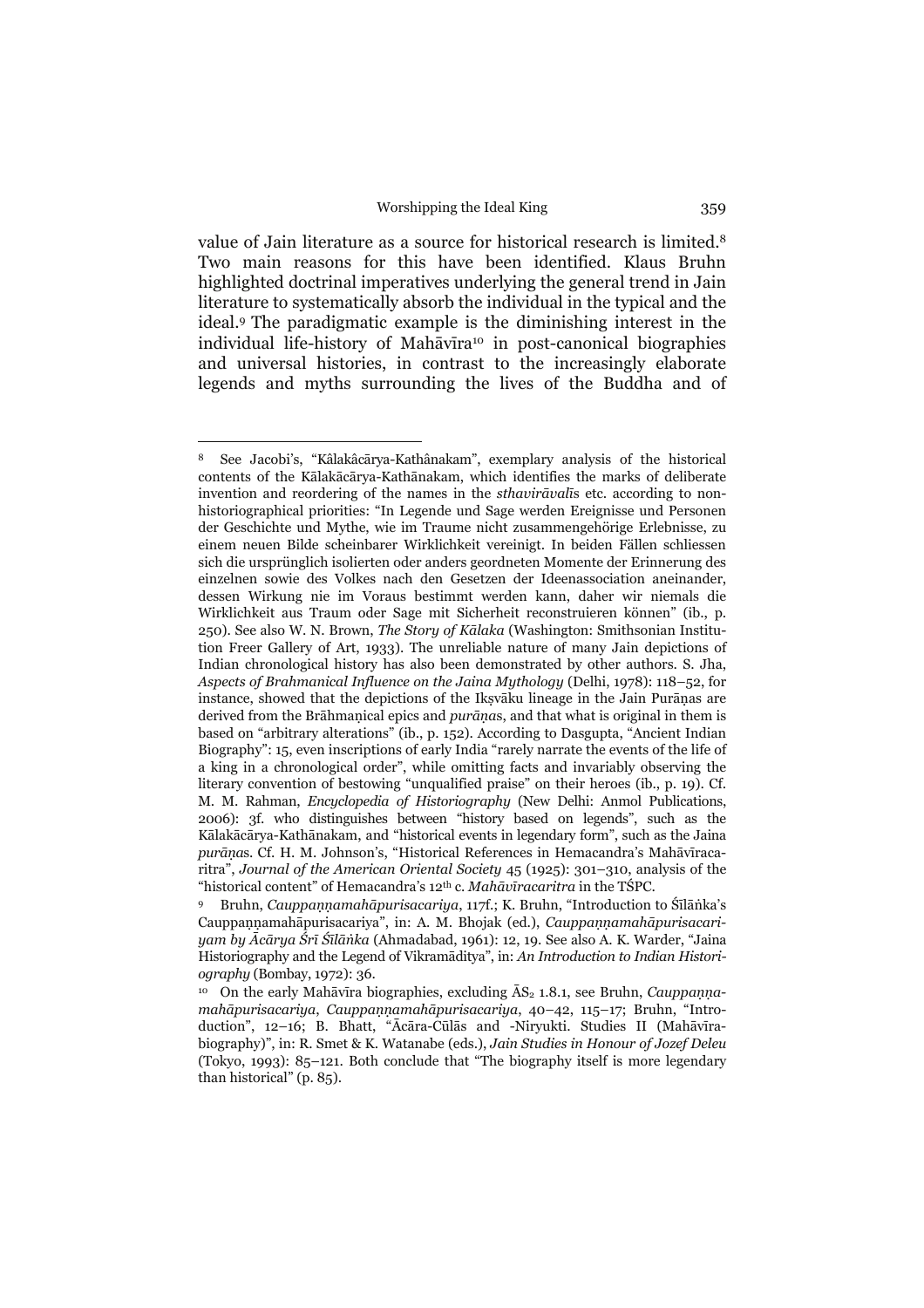Kṛṣṇa.11 John E. Cort, on the other hand, pointed to the performative function of Jain historical texts in sectarian ceremonial contexts.12

 Doctrinal clichés in Jain historical, biographical and hagiographical writing13 are not only of dogmatic and stylistic significance, but also

13 Bruhn, *Cauppaṇṇamahāpurisacariya*, 114f. distinguishes "historical data", "legend" (motifs that are specific for a given text), and "hagiology" (motifs shared by similar texts), and studies their interrelation within one and the same *caritra* or *purāṇa*, weaving biographical, hagiographical and historiographical elements into systematically conceived textual wholes. He distinguishes furthermore between

<sup>11</sup> Following L. Alsdorf, *Harivaṃśapurāṇa* (Hamburg: Friedrichsen/de Gruyter, 1936), who distinguished Jaina "world history" and "universal history", K. Bruhn, "Repetition in Jain Narrative Literature", *Indologica Taurinensia* 11 (1983): 37 defined Jaina "universal history", somewhat paradoxically, in terms of "a definite mythological subject, the history of the sixty-three great men". Cort, "Overview", 195, first reiterated this definition, but later introduced the new but equally ambivalent term "localised history" (which echoes the "global / local" opposition), referring either to a specific text, sect, place, or person, to describe accounts of the lives of great personalities within particular sectarian traditions: "the histories of the Jain tradition in the centuries since the death and liberation of Mahāvīra" (Cort, "Genres", 480, cf. 473, 479). Both definitions are both too specific and too vague for the general analysis of "historical narratives of great beings" ("social history" is outside the radar of Jain sources), and do not account for cosmological themes. P. Flügel, "The Unknown Loṅkā: Tradition and the Cultural Unconscious", in: C. Caillat & N. Balbir (eds.), *Jaina Studies* (Delhi, 2008): 199, n. 72 therefore differentiated between "cosmologyical history", "universal history", as defined for the Jaina context by Bruhn, "sectarian history", and "chronological history".

<sup>12</sup> Cort, "Genres", 480, 489f. See the paradigmatic study of P. Lutgendorf, *The Life of a Text: Performing the Rāmacaritmānas of Tulsidas* (Berkeley, 1991). In the Śvetāmbara tradition, the list of succession after Mahāvīra in the *Nandīsūtra* (NS1–2 vv. 25– 50) and the *paṭṭāvalī* of the specific monastic order are often recited at the occasion of initiation or *dīkṣā*. See Cort, "Genres", 480; for other performative contexts: ib., pp. 489f. On the didactic and social functions of religious biographies and hero-tales see also J. C. Jain, *Prakrit Narrative Literature: Origin and Growth* (New Delhi, 1981): 11 (morality) and Thapar, "Itihāsa-Purāṇa Tradition", 378 (eulogy & legitimation), who introduced the distinction between 'embedded' (myth, epic, genealogy) and 'disembedded' (chronicles, biographies of persons of authority) forms of historical consciousness in South Asia, associating them respectively with 'lineage' and 'statebased societies' (ib., p. 354). See also Flügel, "Geschichte und Organisation", 194–6 on the modern trend in centralized monastic orders of substituting conventional lineage histories with disembedded biographies of isolated individual great beings who transcend and potentially integrate several different lineages if serving as a common reference point. In the same way as genealogies, *gurvāvalī*s, are encompassed by succession lists, *paṭṭāvalī*s, succession lists are encompassed by "superbiographies" of selected monastic leaders who rule over several different monastic orders and hence cannot be pinned down to one single line of succession down to Mahāvīra. In cases such as this, lineage-history has to be suspended, and legitimacy established through direct reference to the principal sources of religious authority.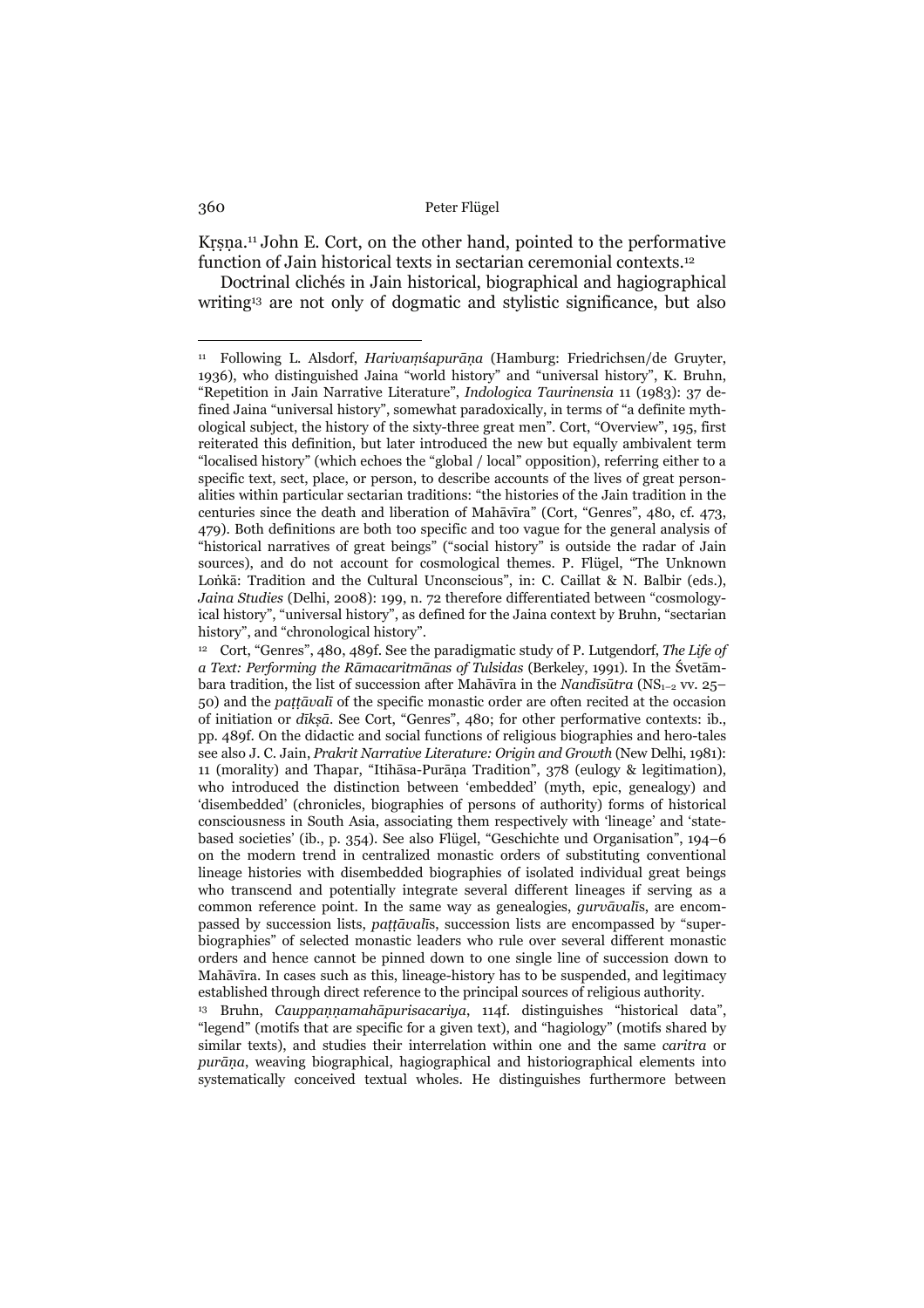function as rhetorical devices that are created and used with transformative intent. Notable is the didactic nature of most texts and their emphasis on transformative experiences such as conversion, renunciation and initiation.14 From an observer's point of view, conversion experiences are predicated on the "realization and internalization of important dogmatic subjects",15 for instance the ritual orientation towards the conventional list of the twenty-four Jinas or the sectarian lists of succession;16 though this perspective cannot account for the 'self-reported' enlightenment experiences of the Jinas themselves, who allegedly formulated the core doctrines in the first place. The genre conventions of monastic biographies and didactic stories are easily blurred and deliberately fuzzy, since both follow the general tendency in Jain literature to absorb the individual in the typical, and to trigger moral transformation in the listener or reader, who is incited to line him/herself up behind the Jinas and their lineages of historical successors. The primary aim of Jain historiography is not the reporting of objective facts but religious transformation.17

 This article investigates the ways in which conversion stories, at the heart of a wide variety of Jain narrative genres, seek to accomplish their aim to evoke in the listener the interiorisation of Jain values by way of identification with and imitation of the exemplary acts of the paradigmatic heroes of Jain history. The principal narrative technique is self-referentiality. Jain conversion stories generally relate how the act of narrating conversion-stories creates actual conversion experiences leading to monastic initiations. Communicative self-

<sup>&</sup>quot;historical biography" and "extended biography" (including previous and future lives). Cort, "Overview", 279 n. 4 questions the usefulness of the distinction between "biography" and "hagiography" altogether, but defines the Jaina *purāṇa* in a similar way as "a postcanonical biographical *kāvya* that has much overlap with the genre of story" (ib., p. 187f.).

<sup>14</sup> See Balbir, "Formes", 233 on the pragmatic orientation of *dharmakathā*s; and P. Granoff, "Véronique Bouillier, Ascètes et Rois: Un Monastère de Kanphata Yogis au Nepal, Paris: CNRS Ethnologie, 1997", *Journal of Indian Philosophy* 27 (1999): 501 for the "marked emphasis on conversion" in (both Sufi and) Jain hagiographies, in the Jain *prabandha*s and *gacchāvalī*s.

<sup>15</sup> K. Bruhn "Five Vows and Six Avashyakas: The Fundamentals of Jaina Ethics". Ed. C. Geerdes, 1997–1998.

http://here-now4u.de/eng/spr/religion/Bruhn.html.V.1 (Date of access 23.11.2009). 16 Cort, "Genres", 490.

<sup>17</sup> For parallels in European classical antiquity, see A. Dihle, *Die Entstehung der historischen Biographie* (Heidelberg, 1987): 9 who stresses the difference between the great biography, which emerged in the contexts of ethical theory, and historiography.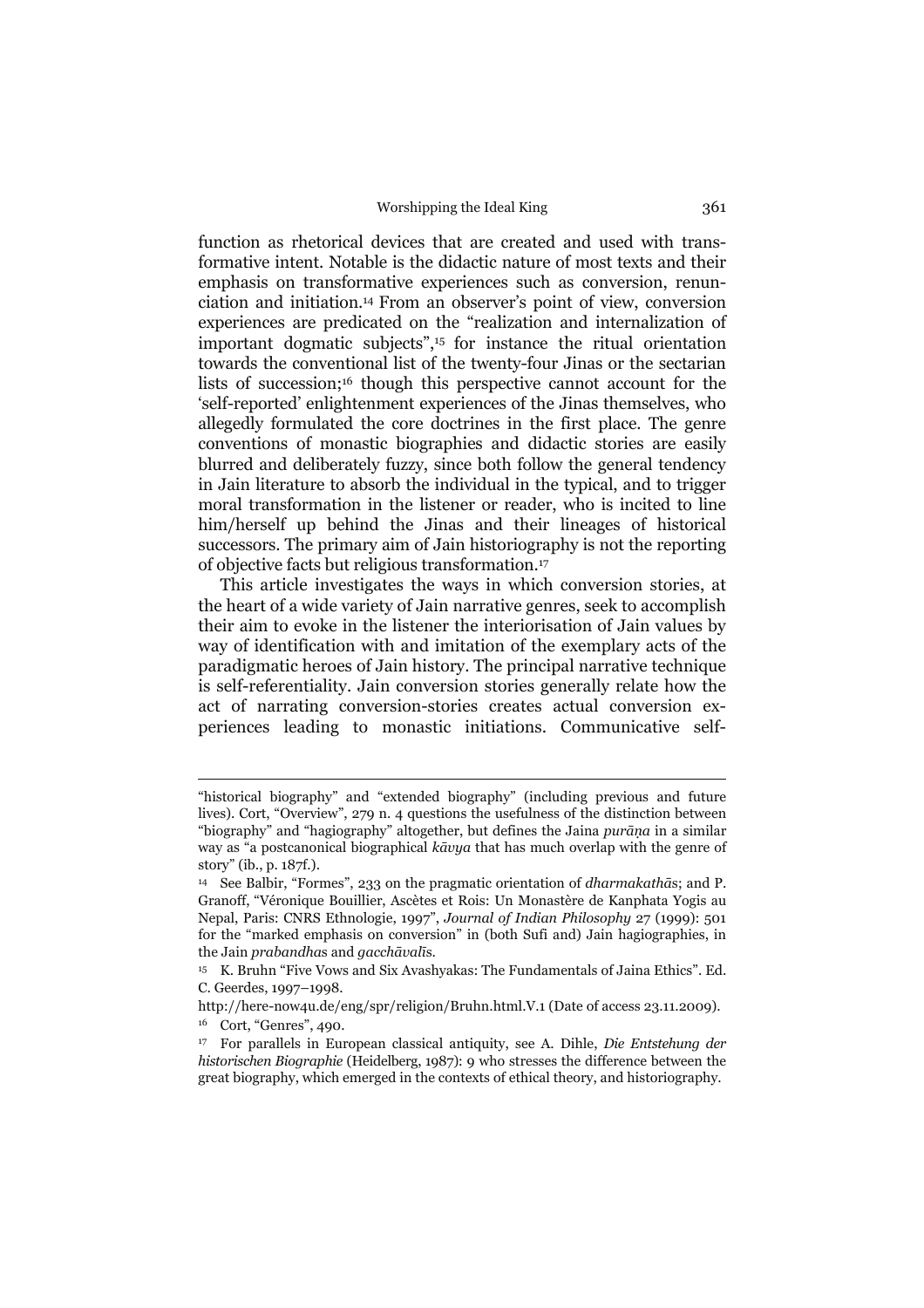referentiality, I argue, puts the audience into a double-bind situation<sup>18</sup> which under certain conditions may effect transformative experiences, especially in contexts such as the daily sermon in the morning assembly which mirror the narrative contexts related in the stories.19

 This argument finds some support in the Jain scriptures themselves, which offer ample reflections on and prescriptions for the proper strategic uses of language.20 According to the canonical text Ṭhāṇa1–2 4.2.246, religious discourse, *kathā*, or more precisely: *dharmakathā*, 21 is of four kinds:22

20 See Flügel, "Power and Insight", 128ff.

<sup>18</sup> Cf. A. Whiteside, "The Double-Bind: Self-Referring Poetry", in: A. Whiteside & M. Issacharoff (eds.), *On Referring in Literature* (Bloomington, 1987): 14–32.

<sup>&</sup>lt;sup>19</sup> Amongst reported reasons for conversion amongst contemporary Terapanth mendicants: 7% of the respondents (11% male, 6% female) mentioned a pre-existing religious disposition and religious experiences, triggered by natural events, films, deities, and religious literature as a factor; 20% (33% male, 16% female) mentioned that they were attracted by a particular monk or nun. See P. Flügel, "Jain Monastic Life: A Quantitative Study of the Terāpanth Śvetāmbara Mendicant Order", *Jaina Studies – Newsletter of the Centre of Jaina Studies* 4 (2009): 26.

<sup>21</sup> See H. Jacobi, "Introduction", in: H. Jacobi (ed.), *Haribhadra. Samarāicca Kahā*. A Jaina Prakrit Work, vol. 1 (Calcutta, 1926): xviii ff. on Haribhadra's division of Jain story literature in *artha-, kāma, saṃkīrṇa*-, and *dharma-kathā*, of three types of hearers: *tāmasa, rājasa* and *sāttvika*, and on the significance of the motif of karmic retribution or *nidāna* of bad *karman*.

<sup>22</sup> *cauvvihā kahā paṇṇattā, taṃ jahā – akkhevaṇī, vikkhevaṇī, saṃveyaṇī, nivvedaṇī [nivve(g)aṇī] ||246||* 

<sup>(1)</sup> akkhevanī kahā cauvvihā pannattā, tam jahā – āyāra-akkhevanī, vavahāra*akkhevaṇī, paṇṇatti-akkhevaṇī, diṭṭhivāya-akkhevaṇī ||247||* 

*<sup>(2)</sup> vikkhevaṇī kahā cauvvihā paṇṇattā, taṃ jahā – (i) sasamayaṃ kahei, sasamayaṃ kahittā parasamayaṃ kahei, (ii) parasamayaṃ kahettā sasamayaṃ* thāvaittā bhavati, (iii) sammāvāyam kahei, sammāvāyam kahettā micchāvāyam *kaheti, (iv) micchāvāyaṃ kahettā sammāvāyaṃ ṭhāivattā bahavati ||248||* 

<sup>(3)</sup> samveyanī kahā cauvvihā paņņattā, tam jahā – ihaloga-samveyanī, paraloga*saṃveyaṇī, āta-sarīra-saṃveyaṇī, para-sarīra-saṃveyaṇī ||249||* 

*<sup>(4)</sup> nivvedaṇī kahā cauvvihā paṇṇattā, taṃ jahā –* 

*<sup>(</sup>i) ihaloge ducciṇṇā kammā ihaloge duhaphalavivāgasaṃjuttā bhavaṃti |* 

*<sup>(</sup>ii) ihaloge ducciṇṇā kammā paraloge duhaphalavivāgasaṃjuttā bhavaṃti,* 

*<sup>(</sup>iii) paraloge ducciṇṇā kammā ihaloge duhaphalavivāgasaṃjuttā bhavaṃti,* 

*<sup>(</sup>iv) paraloge ducciṇṇā kammā paraloge duhaphalavivāgasaṃjuttā bhavaṃti |* 

*<sup>(</sup>i) ihaloge succiṇṇā kammā ihaloge suhaphalavivāgasaṃjuttā bhavaṃti |* 

*<sup>(</sup>ii) ihaloge succiṇṇā kammā paraloge suhaphalavivāgasaṃjuttā bhavaṃti,* 

*<sup>[(</sup>iii) paraloge succiṇṇā kammā ihaloge suhaphalavivāgasaṃjuttā bhavaṃti,* 

*<sup>(</sup>iv) paraloge succiṇṇā kammā paraloge suhaphalavivāgasaṃjuttā bhavaṃti ] ||250||* (Ṭhāṇa1–2 4.2.246–250)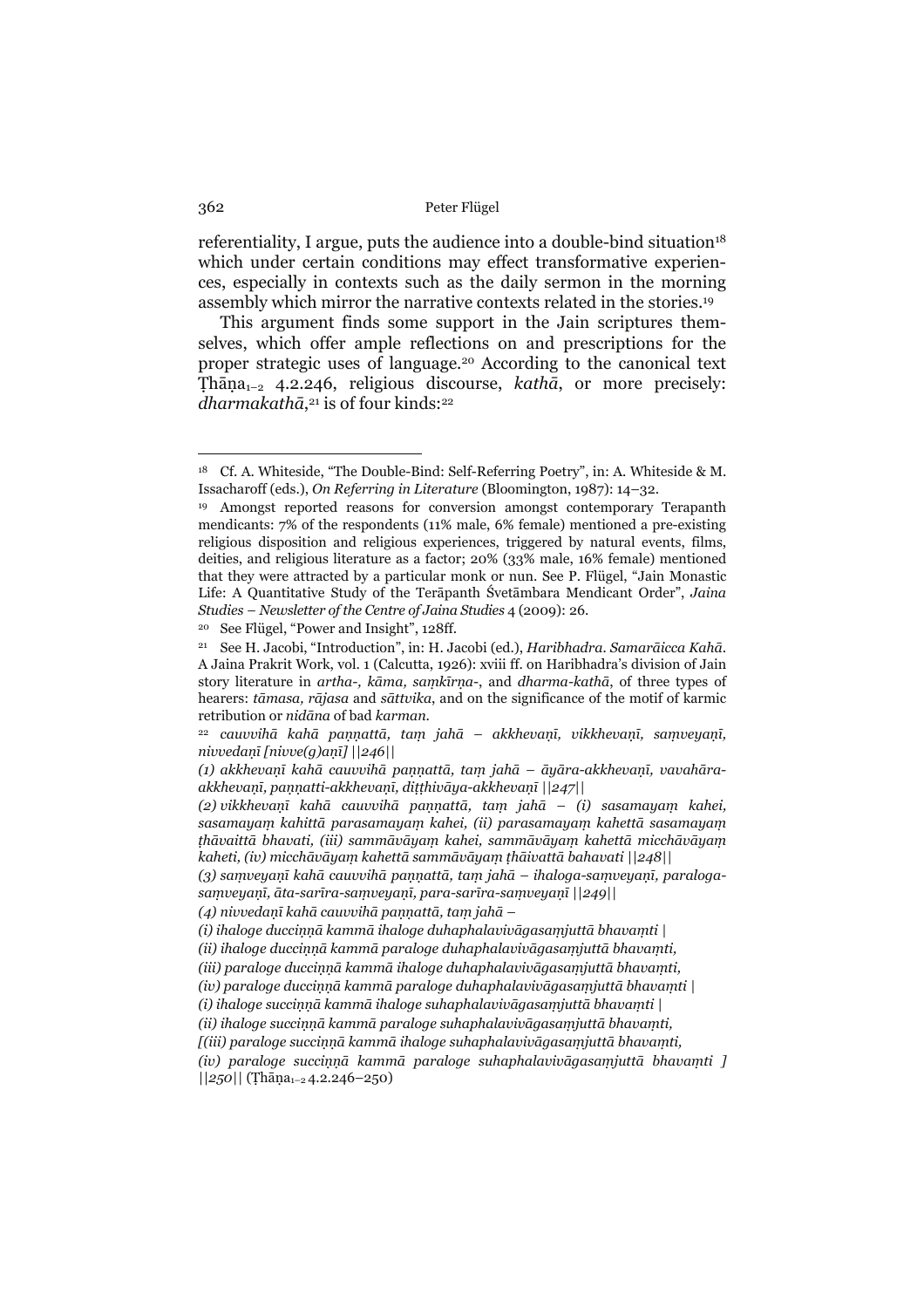(1)  $\bar{a}$ *ksepani*: attracting the listener,<sup>23</sup>

 $\overline{a}$ 

(2) *vikṣepaṇī*: establishing one's own religion after characterising others,24

(3) *saṃvedanī*:25 inspiring detachment by pointing to the deficiencies of the body,26

(4) *nirvedanī*: inspiring indifference by enumerating the bitter and pleasant fruits of *karman*. 27

Examples of the ways in which Jaina narratives try to attract the listener and the motif of the experience of deficiencies of the body for soteriological purposes will be discussed in part two of this article.

<sup>23</sup> They are of four types: (1) Describing the attractive conduct of Jain mendicants and laity to the listeners. (2) Explaining the advantages and disadvantages of atonements. (3) Collecting and removing doubts. (4) Exposing the truth by adopting different standpoints according to the listeners'abilities (Thāṇa<sub>1-2</sub> 4.2.247). M. Ratnacandra (comp.), *Sacitra Ardhamāgadhī Kośa* (Delhi, 1923/1988): vol. 1: 62, defines *akkheva* (S. *ākṣepa*) as: "Stating one's doubts and objections as to the soundness of reasoned principle".

<sup>24</sup> They are of four types: (1) Stating one's own doctrine, and then stating other doctrines. (2) Stating first other doctrines, and then establishing one's own doctrine. (3) Stating first the right principles, and then the wrong principles. (4) Stating first the wrong principles, and then the right principles (Thāṇa<sub>1-2</sub> 4.2.248).

<sup>25</sup> Prakrit *saṃveyaṇī* is ambiguous. In Sanskrit it can be *saṃvedanī* and *saṃveganī*. 26 They are of four types: (1) Pointing to the worthlessness and transient nature of human life. (2) Pointing to the worthlessness and transient nature of forms of existence in other worlds (gods, hell-beings, animals and plants). (3) Pointing to the impurity of one's own body. (4) Pointing to the impurity of others' bodies (Thāṇa<sub>1-2</sub> 4.2.249).

<sup>27</sup> They are of four types [actually eight]: (1) Pointing to the bitter fruits in this life of bad *karman* acquired in this life. (2) Pointing to the bitter fruits in the next life of bad *karman* acquired in this life. (3) Pointing to the bitter fruits in this life of bad *karman* acquired in the past life. (4) Pointing to the bitter fruits in the next life of bad *karman*  acquired in the past life. (1) Pointing to the pleasant fruits in this life of good *karman* acquired in this life. (2) Pointing to the pleasant fruits in the next life of good *karman* acquired in this life. (3) Pointing to the pleasant fruits in this life of good *karman* acquired in the past life. (4) Pointing to the pleasant fruits in the next life of good *karman* acquired in the past life (Thāṇa<sub>1-2</sub> 4.2.250).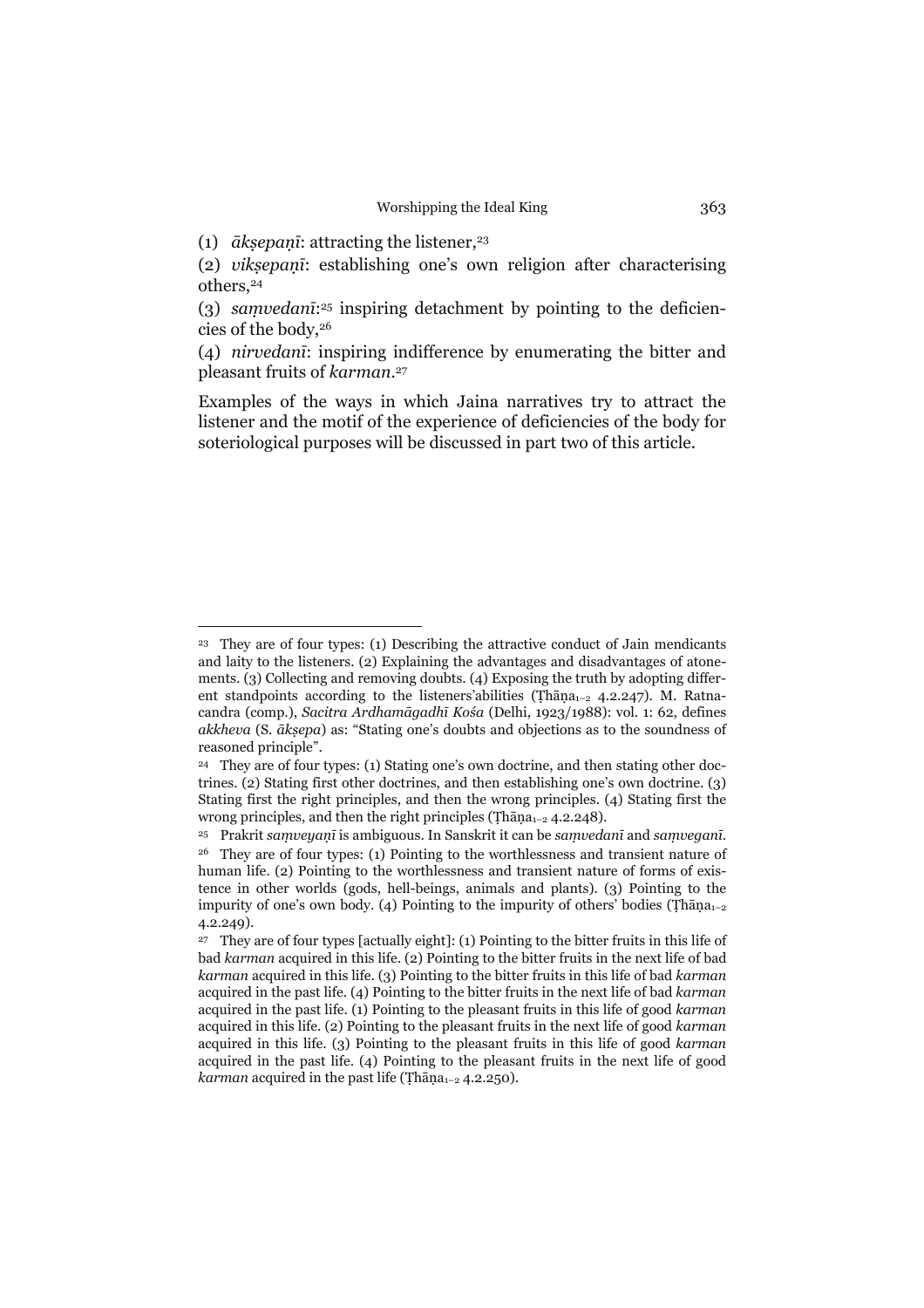## 1 The Rhetoric of Jaina Conversion Stories<sup>28</sup>

The Śvetāmbara Jain story literature – in particular the medieval *kathā*s, *prabandha*s and *caritra*s which elaborate older doctrinal and narrative clichés for purposes of religious edification and propaganda (*prabhāvanā*)29 – has been described as a mixture of poetry, *alaṃkāra*, and religious treatise, *sūtra*, 30 in which "the śāstric pill is to be sugared with poetry for the benefit of those who are unable to swallow it as it is".31 Jacobi already pointed out that most stories also contain historical information, albeit of questionable validity which has to be established through triangulation in each and every case.32 Hence, in the main, modern scholars have studied Jain narrative literature in a

<sup>&</sup>lt;sup>28</sup> I use the word 'conversion' here in the conventional sense, used by translators of Jain texts to describe references to events of spiritual insight, *samyag-darśana* or *samyaktva*. Cf. P. S. Jaini, *The Jaina Path of Purification* (Berkeley, 1979): 134–56. Since Jainism is not an exclusive movement but a 'religion of the individual' which can coexist with different types of 'group religions', there are no Jain equivalents to the English common-sense meaning of the word conversion, which primarily refers the entry into a social institution, like the Christian 'church'. Jains use a wide variety of words expressing the temporary experience of a spiritual transformation, e.g. *vairāgya*, indifference to the world, *saṃvega*, agitation leading to disenchantment, *pratibuddha*, awakening, *pratyekabodhi,* enlightenment by a tributary cause (often wrongly rendered enlightenment by oneself according to J.C. Wright [personal communication]), or *bodhita*, enlightenment through instruction. Cf. M. Bloomfield, "The Śālibhadra Carita: A Story of Conversion to Jaina Monkhood", *Journal of the American Oriental Society* 43 (1923): 275 referring to Tattvārtha-sūtra (TS) 10.7; J. Charpentier, *Studien zur indischen Erzählungsliteratur I: Paccekabuddhageschichten* (Uppsala, 1908). Conversion in the emphatic sense is not primarily predicated on cognitive 'insight' and acceptance of the 'rightness' of Jain doctrine, but on the 'direct experience' of the soul/self, provoking changes in behavior. For depictions of 'total' transformations through the influence of Jain monks, see L. A. Babb, "Monks and Miracles: Religious Symbols and Images of Origin among Osval Jains", *Journal of Asian Studies* 52, 1 (1993): 11. Cf. Flügel, "Power and Insight", 91, n. 20f.

<sup>&</sup>lt;sup>29</sup> "The Śvetāmbara monks used these stories as the most effective means of spreading their doctrines amongst their countrymen and developed a real art of narratives in all ... languages" (Hertel, *Literature*, 6). See also A. N. Upadhye, "Prakrit Studies: Their Literary and Philosophical Value", in: K. R. Chandra (ed.), *Proceedings of the Seminar on Prakrit Studies (1973)* (Ahmedabad, 1978): xvii; J. C. Jain, *Prakrit Narrative Literature*, 38.

<sup>30</sup> M. Winternitz, *Geschichte der indischen Literatur. Zweiter Band. Die buddhistische Literatur und die heiligen Texte der Jainas* (Leipzig, 1920): 317; K. K. Handiqui, *Yaśastilaka and Indian Culture* (Sholapur, 1949/1968): 12; C. M. Mayrhofer, "Tradition and Innovation in Jain Narratives. A Study of Two Apabhraṃśa Versions of the Story of Cārudatta", *Indologica Taurinensia* 11 (1983): 165.

<sup>31</sup> Somadeva (YC), in Handiqui *Yaśastilaka*, 14.

<sup>32</sup> Jacobi, "Kâlakâcārya-Kathânakam", 250.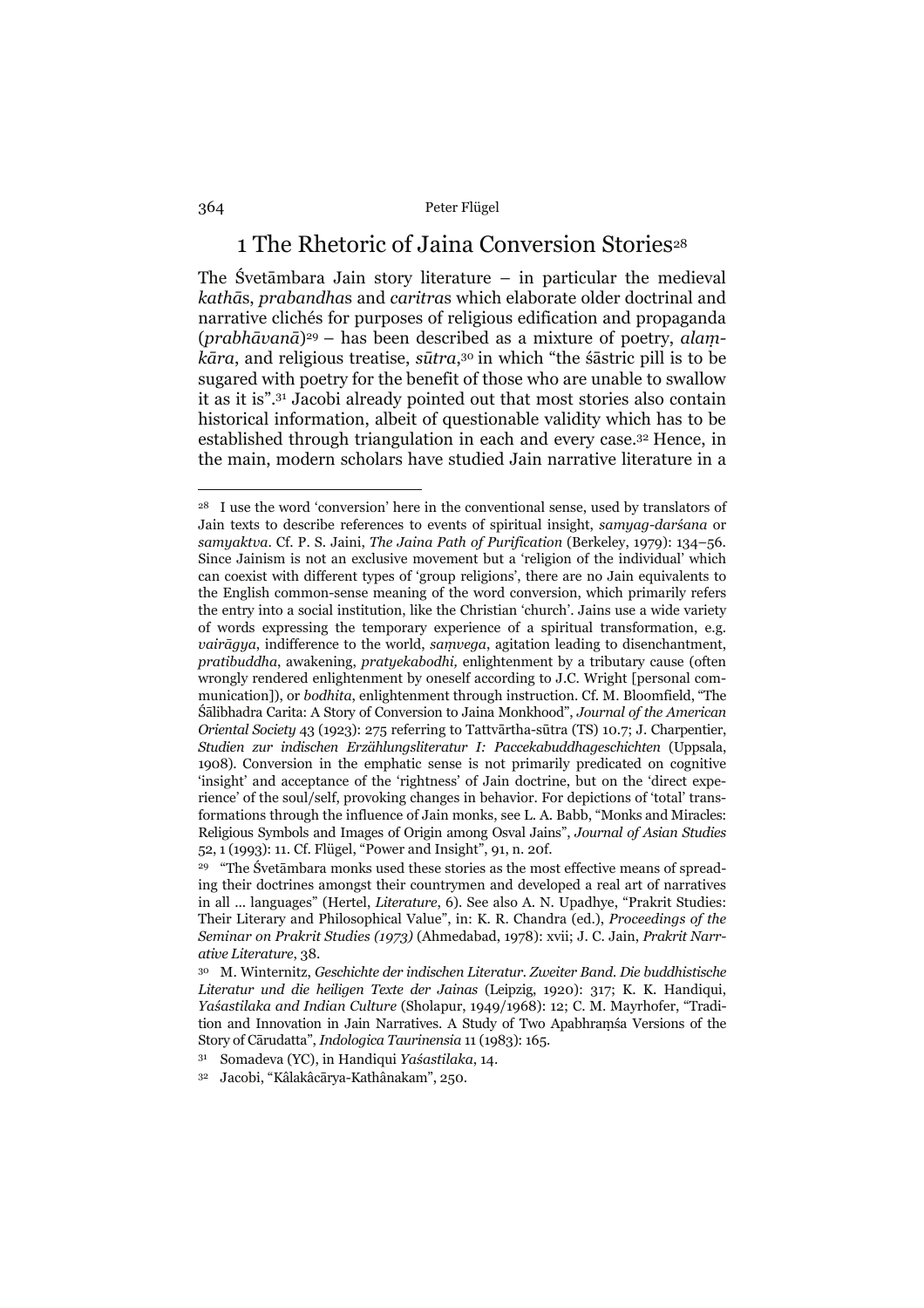de-contextualized manner; disregarding the fact that stories, particularly historical biographies, are still widely used by Jain mendicants as examples, *dṛṣtānta*, illustrating the main message of their sermons, *pravacana*.33 Biographical narratives are also a popular vehicle for the transmission of religious knowledge in Jain households.<sup>34</sup> Amongst modern scholars, Phyllis Granoff<sup>35,</sup> Nalini Balbir<sup>36</sup> and Lawrence Babb37 emphasised the importance of narratives, particularly miracle stories, for stimulating actual conversion, *pratibodhi*, towards a Jain word-view or the decision to renounce the world. However, the ways in which Jain religious narratives seek to accomplish their desired end, and the question why medieval stories still resonate with audiences today, are yet to be investigated.

## 1.1 Strange Loops

 $\overline{a}$ 

I will address these questions in three steps. First, I delimit the general rhetorical strategy of these stories, then analyze two popular conversion stories, and finally investigate implied conditions of their efficacy. I focus on conversion stories, that is, stories which deal with transformative experiences of religious insight, *samyag-darśana* or *samyaktva*,38 because, in my view, they have a unique capacity to exert influence on their audience by inducing in the mind what Hofstadter calls a self-reinforcing "strange loop" between narrative context and performative context.39 Conversion stories employ a type

<sup>33</sup> See M. Thiel-Horstmann "Dādūpanthī Sermons", in: R.K. Barz & M. Thiel-Horstmann (ed.), *Living Texts from India* (Wiesbaden, 1989): 141–183 on this "central rhetoric strategy in India" (p. 154), on creating insight (p. 144), and the dependency of performance on textual models (p. 153).

<sup>34</sup> See B. K. Jain, "Ethics and Narrative Literature in the Daily Life of a Traditional Jaina Family of Agra During the Nineteen Thirties. A Study Based on my Personal Childhood Reminiscences", *Indologica Taurinensia* 11 (1983): 175–182.

<sup>35</sup> P. Granoff, "The Biographies of Siddhasena. A Study in the Texture of Allusion and the Weaving of a Group-Image (Part I)", *Journal of Indian Philosophy* 17, 4 (1989): 329–384.

<sup>36</sup> See Balbir, "Formes", 261 on "la force persuasive d'un genre qui invite l'auditeur à une participation active".

<sup>37</sup> Babb, "Monks and Miracles", 11.

<sup>38</sup> See J. Deleu, *Viyāhapannatti (Bhagavaī)* (Brugge, 1970): 40–44, 353 for references to exemplary Jain conversion stories, "scil. conversions of such persons as are representative of the different classes of people addressed by Mahāvīra" (ib., p. 40), which became clichés for the later Jain story literature.

<sup>39</sup> D. Hofstadter, *Gödel, Escher, Bach: An Eternal Golden Band* (London, 1979/1980): 10.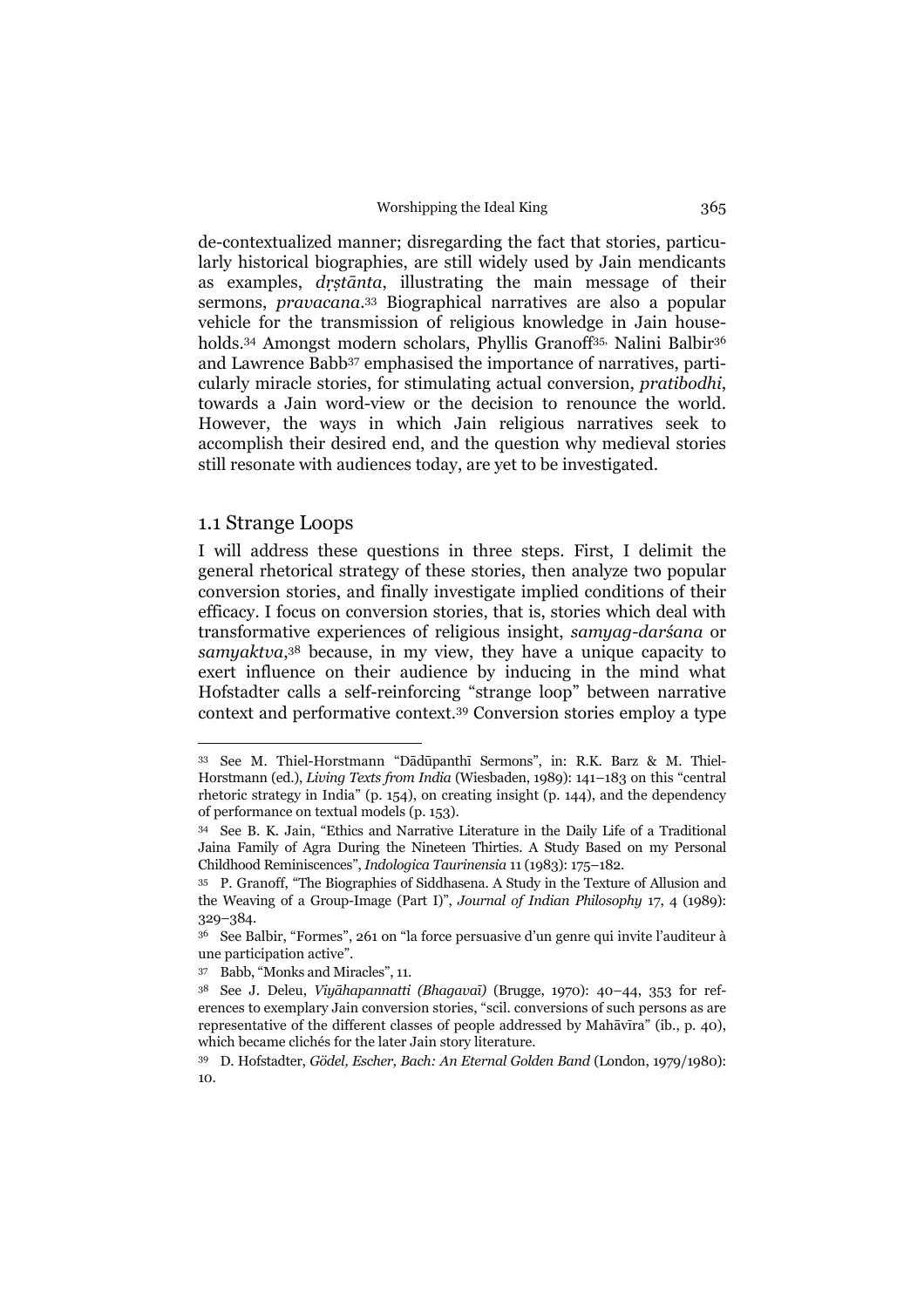of narrative reflexivity which is known as 'enunciative' or 'communicative self-reference', where "the text deals with its own communicative context, its function, the presuppositions of his narration, and … has thus its own communicative situation as its topic."40 Scripted Jain stories can refer to their communicative contexts only in a general way, that is, per analogy, by describing the efficacy of a conversion story that is narrated in a similar social context as the scripted story itself. The typical setting for didactic stories is the sermon of a monk or nun at the morning assembly or *samavasaraṇa*. Speakers who invoke such scripted or orally transmitted stories in a specific context also usually address the potential performative functions of their own utterances only indirectly. The strange loop, if it manifests at all, is not generated by the text or the speaker, but by the listener. Communication-induced transformative insight is triggered in the mind of a self-observing listener only if his/her real life experience resonates with the narrated experience of the literary character. The fact that the listener to a religious discourse finds him/herself in a conventional speech situation,<sup>41</sup> a sermon, which mirrors the situation described in the text facilitates identification with the conversion experience narrated in the story and provokes self-reflection. Thus, the phenomenon to be analysed is the performative function of narrative self-reference, that is, the oblique indexicality of a genre of self-referential texts which describe per analogy their own potential function to evoke the desired insight in the mind of a listener placed in a social setting of the same type as the one described by the text itself.

 Jain stories often narrate experiences of kings or merchants, who, through a sudden and only temporary dissociation, *nirjarā*, of *karman*, 'break through the veil of false appearances' and gain insight, *samyag-darśana*, into the inherent qualities of their inner soul, *jīva*, a substance representing the only ground of certainty.42 Compared to their 'Hindu' counterparts, Jain (conversion) stories appear realistic, pragmatic and un-poetic.43 They deny, as a rule, super-

<sup>40</sup> W. Nöth, "Self-Reference in the Media: The Semiotic Framework", in: W. Nöth & N. Bishara (ed.), *Self-Reference in the Media*. Berlin, 2007): 20.

<sup>41</sup> See D. Hymes, "Models of the Interaction of Language and Social Life", in: J. J. Gumperz & D. Hymes (eds.), *Directions in Sociolinguistics: The Ethnography of Communication* (New York, 1972): 56 on this term.

<sup>42</sup> Cf. Jaini, *Path of Purification*, 134–56; Granoff, "Biographies of Siddhasena", 346ff., 359.

<sup>43</sup> Winternitz, *Geschichte der indischen Literatur*, 305, 342; Handiqui, *Yaśastilaka*, 55; J. C. Jain, *Prakrit Narrative Literature*, 27; etc.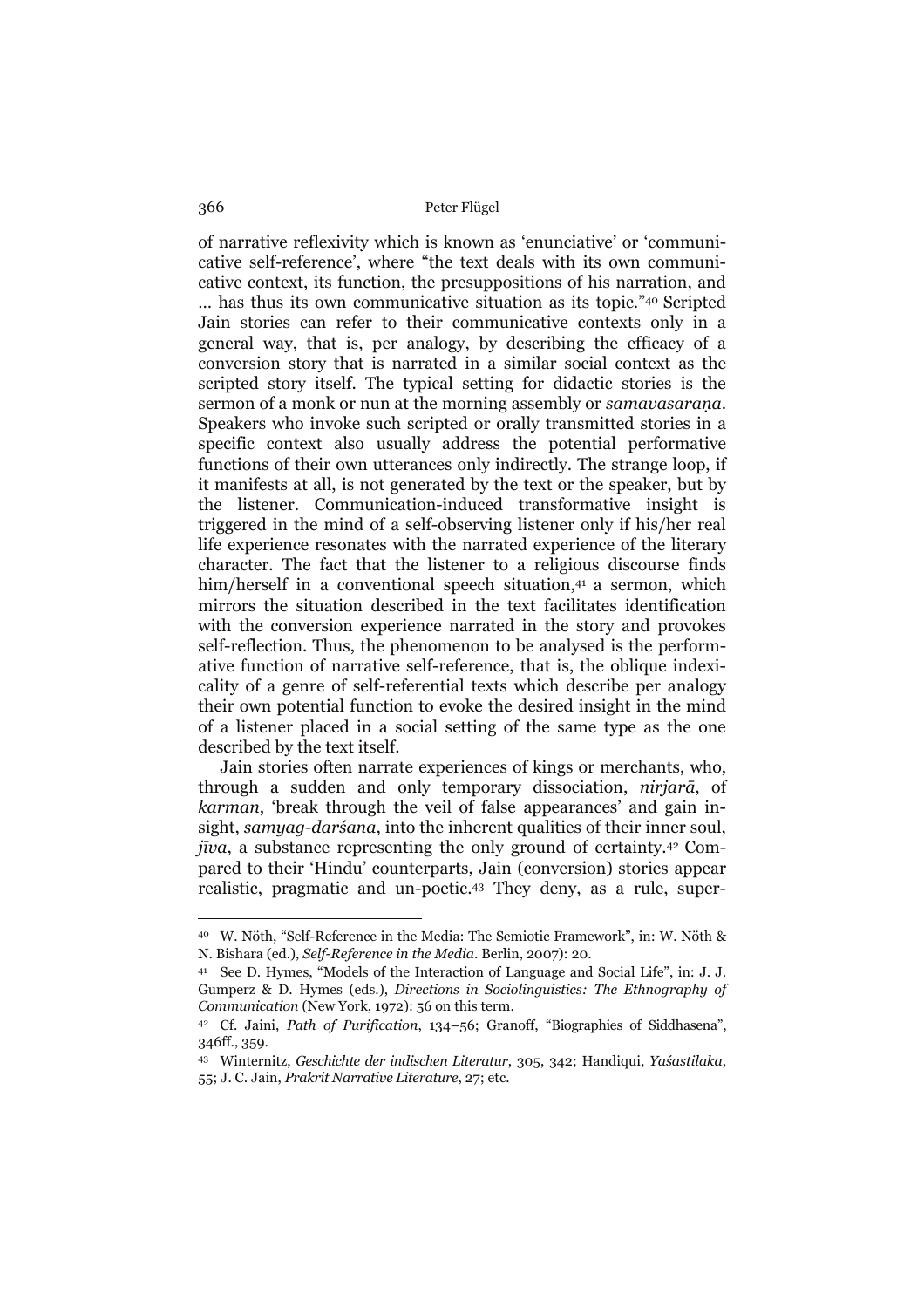natural intervention into human affairs and stress the responsibility of the individual for its own fate.44 The prime purpose of Jain stories, including histories, is didactic. Jain stories do not merely want to inform, entertain45 or edify46 the Jain community, but also to demonstrate the explanatory power, the usefulness and effectiveness of Jain religious principles in everyday-life contexts, and hence to influence their audience to embrace Jainism.

 It is because of the ascetic's long-term intention to provoke changes in the actual behaviour of their audiences that Jain narratives can and must be studied not only as poetry but also as instruments of persuasion. The hypothesis guiding the following discussion is that the narration of conflicts and violence is used in conversion stories as an essential rhetorical device for the effective communication of the Jain principles of non-violence.47 The structure of the conflicts between the pivotal characters is focal and often carefully constructed in such a way as to reverberate with life experiences of their intended audience.48

## 1.2 Allusion and Malapropism

The rhetorical practices of Jain ascetics, who delicately manipulate and influence, *prabhāvita*, members of society to support their religion, are not only historically documented, but also a well-known motif of Jain literature and doctrine. The *Bhavisattakaha* (BK), a tenth-century Apabhraṃśa text written by the Jain layman Dhaṇapāla, for instance, after narrating the previous lives of the hero with a focus on the karmic consequences of previous actions, culminates in the description of the effect of the sermon of the monk Vimalabuddhi on king Bhavisvadatta, who is shaken by it to such an extent that he resolves to become a monk.49 The *Līlāvatīsārā* (LS) of Jinaratnasūri, composed in Sanskrit

<sup>44</sup> Bruhn, *Cauppaṇṇamahāpurisacariya*, 118.

<sup>45</sup> J. G. Bühler, *The Life of Hemacandrācārya* (Santinikata, 1889/1936): 3f.

<sup>46</sup> C. H. Tawney, *The Wishing Stone of Narratives*. *Merutunga's Prabhandhacintāmaṇi* (Calcutta, New Series, N. 931, 1899/1901): vi.

<sup>47</sup> See Flügel, "Power and Insight", for an outline of a socio-linguistic approach towards Jain literature.

<sup>48</sup> Cf. R. J. Zydenbos, "The Jaina Nun Kavunti", *Bulletin d'Études Indiennes* 5 (1987): 407, 388.

<sup>49</sup> Chapter 18–21. See H. Jacobi (ed.), *Bhavisatta Kahā von Dhanavāla: Eine Jaina-Legende in Apabhraṃśa*. Abhandlungen der Königlich Bayrischen Akademie der Wissenschaften. Philosophisch-philologische und historische Klasse XXIX Band, 4. Abhandlung (München, 1918): 21.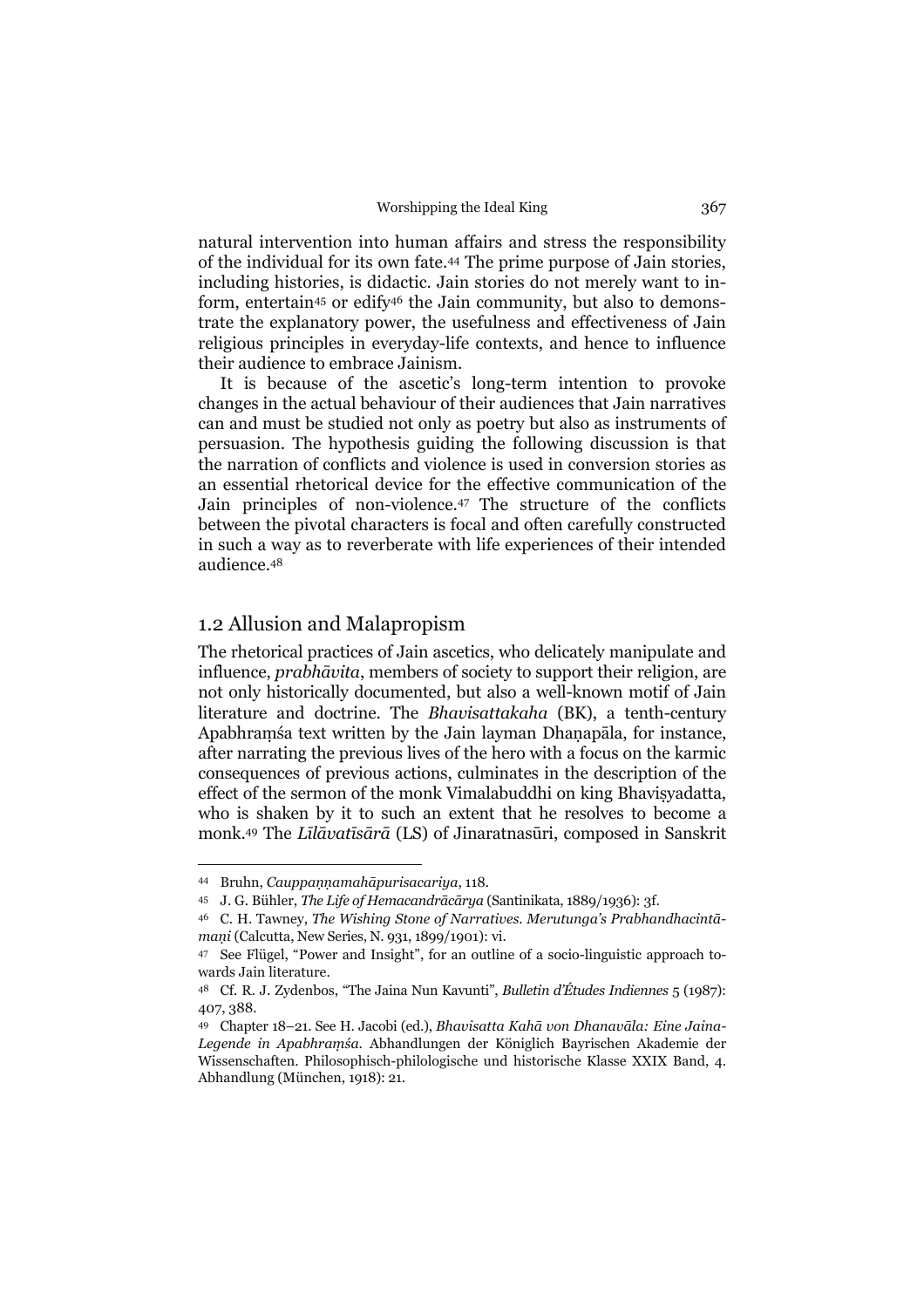in 1285 C.E., is another example of the numerous Jain narratives in which the motif of conversion due to an insight inducing sermons plays a central role.50 The famous 'conversion' of the historical Chaulukya king Kumārapāla (r. 1143–1172) through a sermon of Hemacandrasūri (1089–1173) is depicted in Merutuṅga's fourteenth-century *Prabandhacintāmaṇi* (PCM) as the result of a carefully devised long-term strategy of the *ācārya*,51 who says to himself:

A man must be a king in his own right, or he must get some king under his influence. But there is no other way by which human beings can attain their ends.52

Merutuṅga narrates at length the rhetorical tricks which Hemacandra supposedly used to convert the king to practice Jainism without openly challenging his stern belief in Śaivism, the dominant religion of most royal families in Hindu India. The *Prabandhacintāmaṇi*  explicitly talks about the "use of words intentionally ambiguous"53 by Jain ascetics who wish to achieve their aim to promote Jainism.54

Modern scholars, such as Bruhn,55 Balbir56 and Granoff,57 identi-

<sup>50</sup> In his review of the translation by R. C. C. Fynes, *The Epitome of Queen Līlāvatī by Jinaratna* (New York, 2005), J. E. Cort, "An Epitome of Medieval Śvetāmbara Jain Literary Culture: A Review and Study of Jinaratnasūri's *Līlāvatīsāra*", *International Journal of Jaina Studies (Online)* 5, 1 (2009): 5f. summarised the technique attributed to Mahāvīra's disciple Sudharman in the text: "In addition, he not only unmasked the karmic past, oftentimes a frightening one, of a person in the king's midst, his sermon awakened in the perpetrator an understanding of his past lives (*jātismarana*). The person had a sudden shock of recognition of what he had done in past lives, why he was in his current situation, and therefore who he really was. The only proper response to this spiritual awakening, to this conversion experience, is to renounce the world and become a Jain mendicant. As we read of one such person, 'having given intent and proper reflection upon the teacher's relation . . . [and] the glory of the memory of his former lives suddenly arisen in him because the king of reverend doctors had related it all truly,' he beseeched Sudharman, 'Lord, rescue me at once from the ocean of crookedness,' and received initiation as a monk at Sudharman's lotus feet (Vol. 1, p. 363). Each of the relevant chapters therefore ends with this triumphant event."

<sup>51</sup> Bühler, *Life of Hemacandrācārya*, 23f.; PCM p. xix.

<sup>52</sup> PCM p. 124.

<sup>53</sup> PCM p. 52.

<sup>54</sup> At many places, the PCM gives clear indications of the popularity of 'off-record' strategies amongst ascetics. See P. Brown and S. Levinson, "Universals in Language Usage: Politeness Phenomena", in: E. Goody (ed.), *Question and Politeness* (Cambridge, 1978): 73–5.

<sup>55</sup> Bruhn, *Cauppaṇṇamahāpurisacariya*, 114ff.; Bruhn, "Repetition", 27–75.

<sup>56</sup> N. Balbir, "Normalizing Trends in Jaina Narrative Literature", *Indologica Taurinensia* 12 (1984): 25–37.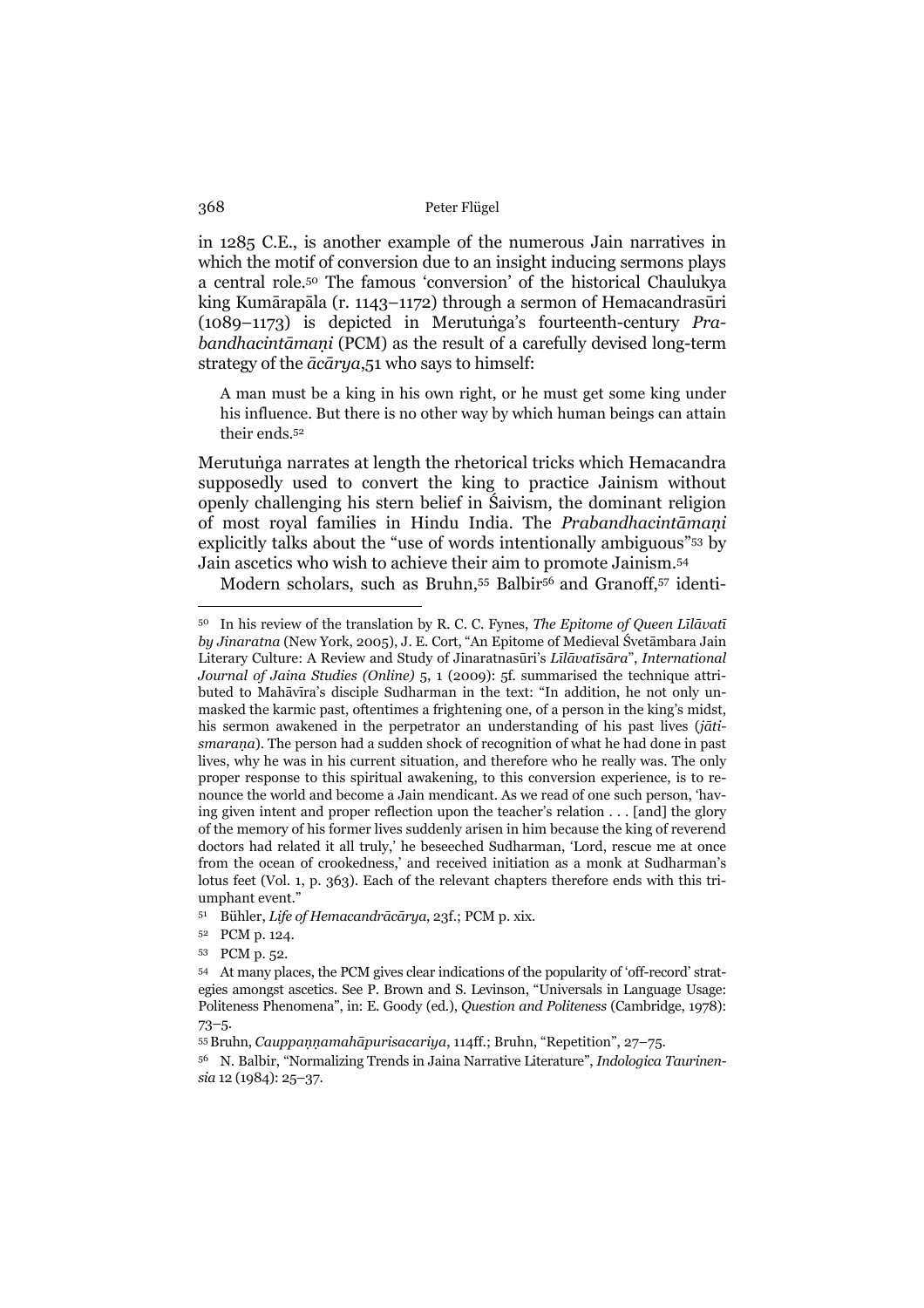fied general rhetorical features of medieval Jain story literature, which, on the whole, was not very innovative, but relied on the appropriation and strategic reinterpretation of popular folklore and older brāhmaṇical literature, as previous scholars had pointed out.58 Following Winternitz,59 many authors highlighted the method of *Verballhornung* as characteristic for Jain versions of popular literature.<sup>60</sup> Balbir followed the standard English translation of the word as 'bowlderization', that is, the ways in which "passages considered indecent or indelicate are expurgated".61 However, in the present case the word is better translated as 'malapropism', that is, deliberate or tendentious corruption. Balbir herself notices puzzling 'counterexamples' and a prevalence of references to violence and conflict in Jain literature:

The focus on narratives connected with hiṃsā is not the result of a deliberate choice; it is undoubtedly a recurring difficult point, though certainly not the only one.62

Granoff similarly argued that the Śvetāmbara authors of medieval Jain miracle stories deliberately refrain from references to conflicts and philosophical arguments in order to avoid sectarian divisions, but instead use the methods of 'repetition of familiar stories' and 'allusion' as key devices for the fabrication of an 'all-integrative group image' with an appeal to a wide audience of believers.<sup>63</sup> It is, however, apparent that even the somewhat polemical miracle story of the conversion of Kumārapāla in the *Prabandhacintāmaṇi* does not fit into a theory of the social function of non-controversial imagery for the Śvetāmbara group-integration.64 It would seem that one cannot understand the apparent contradiction between a religion propagat-

<sup>57</sup> Granoff, "Biographies of Siddhasena", 329–84.

<sup>58</sup> See E. Leumann, "Beziehungen der Jaina-Literatur zu anderen Literaturkreisen Indiens", *Actes du Sixième Congrès International des Orientalistes* (Leiden, 1885): 530; H. Jacobi, *Ausgewählte Erzählungen in Māhārāshtrī* (Leipzig, 1886): xix–xx; Hertel, *Literature*, 9; J. C. Jain, *Prakrit Narrative Literature*, 11; C. Caillat, "Introduction to Jaina Canonical and Narrative Literature", *Indologica Taurinensia* 11 (1983): 17.

<sup>59</sup> Winternitz, *Geschichte der indischen Literatur*, 303.

<sup>60</sup> E.g., Alsdorf, *Harivaṃśapurāṇa*, 119.

<sup>61</sup> Balbir, "Normalizing Trends, 25.

<sup>62</sup> Ib., p. 37.

<sup>63</sup> Granoff, "Biographies of Siddhasena", 337. Similarly: M. Carrithers, *Why Do Humans Have Culture?* (Oxford, 1992); Babb, "Monks and Miracles", 3–21.

<sup>64</sup> Granoff, "Biographies of Siddhasena", 380, n. 39; 383f., n. 61f. For the general sociological problem, see the general criticism of Durkheimian and Parsonian variants of functionalism.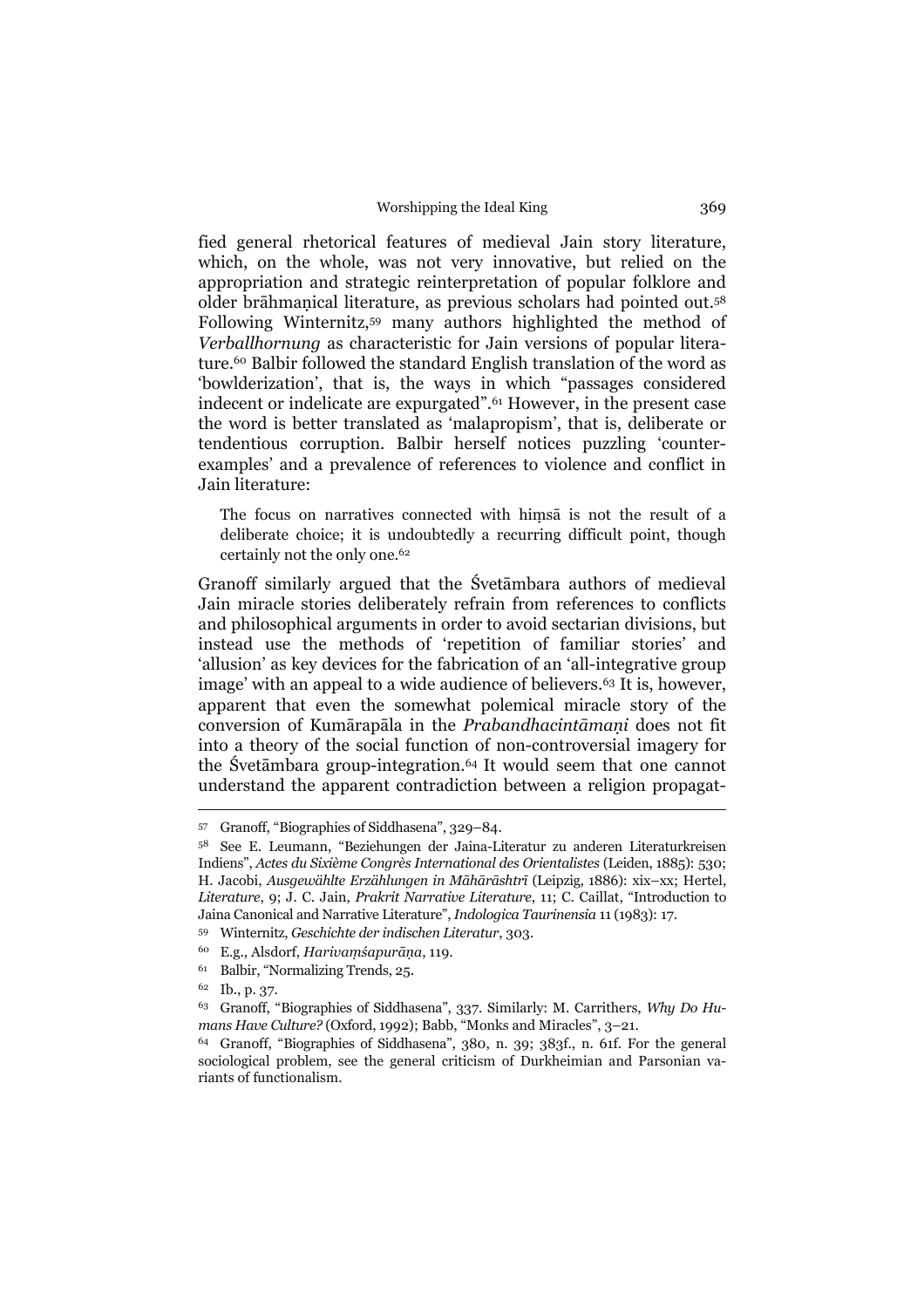ing absolute non-violence and its own vast body of religious literature prominently depicting acts of violence by studying only the stories themselves from a perspective of doctrinal hermeneutics. One has to take into account the social uses of these stories in ritualized contexts of sermons and debates for the promulgation of the creed, and to investigate their social implications and functions to appreciate the apparently inappropriate depiction of acts of conflict and violence in the chosen narratives. "The essential element", J.C. Jain suggested, "is the narrator-audience relationship which takes a literary form in the course of time, becoming didactic due to the new demands of the social situation."65

 The importance of widely used poetic techniques such as malapropism and allusion (which I see as intrinsically interconnected in the cases at hand) has often been highlighted. However, the main difficulty involved in understanding the rhetoric of medieval Jain stories – the necessary element of symbolic violence in rhetoric and the role of narrations of conflict in Jain stories – is yet to be addressed.66 The following suggestion is but one step towards a solution of this conundrum. The key rhetorical strategy of Jain moral tales, I argue, is the intentional construction and 'exploitation' of conversational implicatures for the purpose of evoking experiences of insight, *samyag-darśana*, or conversion, *pratibodhi*, through techniques of defamiliarization, $67$  displacement, and the violation of expectations, $68$ as analyzed by psychoanalysis, philosophical pragmatism<sup>69</sup> and

<sup>65</sup> J. C. Jain, *Prakrit Narrative Literature*, 11.

<sup>66</sup> On the role of violence in Jain discourse, see also P. Granoff, "The Violence of Non-Violence: A Study of Some Jain Responses to Non-Jain Religious Practices", *Journal of the International Association of Buddhist Studies* 15, 1 (1992): 1–43; M. Monius, "Love, Violence, and the Aesthetics of Digust: Śaivas and Jains in Medieval South India", *Journal of Indian Philosophy* 32 (2004): 113–172; P. Dundas, "The Non-Violence of Violence: Jain Perspectives on Warfare, Asceticism and Worship", in: J. R. Hinnells & R. King (eds.), *Religion and Violence in South Asia: Theory and Practice* (London, 2007): 41–61; Flügel, "Power and Insight", 103ff.

<sup>67 &</sup>quot;Somadeva speaks of the great transmuting power of poetry. The true poets are those whose words make familiar things unfamiliar and unfamiliar things familiar" (Handiqui, *Yaśastilaka*, 14).

<sup>68</sup> Cf. Handiqui, *Yaśastilaka*, 349, 368; V. M. Kulkarni, *A Treasury of Tales* (Ahmedabad, 1994). The second revised edition of Dundas', *The Jains* (London, 2002): 101 also states that medieval exemplary stories are "intended to destabilise any fixed sense of social and familial identity and so ease the individual's path into a spiritual journey in which such ties have to be abandoned."

<sup>69</sup> J. L. Austin, *How to Do Things with Words* (Oxford, 1962); P. Grice, "Logic and Conversation", in: P. Cohen & J. L. Morgan (eds.), *Syntax and Semantics*, vol. 3 (London, 1975): 41–58; etc.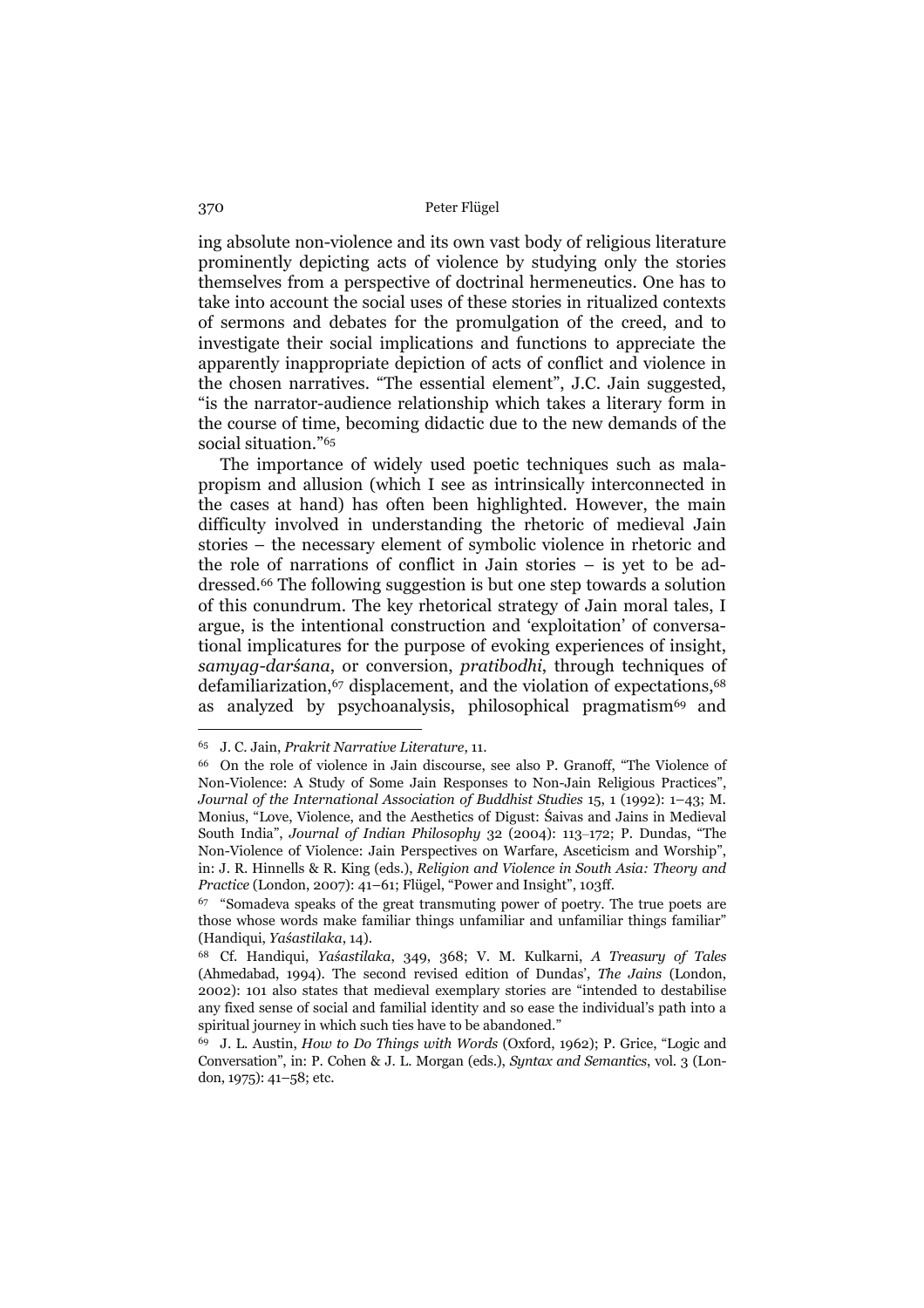sociolinguistics.<sup>70</sup> It cannot be the principal aim of Jain ascetics to use 'allusions' in order to incorporate as many facets of life as possible, rather than promoting their doctrine in such a way as to achieve pragmatic effects. In the next section I will discuss the ways in which the telling of a story focusing on violence and its potential psychological and social consequences may be connected. But first I need to clarify what I see as the core strategy of Jain narratives – the frequently reported prevalence of intentionally polyvalent language usage71 and the technique of disguising moral teachings in the cloak of popular story motifs.72

## 1.3 Deep Meaning and Symbolic Violence

I interpret the use of allusions in Jain narratives not as means for achieving social harmony, but as a preliminary rhetoric device intended to generate conversational cooperation to be subsequently exploited by *Verballhornung* and similar rhetorical strategies. In order to influence an often entirely unfamiliar audience, the mendicant, the paradigmatic narrator, needs to establish first a common ground between speaker (writer) and hearer (reader). This is usually done with the help of allusions to common-places (familiar situations, stories, typical social conflicts etc.) which will involve the audience and attract emotional commitment. Only if a relationship of cooperation between speaker and audience is established can second order processes of manipulation and 'flouting' of this relationship be potentially effective. Poetic techniques such as the displacement or malapropism of words or symbolical language can only be pragmatically successfully when the linguistic communication is embedded in a pre-established process of (conversational) interaction.73 Filliozat rightly stressed that

<sup>70</sup> J. J. Gumpertz & D. Hymes (eds.), *Directions in Sociolinguistics: The Ethnography of Communication* (New York, 1972); etc. Cf. J. Habermas, *Theorie des kommunikativen Handelns*. 2 vols. (Frankfurt/M., 1980–1981).

<sup>71</sup> R. Williams, *Jaina Yoga* (Delhi, 1963/1983): xvii–xix.

<sup>72</sup> Hertel, *Literature*, 9.

<sup>73</sup> Cf. Habermas, *Theorie des kommunikativen Handelns*; S. Moscovici, "Social Influence and Conformity", in: G. Lindzey & E. Aronson (eds.), *The Handbook of Social Psychology*. 3rd ed., vol. 2 (New York, 1985): 347–412; I. Strecker, *The Social Practice of Symbolization* (London, 1988); P. Drechsel, *Sozialstruktur und kommunikatives Handeln* (Münster, 1994); etc.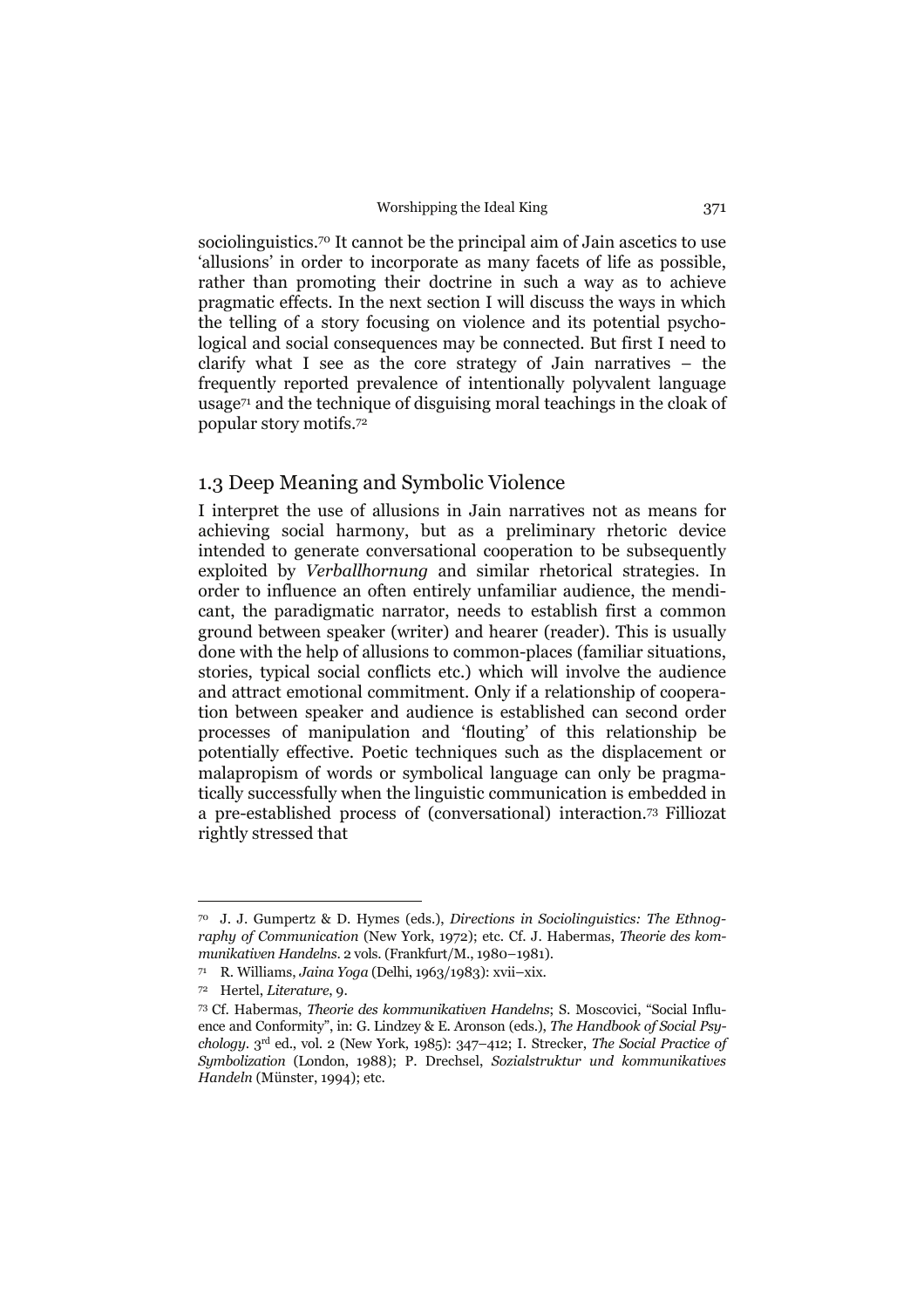This kind of literary narration, meant first to catch the attention and then to preach for conversion, is not peculiar to Jaina literature, but is common to many religious works of edification in India.74

However, which conversational opener and type of story will be chosen in a given situation depends to a large extent on the prevalent 'conditions of acceptability' in a particular audience, which indirectly determine the range of possible rhetorical strategies.75 The choice of didactic narratives by Jain ascetics needs to reflect the social ethos that is predominant in a given 'speech situation'. Like all trained orators, Jain monks learn to carefully assess their audience,76 and tend to choose and change universally popular themes and stories<sup>77</sup> in order to be able to address and exploit or transform the sentiments of the masses.78

 Once conversational cooperation is established, intentional multivocal language can be potentially successfully used, usually at the end of a narrative, for achieving either purely aesthetic or (eventually) psychological effects (e.g. insight or conversion). The principal type of intentional multivocality, the relationship between deceptive surface meaning and hidden truth, informing Jain narratives, I argue, is rooted in Jain ontological dualism. The projection of the categories of Jain doctrinal dualism generates an effect which may be called 'onto-

<sup>74</sup> J. Filliozat, "The Jaina Narrative Literature in South India and its Counterparts", *Indologica Taurinensia* 11 (1983): 99.

<sup>75</sup> Cf. W. Iser, "The Reading Process: A Phenomenological Approach", *New Literary History* 3, 2 (1972): 279–299; D. E. Haynes, *Rhetoric and Ritual in Colonial India: The Shaping of a Public Culture in Surat City, 1852–1928* (Berkeley, 1991): 24.

<sup>76</sup> See *Āyāradasāo* 4.2, quoted in N. Tatia & Muni Mahendra Kumar, *Aspects of Jaina Monasticism* (Ladnun, 1981): 32.

<sup>77</sup> Especially the *Bṛhatkathā*, according to J. C. Jain, *Prakrit Narrative Literature*, 138.

<sup>78</sup> The audience of Jain texts is not specified and embraces potentially the whole of humanity. Jain authors have wisely chosen issues of domestic and local conflict (jealous neighbours, greedy rulers, unfaithful wives, evil brothers etc.) as take-off points of their stories, thus alluding to the near universal human desire for domestic peace, and reassuring themselves of the emotional appeal of their narration to any audience. This typical opening move simultaneously forces the implication of a more general opposition between the conflict-ridden householder and the non-violent renouncer onto the audience. In fact, most of the Jain stories are constructed in such a way, as to reveal the initially presented domestic struggles retrospectively as mere surface phenomena (karmic effects), which are determined by the underlying opposition between desire and renunciation (cf. Hertel, *Literature*, 6). To begin a story with domestic issues thus enables a Jain author or narrator to reinterpret the beginning of the story in the light of the insight gained at the end, which in the story will inevitably lead to an act of renunciation.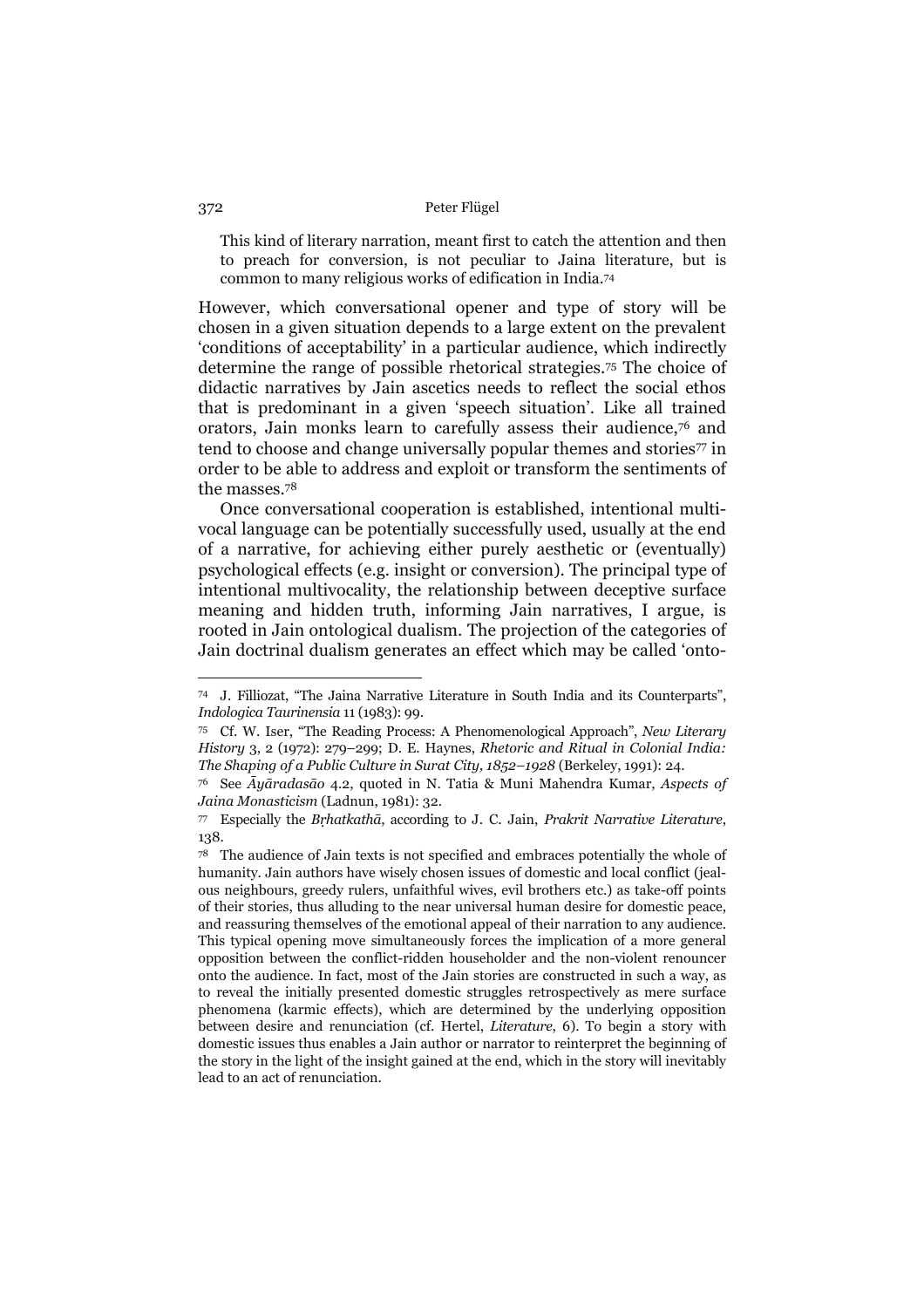logical ambiguity': the distinction between surface meaning and deep meaning, which has the potential to infuse any given preconception or common sense assumption with an element of uncertainty. In other words, the underlying intentionality informing the rhetoric of Jain conversion stories is ultimately Jain ontology itself.

 Intentional multivocality was already identified as a universal characteristic of Jain narrative literature by authors such as Hertel,79 J.C. Jain,80 and others. Often, they noted, Jain narratives apparently do not mean what they say, or, the other way round, what they say is not what they really mean.<sup>81</sup> This phenomenon has been described in terms of a 'disguise' of the general strategic aim of religious conversion under the mantle of entertainment. Mone, for instance, concludes with regard to the *Kīcaka*-episode in the Jain *Mahābhārata*:

Thus preaching on religion and its ethic and popularising the doctrine is the only purpose of the author, as revealed through his story. Under the guise of tale-telling, there appears moral and life-regulating precepts – this so happens in every such Jaina narrative.<sup>82</sup>

A good example of this general rhetorical strategy of Jain narratives – to disguise religious meanings with a worldly plot – is the frequent use of love stories, *kāma kathā*, to attract the attention of an audience. The obvious problem, as J.C. Jain notes, is that the surface content of love stories cannot possibly be in concordance with the underlying religious intentions of Jainism, nor with the merchant ethos of most Jain families:

Since the Jains were always a mercantile community, and therefore were more attracted to stories relating to wealth, the above literary emphasis on artha is understandable. What is more problematic is why so many Jain stories are so rich in the theme of kāma or romantic love.83

The pragmatic reason for using love stories is of course first to attract the attention of the listeners and then to infuse them with moral

<sup>79</sup> Hertel, *Literature*, 9.

<sup>80</sup> J. C. Jain, "The Importance of Vasudevahiṇḍi", *Wiener Zeitschrift für die Kunde Süd- und Ostasiens* 19 (1975): 105f. See also J. C. Jain, "Stories of Trading Merchants and Vasudevahiṇḍi", *Annals of the Bhandarkar Oriental Research Institute* 55, 1–4 (1974): 73–81.

<sup>81</sup> Cf. D. S. Ruegg's, "Purport, Implicature and Presupposition: Sanskrit *Abhipraya*  and Tibetan *Dgons Pa*/*Dgons Gzi* as Hermeneutical Concepts", *Journal of Indian Philosophy* 13, 4 (1985): 313 reflections on Tibetan materials.

<sup>82</sup> N. N. Mone, "A Jaina View of Kīcaka-Episode in the Mahābhārata", *All-India Oriental Conference Ahmedabad 1985* (1987): 324.

<sup>&</sup>lt;sup>83</sup> J. C. Jain, "Vasudevahindi", 104.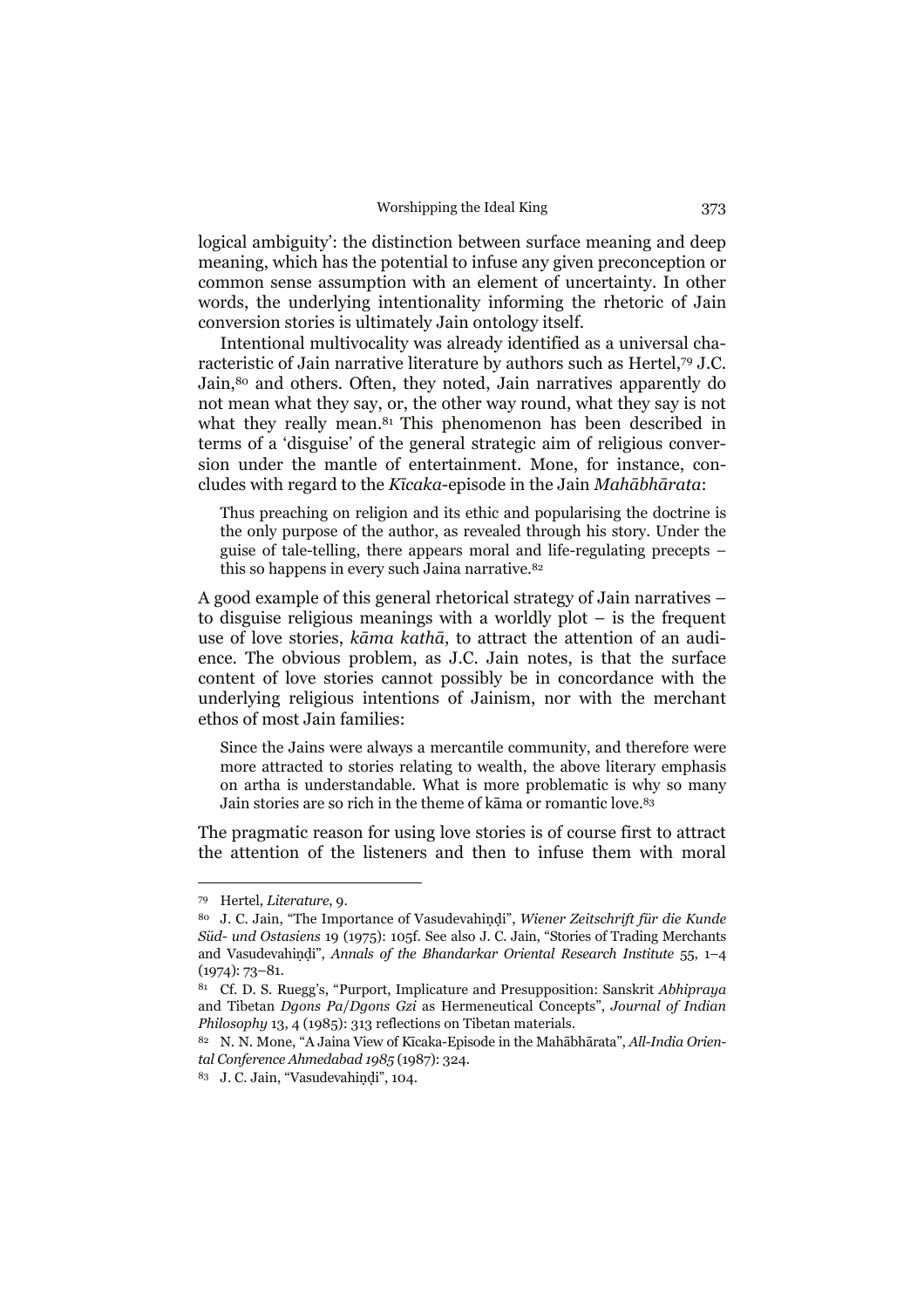insight. Love stories are just a disguise for the transmission of Jain doctrines: a sweet coating of the bitter pill of morality. However, "Sometimes the disguise is so good … that the moral or teaching element ... is difficult to find".84

 The structural relationship between surface meaning (phenomenal appearance) and disguised meaning (noumenal essence) is in Jainism always interpreted in terms of the ontology of *jīva* and *ajīva*. *Jīva*, the true inner essence of things, is hidden under the external guise of its karmic shackles. Truth, according to Jainism, can be found hidden under the fetters of untruth, like the soul in the body, the gold in the rock, the lotus in the mud, the king amongst the people, etc. Popular narratives are conceived in similar ways as 'vehicles' for the communication of Jain principles which constitute their underlying eternal 'truth'.

In Jain philosophical terms, 85 the general rhetoric strategy employed by Jain ascetics is the juxtaposition of the perspectives of the worldly or conventional point of view, *vyavahāra-naya* (VN), and the transcendental point of view, *pāramārthika-naya* (PN),86 in such a way, that the commonsensical perception of the surface meaning of a story or event is progressively altered as the story unfolds through the confrontation with the point of view of the omniscient Jinas conveyed by Jain ascetics and their retrospective interpretations of the *karmic*  consequences of earlier actions of the pivotal characters.87

 Most Jain narratives exploit the implications of the Jain *karman* theory by narrating in which ways *karman* accumulated in a previous existence bears fruit in the next, the so called *avadāna* motif.88 The popular *nidāna* stories are a subcategory of *avadāna* stories. They illustrate the negative consequences of bad *karman*, accrued for

<sup>84</sup> J. C. Jain, "Vasudevahindi", 106. The motif of disguise itself figures prominently in Jain stories; for instance, the disguise of king Kumārapāla as a Śaivite ascetic (PCM, p. 116).

<sup>85</sup> Though the terms are Jain, the interpretation is my own.

<sup>86</sup> On the religious role of these two perspectives in Jainism, see for instance B. Bhatt, "Vyavahāra-Naya and Niścaya-Naya in Kundakunda's Works", *Zeitschrift der Deutschen Morgenländischen Gesellschaft (Supplement II)*, ed. W. Voigt (Wiesbaden, 1974): 279–191; W. Johnson, "The Religious Function of Jaina Philosophy: Anekāntavāda Reconsidered", *Religion* 25 (1995): 41–50; Flügel, "Power and Insight", 133ff.

<sup>87</sup> SKC; AK; etc. Cf. Ruegg, "Purport, Implicature and Presupposition", 317; Zydenbos "The Jaina Nun Kavunti"; J. Ryan, "Erotic Excess and Sexual Danger in the *Civakacintâmaṇi*", in: J. E. Cort (ed.), *Open Boundaries: Jain Communities and Culture in Indian History* (Albany, 1998): 77.

<sup>88</sup> Bloomfield, "The Śālibhadra Carita", 260.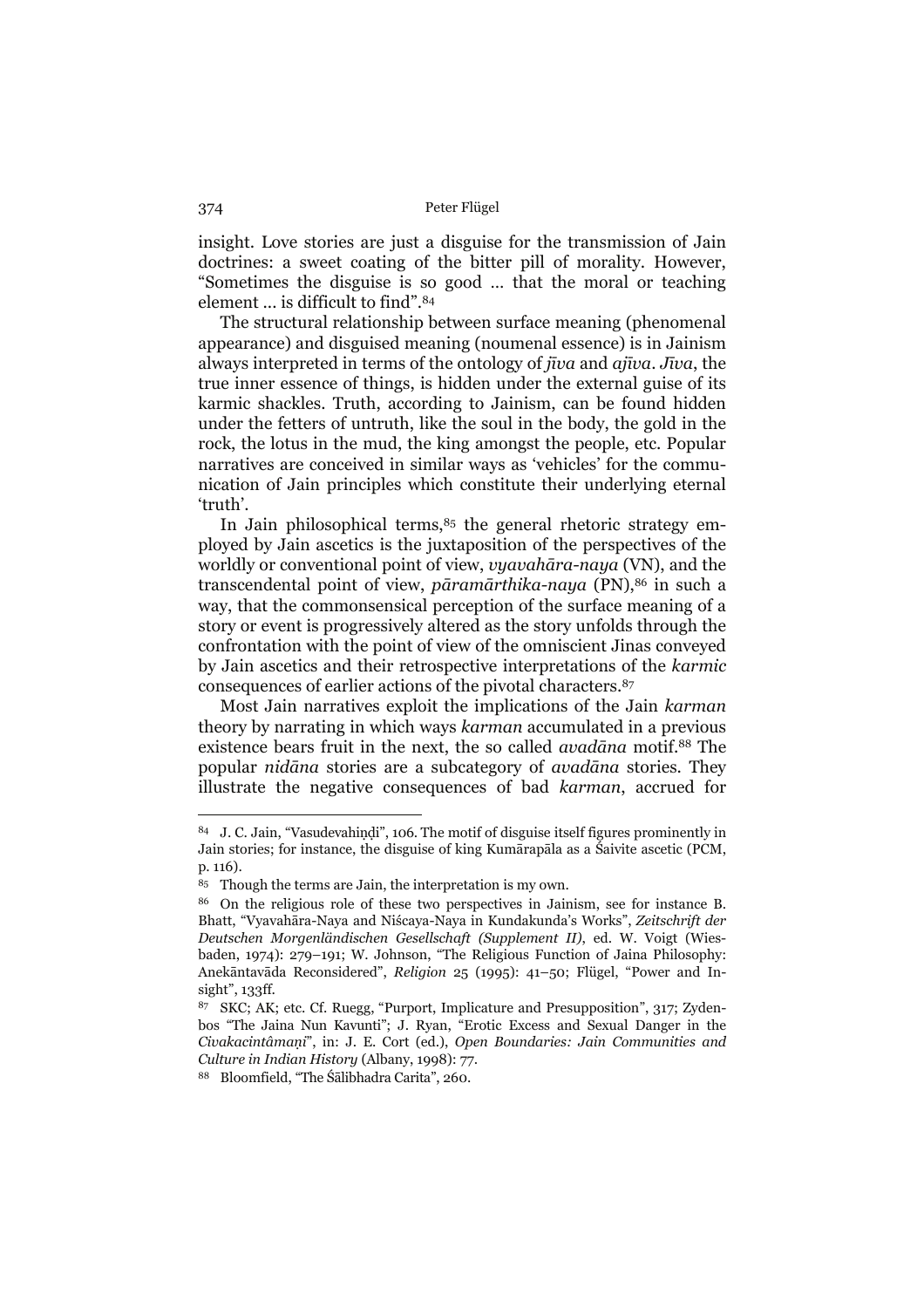instance by performing penance for worldly gains,<sup>89</sup> or how two or more protagonists are "held in relation to one another by the tie of love or hatred through a succession of parallel births."90

## 1.4 Social Implication

This retrospective mode of interpretation operates in a similar way as the expiatory Jain rituals of self-retrospection, *pratikramaṇa*, of which, one might argue, Jain conversion stories are but a reflexive form.91 Similar to *pratikramaṇa* rites, retrospection as a narrative motif or technique creates reflective distance and enables the discrimination and objectification of elements of '*karmic* delusion' and their separation from the 'true nature of the self'. The process of reflexive differentiation of *karman* and *jīva* is predicated on the analysis of the different outcomes of actions informed by worldly orientations (VN) and transcendental orientations (PN), through the comparison of consequences and antecedences of actions from the objective point of view of a quasi-omniscient narrator.92 In this way,

<sup>89</sup> Uttarādhyayana-sūtra (Utt2) 13.28.

<sup>90</sup> J. C. Jain, *Prakrit Narrative Literature*, 55.

<sup>91</sup> On the link between Jain ritual and story literature, see also P. Granoff, "Being in the Minority: Medieval Jain Reactions to other Religious Groups", in: N. N. Bhattacharyya (ed.), *Jainism and Prakrit in Ancient and Medieval India* (New Delhi, 1994): 37.

<sup>92</sup> See A. Jaffe's, *Vanishing Points: Dickens, Narrative and the Subject of Omniscience* (Berkeley, 1991): 4, perceptive observations on the analogy between an omniscient being and the creator of modern fiction, in terms of the capacity to enter a character's consciousnesses (Seymour Chatman), which equally apply to Jain narrative literature: "Knowledge appears to us only in opposition to its absence; an effect of unboundedness is created in contrast to one of limitation. Thus when omniscient narration demonstrates the ability to transcend the boundaries that confine characters, it must construct the very boundaries it displays itself transcending. Rather than being a static condition, then, the evidence of an unquestioned authority, omniscience is the inscription of a series of oppositions which mark a difference between describer and objects of description: oppositions between sympathy and irony, involvement and distance, privacy and publicity, character and narrator, self and other – and, most generally, the assertion of narratorial knowledge and its absence in characters. Omniscience is an effect of narrative strategies, continually – in spite of and in distinct contrast to its invisibility – making itself felt" (p. 6). Jaffe also notices "the frequent use of disguise and deception" (p. 57) in nineteenth century literature (especially Dickens) and arrives at an interpretation of the motif of disguise as rooted in the idea of true knowledge which at least in literature surfaces always in a moment of surprise: "And knowledge serves no practical function and has no special power, unless power is defined as the creation of a perceptible gap between one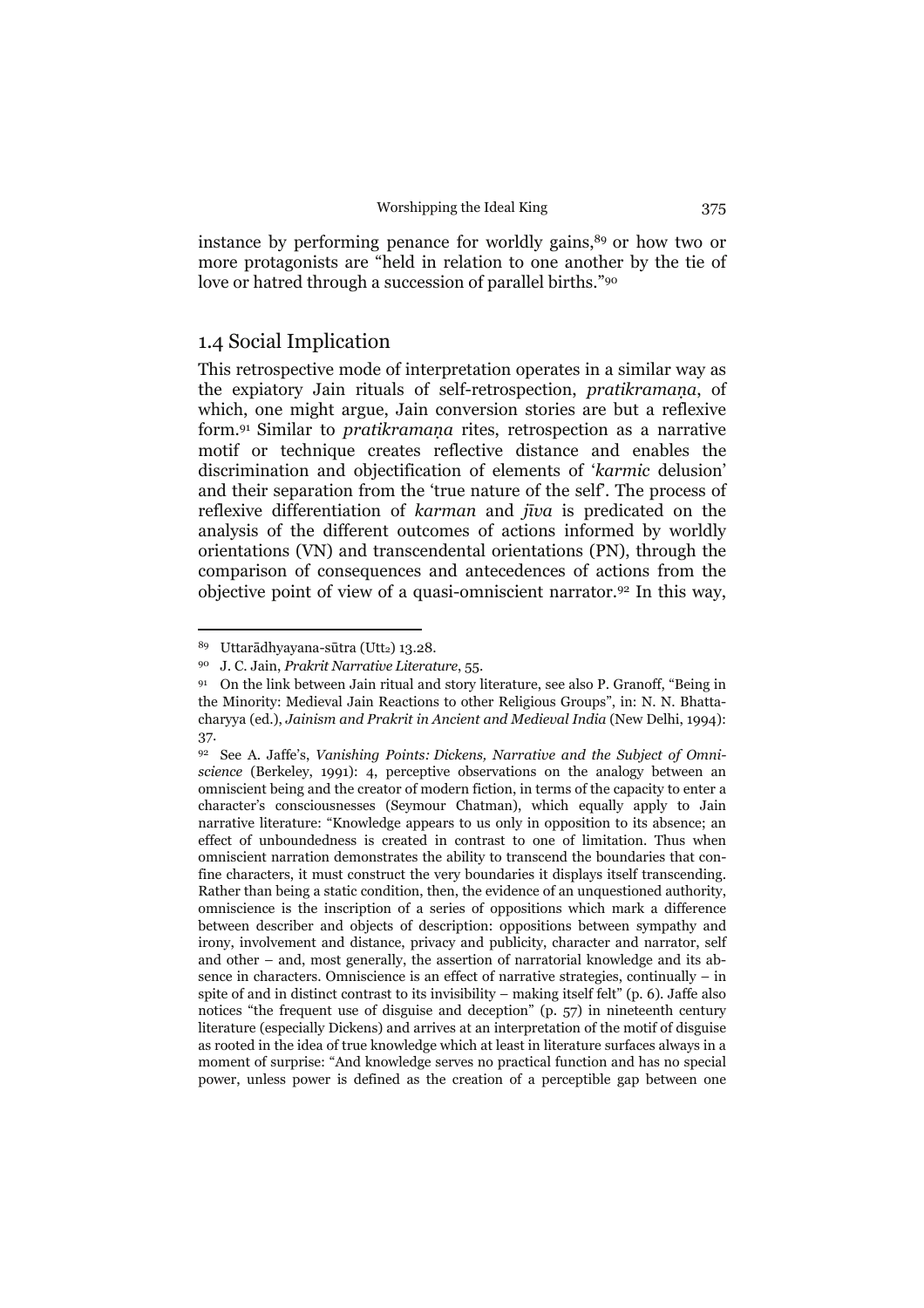religious 'truth' and 'illusion' become distinguishable and the potential for purification is furthered. The meaning of life, or of segments thereof, is thus apprehended "by looking back over a temporal process in which every part of the process is assessed by its contribution to the total result".93 The retrospective identification of underlying principles which explain a series of apparently contingent events is a strategy of ontologization, of projecting or implanting preconceived categories into narrated 'lived experience' which in turn seems to confirm the validity of the categories itself and weakens the psychological resistance to acceptance.94 Jain conversion stories, or *dharmakathā*s, always culminate in the insight, renunciation and final salvation of the hero of the story. It may be argued that Jain texts with a greater historical content, such as the monastic chronicles, are resistant to ontological projections. However, even a cursory look at the material shows that they are similarly framed by cosmological and soteriological conceptions. The chronologies of the monastic orders, the *paṭṭāvalīs*, generally begin with the death of Mahāvīra and construct a mostly imaginative but not entirely invented link of successions up to the present, but also anticipate the end of their line in the not too distant future, as predicted by Mahāvīra in view of the unchangeable cosmological time-cycles. In the light of the Jain 'higher critique' it ultimately does not matter at what time one *ācārya* was preceded by another, except for often deliberately historically inaccurate sectarian historiography. The only thing that counts is the soteriological trajectory of the individual soul. Through the method of

character's knowledge and another's, a gap measured, finally, by its potential to surprise" (pp. 56f.).

<sup>93</sup> Dilthey, in V. Turner, "Social Dramas and Stories about Them", *Critical Inquiry* 7 (1980): 157. Cf. B. Kapferer, *A Celebration of Demons* (Bloomington, 1983): 189.

<sup>94</sup> In Hegel's *Wissenschaft der Logik* II (Frankfurt/M., 1969): 24–35 the circle underlying the reflective process of ontologization is called 'the dialectic of positing and prepositing' (*Setzen und Voraussetzen*) and analysed without consideration of human psychology. R. Carnap, *Meaning and Necessity* (Chicago, 1950/1956): 214 argued with good reasons that the acceptance of ontological statements is always based on practical, not theoretical, reasons: "An alleged statement of the reality of the system of entities is a pseudostatement without cognitive content. To be sure, we have to face at this point an important question; but it is a practical, not a theoretical question; it is the question of whether or not to accept the new linguistic forms. The acceptance cannot be judged as being either true or false because it is not an assertion. It can only be judged as being more or less expedient, fruitful, conducive to the aim for which the language is intended. Judgments of this kind supply the motivation for the decision of accepting or rejecting the kind of entities". See also E. Morscher, "Ontology as a Normative Science", in: E. Morscher, J. Czermak & P. Weingartner (eds.), *Problems in Logic and Ontology* (Graz, 1977): 123.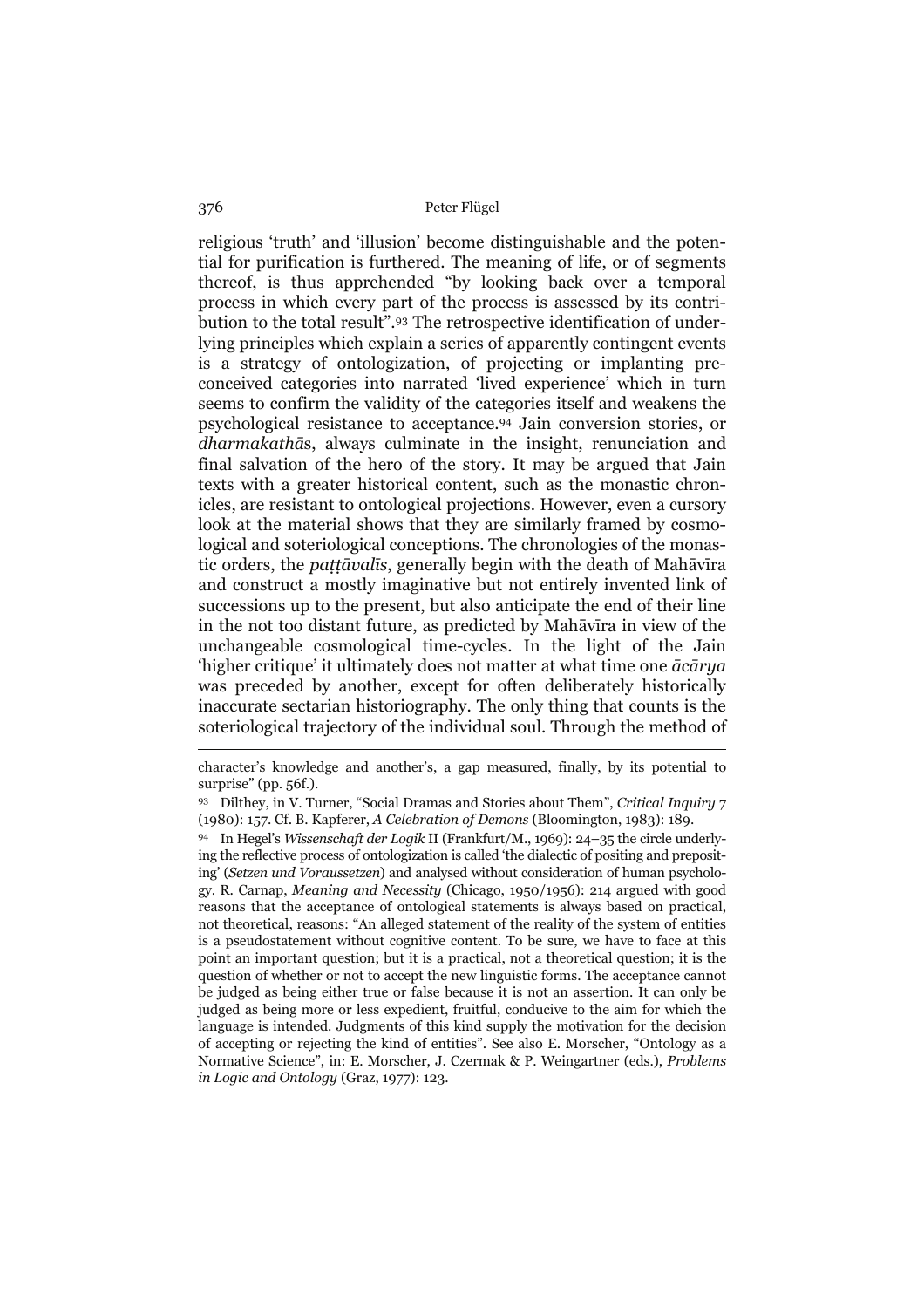retrospective reinterpretation the surface meaning of both purely fictitious narratives and chronologies can be 'flouted' through acts of "salvific exploitation".95 In this process, intentional multivocality is produced precisely by "reducing the polysemantic possibilities to a single interpretation",<sup>96</sup> that is, to the author's preferred version of Jain doctrine, to create effects of religious 'insight' and to force the 'social implication' of behavioural change.97 This can be done in such a way that the surface plot itself is hardly touched at all:

For the moral teaching imparted by the story does not lie in the events themselves as they are related in the tale, but in the explanation which the kevalin gives at the end of this story. This kevalin shows that all the misfortunes undergone by the persons which act a part in his narrative, have been caused by bad deeds, and that all their good luck has been caused by good actions, done by them in previous existences. It is clear that this method of teaching morals is applicable to any story whatsoever ... the consequence of this fact is, that no story-telling monk is obliged to alter any story handed down to him, and that, from this reason, Jainstories are much more reliable sources of folk-lore then the stories handed down in the books of the Bauddhas.<sup>98</sup>

From a discourse theoretical point of view, the intended effect of including the exegesis as an integral part of a story is to force a 'social' implication upon the audience, who should realise the principles of non-violence in their own life. Forcing a 'social implicature' upon an audience is achieved less through the textual rhetorics itself than though the normative impact of the setting. As W. Iser argues, the textual and social meaning of a text is created to a large extent by the "actions involved in responding to the text",99 that is, the interpretations and reactions of the listeners or readers. A literary work is not the text itself, but the end product of the interaction between text

<sup>95</sup> Ruegg, "Purport, Implicature and Presupposition", 317. Cf. Flügel, "Power and Insight", 149f.

<sup>96</sup> Iser, "The Reading Process", 290.

<sup>97</sup> From a pragmatic point of view, the 'salvific principle' of insight creation through acts of symbolic violence appears merely as a culturally specific norm, a systematic distortion of communication which, indeed, as Ruegg, "Purport, Implicature and Presupposition", 318 argues, cannot be inferred from the surface meaning of a communication, only elicited via a systematic hermeneutics of the doctrinal system as a whole. See also S. C. Levinson's, Presumptive Meanings: The Theory of Conversational Implicature (Cambridge/Massachusetts, 2006): 11, notion of 'preferred meanings'.

<sup>98</sup> Hertel, *Literature*, 9.

<sup>99</sup> Iser, "The Reading Process", 279.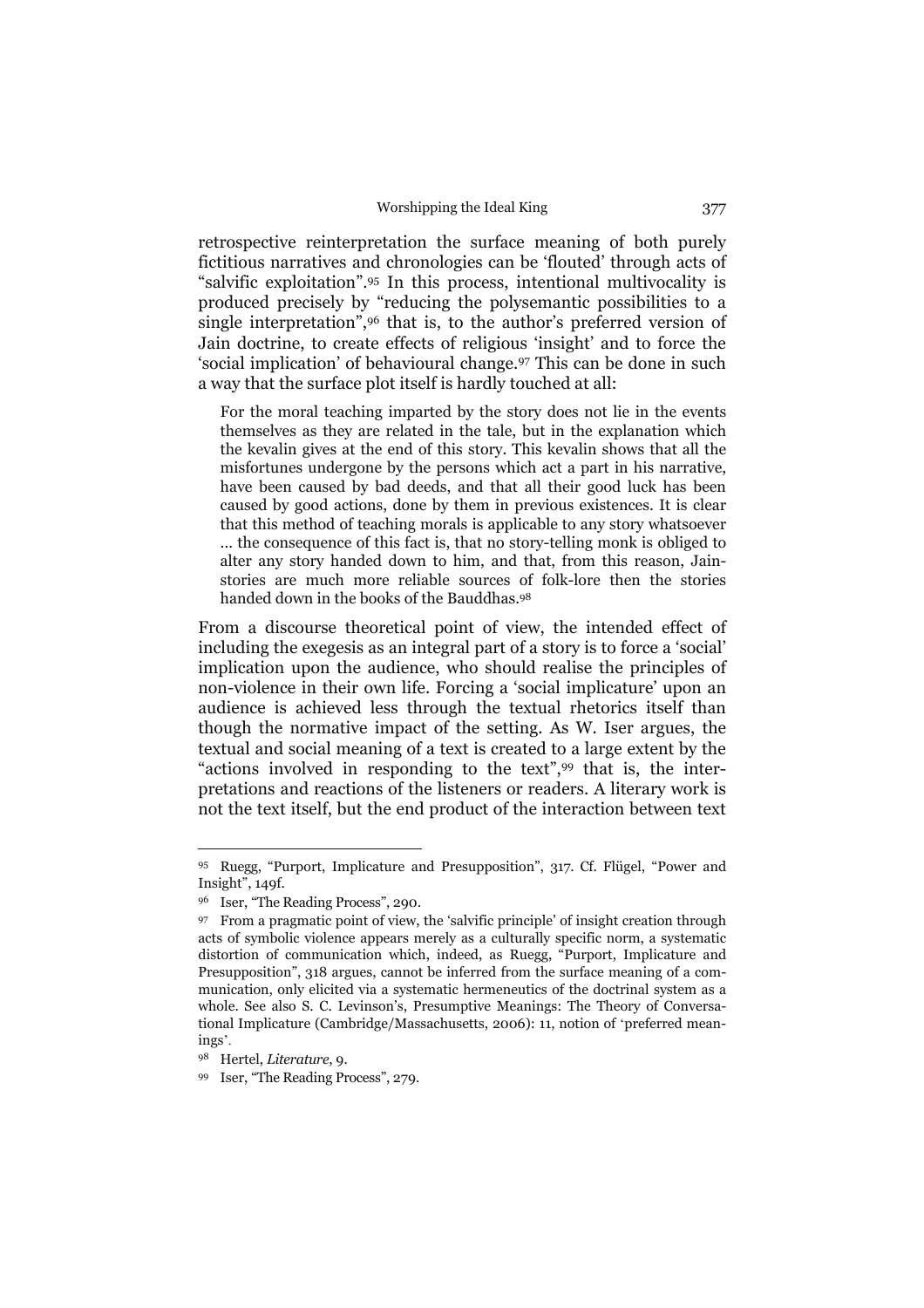and the individual reader, who finally 'realizes' (*konkretisiert*) its implied meaning:

The text provokes certain expectations which in turn we project on to the text in such a way that we reduce the polysemantic possibilities to a single interpretation in keeping with the expectations aroused, thus extracting an individual, configurative meaning. The polysemantic nature of the text and the illusion-making of the reader are opposed factors.100

There are two aspects to our notion of social implication. From a disinterested phenomenological point of view every sentence is a multivocal statement: "the sentence does not consist solely of a statement ... but aims at something which is beyond what it actually says".101 The unbiased individual reader reduces the range of possible intentional sentence correlatives according to his or her own individual dispositions and in this way creates textual meaning. A sermon, however, is a normatively regulated setting with pre-structured social expectations and limited freedom of unchecked individual interpretation in the face of self-referential narrative hermeneutics. Only from pragmatic and sociolinguistic, for instance Gricean perspectives, the normative presuppositions of discourse come into view. Here, not only the intentional sentence correlatives created by isolated readers constitute the crucial 'unsaid' dimension of a text, but the doctrine-based social intention of the speaker expressed in a normatively regulated speech situation which might be 'realised' or not by individual listeners.102

## 1.5 Self-Exegesis

What the narrative cliché of a text-immanent Jain exegesis added at the end of a Jain narrative text does, I would argue, is to further reduce the range of possible interpretations for the audience by introducing a sense of normative intentionality into imported fictional or historical tales (if one wishes to use such a distinction), and to suggest both a ontologically 'true' and a pragmatic interpretation, which retrospectively – through contrast – reveals the 'illusory' character of the audiences prior responses to the early sections of the story and supplants it with its own, supposedly 'higher' or 'deeper', form of

<sup>100</sup> Ib., p. 290.

<sup>101</sup> Ib., p. 282.

<sup>102</sup> Habermas, *Theorie des kommunikativen Handelns*, vol. 1, argues for a primacy of the norms over speaker intention. The implications for the theoretically informed study of Jain discourse are discussed in Flügel, "Power and Insight", pp. 87ff.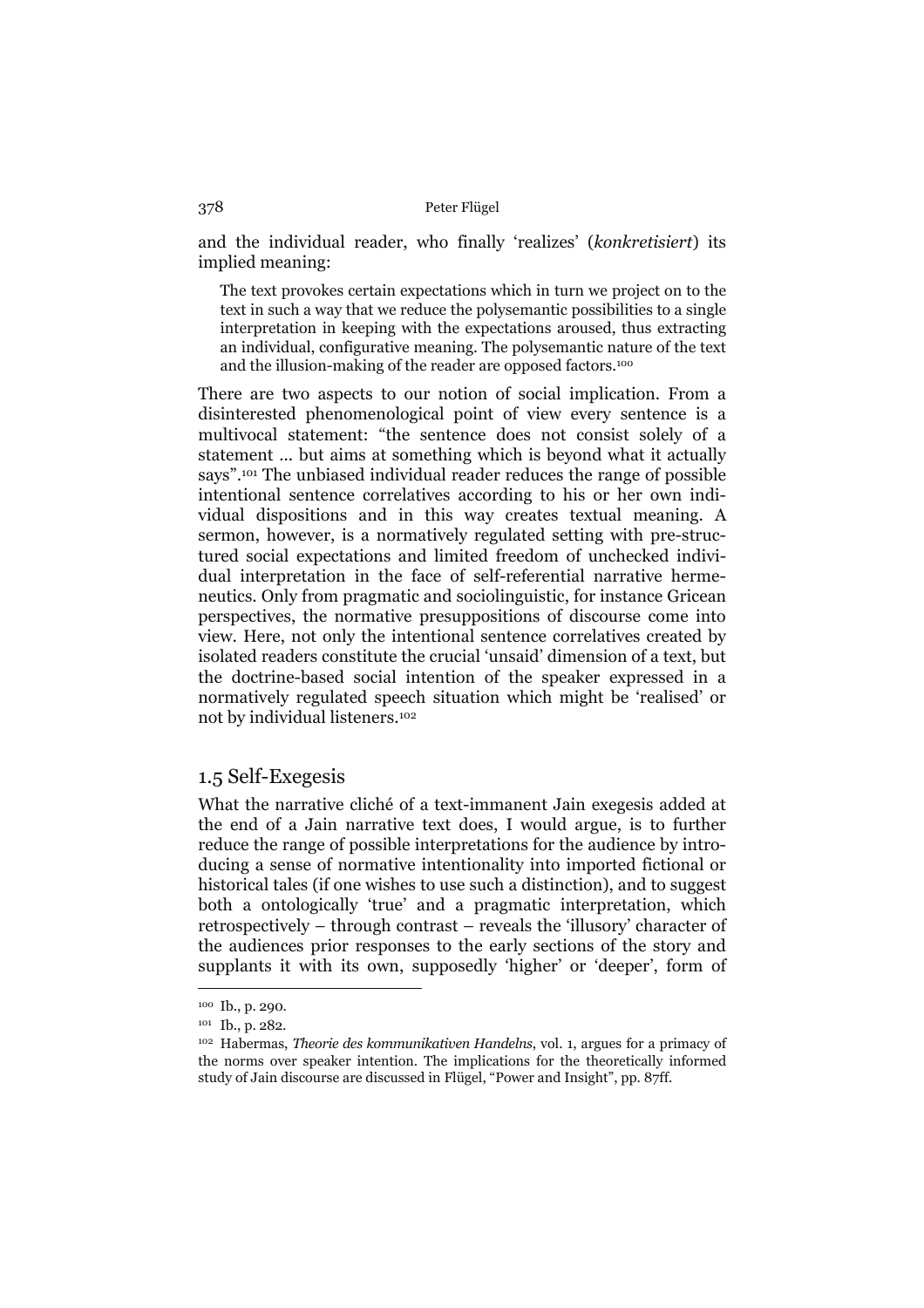interpretation. The superiority of the doctrinally informed ascetic interpretation over interpretation of other narrative characters is partly a consequence of its retrospective mode of presentation, which allows for detached, transcendent systematicity, whereas prior responses are, as Iser shows in his work, time-related and built on constantly changing perspectives. The effect of the self-referential exegesis within the text is the creation of systematic ambiguity of the elements of the story which, through the additional interpretation from the teleological, 'ultimate point of view', gain a 'symbolic', multivocal character<sup>103</sup> for an audience whose 'natural response' to the narrated events is to be shaken in order to prepare the ground for potential effects of religious insight.104 In proposing a more powerful causal explanation of the narrated events on the basis of their *karman* theory, ascetic characters demonstrate the 'illusory' character of prior interpretations and thus confronts the members of the audience, who were initially enticed to identify with the main heroes of the story, with a contrast between the univocal 'truth' of Jainism and their own deficient, obviously highly ambiguous interpretations.105 Frustration on the part of the listener is, however, prevented through the pragmatic, teleological scheme of interpretation which suggests practical ways of how to avoid further 'self-deception' through a real change of life.106 In this way, by using 'salvific violence' and indirectly attacking personal responses, and by implanting a 'pragmatic' interpretation into a 'fictional' text, the worldly desires of the audience may be momentarily reoriented toward implementing Jain ideals of nonviolence. This strategy of 'destroying' the profane universe of conventional meanings thus operates similar to the tantric use of intentional language, *samdhyā bhāṣā*, which, as Eliade<sup>107</sup> and Bharati<sup>108</sup> have shown, uses the methods of 'flouting' common sense meanings in order to create a 'paradoxical situation' which elicits experiences of insight and behavioural pressures.

<sup>&</sup>lt;sup>103</sup> 'Multivocal' from the perspective of presupposed conversational norms, but 'univocal' from a phenomenological perspective, that is, reduced to a single dogmatic interpretation.

<sup>&</sup>lt;sup>104</sup> Cf. Williams, *Jaina Yoga*, xviii f. Harisena's Story of King Yaśodhara, in F. Hardy, *"The Story of King Yaśodhara". The Clever Adultress and Other Stories.* Ed. P. Granoff. Oakville: Mosaic Press, 1990: 118–139, here 129.

<sup>105</sup> Cf. J. C. Jain, "Vasudevahiṇḍi", 114.

<sup>106</sup> Cf. Mone 1987: 325.

<sup>107</sup> M. Eliade, *Yoga: Unsterblichkeit und Freiheit* (Frankfurt/M., 1959/1985): 259.

<sup>108</sup> A. Bharati, *The Tantric Tradition* (London, 1975): 180.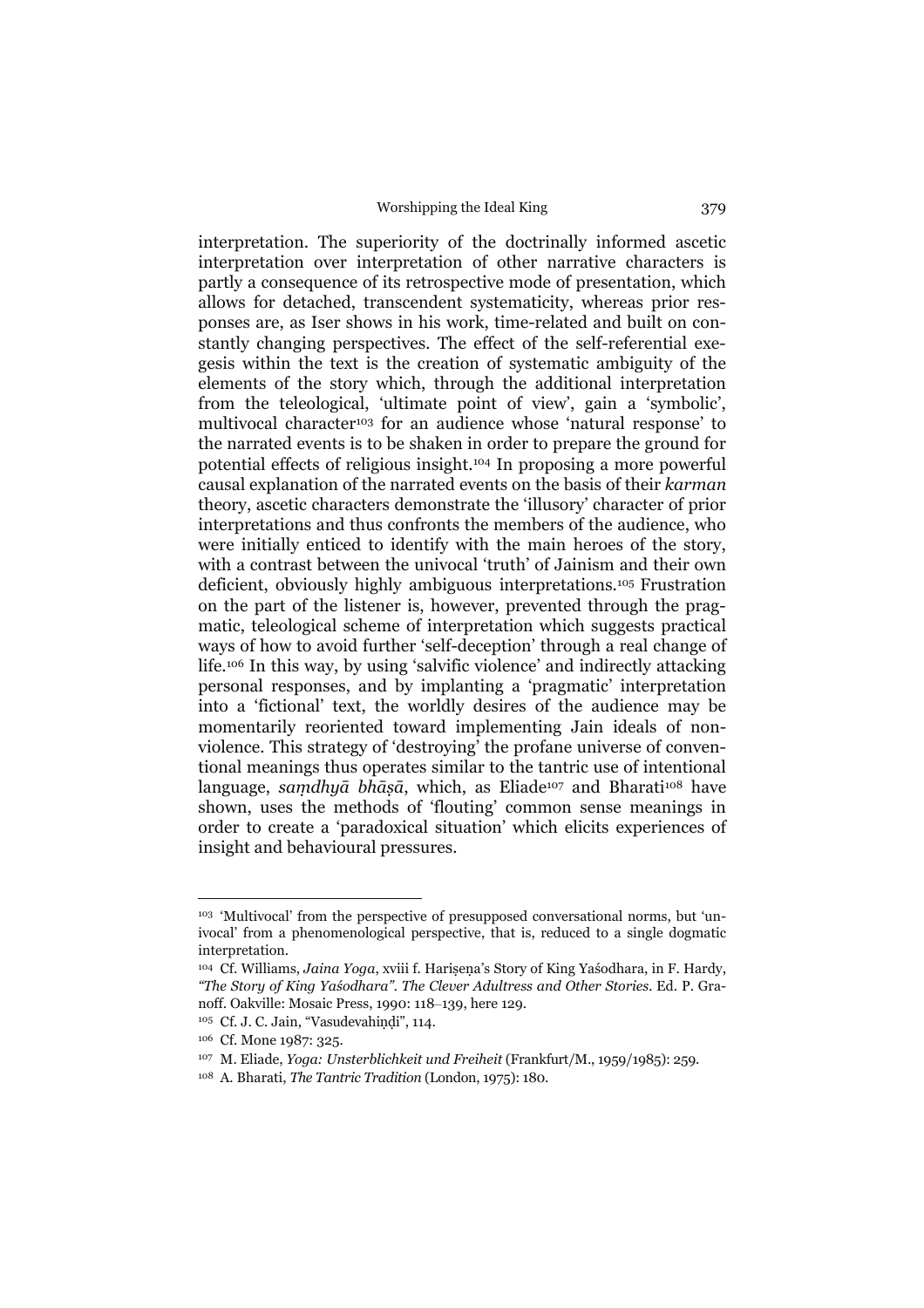The authors of (medieval) Jain stories have succeeded in transforming popular tales, biographies and histories into conversion stories with a hidden didactic and hence social intention in mind, that is, to evoke similar experiences as narrated in the story in their audience to effect progressive acts of renunciation. This is achieved particularly through the violation of the expectations of the audience, and the inclusion of the character of the interpreting ascetic into the story. Here, the narrated transcendent perspective of *pāramārthikanaya* and the long-term dogmatic intention, *abhiprāya*, of the narrator seem to merge in such a way that real life and the events of the story become temporarily indistinguishable.

## 2 Two Stories

We have seen so far that conversion is presented in medieval Jain stories as a general narrative motif employed by Jain ascetics to influence their audience and to stimulate real conversion experiences. In order to demonstrate the applicability of our theory, I now turn to the analysis of two cases of biographical narratives whose plots focus on the interaction between kings and merchants and result in conversion experiences: (1) The *Śālibhadracarita* (SC<sub>1–2</sub>) of Dharmakumāra (1277 C.E.), and (2) the *Ardhakathānaka* (AK<sub>1-3</sub>) of Banārasīdās (1586–1644 C.E.). These two stories have been selected because they illustrate how medieval and early modern Jain authors applied the general principle of 'renunciation as the ideal form of conflict-resolution' to interpret the near-real-life case of structural conflicts between all-powerful kings and subordinate merchants also in religious terms as a relationship between Śaivism and Jainism. This section also plays a mediating role for the following discussion of the real process of conversion towards Jainism and its benefits for merchants *vis à vis* kings and ties in with the above argument on the rhetorical function of royal pomp.109

<sup>109</sup> There are numerous other examples of Jain *kathā*s (written in different Indic languages), which give prominence to merchants as heroes, and which focus particularly on relationships to the kings and Jain ascetics (see bibliography). It is typical for Jain stories that kings and merchants are the principal heroes. This is exceptional, not only compared with classical brāhmaṇical literature, which does not represent general social interests of merchants at all, but also compared with the later *bhakti*-literature *à la* Kabīr (1440–1518) or Tulsīdās (1532–1623), which does not give prominence to socially mobile elites like kings or merchants who are shown to improve their purity as is generally the case in the Jain-stories, but which instead typi-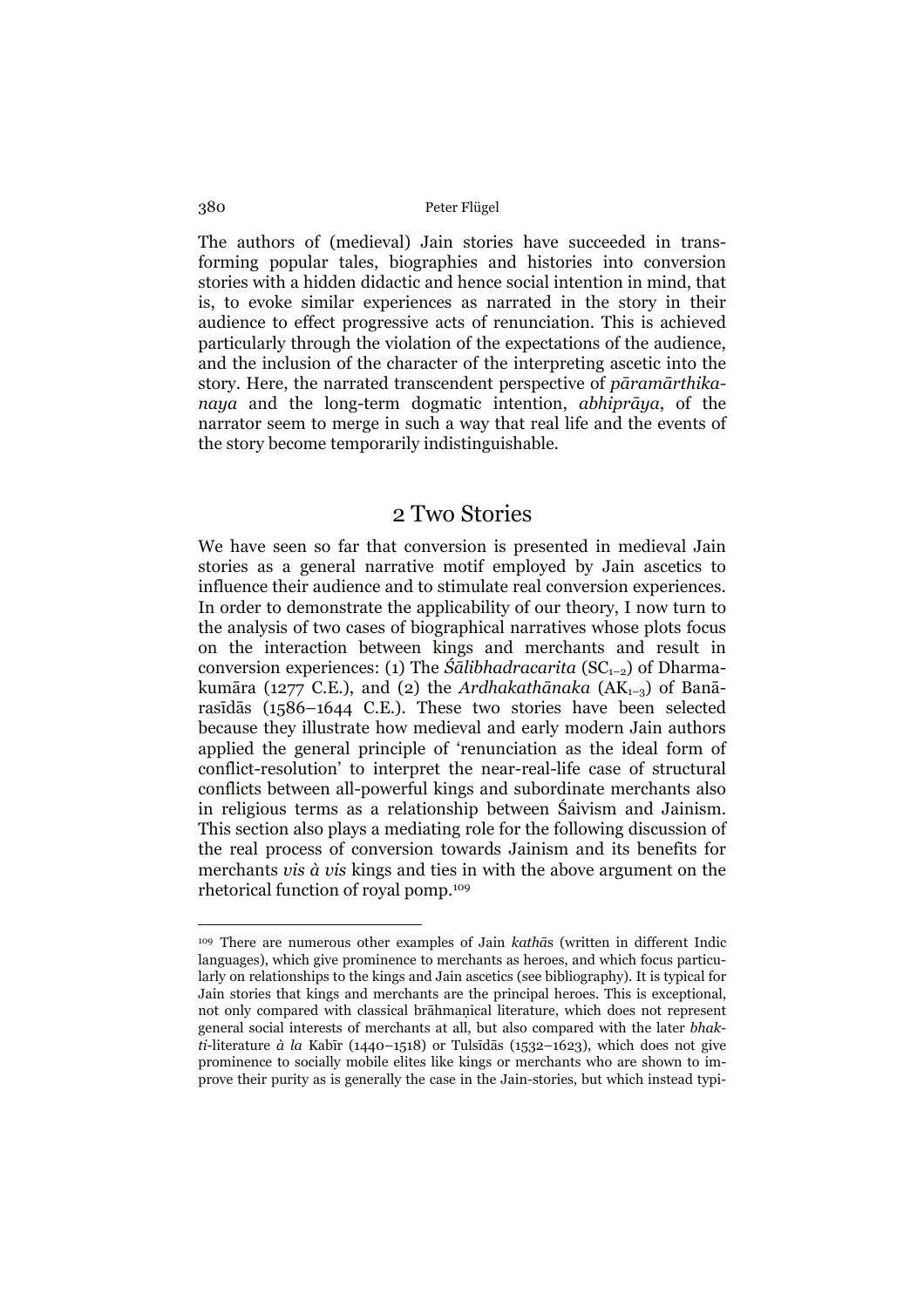## 2.1 The Conversion of the Virtuous Merchant Śālibhadra

The *Śālibhadracarita* is still "one of the best known Jain didactic religious stories"110 and still one of the most popular Jain legends, which also became the subject of many poems.<sup>111</sup> For Jains, who are mostly traders, Bloomfield<sup>112</sup> explains, the legendary character of the merchant Sāli (Śāli) (lit. rice)<sup>113</sup> is seen as the paragon of luck and wealth.114 Traditionally, the story has its place in the Prakrit and Sanskrit *Āvaśyaka* and *Bṛhatkalpabhāṣya* literature,115 which illustrates the benefits for the Jain mendicant or layperson of following the Jain moral rules, *vrata*s, in the context of the rules of proper conduct and the rites of repentance, *pratikramaṇa*. 116 The following paraphrase of the relevant content of the SC is taken from Bloomfield's<sup>117</sup> account of the Sanskrit version of the SC, which was composed by Muni Dharmakumāra, and, because it appeared not

cally tell a story of a 'man' who has a vision, but whose social position does not improve subsequently but is merely confirmed (Peter Friedlander has pointed me to the different approach of Hindu *bhakti* literature).

<sup>110</sup> J. E. Laidlaw, *Riches and Renunciation: Religion, Economy, and Society among the Jains* (Oxford: Clarendon, 1995): 380–82; 381, n. 21: Śālibhadra = no. 4 of a 6-part list of designations for auspiciousness and increase (*śubha* and *lābha*) on Jain account books: "The *riddhi* (prosperity) of Dhanna and Śālibhadra" teaches, according to Laidlaw, that "luxury does not preclude eventual spiritual progress".

<sup>111</sup> G. Baumann, *Drei Jaina-Gedichte in Alt Gujarātī* (Wiesbaden, 1975): 102ff.

<sup>112</sup> Bloomfield, "Śālibhadra Carita", 261, 276.

<sup>113</sup> See the chapter "Sālī" in Viy. 6.7.

<sup>114</sup> Bloomfield , "Śālibhadra Carita", 265f. The virtue of gift-giving is also exemplified by Śreyāṃs' gift to Pārśva and Mūladeva. See M. Bloomfield, "The Character and Adventures of Muladeva", *Proceedings of the American Philosophical Society* 52, 212 (1913): 616ff.

<sup>115</sup> On the Āvāśyaka-literature, see E. Leumann, *Die Āvaśyaka-Erzählungen*. Abhandlungen für die Kunde des Morgenlandes herausgegeben von der Deutschen Morgenländischen Gesellschaft. X. Band, No. 2 (Leipzig, 1897); E. Leumann, *Übersicht über die Āvaśyaka Literatur* (Hamburg, 1934); K. Bruhn, "Āvaśyaka-Studies I", in: K. Bruhn & A. Wezler (eds.), *Studien zum Jainismus und Buddhismus* (Wiesbaden, 1981): 11–49; K. Bruhn, "Bibliography of Studies Connected with the Āvaśyaka-Commentaries", in: B. Plutat (comp.), *Catalogue of the Papers of Ernst Leumann in the Institute for the Culture and History of India and Tibet, University of Hamburg* (Stuttgart, 1998): 119–36; N. Balbir, *Āvaśyaka-Studien* (Stuttgart, 1993); A. Mette, "The Tales Belonging to the *Namaskāra-Vyākhyā* of the *Āvaśyaka-Cūrṇi*: A Survey", *Indologica Taurinensia* 11 (1983): 129–44.

<sup>116</sup> Cf. Bloomfield, "Śālibhadra Carita", 261. For text references on "Sālibhadda", the first of which appear in the Āvaśyaka literature, see M. L. Mehta & K. R. Chandra, *Prakrit Proper Names*, vol. 2 (Ahmedabad, 1972): 779.

<sup>117</sup> Bloomfield, "Śālibhadra Carita", 273–80.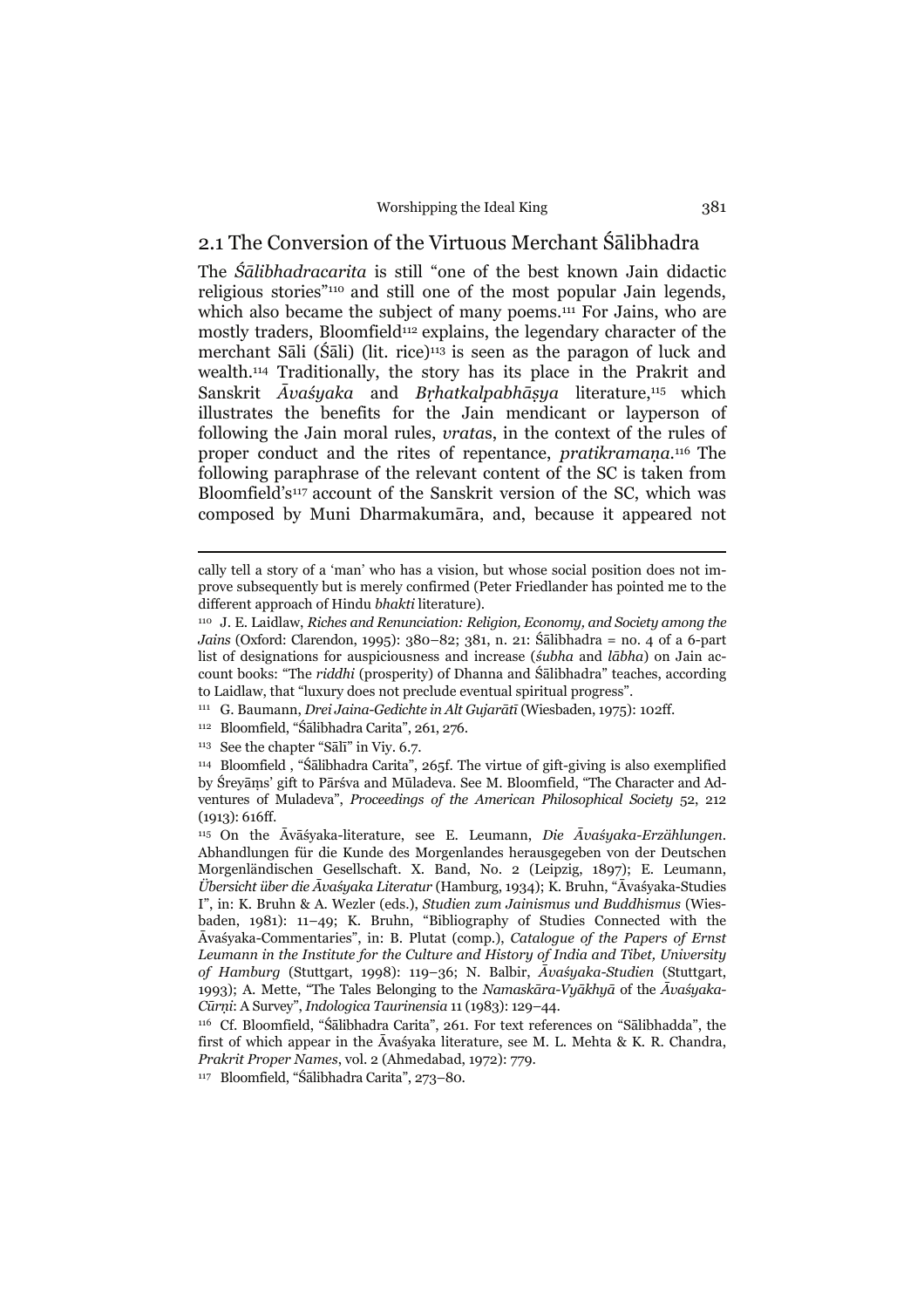polished enough, later poetically reworked by Pradyumnasūri.118

The text, in its final form, is written in the highest style of mahākāvya, governed by the extremest habits of Hindu rhetoric (alaṃkāra). ... There is scarcely a stanza in the entire poem free from such rhetorical devices, some of which are pretty certain to occur in other texts of this class.<sup>119</sup>

I will paraphrase now Bloomfield's digest of the narration of the conversion of Śāli at length in order to give a flavour of the rhetorical style of the text as well. The *Śālibhadracarita* in general belongs to the genre of the *dānadharmakathā*s or *dānāvadāna*s, that is "stories in which the karma accumulated in certain existences bears fruit, good or evil, in a subsequent life".120 The overall plot shows that because Śāli gave alms to a *yati* in his former life, he will be liberated at the end of this life. The story of the actual conversion, a variant of *pratyekabuddha* narratives, goes as follows:<sup>121</sup>

In his previous life Śāli was the shepherd boy Saṃgama, son of the virtuous widow Dhanyā (wealth), which was so poor, that she did not even had the means to cook him a rice-pudding at the occasion of a religious feast. Dhanyā was very upset about this and, in her desperation, accepted the offer of her neighbours to provide her with the necessary ingredients. But when Saṃgama received the delicious dish, and was about to eat it, a Jain ascetic, who had fasted for an entire month, suddenly passed by, looking for alms to break his fast, *pāraṇa*. Immediately realizing this unique opportunity for furthering his spiritual advantage, Saṃgama picked up the pudding and gave it to the ascetic, who accepted and left to his abode. His mother, returning from the kitchen, did not realize that an ascetic had visited her house, and thought her son ate everything himself. She therefore gave him more pudding, and Saṃgama ate so much, that he died from

<sup>118</sup> Bloomfield's digest of this version is interesting in itself, because he, like Williams, *Jaina Yoga*, xvii–xix, stresses the pivotal role of intentional multivocality in this text. It is based on  $SC_1$ . See also  $SC_2$  edited and translated by E. Bender, *Sālibhadra-Dhanna-Carita* (The Tale of the Quest for Ultimate Release by Sālibhadra and Dhanna). A Work in Old Gujarātī Critically Edited and Translated with a Grammatical Analysis and Glossary (New Haven, 1992). Other well know versions of the SC can be found in chapter 10.57–181 of the *Triṣaṣṭiśalākāpuruṣacaritra* of Hemacandra (TŚPC1), translated by H. M. Johnson, *The Lives of Sixtythree Illustrious Persons*, vol. 6 (Baroda, 1962): 254–59 (TŚPC<sub>2</sub>); and Rājaśekhara's *Kathākośa* (KK), translated by C. H. Tawney, *The Kathākośa or Treasury of Stories, by Rājaśekhara* (London, 1895): 78ff.

<sup>119</sup> Bloomfield, "Śālibhadra Carita", 262f.

<sup>120</sup> Ib., p. 260, n. 3.

<sup>121</sup> Ib., pp. 273–87.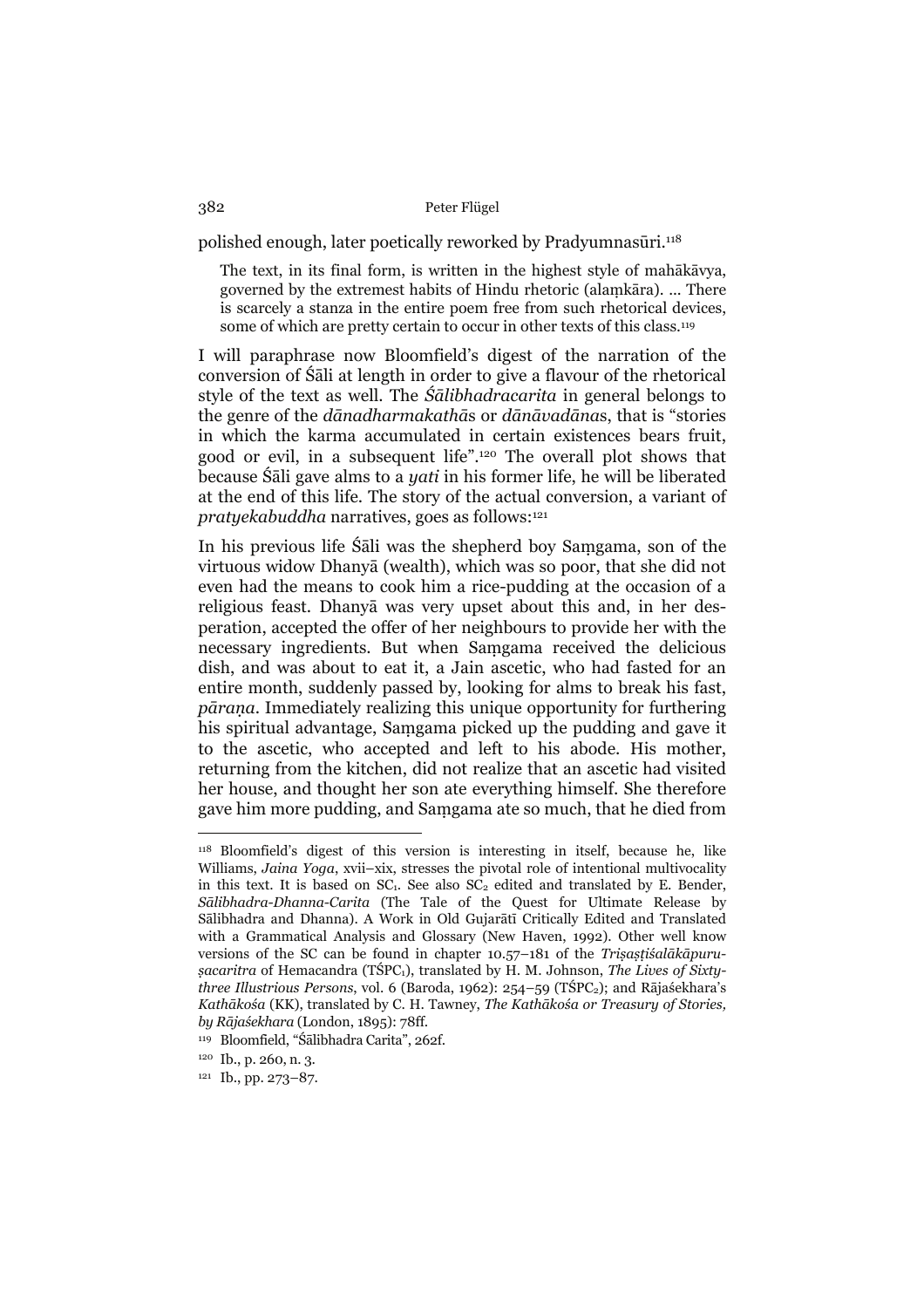indigestion on the same day.122 The great merit of his gift, however, secured him a favourable rebirth in the town of Rājagṛha, as Śāli (rice), the son of the rich merchant Gobhandra and his wife Bhadrā, who assured that he was blessed with every worldly fortune, living in a palace with thirty-two wives.

 One day the ruler of Rājagṛha, King Śreṇika (Bimbisāra), was offered magic shawls by certain merchants from Nepal for so high a price that he refuses to buy them. 'With such a sum', Śreṇika retorted, 'one may collect elephants, horses, and men, that will ensure victory in battle; but what power has a mere garment.' The Queen (Cellaṇā), who joined the king unexpectedly, crushed the merchants' hope of doing business by spurring these 'jewels of garments' as being of no more use than 'a bull's dew-lap'. The merchants then waited upon Bhadrā, the rich merchant Śāli's mother, who finally bought the shawls at their full price, cuts them up, and presents them to her thirty-two daughters-in-law, who, in turn, placed them under Śāli's feet.

 Queen Cellaṇā heard of this, chided the king, and bade him to get the shawls by fair means or foul. The king sent his doorkeeper to get the shawls from Bhadrā, but she was unable to deliver the goods which she no longer owned. The doorkeeper reported this and also that Śāli was living in more than royal pomp. The queen's ironic importunities had the effect of 'weaving Śāli's image into the king's soul'. Hence, he sent the doorkeeper for a second time to Śāli's palace with an invitation to wait upon the king. Bhadrā, Śāli's mother, went instead, and told the king that her son does not even leave the pinnacle of his palace to visit his pleasure grove any more than religion, *dharma*, leaves *Āryadeśa* (orthodox India). She, in turn, invited the king to grace her house with his presence; and he accepted the invitation. She then arranged her palace for lavish hospitality. The king arrived, was received in state, and seated upon a jewelled throne. Now Bhadrā told her son that Śreṇika, the king had come. Yet, instead of 'Śreṇika', Śāli understood '*krayāṇaka*' (any purchasable object),123 and said absent-mindedly: 'Look over the ware, weigh it, pay for it, and take it.' Bhadrā, delighted, exclaimed that she is the most fortunate of women, because her son is so deeply immersed in pleasure as to misunderstand a plain statement. She replied that the

<sup>&</sup>lt;sup>122</sup> Ib., p. 265 is ambiguous on this point ("enters into a state of bliss") (SC I.116), which is clearly expressed in Johnson's translation of the story of Śālibhadra in Hemacandra's *Triṣaṣṭiśalākāpuruṣacaritra*, ch. 10 (TSPC2, p. 255).

<sup>123</sup> This is Bloomfield's, ib., p. 274, n. 49 interpretation.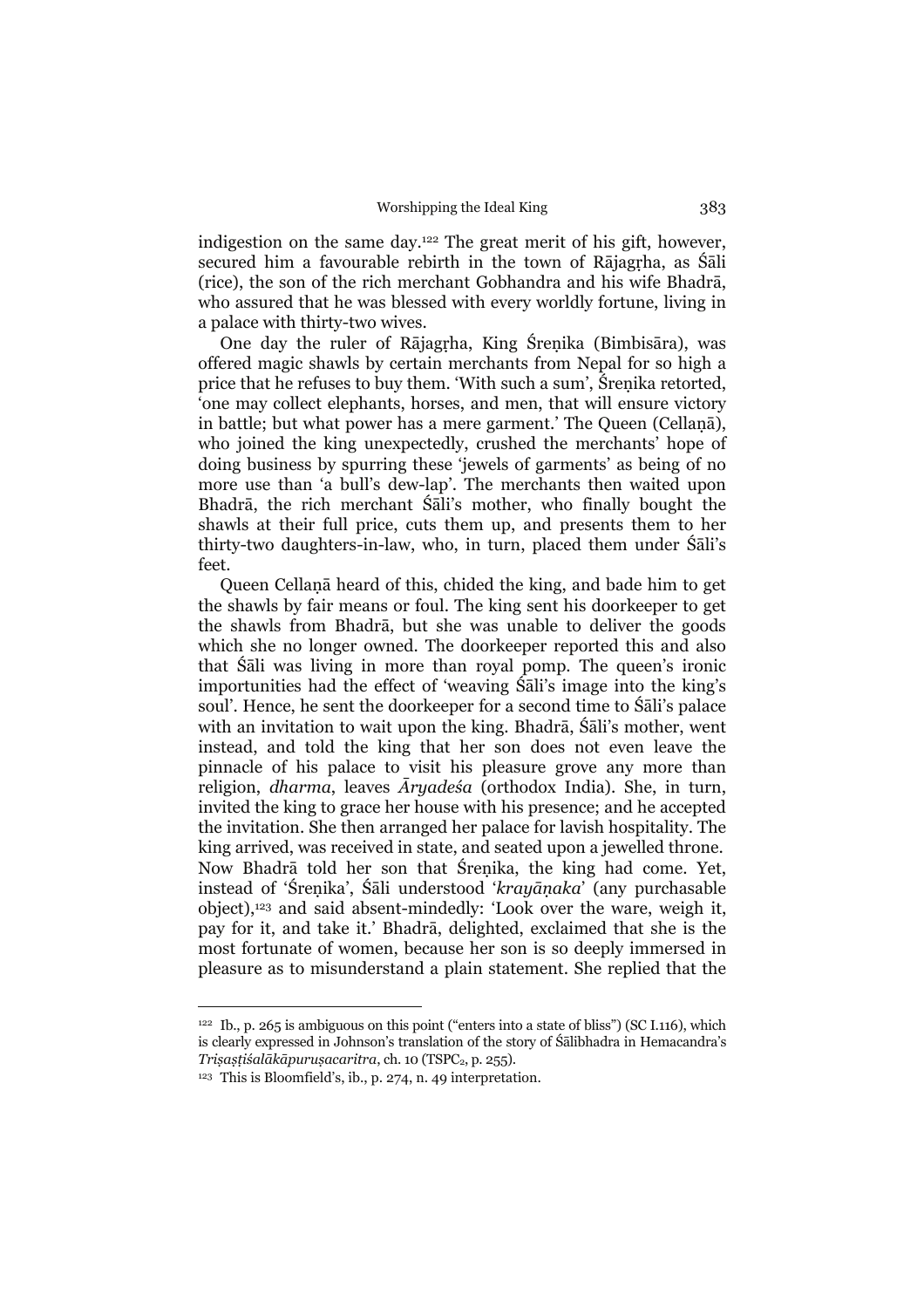king is present in all his majesty. Her exclamation, 'It is the king!',<sup>124</sup> brought Śāli repentance, and he realised that even the strong and powerful are of no account: that existence itself is impermanence, where the highest ruler is a mere living creature with feet and hands like him self: 'Of him that wears the shape of a mere bubble in the ocean of saṃsāra, how much is his princehood valued by the wise? Out upon his non-existing glory which has no more permanent habitat than a wandering harlot'. 'I know that the Lord of the three worlds, holy Vīra, is my refuge; what use have I then for this eunuch king of a chess-board?' If one is a real king only through great virtue; what other king can then prevail against him?

 Though Śāli, like any one of true faith, looked upon Śreṇika now as the unwelcome sigh of error, he respected his mother's wish, and descended with his wives from the seventh floor of his palace to pay his respects. The king was delighted, embraced him, and, amorously, set him upon his lap. While the king enjoyed the highest bliss from this contact, Śāli broke into tears. Bhadrā told the king that Śāli, accustomed to heavenly wreaths, clothes, food, and unguents, furnished to him by his fathe, who was a god in heaven, abhors exceedingly men's breath. She begged him to let Śāli go, the pet of fortune, tender as a lotus. The King releases Śāli who again retired with his wives to the upper terrace of his palace.

 Then, Bhadrā ordered a grand shampoo for the king. When the king was finally being rinsed, his signet ring falls into the water, 'like a beloved mistress in her tantrums, when she has become subject to anger and pride.' The king was annoyed by the loss, but when, at Bhadrā's order, the water was drawn off by a maid, he easily saw the ring in the bath. 'Like a villager in the midst of city-folk, like a coward in the midst of heroes, like a pauper in the midst of the rich, like a fool in the midst of the wise, it seems now a lustreless thing among jewels.' This chilled his love for Śāli, though, at the same time he recognized his superior character. With play upon Śāli's name (rice), he exclaims: 'While we, "Barley", have fallen from our place, must endure splitting and other treatment of grain, "Rice" (Śāli) alone of all grains is not crushed' 'No lie it is, he is surely "Rice" (Śāli), crest-jewel of noble grains, for whose grains of virtue the king-parrots yearn forsooth.' The king, in this way, realized that Śāli, as the impersonation of the

<sup>124</sup> In Johnson's translation of TSPC2, p. 257, the dialogue which triggered the experience of insight is given as follows: "'Mother, attend to the business which you know yourself. What have I to do with that?' The Bhadrā sai, 'This is not goods to be bought; but he is lord of all people and of you also'."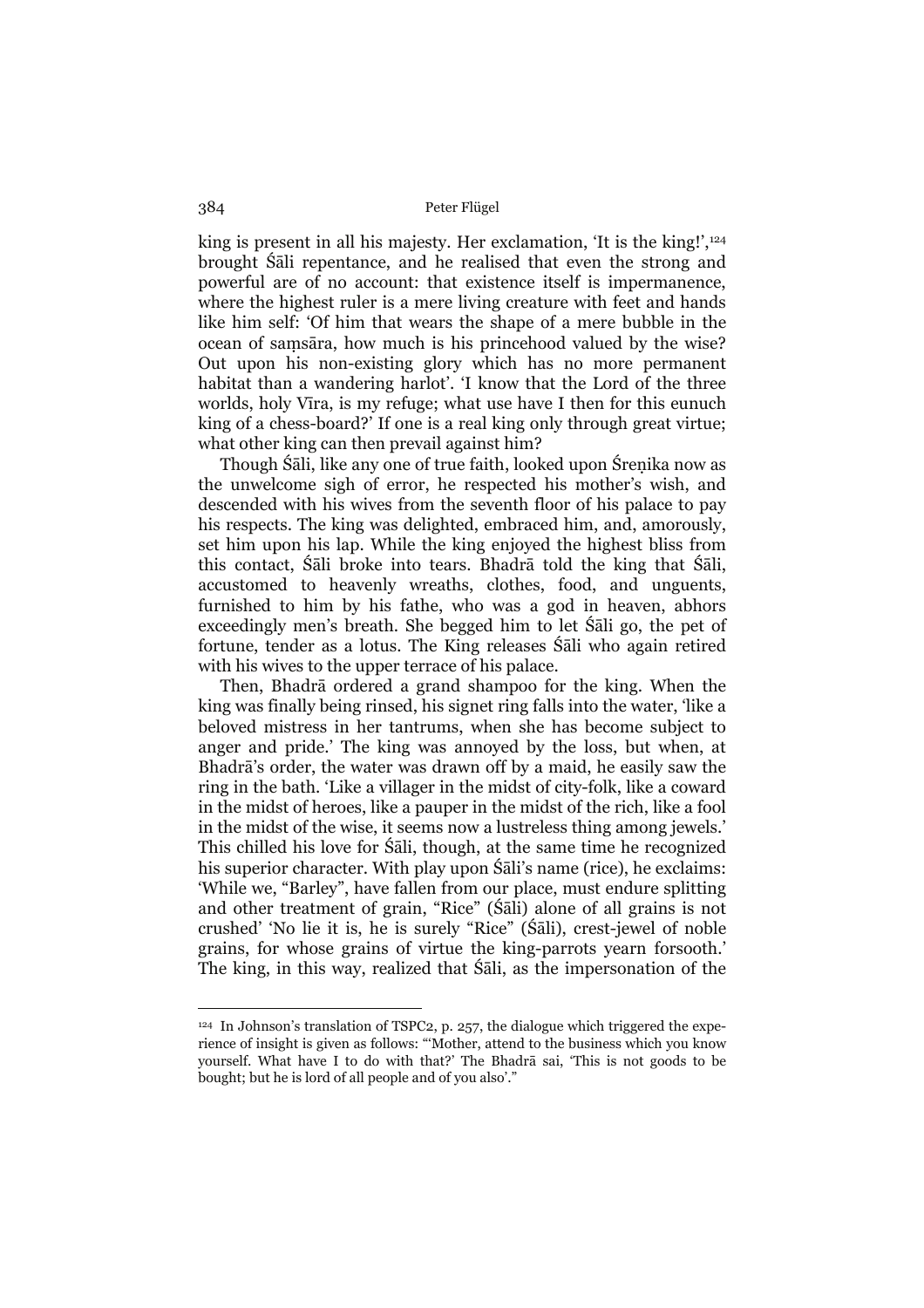Jina, unexpectedly served him, too, for a noble purpose. Bhadrā then entertained the king sumptuously, showered gifts upon him, and the king returned to his palace.

 After the experience of *vairāgya* (loss of taste for the world) 'produced by mere sight of the king', Śāli realized the dangers of identifying himself with the king, who, as he now understood, plays a dangerously ambiguous role for him: 'The existence of kings has brought him bliss (through *pratyakabodhi*); his spiritual eye is clear as a star.' Nevertheless (remembering how he attracted the king) he railed at the 'royal serpent', who constantly seeks to devour the unwary serpentfolk, and decided to resort to the mantra and the divinity to prevent the destruction of bliss by the 'kings-disease' (*rājamandya*).125 Returning to his bad experience with the king's breath, he bitterly exclaimed: 'That influence which is spat out (left behind) by licentious king-demons must be avoided like eating in the night.' And he contrasted the call of the Lord Vīra to a holy life, 'which sits like a diadem upon the head', with the king's command which had suddenly fallen upon Śāli to his injury and sorrow: 'The crow, "possession by the king", making noise on high, surely bodes misfortune as it touches my head.' Thus, Śāli regarded the king's favours as degradation, whereas others would delight in being his slaves. His soul and body are afflicted alike by him: 'the king (*rājan*) has turned out to be the kings-disease (*rājamandya*), and his mother Bhadrā has performed a grievous *ajākṛpaṇīya* act126 in introducing to him her son who is now afflicted by the king's breath'.

 In this frame of mind, Śāli resorted to the *gaṇa*-leader (*sūri*) Dharmaghosa, instructor in the war against the 'serpent existence', who taught him in a largish sermon how to cast off the fetters that bind to the world by abandoning the triad of sins, and adopting the three restraints (*gupti*). Lauded by the three potencies, *bhūsa*, *bhuvasa*, and *svara*, he will then become 'Lord of the World'. Śāli, in ecstasy, cried out: 'I will abandon existence, and, through your teaching, apply my mind to Salvation'.

## 2.1.1 Structural Conflicts between Kings and Merchants

This story is still popular amongst Jain *baniyā*s, I believe, because it successfully alludes to characteristic patterns of friction/conflict

<sup>&</sup>lt;sup>125</sup> "Rājamandya: double entente, 'king as the cause of disease' and  $=$  ksayaroga or rājayakṣma, 'consumption'" (ib., pp. 278f., n. 66).

<sup>126 &</sup>quot;Unexpected untoward happening" (ib., pp. 280, App. iv: 307).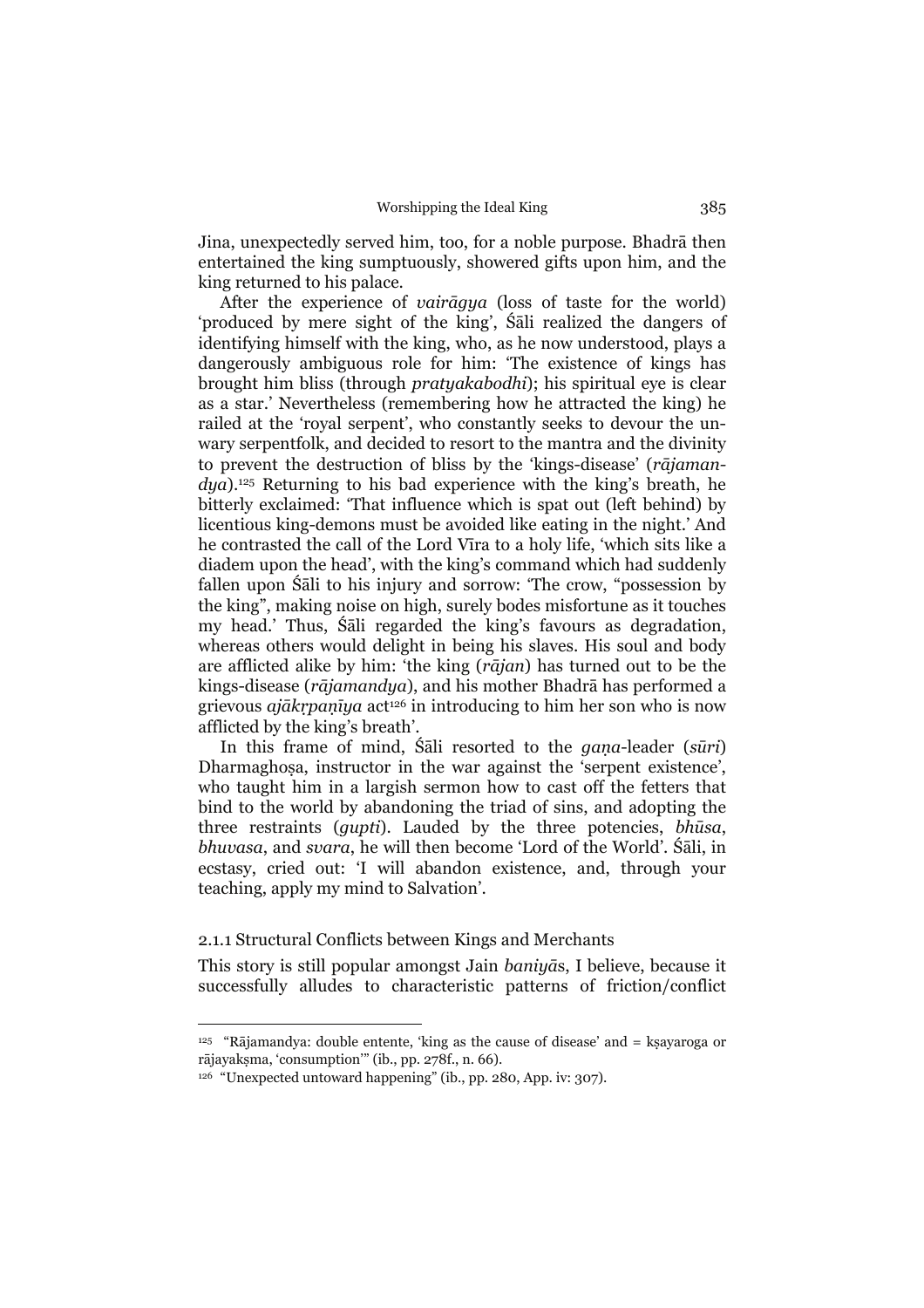between officially a-political middle class traders and superior holders of political power which can still be experienced in real life today. In medieval and early modern India, the structure of the elitist *rājābaniyā*-alliance was characterised by a relationship of solidarity *vis à vis* the lower classes, *varnas*, on the one hand and by a latent conflict concerning control over material resources on the other hand. The relationship between merchants and kings was structurally ambiguous and perceived by merchants in terms of the dual appearance of the king as the source of both 'fears and favours'.127 This relationship, where *rājput*s and *baniyā*s appear as opposites on one level and joined together on another level128 can be understood in terms of Dumont's model of 'hierarchical complementarity', not unlike the relationship between *brāhmaṇ*s and *kṣatriya*s.129 In paraphrase of Dumont, thus, the king appears superior from the dominant, political-religious point of view but dependent from an economic or material point of view. The merchant, on the other hand, though politically subordinate, is economically the master, because the king can not get involved in business himself, if he wants to maintain his status. However, in order to finance his public display of splendour and pomp he 'must give a place to economics without saying so, and is obliged to publicly close his eyes to this point on pain of destroying himself<sup>'.130</sup> The reproduction of the structural relationship between the king's public generosity and its hidden pragmatic conditions presupposed an oblique system of delegation of the fulfilment of the indirect pragmatic intentions of the king to subordinate elite groups, particularly the military aristocracy and traders who mutually controlled each other and served the king by looking after his unspoken material needs by offering gifts and tributes. Complementary to the king's outgoing appearance, social structural constraints required traders to maintain a frugal public image within the hierarchical system of statuses. Public generosity was celebrated and performed merely as a secondary virtue.

 Brāhmaṇical literature does not grant economics recognition as a separate domain but presents it as 'undifferentiated within politics' as Dumont has shown. Relatively autonomous and cohesive networks of economic actors could and occasionally were, however, established

<sup>127</sup> E.g. AK. Compare also S. Freud's analysis of the structural ambiguity of father-son relationships, for instance in *Totem und Tabu* (Leipzig, 1913).

<sup>128</sup> Babb, "Monks and Miracles", 7f.

<sup>129</sup> L. Dumont, *Homo Hierarchicus* (Chicago, 1980): 290.

<sup>130</sup> Ib., p. 77.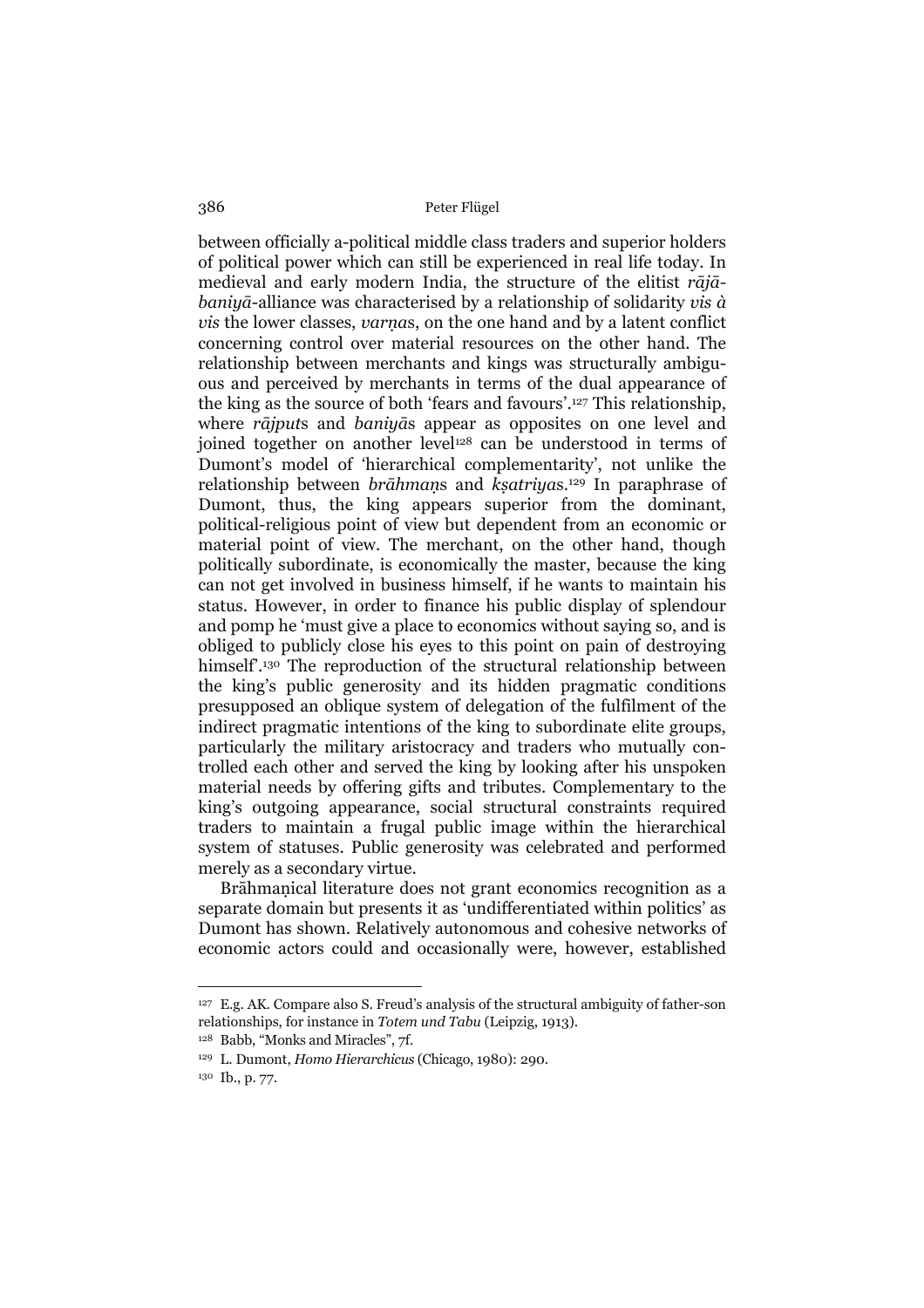under the umbrella of certain sectarian movements such as Jainism.131 This ideal is evident in Jain literature like the *Śālibhadracarita*, which explicitly depicts merchants as an autonomous group.<sup>132</sup> The 'hierarchical' relationship between merchants and kings, I would argue, is implicit in the chiastic structural relationship of Śāli and Bhadrā, on the one hand, and Śrenika and Cellanā, on the other hand, where the male characters represent the dominant orientation (i.e. economics and politics) and the women the reversed orientation on secondary levels. The king thus appears as pompous and not interested in economics ('what power has a mere garment'), only in military battle, while his wife is presented as greedy, jealous and keen on material objects. Śāli, the merchant, on the other hand, is depicted as modest and indifferent towards both politics and material objects, and as fully concentrated on business and religion. His mother is presented as the political negotiator of the family and the person who displays public generosity.

## 2.1.2 Reversal of Role-Attributes and Interactive Self-Elevation

Starting with this structural pattern, the story unfolds mainly through the rhetorical reversal of the role-attributes of the leading characters – Śāli and Śreṇika – which are both presented as deficient, in one way or another, compared to their respective class-specific role-ideals.133 Śāli is presented as a person with a truly generous royal character, transcending worldly temptations and orientating himself towards the social whole disregarding material wealth, just like a great merchant, *sāhū*, 134 whereas Śreṇika, is depicted as covetous, violent, jealous, intrusive, corrupt and generally orientated merely towards his personal advantage, as his visit of the merchant's household shows. Śreṇika thus appears as a manifestation or rather as a caricature of the covetous merchant (ib.). The crucial rhetorical opening move is here that the king is not granted any special positional

<sup>131</sup> Ib., p. 165f.; C. A. Bayly, *Rulers, Townsmen and Bazaars: North Indian Society in the Age of British Expansion, 1770–1870* (Cambridge, 1983): 183.

<sup>132</sup> There is a rich literature on this phenomenon. See for instance V. Mudholkar, "The Guilds of Artisans and Merchants in the Jain Kathā Literature", *Journal of the Ganganatha Jha Kendriya Sanskrita Vidhya-peetha* 93, 1–4 (1987) 169ff.

<sup>133</sup> Compare the first chapter in S. Freud, *Der Mann Moses und die monotheistische Religion* (Amsterdam, 1939).

<sup>134</sup> Bayly, *Rulers, Townsmen and Bazaars*, 383, argues that the ideal pre-modern (Jain) merchant is the one who finds a balance between the roles of the miser and of the great sāhū .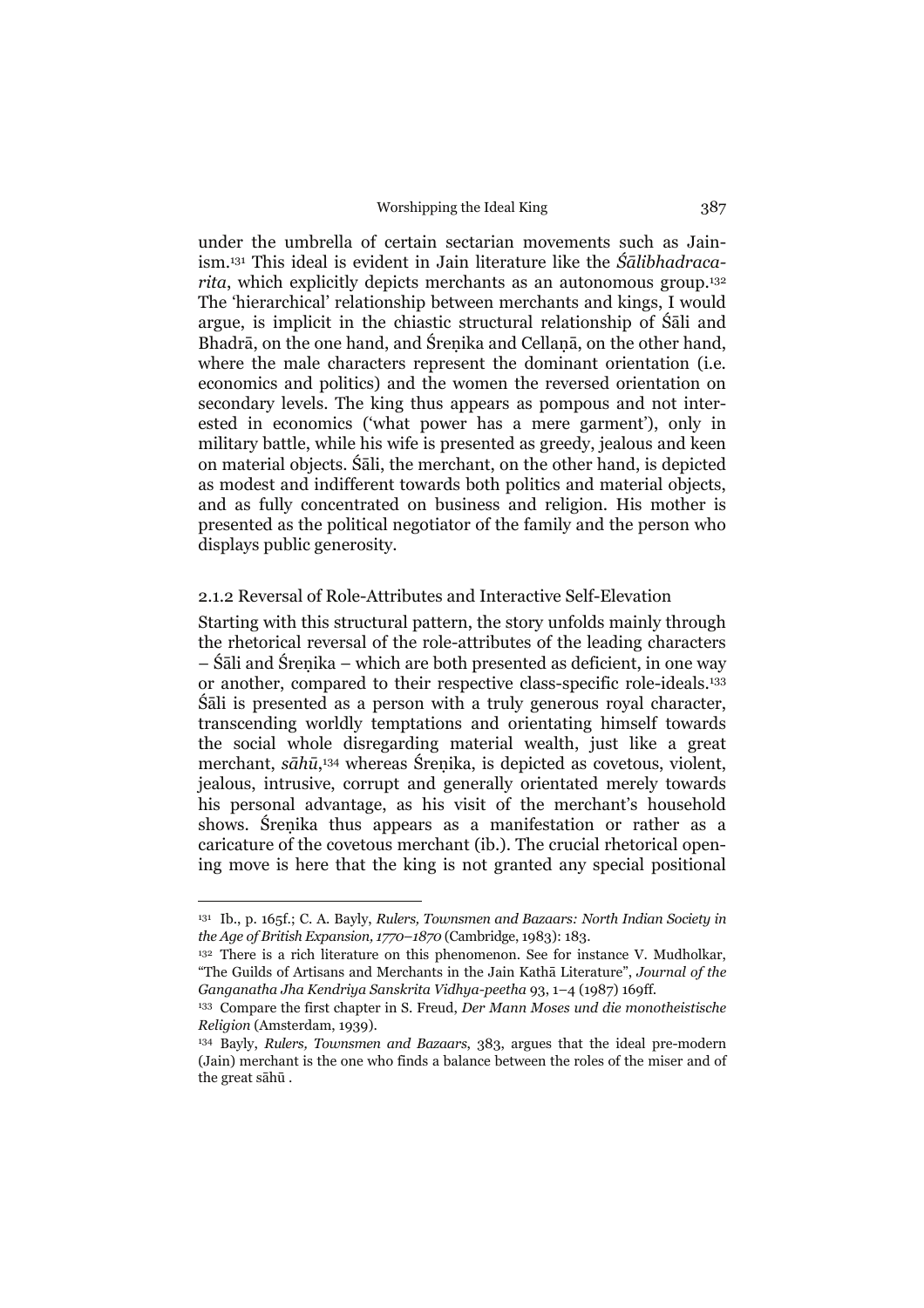'sacredness' beyond the manifest attributes of his personal character. This is in accordance with Jain principles. Arai has shown that Jaina *nītisāstra*s do not accept a nominal concept of kingship but stresses instead the identity of Jaina kingship and perfect manhood: "the Jaina king must be a perfect person ... he must strive for perfection just like an ascetic, and only in this way, can he be seen as superior as well as equal to his subjects".<sup>135</sup> The implication of the story, therefore, seems to be that Śāli, the man with the superior personal character, should really be the king and not Śreṇika, who by means of his defective character has no legitimacy from the point of view of Jainism. The person of the king is, in other words, presented as exchangeable, not as a sacred being per se.

Śāli's character is depicted as deficient as well. Initially, he does not recognize the pre-eminence of asceticism but apparently desires the attributes of worldly kingship for himself (living on the seventh floor of a palace with his thirty-two wives, never leaving his palace, etc.). This narrative reversal of attributes can be interpreted as a form of symbolic violence by means of 'flouting' expectations. The emotional energy generated with the help of these rhetorical devices is, however, contained within an overarching teleological structure. At the end of each narrative stage structural tensions produced by role reversals are channelled into dialectical tales of mutual selfelevation.136 The *Śālibhadracarita* shows how mutual causation of experiences of destruction and loss generate an interactive dynamic resulting in acts of voluntary asceticism which benefits both Śāli and Śreṇika. Crucially, it is the experience of destruction and loss of a desired object or value which is interpreted as a vehicle of spiritual gain and depicted as the main impetus for the conversion experiences of Śāli and Śreṇika. Thus, ironically, through the king's uninvited intrusion into his house, Śāli is 'liberated' from his deluded identification with the king, and Śreṇika is 'liberated' from his desire for material values through the loss of his royal ring in the course of the ritual bath.137

<sup>135</sup> T. Arai, "The Structure of Jaina Kingship. As Reviewed by Prabandhacintāmaṇi", in: J. F. Richards (ed.), *Kingship and Authority in South India* (Madison, 1978): 101.

<sup>136</sup> Ib., p. 102.

<sup>137</sup> On the motif of the lost ring, see J. C. Jain, *Prakrit Narrative Literature*, 108–11.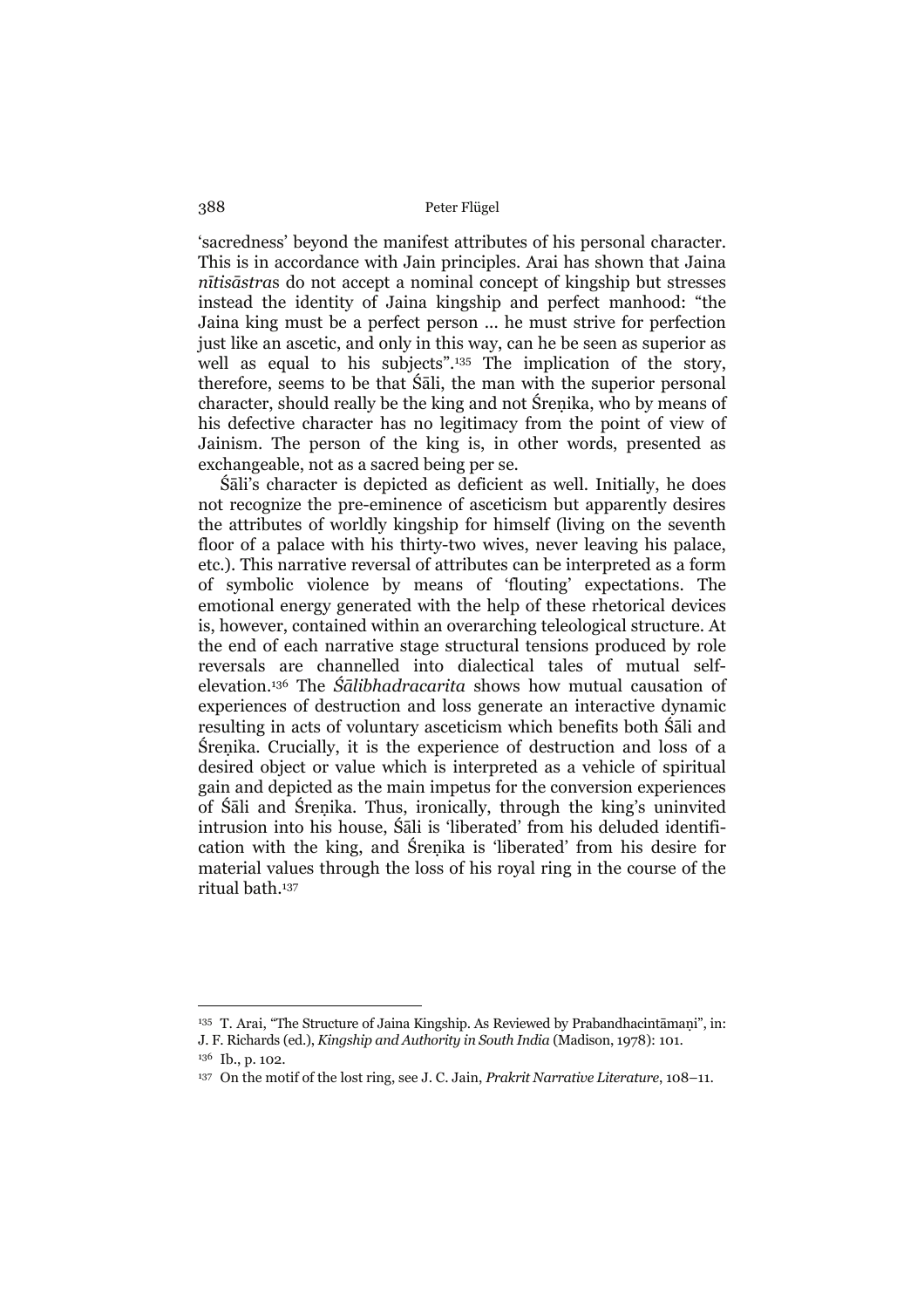2.1.3 Images of Destruction, Conversion and Reconstitution

What, precisely, happened to Śāli during his conversion experience? Jain doctrine distinguishes between two forms of conversion:

(a) 'indirect' conversion through the positive 'influence' of others (i.e., the sermon of a Tīrthaṅkara or Jain ascetics),138 and

(b) 'direct' conversion through the miraculous and solitary spontaneous experience of the transitory nature of all worldly objects (*pratyekabodhi*).

Only the second mode offers the possibility of enlightenment for laypeople, independently from the ascetics. Because the *Śālibhadracarita* relates such events it is regarded as a *pratyekabuddha* story.139 Conversion experiences are hierarchically classified: direct, personal insight is regarded as a higher form of conversion than a conversion through argumentation,140 i.e. by means of the sermon of an ascetic or of narrative literature; and the higher the conventional value of the object which triggers a feeling of disgust of the world, *vairāgya*, the higher the status of the person having this insight. Such *vairāgya*stories are a widespread motif in Jaina universal histories, Bruhn noted:141

The hero of these stories (and of the drama which has of course a different beginning) always gains after much suffering and exertion some valuable object (generally a woman) which he loses later on through adverse circumstances. These circumstances are obviously later additions

<sup>&</sup>lt;sup>138</sup> E.g.  $\bar{A}S_2$  1.7.3.1. According to Utt<sub>2</sub> 28.16–27, faith (*samyaktva*) is produced by: 1. (spontaneously) nature (*nisarga*), 2. instruction (*upadeśa*), 3. command (*ājñā*), 4. study of the scriptures (*sūtra*), 5. suggestion (*bīja*), 6. comprehension of the meaning of the sacred lore (*abhigama*), 7. complete course of study (*vistāra*), 8. religious exercise (*kriyā*), 9. brief exposition (*saṃkṣepa*), 10. the law (*dharma*). "Right belief depends on the acquaintance with truth, on the devotion to those who know the truth, and on the avoiding of schismatic and heretical tendencies. There is no (right) conduct without right belief ..." (Utt<sub>2</sub> 28.28–29). "By religious discourses [*dharmakatha*] he obtains destruction of the Karman ... which secures, for the future, permanent bliss" (Utt2 29.23). But "Clever talking  $[$ not acting: Utt<sub>2</sub> 6.9 $]$  will not work salvation; how should philosophical instruction do it?" (Utt $_2$  6.10).

<sup>139</sup> Cf. Bloomfield, "Śālibhadra Carita", 259, 275, n. 51. On *pratyekhabuddhabodhita*, see TS 10.7; for the four principal Jain *pratyekabuddha* narratives, see Jacobi, *Ausgewählte Erzählungen*, 33ff.; Charpentier *Paccekabuddhageschichten*.

<sup>140</sup> Leumann, "Beziehungen", 532 indicated that the conversion dialogue between Keśi and Paesi in the *Rājapraśnīya Upāṅga* (pp. 490–527) is a rare instance of a conversion dialogue in the Jain canonical literature itself, in contrast to the Buddhist scriptures. Cf. Rāy<sub>1-2</sub>.

<sup>141</sup> See Bruhn, "Introduction", 26f. for a bibliographical survey.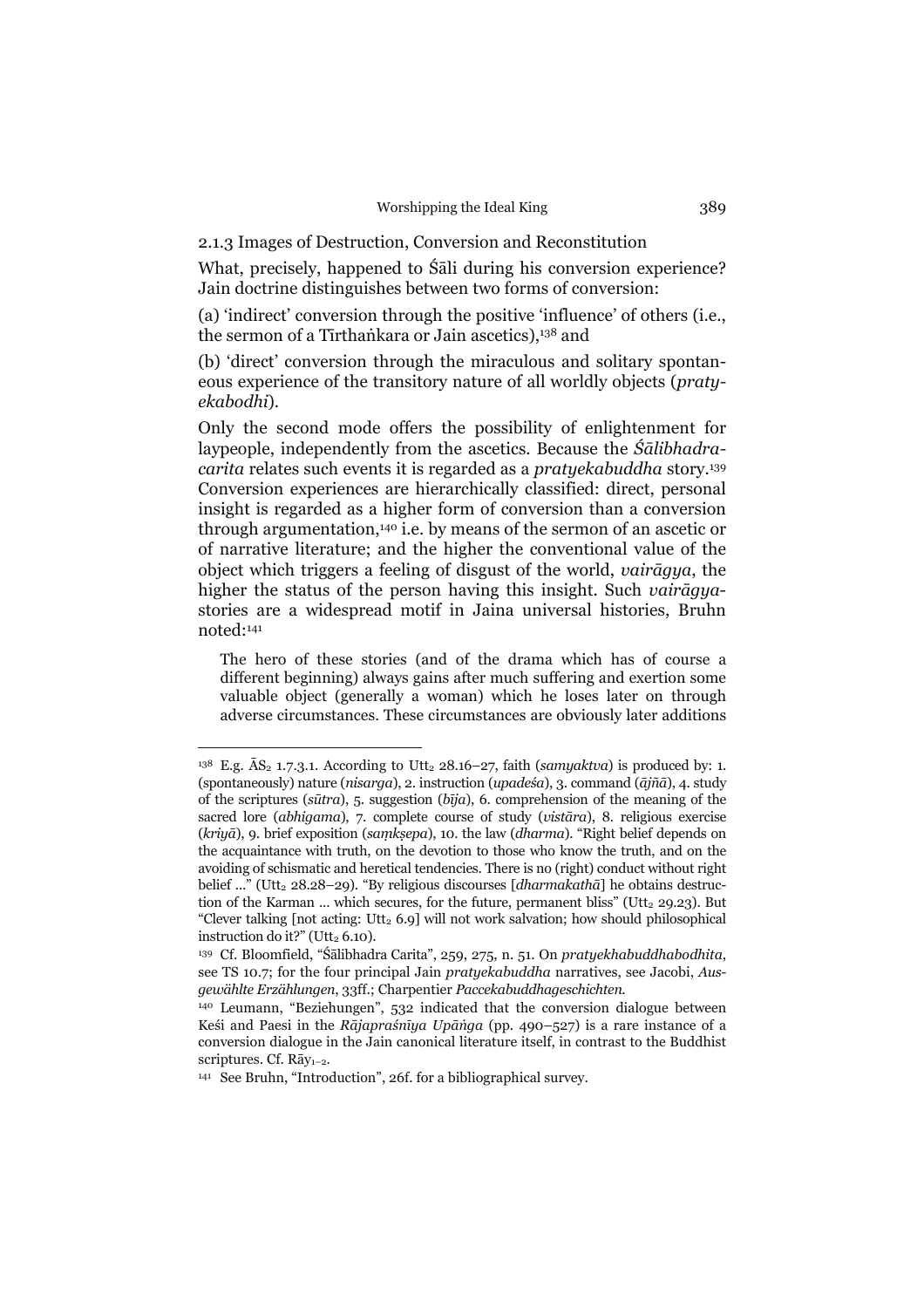## to the original motif.142

A similar phenomenon, the rare shock or wonder experienced at the emotionally involving sight of either natural objects or events such as filth, sickness or death<sup>143</sup> or in connection with evocative works of art referred to by the Pāli concept *saṃvega* (aesthetic shock) has been described by Coomaraswamy in the following words:

It is a state of feeling, but always more than a physical reaction. The 'shock' is essentially one of the realization of the implications of what are strictly speaking only the aesthetic surfaces of phenomena that may be liked or disliked as such. The complete experience transcends this condition of 'irritability'.144

Coomaraswamy analytically distinguishes between two phases of the shock which are felt as parts of an instant experience of a 'disinterested aesthetic contemplation' – the physical sensation on the one hand and the realization of its meaning on the other:

In either phase, the external signs of the experience may be emotional, but while the signs may be alike, the conditions they express are unlike. In the first phase, there is really a disturbance, in the second there is the experience of peace that cannot be described as an emotion in the sense that fear and love or hate are emotions. It is for this reason that that Indian rhetoricians have always hesitated to reckon 'Peace' (*śānti*) as a 'flavour' (*rasa*) in one category with the other flavours.145

It is interesting to see how Jain stories characterise the attributes of external objects which might serve as external activating conditions or vehicles for spiritual awakening (*saṃvega*) or religious insight (*samyag-darśana*).146 The Jain scriptures describe these miraculous events usually in terms of a sudden weakening of karmic bondage,

146 Cf. Jaini, *Path of Purification*, 141.

<sup>142</sup> Bruhn, "Introduction", 23. See Bruhn, "Repetition", 32 on the motif of the *vairāgya*-shock (aversion leading to renunciation) in Jaina literature.

<sup>143</sup> See the stories explaining incidents of conversion based on deductive knowledge, *pāriṇāmikī buddhi*, listed in NS1–2 v. 54.

<sup>144</sup> A. K. Coomaraswamy, "*Saṃvega*: Aesthetic Shock", *Harvard Journal of Asiatic Studies* 7 (1943): 183.

<sup>145</sup> Ib., p. 184. Compare the psychological aesthetic theories of D. Freedberg, *The Power of Images: Studies in the History and Theory of Response* (Chicago: University of Chicago Press, 1989): 439: "effectiveness of function proceeds directly from effectiveness of form", and A. Glucklich, "Self and Sacrifice: A Phenomenological Psychology of Sacred Pain", *The Harvard Theological Review* 92, 4 (1999): 502: "The sacrifice of a lesser-system goal reinforces the goal of a higher system", which cannot be discussed here.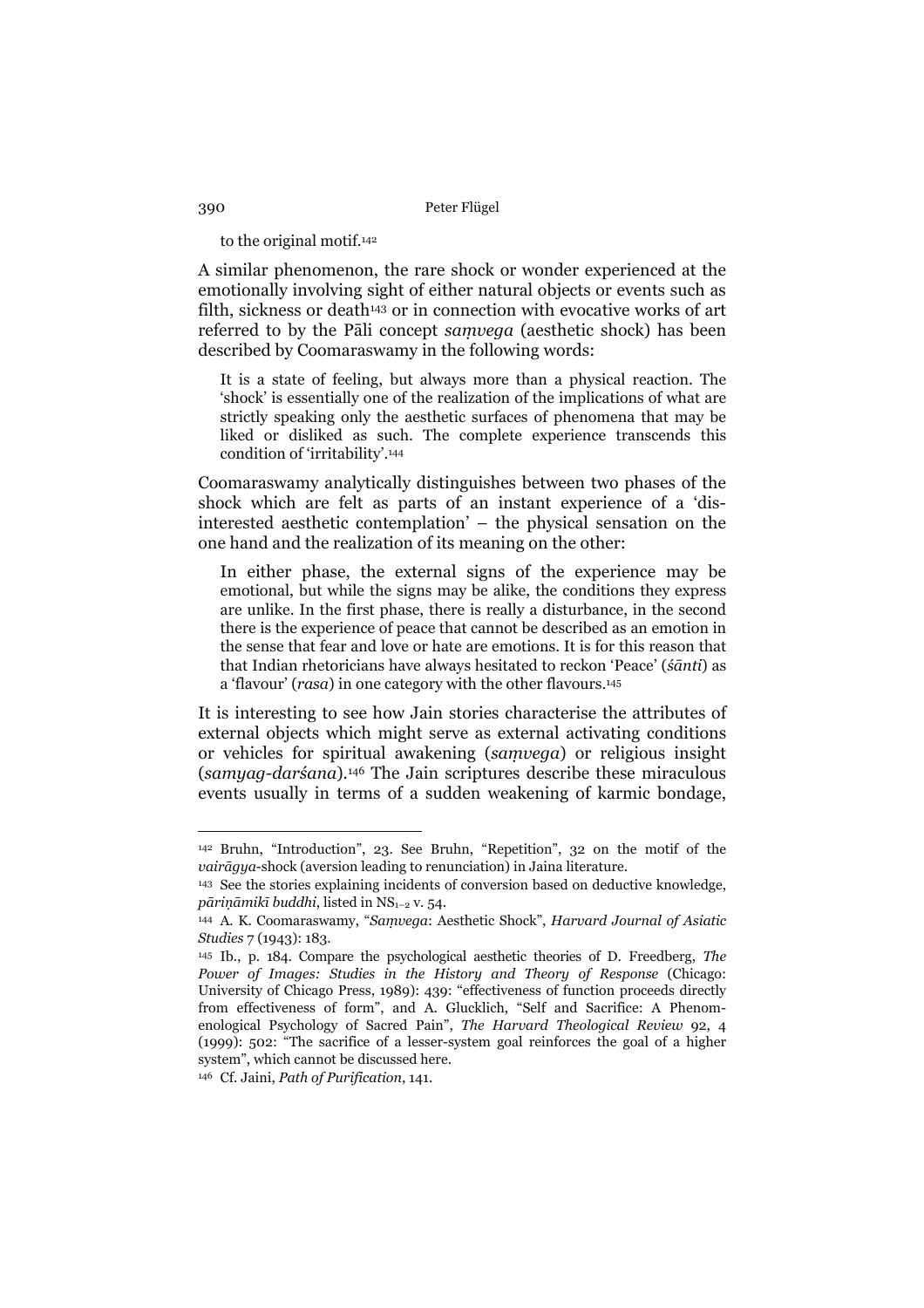which leads for instance to the remembrance of a former birth.<sup>147</sup> Bloomfield148 mentions the cases of the four legendary royal *pratyekabuddha*s (*svayaṃsaṃbuddha*):149 The *pratyekabuddha* king Karakaṇḍu of Kaliṅga is said to have been converted through the experience of a weak bull, king Nami of Videha through the sight of a bracelet, king Naggati of Gāndhāra through a fallen mango-fruit,150 and king Durmukha of Pañcāla through a fallen flag. Obviously, all these objects are deficient, incomplete or in the process of decay. It would seem that it is precisely their contamination with death, the defective and transitory nature of these objects, which permits the observer temporarily to gain 'discriminating insight' into the difference of 'essence and appearance', of 'life and death'. The visible loss of physical attributes reveals as it were the eternal conceptual paradigm of the type: even a 'weak bull' still is a 'bull' – a symbol of strength. Even as the bull's body decays, the image of 'bullness' remains (and the difference between thing and concept might come to mind). Seen as a rhetorical device, the term and image of a 'weak bull' is a paradoxical, multivocal object which – like a bracelet evoking the image of freedom from bondage – may elicit non-commonsensical insights into the nature of things. The preferred use of similes in conversion stories invites comparisons with the personal experience of the listener.151 W. Iser,152 I. Strecker, and others have also directed our attention to the role of such defective representations as rhetorical devices (FTA's) which are used to force implicatures:

Constructing ... 'defective conceptual representations' deliberately in such a way that they force an implicature (in the Gricean sense) S leads H to ask himself what is 'meant' and not what is 'said' and thus embarks on the

<sup>&</sup>lt;sup>147</sup> Cf. Utt<sub>2</sub> 9.1-2; J. C. Jain, *Prakrit Narrative Literature*, 55.

<sup>148</sup> Bloomfield, "Śālibhadra Carita", 275.

<sup>&</sup>lt;sup>149</sup> Cf. Utt<sub>2</sub> 18.45.

<sup>150</sup> A variation of this motif can be found in the Tamil story of the conversion of prince Cīvakan in the *Cīvakacintāmaṇi* by Tiruttakateśvar (900 C.E.) son of a king killed, later taking on the kingdom again: "In the midst of his blissful existence, he happens to see a monkey suddenly deprived of the fruit he is enjoying, and he begins to think about the impermanence of bliss. In this state of mind he comes to the temple and meets two *cāraṇas*, or Jaina ascetics, and receives lengthy instruction from them. He renounces kingship, leaves the world, and disappears, having reached the supreme goal" (Filliozat, "Jaina Narrative Literature in South India", 98f.).

<sup>151</sup> On the important role of similes, a doctrinally recognised means of truthful expression, in Jain narratives, see for instance P. Granoff, "Authority and Innovation: A Study of the Use of Similes in the Biography of Hiravijaya to Provide Sanction for the Monk at Court", *Jinmañjari* 1, 1 (1990): 48–60; and Balbir "Formes", 242 ff. 152 Iser, "The Reading Process".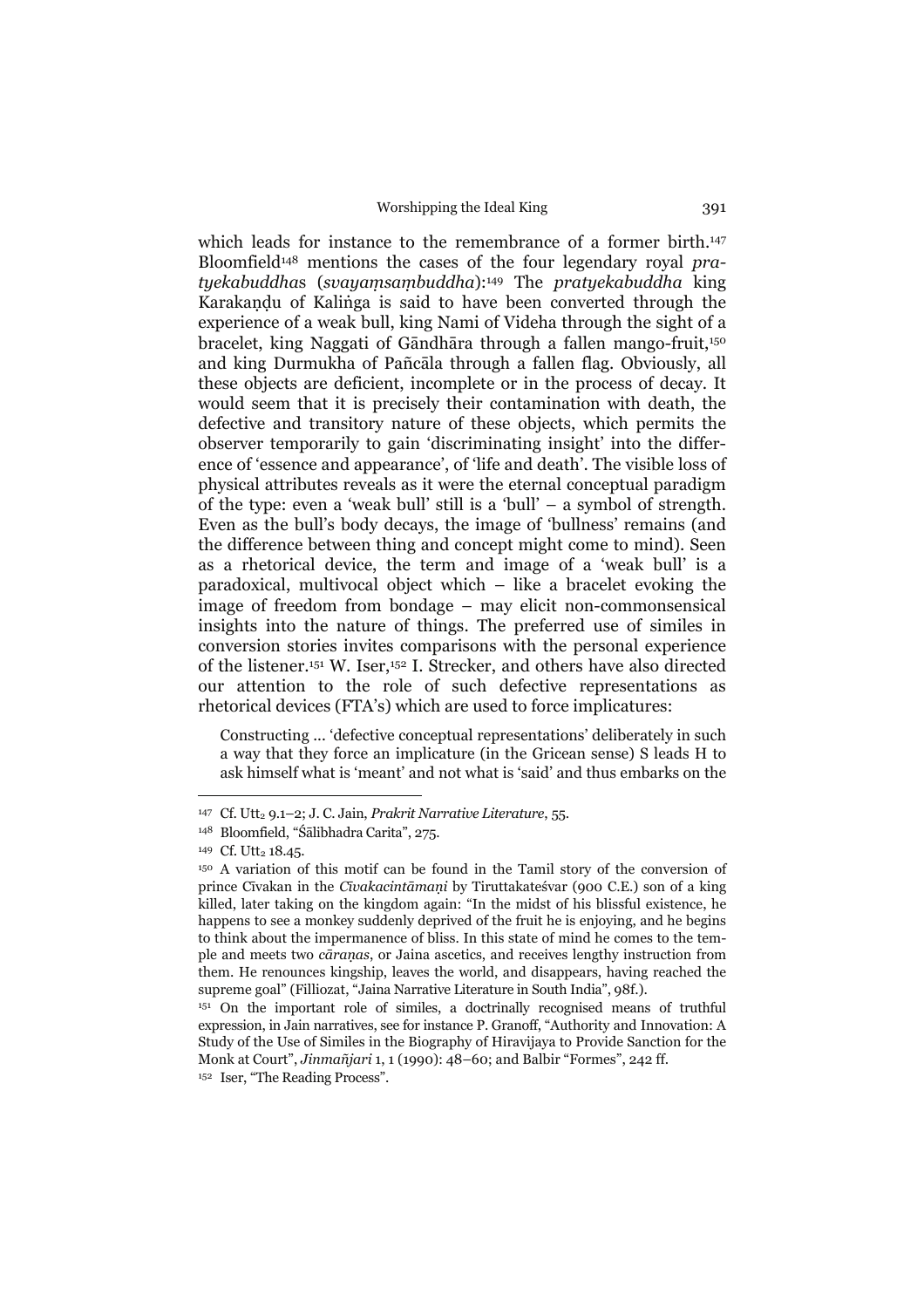exploration of the implied, and possibly multiple, hidden meanings within the statement.153

In the given case, the general implication is well known to every Jain, whatever the specific secondary meanings of a story might be  $-$  it concerns the difference of *jīva* and *ajīva*.

 Most Jain conversion stories operate in similar ways.154 They 'violate conversational maxims' and construct polyvalent, evocative objects, which force a practical or social implicature upon the audience. A measured injection of conflict is inevitable for achieving any effect or social influence with a narrative. Jain conversion stories, however, seem to use references toward experiences of violence and destruction of desirable objects in a systematic way in order to elicit its opposite.

 The narrative of king Vikramayaśa's conversation in the *Sanatkumāracaritam* (SKC),155 for instance, describes in painful detail how the king experiences *vairāgya* facing the decaying corpse of his mistress 'full of worms ...'156 In his next life he is reborn as the merchant Jinadharma and renounces again, because his rival through many lives – reborn as the Brāhmaṇ Agniśarman – persuades king Naravāhana to subject him to a painful torture. It is 'the experience of pain' which motivates him to renounce.157 The list of examples is endless.158

References to conflict and pain, I argue,<sup>159</sup> are deliberately employed by Jains as rhetorical devices in order to evoke feelings of nonidentification with precisely those cherished characters and objects which are regularly presented in the opening moves of a Jain story. This inward distancing from experiences of violence and the establishing of a perspective of a disinterested onlooker presupposes a

<sup>153</sup> Strecker, *Social Practice of Symbolization*, 115.

<sup>154</sup> Cf. Granoff, "Biographies of Siddhasena", 349, 368.

<sup>155</sup> See H. Jacobi (ed.), *Sanatkumāracaritam, ein Abschnitt aus Haribhadras Neminathacaritam: Eine Jaina-Legende in Apabhraṃśa* (München, 1921), and Ghatage, "Narrative Literature, 40f. on the first version of the SKC by Śrīcandra 1157 C.E. His disciple Haribhadra composed the Nemināthacaritam C.E. 1159, the year of Kumārapāla's 'conversion'.

<sup>&</sup>lt;sup>156</sup> SKC 679.

<sup>&</sup>lt;sup>157</sup> SKC 697.

<sup>158</sup> See the stories of the four *pratyekabuddha*s in Jacobi, *Ausgewählte Erzählungen*, 33ff., translated by J. J. Meyer, *Hindu Tales* (London, 1909). See also Monius, "Love, Violence", who argues that "depictions of sexual lust and battle ... seek to evoke revulsion or digust in their reader through sheer excess", 140.

<sup>159</sup> Contrary to Balbir, "Normalizing Trends, 37.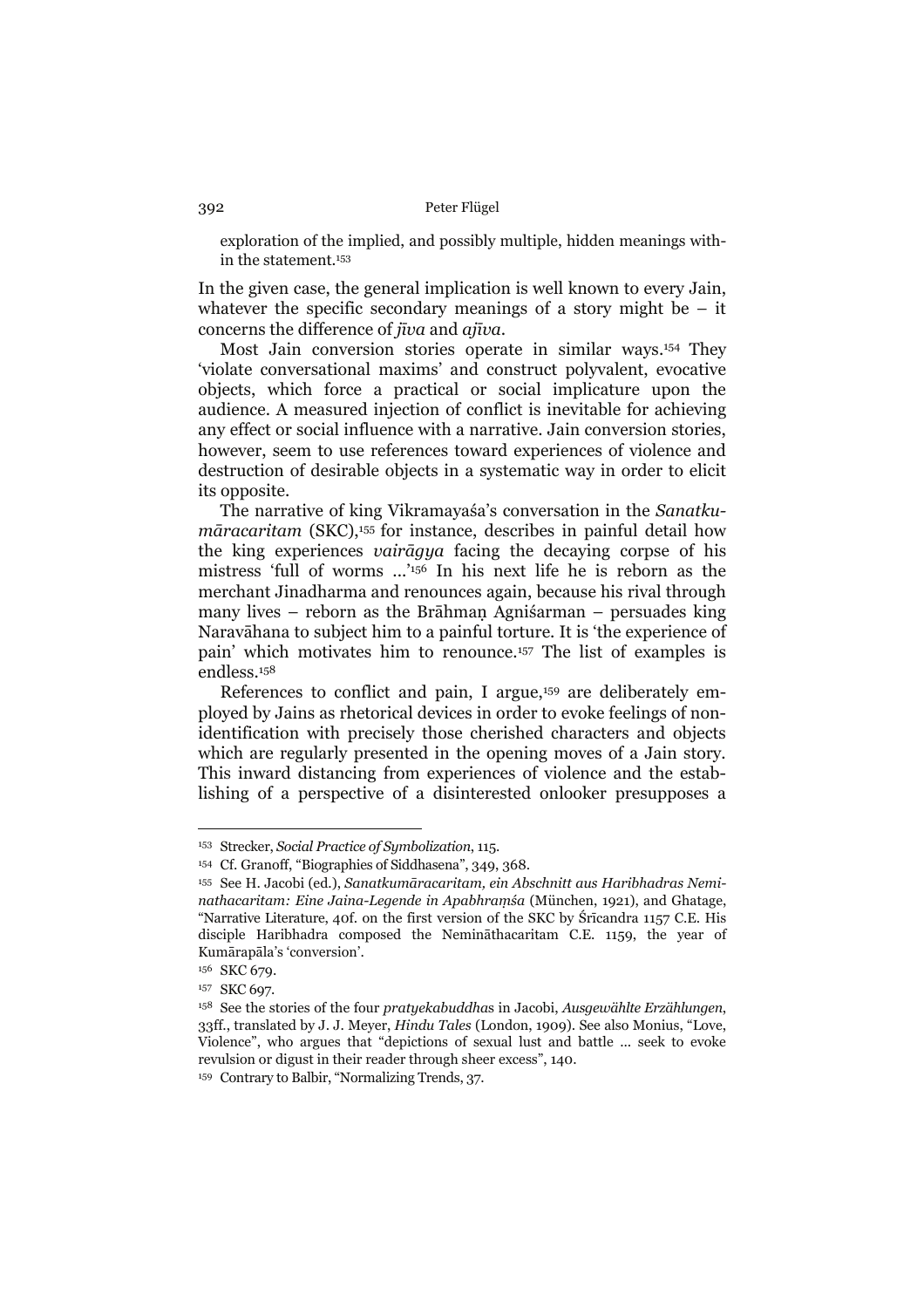splitting of the personality in an interested and in a disinterested observer160 and has, in fact, the opposite effect to the identification with sacrificial violence – it becomes a form of self-renunciation. Acts of non-identification and conversion/renunciation are, thus, intrinsically related. They are the intended outcome of the ascetics' rhetorical strategy of defamiliarization, and the basis of their potential social influence. Experience of violence which does not lead to renunciation seems meaningless and destructive for the mind of the respective individual. The *Sanatkumāracaritam*, for instance, contrasts the experience of Nāgadatta, the husband of king Vikramayaśa's mistress, with the renouncing king's attitude towards the loss of the beloved woman. Nāgadatta, it is said, could not renounce his great love for his wife, after she went with the king, and consequently he lost his mind and was reborn as a lower existence, whereas king Vikramayaśa was reborn as a god.161

 Coming back to the conversion of Śāli, who experienced *vairāgya*  'by seeing the king'. In this case, too, I would argue that the potential experience of the ambiguity of the imagery of the king is (a) produced by the story itself, and (b) has all the qualities of a symbolic renunciation162 of the desire of becoming a king-like personality, as a way of spiritual progress.

(a) Śāli's conversion experience itself has been explained by Bloomfield163 with reference to the homonym of *Śreṇika*: *krayāṇaka* (any purchasable object). The implicature of this intentionally ambiguous play on words (*śleṣa*) is obvious: the king is suddenly experienced not anymore as the incarnation of the ultimate social value, but as a human being like anybody else and, therefore, as exchangeable – like a commodity.164 Thus, for Śāli king Śreṇika all of a sudden turned into a 'weak bull', that is, a deficient human manifestation of ideal kingship, as represented by the Jina according to the text. Only the previous episodes make intelligible why Śāli actually developed the internal disposition to suddenly experiencing *vairāgya*: The text suggests the rather profane experience of disappointment with royal splendour in reaction to the 'royal serpent's' act of transgressing the social boundaries (between politics and economics), and forcing his

<sup>160</sup> Cf. E. Husserl, *Cartesianische Meditationen* (Hamburg, 1932/1987): 37; Iser, "The Reading Process", 299.

<sup>161</sup> SKC, p. 90.

<sup>162</sup> The term 'self-sacrifice' would not be in line with Jain thinking.

<sup>163</sup> Bloomfield, "Śālibhadra Carita", 274, n. 49.

<sup>164</sup> Ib., pp. 274f.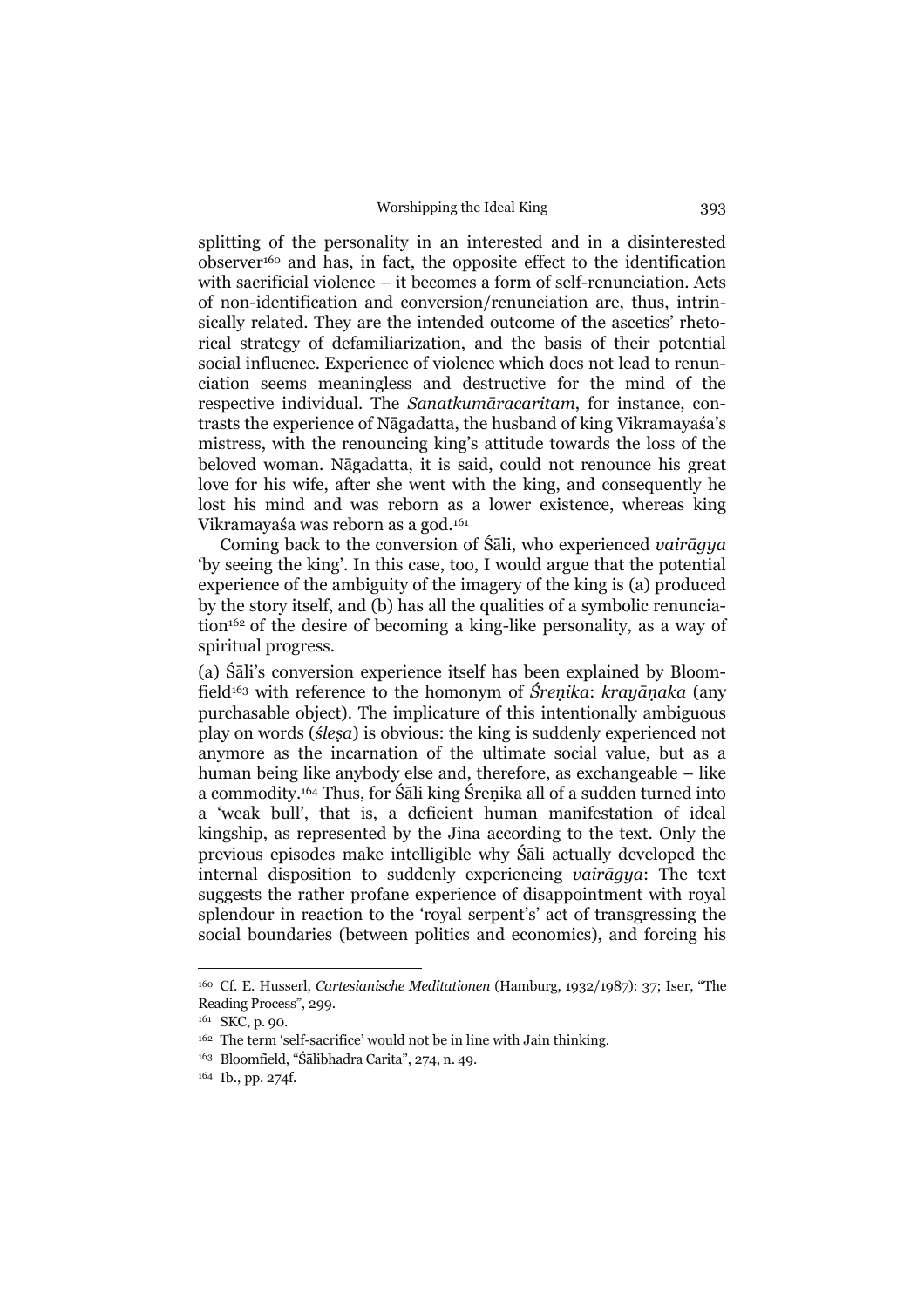entry into Śāli's house (in order to plunder its riches).165 Śāli became disgusted with the world, because he identified himself with the king (kingship) – as the supreme embodiment of worldly value – who was now suddenly experienced as a paradoxical, both glamorous and violent personality with bad human breath, which cannot be a valid object of identification anymore: 'The king (*rājan*) has turned out to be the king-disease (*rājamandya*).'

(b) In addition to Bloomfield's analysis of the various rhetorical metaphors I suggest a sociological interpretation of the motif of the 'kings-disease' in this story, which I regard as a link between a purely doctrinal interpretation of this conversion story and implied social interpretations. The central motif of this part of the story concerns the social consequence of Śāli's 'conversion' – the non-identification with the king. The conversion experience can be characterised as the sudden reversal of a predominantly outward orientation towards worldly objects/personalities (e.g. the king) to an inward orientation toward the immortality of the soul (*jīva*). As a consequence of this reversal of perspectives, the personality of the visible king is perceived merely indirectly, as a karmic pollutant of the essential translucidity of the invisible inner soul, which now appears as the 'true' king. The reversal of perspectives thus implies a devaluation of the external world and its encompassment by the inner soul (i.e. the point from which perception is perceived).

 It is, therefore, not surprising, that Śāli suddenly perceives king Śreṇika not anymore as the incarnation of social value and as an object of identification and worship, but as source of contamination and disease. Now, the king appears not anymore as the remedy but as the source of *scrofula*, a skin disease which was called the kingsdisease not only in India, because it apparently could be healed by the 'royal touch' of a 'true' king.166 The king appears as a negative 'in-

<sup>165</sup> Ib., p. 277.

<sup>166</sup> M. L. B. Bloch, *The Royal Touch: Sacred Monarchy and Scrofula in England and France* (London, 1973); S. Wheeler, "Medicine in Art: Henry IV of France Touching for Scrofula, by Pierre Firens", *Journal of the History of Medicine and Allied Sciences* 58, 1 (2003): 79–81. See AK<sub>2</sub> p. 30. See also P. Dundas, "Somnolent Sūtras: Scriptural Commentary in Śvetāmbara Jainism", *Journal of Indian Philosophy* 24 (1996): 81f. on Prabhācandra's story of Abhayadeva's skin disease as "punishment for his incorrect interpretation of the scriptures", and on Jinapāla's (KG) report that Sarasvati said "that the disease which he had contracted could be cured by remedying the "defects (in the understanding of) the nine sūtras" (ib., p. 81); also SKC, in Jacobi, *Sanatkumāracaritam*, 100f.; Kulkarni, *Treasury of Tales*, 33f., and the princes Kaṇḍarīka and Puṇḍarīka. The common motif is the link between "physical cure and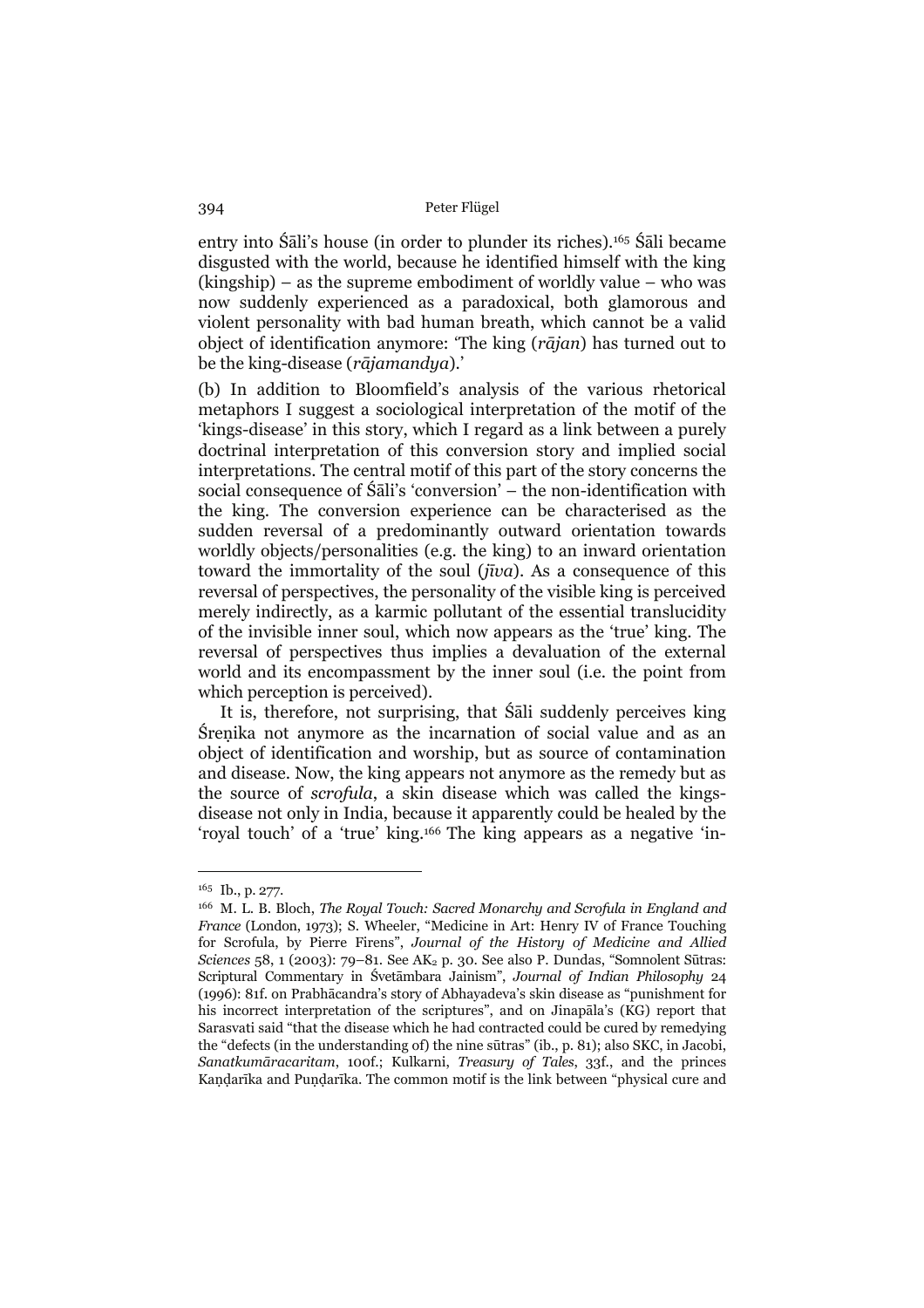fluence', and his 'life-giving' breath seems dangerous and possessive:

'That influence which is spat out (left-behind) by licentious king-demons must be avoided like eating by night' ... 'That crow, "possession by the king", making noise on high, surely bodes misfortune as it touches my head'.167

I interpret this perception as a rejection of the once attractive illusions, *māyā*, of the 'hierarchical' system which now appear as a dangerous, 'demonic' form of 'spiritual rhetoric' which can be possessive and all-encompassing. Being symbolically incorporated (consumed: *rājakṣma*) by the king (through the giving of gifts, etc.) does not anymore appear as a privilege but as a disaster for an inwardlooking, spiritually independent person: Śāli, like a Jain ascetic,<sup>168</sup> "regards the king's favours as degradation, whereas others would be delighted in being his slaves: his soul and body are alike afflicted by him".<sup>169</sup> The attractive illusion of royal pomp is thus destroyed by the real experience of royal violence, and Śreṇika appears not anymore as a sacred being but as a human amongst others: In Śāli's eyes, Śreṇika transformed into a 'weak bull', a deficient manifestation of the admired principle of kingship.

 It would seem that the reflective orientation towards the own soul and the resulting non-identification and distance towards the world enables a practicing 'Jain' to discriminate between 'essence and appearance', between person and position, and particularly between himself and others, and calculate mutual [social] influences in *karmic* terms.170 The ability to discriminate between *karman* and *jīva* is crucial for arresting the influx of *karman*, and thus should be constantly trained, for instance by practicing the twelve reflections (*anuprekṣā*), daily *pratikramaṇa*s, or other ascetic *cum* meditative exercises associated with *saṃvega*. 171 This practical knowledge can then be used for purely soteriological purposes or applied to social contexts as well. It can be used not only defensively but also in order to exert one's own influence in a measured way. This brings me to the potential social implications of stories such as this one.

retrieval of scriptural meaning" (ib., p. 82).

<sup>167</sup> Bloomfield, "Śālibhadra Carita", 280.

<sup>168</sup> Cf. ĀS 2.1.3.10.

<sup>169</sup> Bloomfield, "Śālibhadra Carita", 280

<sup>170</sup> The analogy between *karmic* influx (*āsrava*) and social influence through the generation of attachment has been indicated by W. Schubring, *Die Lehre der Jainas*  (Berlin, 1935): §84.

<sup>171</sup> Schubring, *Lehre*, § 175.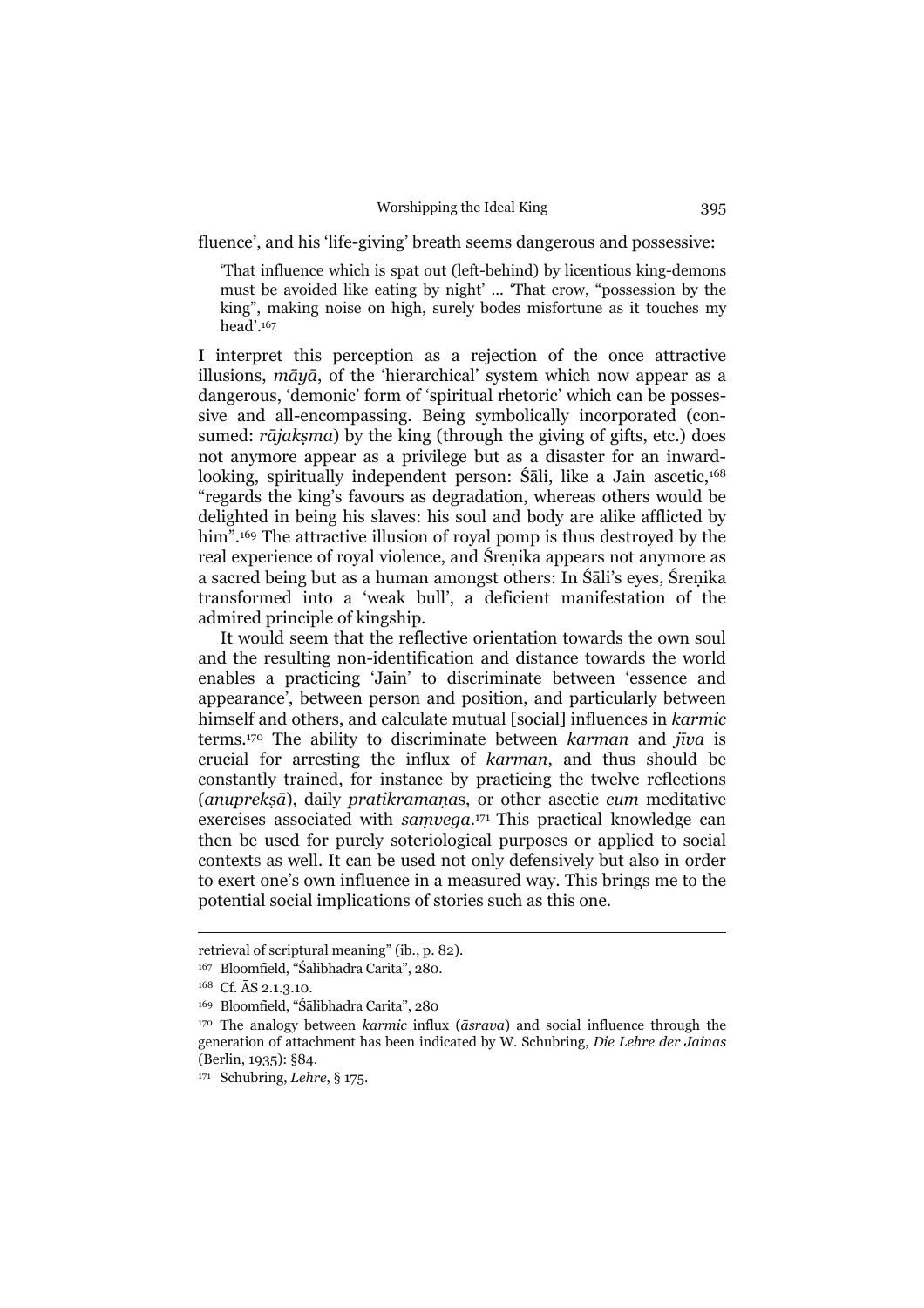# 2.1.4 Social Implications

I argue that the sharp sense of discrimination between inside and outside which is mandatory for the practice of Jainism, and the resulting possibility to reverse perspectives represents a form of competence172 which can be instrumentalized, for instance by subordinate, educated elites, such as the Indian *baniyā*s, to liberate them from the ideological hegemony of the all-encompassing image of sacred kingship fostered by the medieval Hindu kings.173 The ability to discriminate between different forms of '*karmic* influx' enables for a more flexible, non-violent situational management of social relationships for instance with kings, that is, either identification or nonidentification, engagement or distance – judging situations by means of the distinguishing criterion of the violent/non-violent aspects of individual kings.

 Particularly in the political and ideological context of medieval Hindu kingdoms, it seems, Jainism proved to be ideologically useful to reduce the influence of both the holders of political power and of the dominant Hindu ideology, without openly challenging their authority, and to function as a religious focus for the self-selective constitution of influential networks with common politico-economical interests on a secondary level of social organization.174 It is well attested that the fundamental rhetorical strategy of the followers of Jainism is, both in the sphere of politics and religion, to use accepted social forms of speech to some extent without identifying with them.175 This exercise in social distancing promoted by religion generates, in turn, the potency to reverse or reinterpret the conventional meanings and to construct intentionally multivocal utterances by implicitly 'violating the norm of identification' with dominant and objective social values, such as royalty and (brāhmaṇical) ritualism.176

<sup>172</sup> On the term 'Jain interactional competence', see Flügel, "Power and Insight", 121. 173 See for instance H. C. Kulke, *Jagannatha-Kult und Gahapati-Königtum* (Wiesbaden, 1979).

<sup>174</sup> Cf. Babb, *Alchemies of Violence*, 144: "Jainism originated as a dissenting, antiorthodox tradition".

<sup>175</sup> Cf. Williams, *Jaina Yoga*, xix; Carrithers, *Why Do Humans Have Culture*, 292.

<sup>176</sup> A well known strategy: A. Seal, "Imperialism and Nationalism in India", *Modern Asian Studies* 7, 3 (1973): 321–347; S. Hoeber Rudolph & L. I. Rudolph, *Essays on Rajputana: Reflections on History, Culture and Administration* (New Delhi, 1984); Haynes, *Rhetoric and Ritual*; and C. Jaffrelot, *The Hindu Nationalist Movement and Indian Politics, 1925 to the 1990s* (London, 1993/1996), and others, have investigated the paradoxical effects of the double-strategies employed by political mediators in (colonial) South Asia, which use "modern language" in the public sphere, i.e. the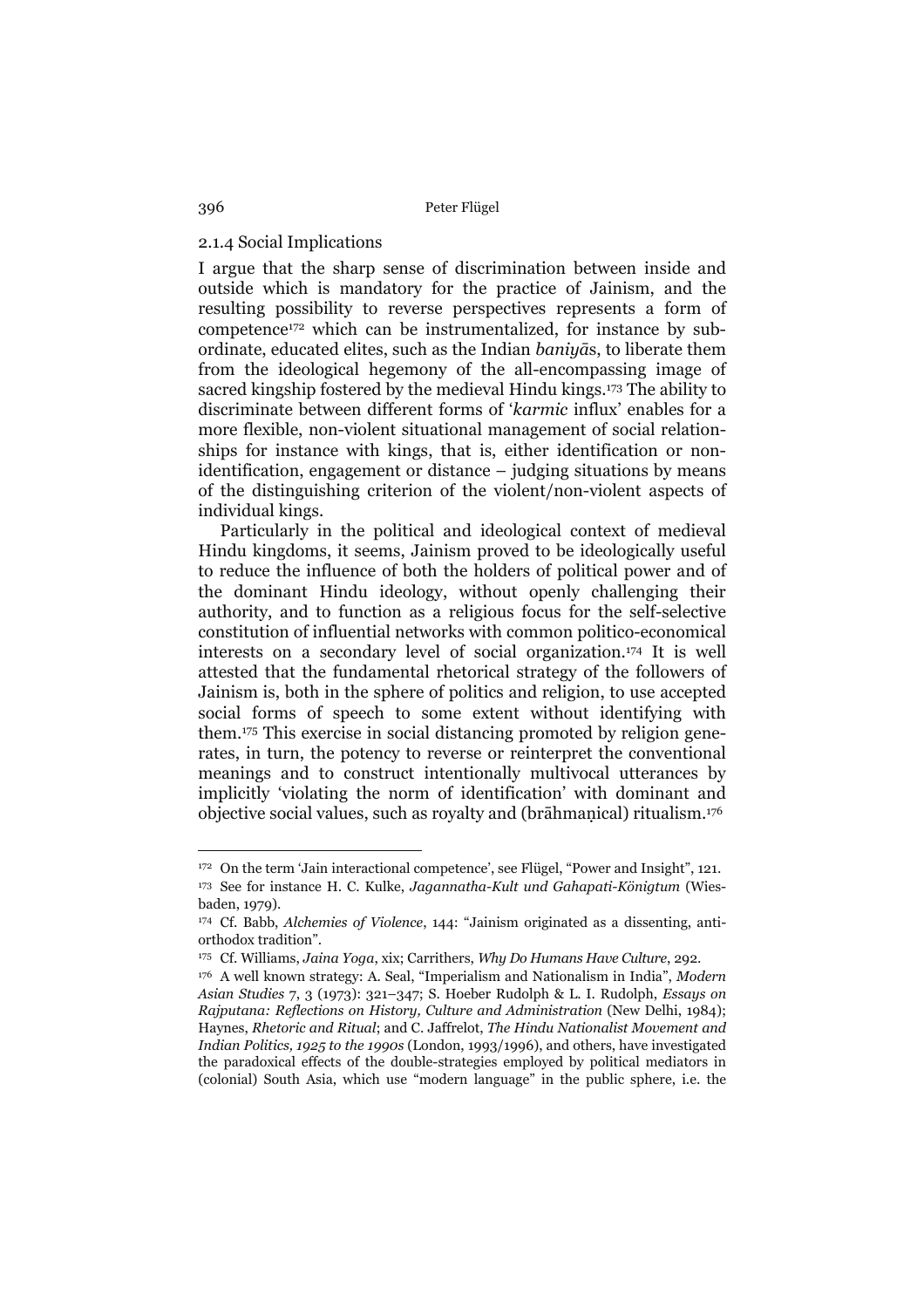The (Jain) minister's dilemma has been well characterized by the tenth century Ācārya Somadeva:

Those who are in constant fear of their lives (that is, fear the king), and have no motives of sordid gain in deliberations, are alone fit to be ministers of kings, and not those who are like blood-sucking leeches. ... Ministers are, however, faced with a dilemma. If they followed the wishes of the king, the people might be ruined; while if they acted according to the wishes of the people, they might ruin their own position.177

The combination of outward conformity with dominant social conventions and inward dissent promoted both by Jain ontology and language usage is ideally suited to the structurally based social strategies of subordinate elites such as *baniyā*s (who still are the predominant supporters of Jainism) *vis à vis* dominant powers. Ideologically, it potentially strengthens the striving for independence and self-regulation amongst subordinate groups or networks, without forcing them to challenge openly the dominant and incorporative political and religious powers.178 The orienting structure of religious practice, which has been characterised as "submitting yet opposing" to dominant brāhmaṇical practices,<sup>179</sup> thus, overlaps with and to some

177 *Yaśastilaka* IV, in Handiqui, *Yaśastilaka*, 102.

institutions of the state, and "traditional language" within their own community. M. Carrithers, "The Foundations of Community among Southern Digambar Jains: An Essay on Rhetoric and Experience", in: M. Carrithers & C. Humphrey (eds.), *The Assembly of Listeners* (Cambridge): 266f. has, similarly, shown how the multivocal 'political rhetoric' of the leaders of Jain lay communities (*samāja*) gains persuasive force because it indirectly taps into a "diffuse realm of religious sentiments." J. E. Cort, *Liberation and Wellbeing: A Study of the Mūrtipūjak Jains of North Gujarat*, Ph.D. dissertation, Harvard University, 1989: 449–70 suggested, conversely, that the official "religious ideology" of the Jains is indirectly reliant on a "diffuse Jain ideology of wellbeing", and how "symbolically rich" multivalent concepts, like *lābha* or *maṅgala* ('profit' or 'power' both in the world and in the religious sphere), "bridge the two ideologies" (ib., p. 465). The merit of both approaches lies in the attempt to interpret the implicit links between the Jain religion and the politico-economic sphere in terms of a theory of symbolisation.

<sup>178</sup> On the complementary relationship of kings and merchants in the traditional Hindu social system, see L. A. Babb, *Alchemies of Violence* (New Delhi, 2004): "[O]ne consequence of the trader non-violence was that it removed the potential for competition for political authority from the relationship between traders and Rājpūta, thus, making possible a complementation of roles that has been historically fruitful for both parties. This complementation was reflected in the ritual sphere" (p. 218f.).

<sup>179</sup> R. S. Gandhi, "The Rise of Jainism and its Adoption by the Vaisyas of India: A Case Study in Sanskritisation and Status Mobility", *Social Compass* 24, 2–3 (1977): 248. Cf. Flügel, "Power and Insight", 127f.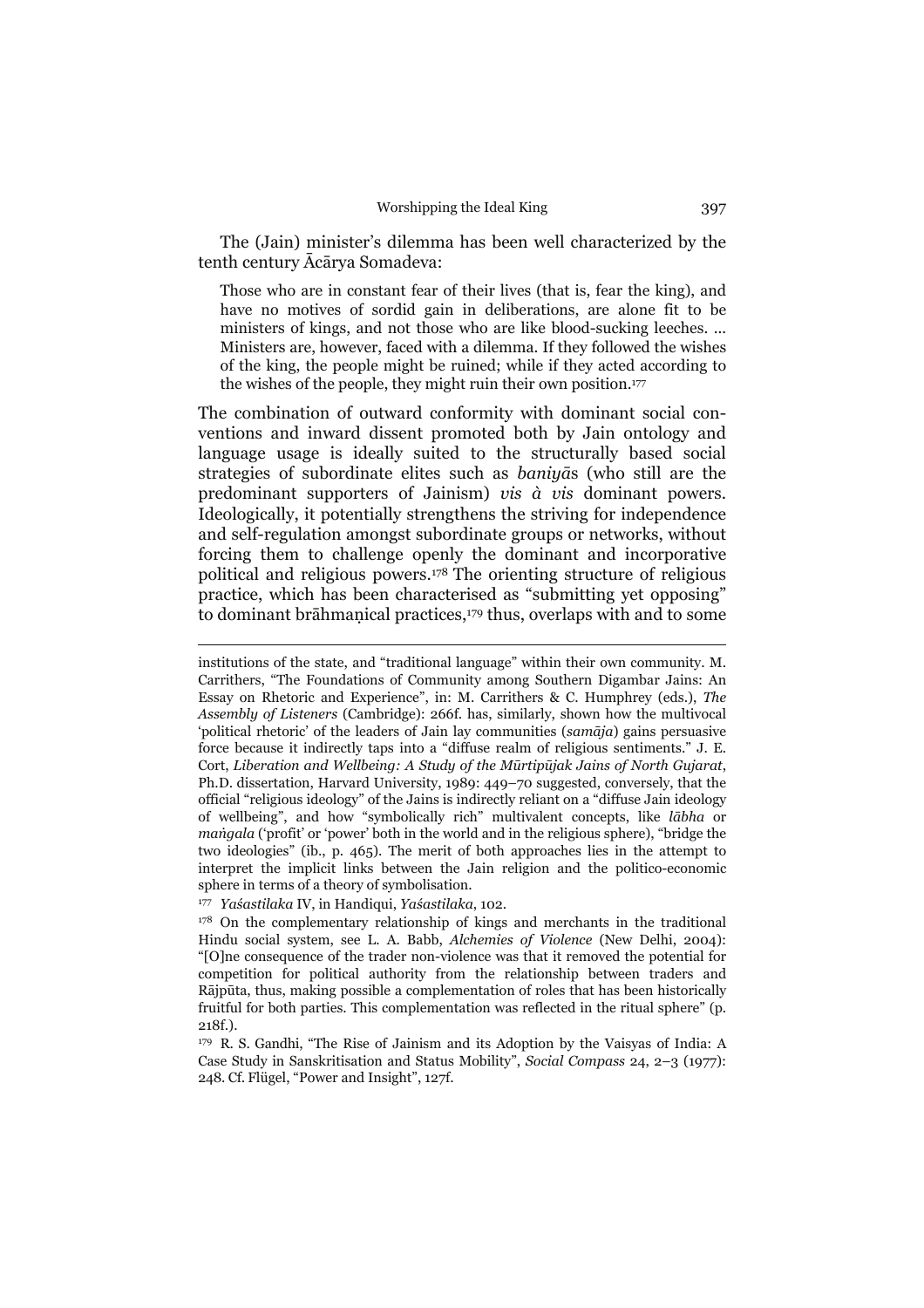extent constitutes the general orientation of strategic groups.180

 In the *Prabandhacintāmaṇi*, for instance, a king characterises a merchant as "a tiger with a face of a deer, outwardly simple, but inwardly perfidious."181 The *Yaśastilaka* is even more explicit:

Thy minister appears in an endless variety of roles. He is himself creator and destroyer both. He is himself the speaker and the poet, the dancer and the clown! (3.225)

None there is who is not deceived by these ministers, as the fishes are by the cranes. They are immaculate in outward appearance and dress, walk slowly, and cast steadfast glances. A pretence of honesty is their asset, and they are trained in their inmost hearts in the art of deception (3.191). ... Who is not supremely delighted by their outward deportment? But, methinks, they have no pity in their hearts even for their others (3.193).<sup>182</sup>

These characterisations reveal the same motif of 'disguise', although the evaluation is (understandably from the king's perspective) reversed.183 The self-perception of the Jains manifests the same structure but reverse evaluation. Jains ask themselves: "how to regulate our lives, so as to mix in the world, yet not imbibe its evil ourselves".184

<sup>180</sup> For the application of the concept of 'strategic group', a quasi-group, to the sociology of Asia, see H.-D. Evers, "Group Conflict and Class Formation in South-East Asia", in: H.-D. Evers (ed.), *Modernization in South-East Asia* (Singapore, 1973): 108–131; H.-D. Evers & S. Gerke, *Knowledge is Power: Experts as Strategic Group* (Bonn, 2005): 4f.: "The concept of the strategic group stands out from that of the social class and the elite; it postulates the vertical networking of persons beyond their social level and their social class. … Such a strategic group defines itself through a common interest in maintaining, or if necessary, expanding the resources that will ensure the functioning of the entire complex of the strategic group, but does not necessarily imply the existence of specific links through interactions".

<sup>181</sup> Tawney, *Kathākośa*, 92.

<sup>182</sup> Handiqui, *Yaśastilaka*, 156.

<sup>183</sup> On proverbs of subaltern groups in India critical of Jain merchants, see D. Hardiman, *Feeding the Baniya: Peasants and Usurers in Western India* (Delhi: Oxford University Press, 1996). The emphasis on non-violence and the dietary rules of Jainism do not harmonize with the social practices of both the lower castes and the *kṣatriya*s.

<sup>184</sup> C.R. Jain, *What is Jainism? Essays and Addresses* (Allahabad, 1928?): 136. Jainism can also be very useful for social intermediaries, which need to be able to interact with members of all castes and classes, in order to establish the implicit links of functional interdependence between hierarchically differentiated, hereditary social classes which do not officially interact with each other in ritual contexts, without the mediation of the brāhmaṇs, which formed the apex of the system. *Baniyā*s controlled the economic, (particularly the monetary) transactions within the socio-religious system. They underwent the increased risk of pollution, because of the multiplication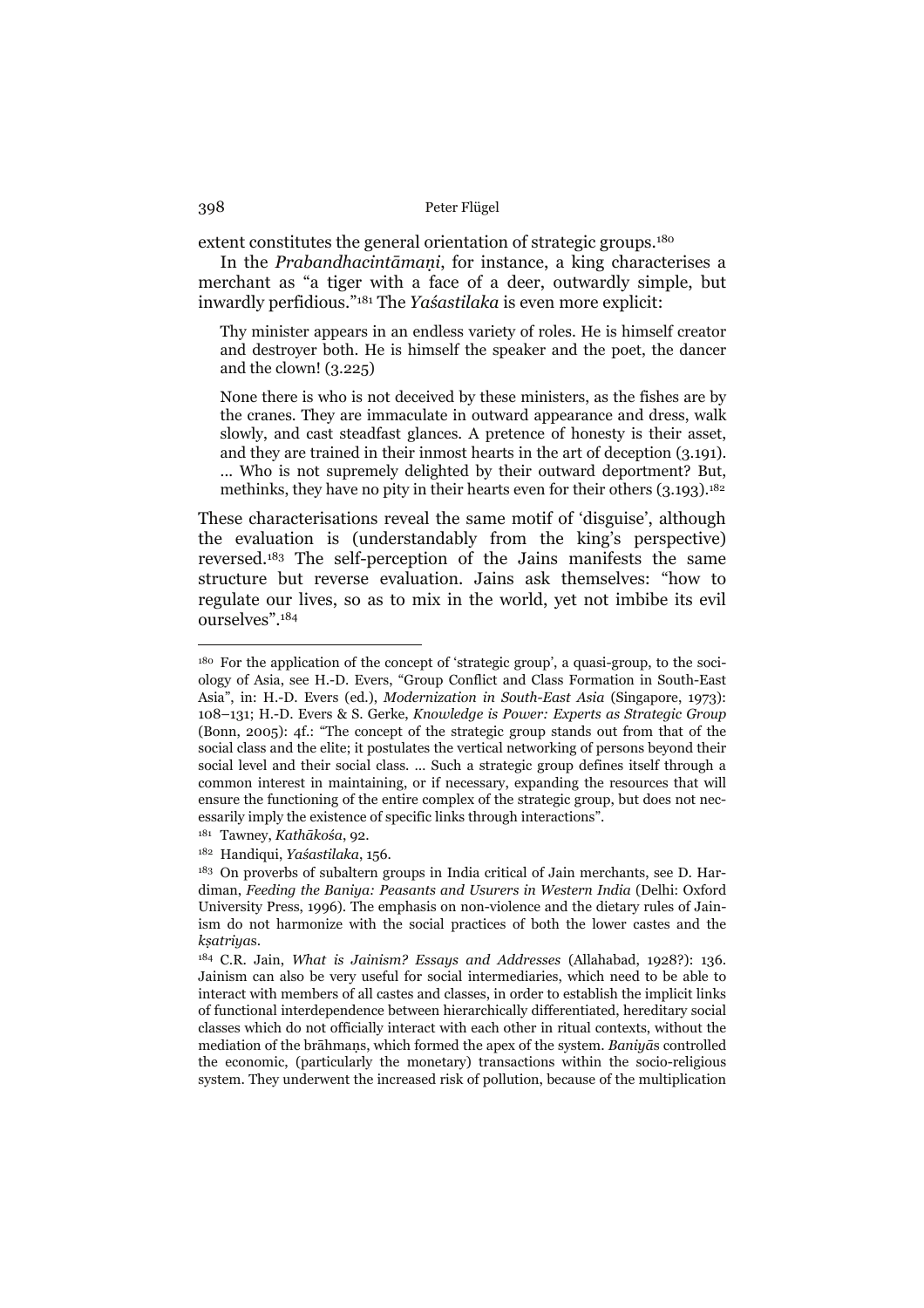The practical usefulness of a differentiation between inward and outward orientations – which allows for the reversal of perspectives, separation, pluralism, and selectivity (which are all typical strategies of subordinate or minority groups) – has been demonstrated most clearly by Bayly's185 analysis of the *baniyā* mentality in pre-modern North India. In practice, his analysis indicates, members of service castes of high status, like the *baniyā*s, were often totally dependent on royal support for their survival and for social status as well. Their only chance to gain independence relative to the king, was the maintenance of an inter-regional network of family and business contacts, which generated the possibility of physical withdrawal from a 'bad' king. The need for the maintenance of potential geographical mobility explains the characteristic refusal of *baniyā*s to become landowners. There was, however, a constant temptation, and in certain circumstances necessity, for a rich merchant to imitate royal habits and establishing himself as a 'little king' (or a 'great *sāhū*'), though liberal spending of wealth and living in great palaces, but it is also apparent, that such behaviour is ultimately destructive of mercantile credit, and might attract kings and thieves. Jain stories, therefore, project the image of the 'frugal merchant', who "stands somewhere between the 'great *sāhū*' and the despised miser figure"186 as the appropriate social ideal: "The frugal merchant avoids expense and luxury, inhabits a modest house and uses his adequate wealth to establish relations with learned men and priests".187 He, maintains a difficult balance between the opposing temptations of 'misery and royal splendour':

The area of the greatest and most pervasive social risk, however, was for Hindus, like Jains, the boundary between the inward, frugal life of the merchant and the kingly manner which involved constant giving and receiving. Merchant families might find themselves trapped in the limbo between these two styles of life, unable to command the power and

of transactions across social boundaries, and "there was constant pressure to withdraw from relationships or trades which might be considered harmful" (Bayly, *Rulers, Townsmen and Bazaars*, 386). The increased concern with problems of purification and the lingering threat of a loss of status lead to the gradual disappearance of the distinction between bad moral and bad economic conduct amongst *baniyā*s (ib., p. 385) and stimulated their interest in the teachings of the 'dirty' Jain ascetics, who denied the efficacy of external pollution, in favour of a state of mental indifference.

<sup>185</sup> Bayly, *Rulers, Townsmen and Bazaars*, 382.

<sup>186</sup> Ib., p. 383.

<sup>187</sup> Ib.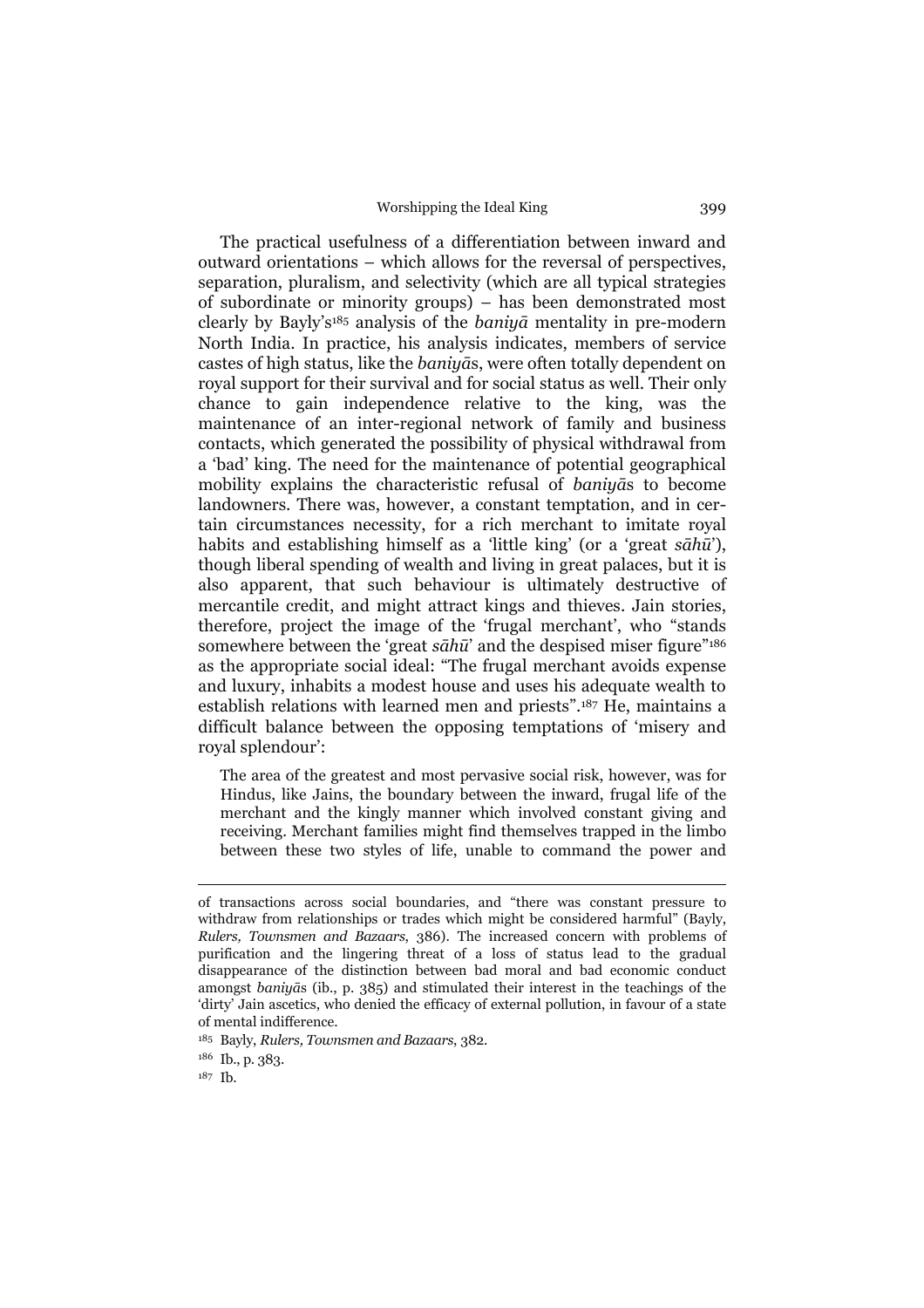respect of the ruler yet 'expensive' enough to forfeit credit in the mercantile sphere. For merchants necessarily became involved with political power. ... The service or succour of kings which was enjoined in the law books was constantly reiterated as a goal in merchant family histories. It involved the giving and getting of political honour and tied them yet more closely into durbars.188

The characteristic solution of this structurally induced conflict between two 'models of behavior', typically encountered by members of all high ranking office holders, was, according to Bayly, the maintenance of "a sharper distinction between inward and outward style of life".189 The tension of inward asceticism and self-denial and lavish public display, which appears also in the religious practices of merchants (in Bayly's view there is not much difference between both realms) is thus solved through a radical differentiation between two hierarchically ranked modes of orientation.<sup>190</sup>

 This internal differentiation of roles and corresponding personality-structures, and the possibility of role reversal which it generates, seems to be typical for all subordinate elite groups, which are deprived from access to political power. The orientation towards Jainism can (on secondary levels) add a heightened intellectual awareness and control of this situation. The social use of Jain categories may, thus, articulate dissent (independence) in a symbolic, non-violent, and possibly unnoticed form, and 'conquer' the dominant ideology of sacrifice and kingship by reversing internally the order of precedence between the 'hierarchical' values of kingship and Brāhmaṇism on the one hand and of baniyāship and Jainism on the other. But the social implications are not determined by doctrine. They have to be worked out situationally by those who are attracted to this path.

<sup>188</sup> Ib, p. 387.

<sup>189</sup> Ib.

<sup>190</sup> Bayly's, *Rulers, Townsmen and Bazaars*, thesis is superior to M. Marriott's, "Hindu Transactions: Diversity without Dualism", in: B. Kapferer (ed.), *Transaction and Meaning* (Philadelphia, 1976): 109–142, because it does not reduce merchant's behaviour to the single strategy of 'minimal transactions', which, being derived from an analysis of ritual transactions of cooked food in rural contexts alone, does not account of merchants economic activities and their enormous public expenditures. Otherwise merchants would not appear as minimal transactors (ib., p. 135). For criticism of his equation of religious status and monetary credit, see P. Flügel, "The Ritual Circle of the Terāpanth Śvetāmbara Jains", *Bulletin d'Études Indiennes* 13 (1995–1996): 156.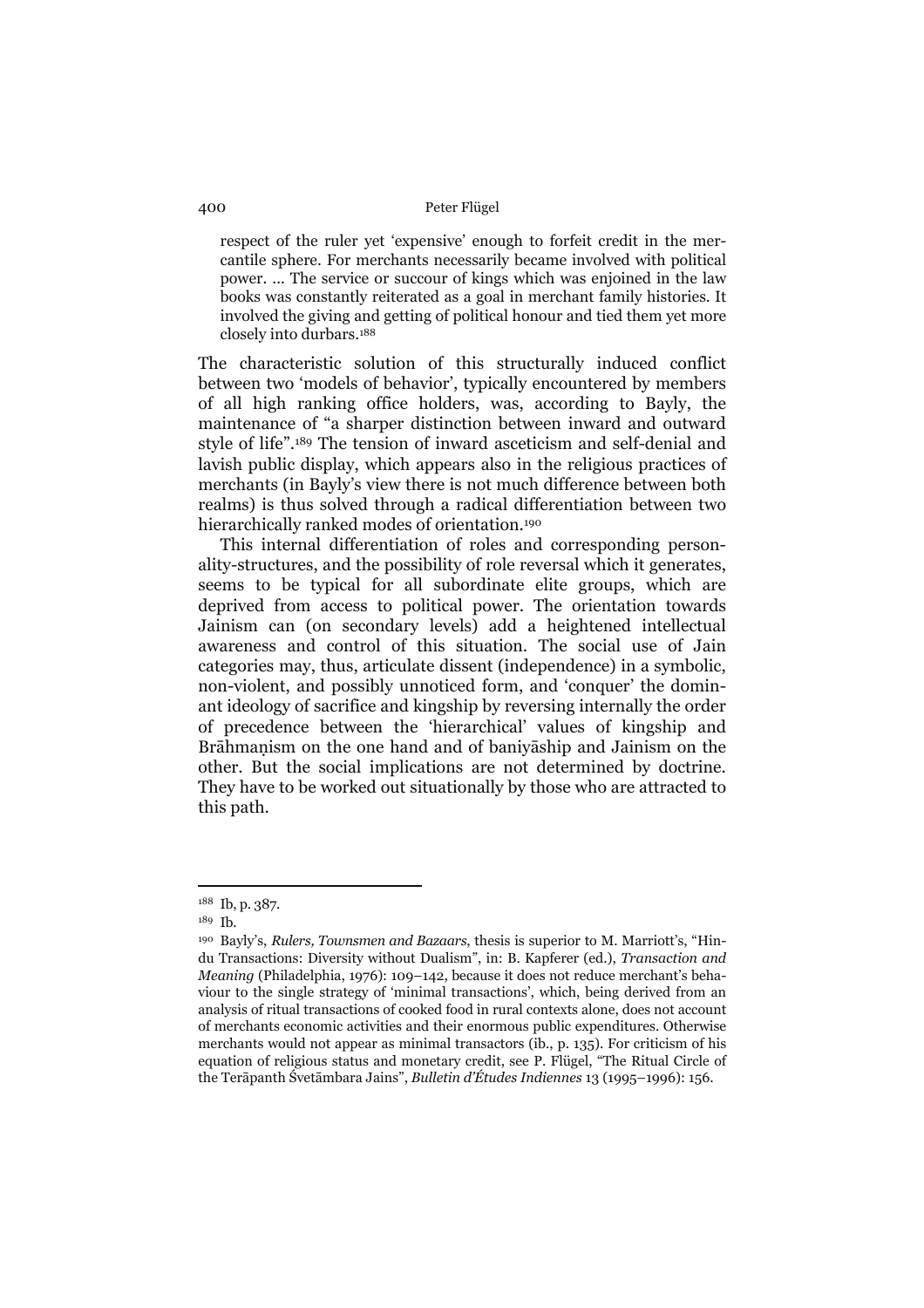# 2.1.5 Jainism, the Essence of Śaivism

 $\overline{a}$ 

What about the structural relationships between Jainism and Śaivism, the preferred religion of the Rājpūts? The pattern seems similar. By worshipping the Jina, as the ideal, unambiguously nonviolent king, Jain *baniyā*s were able to ideologically encompass the image of the ideal Hindu king, who, like Śiva, displayed ambiguous 'benevolent and malevolent' features, and whose incalculable behaviour was admired and feared at the same time.191 On secondary levels, violence, as a fact of life, had to be accommodated nevertheless, as it is expressed in the classical iconographic representation of the Jina, always accompanied by two small *yakṣa*s at this feet. In this image, the hierarchical relationship between the dominant value of absolute non-violence and the subordinate value of dual 'violent/nonviolent' features is aptly expressed.

 By identifying with the Jina, representing the universal attributes of all 'souls' of living beings, their followers may become aware of the difference between the essentially non-violent 'ideal' king and the 'appearing' ambiguous king (or living being in general) whose violent features can be rejected as 'karmic illusions'. In short: the use of Jain doctrine allowed to discriminate and to identify only with the 'good', non-violent aspects of the king, and to reject the 'bad', violent ones. The main potential social function of the Jain doctrine is to stimulate discriminative behaviour and selectivity (most importantly within the listening king himself).192

 The mapping of the Jain conception of the Jina on to the iconographic features of the Hindu king – or his favourite god at the time: Śiva – enables the discrimination between the universal, true and acceptable features, and the negative, violent ones which have to be ignored, because they generate bad *karman*. This discriminating re-evaluation of various aspects of a personality is symbolized in the frequently employed motif of the Jina image rising out of a splitting

<sup>191</sup> References to emic perceptions of analogies between kings and Śiva and their common ambiguous characteristics can be found for instance in: R. Inden, "Hierarchies of Kings in Early Medieval India", *Contributions to Indian Sociology (N.S.)* 20, 1 (1986): 119; K. Veluthat, "Royalty and Divinity: Legitimisation of Monarchical Power in South India", *39th Session of the Indian History Congress, Hyderabad* (1978): 243, 245; S. B. Deo, *History of Jaina Monasticism from Inscriptions and Literature* (Vol. 16, Poona, 1956): 111ff., 121, 126, 134, 136.

<sup>192</sup> H. v. Glasenapp, *Der Jainismus: Eine indische Erlösungsreligion* (Hildesheim, 1925/1964): 425 quotes ascetic talk about the Jain doctrine, "welche wie ein Donnerkeil den Berg des Sañsāra zerspaltet".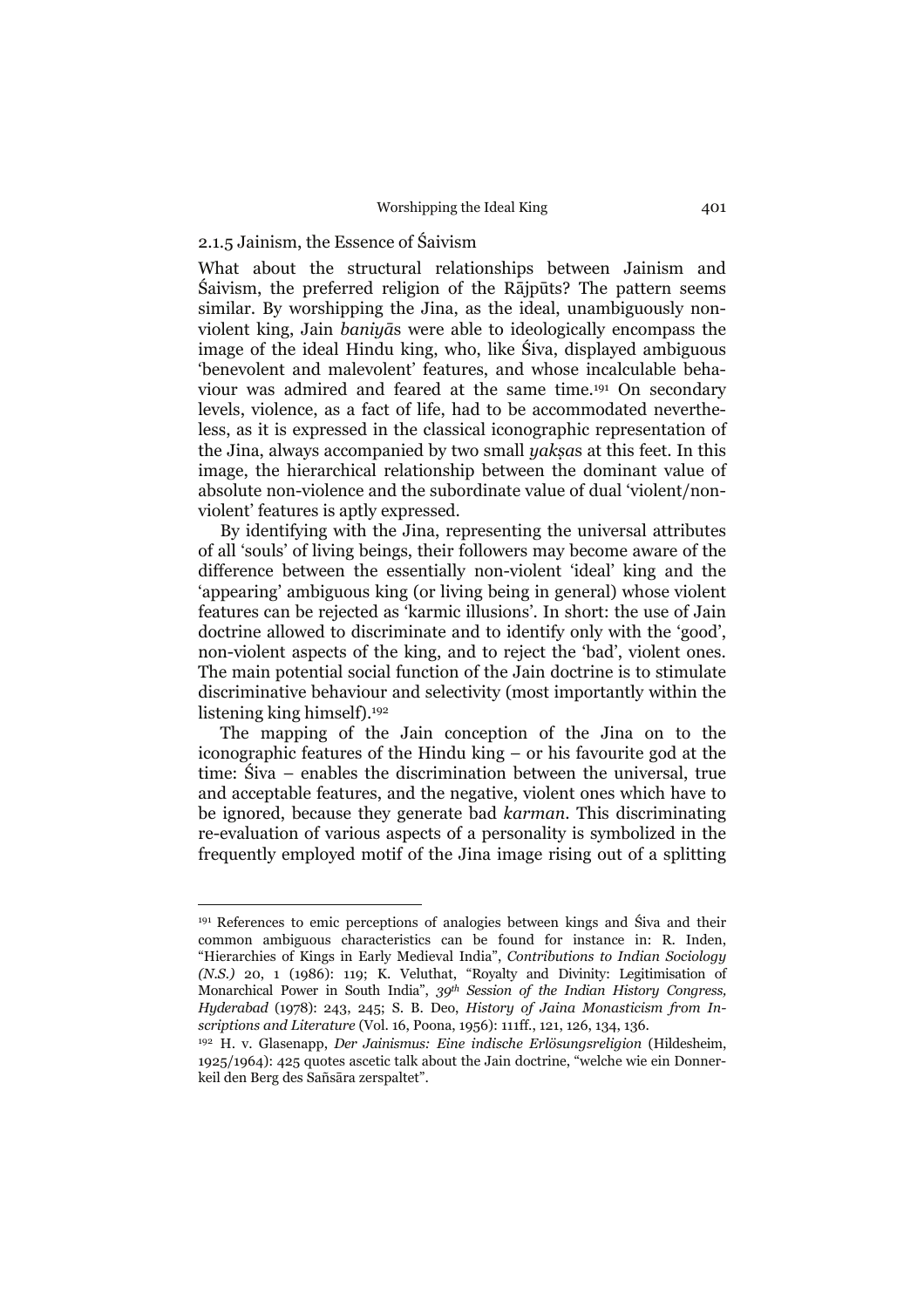*Śivaliṅgam* (at least in the eyes of the beholder).193 Similarly – in contrast to the image of the Jina, who has discarded all his karmic fetters – the outer image of the king may to a convert such as Śālibhadra not anymore as a perfect model of humanity, as it is conventionally presented, but, on the contrary, as a disease: as the *karmic* influx of royal influence, *āsrava*, into the purity of the inner "soul", that is, as the king's disease, *rājamanja*. Not the worldly king, but the inner 'soul', or its iconographic model: the Jina, is now seen as the true 'king'.194 The image of the king is thus 'split' – like the one of Śiva – with the help of the Jain doctrine into essence and appearance; an act which expresses by means of a visual image the transformation undergone by an individual through conversion to Jainism.

# 2.2 The Conversion of the Merchant Banārasīdās

A brief glance at the description of the 'conversion' of the seventeenth century merchant and mystic Banārasīdās from Śaivism (the religion of the kings) to Jainism (the religion of his ancestors) in the *Ardhakathānaka* shall, finally, help to illustrate the pervasiveness of conceptions like those implicit in the *Śālibhadracarita*. There are two episodes in this famous so-called first Indian 'autobiography' which relate to this point.195 The first episode shows Banārasī unsuccessfully trying to finance his love for courtesans/prostitutes by asking Śiva for miraculous intervention:196

<sup>193</sup> Cf. Maṇḍiya, in Jacobi, *Ausgewählte Erzählungen*, 66; Granoff, "Biographies of Siddhasena". On the motif of the splitting *liṅga*, see also Granoff (unpublished manuscript, 9–13).

<sup>194</sup> See Kapferer, *Celebration of Demons*,12, on Śrī Laṅkā, where the renouncer is presented as the ideal Buddhist king.

<sup>195</sup> On the genre of autobiography, see H. S. Srivastava, "Historical Biographies in Hindi Literature", in: S. P. Sen (ed.), *Historical Biography in Indian Literature* (Calcutta, 1979): 127–139; H. Leitner, *Lebenslauf und Identität: Die kulturelle Konstruktion von Zeit in der Biographie* (Frankfurt/M., 1982) with analyses of Jaina biography; A. Dihle, *Die Entstehung der historischen Biographie* (Heidelberg, 1987); D. Arnold & S. Blackburn (eds.), *Telling Lives in India: Biography, Autobiography, and Life History* (Bloomington, 2004). On modern autobiographies, see N. Balbir, "Autobiographies of Jain Monks and Nuns in the 20th Century: A Preliminary Essay", in: C. Caillat & N. Balbir (eds.), Jaina Studies (Delhi, 2008): 143–179.

<sup>196</sup> See AK1,3. The principal edition is N. Premi (ed.), *Ardhakathānak*, 2nd ed. (Bambaī, 1957). For convenience, I paraphrase M. Lath's, *Half a Tale: A Study in the Interrelationship between Autobiography and History*. *The Ardhakathānaka, Translated, Introduced and Annotated* (Jaipur, 1981): 30ff. (AK<sub>2</sub>) English rendition of the text, which will soon be replaced by the forthcoming new English translation by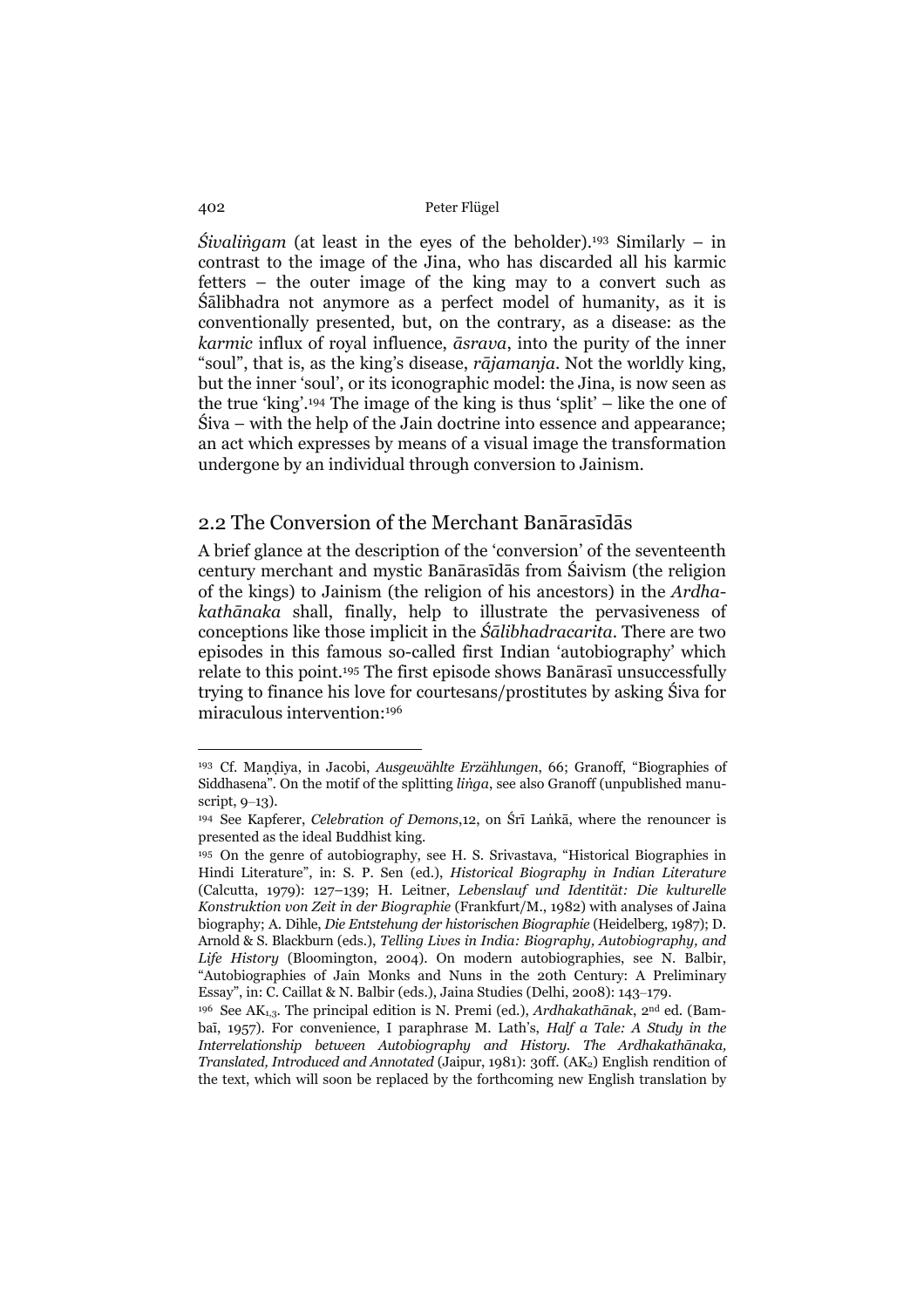# *Episode 1*

Having recognized the ultimate worthlessness of material wealth, in his youth Banārasī was only concerned with poetry, gambling and courtesans instead of working in the family business and to earn his own money. This was against the advice of his father, who said: "Give up your foolish pursuit of learning, since learning is only for brāhmaṇs and bards. A merchant's son should tend shop. Do not forget that a man who is too studious has to beg for his food".197 Banārasī, however, who lived on the earnings of his father, continued to follow his passions despite a disgusting skin-disease, which he caught as a consequence of his sinful activities. Instead of working, he tried to make up for the enormous cost of his lifestyle by worshipping Śiva and praying for his miraculous intervention. First he sought the advice of a *saṃnyāsin*, who made a fool of him with a 'magic mantra' whose daily recitation would supposedly turn into a source of great riches. Because this did not work, Banārasī realised: "My greed had led me to grief".198 Later, a false yogi gave him a small conch-shell with an assortment of articles used in the ritual worship of a deity and assured him that the conch-shell was the true image of Lord Śiva himself. He who worshipped it would surely attain Śiva's divine abode: "I religiously carried the conch-shell idol with me ... A shell for an idol, I, too, had become an empty shell, a living example of a devotee who was one with his god!"199

# *Episode 2*

 $\overline{a}$ 

In 1605 king Akbar breathed his last in Agra. People suddenly felt orphaned and insecure without their ruler. Terror raged everywhere. The hearts of men trembled with apprehension. Their faces became drained of colour. When he heard of Akbar's demise, Banārasī was sitting on a flight of stairs in his house. The news of his death came as a sharp and sudden blow. It made him shake with violent, uncon-

198 Ib., p. 34.

R. Chowdhury (Caudharī), *Ardhakathānak: A Half Story, by Banarasidas* (New Delhi, in press) (AK4) based on the already published translation into modern Hindī by R. Caudharī, *Ardhakathānaka* by Banārasīdās. Hindī Anuvāda (Naī Dillī, 2007) (AK3). See also R. K. Jain, *Kavivar Banārasīdās: Jīvan aur Kṛtitva* (Naī Dillī, 1966); R. C. Sharma, "The Ardha-Kathānak. A Neglected Source of Mughal History", *Indica* 7 (1970): 49–73, 106–120; R. Snell, "Confessions of a 17th-Century Jain Merchant: The *Ardhakathānak* of Banārasīdās", *South Asia Research* 25 (2005): 79–104.

<sup>197</sup> Lath, *Half a Tale*, 33.

<sup>199</sup> Ib., p. 37.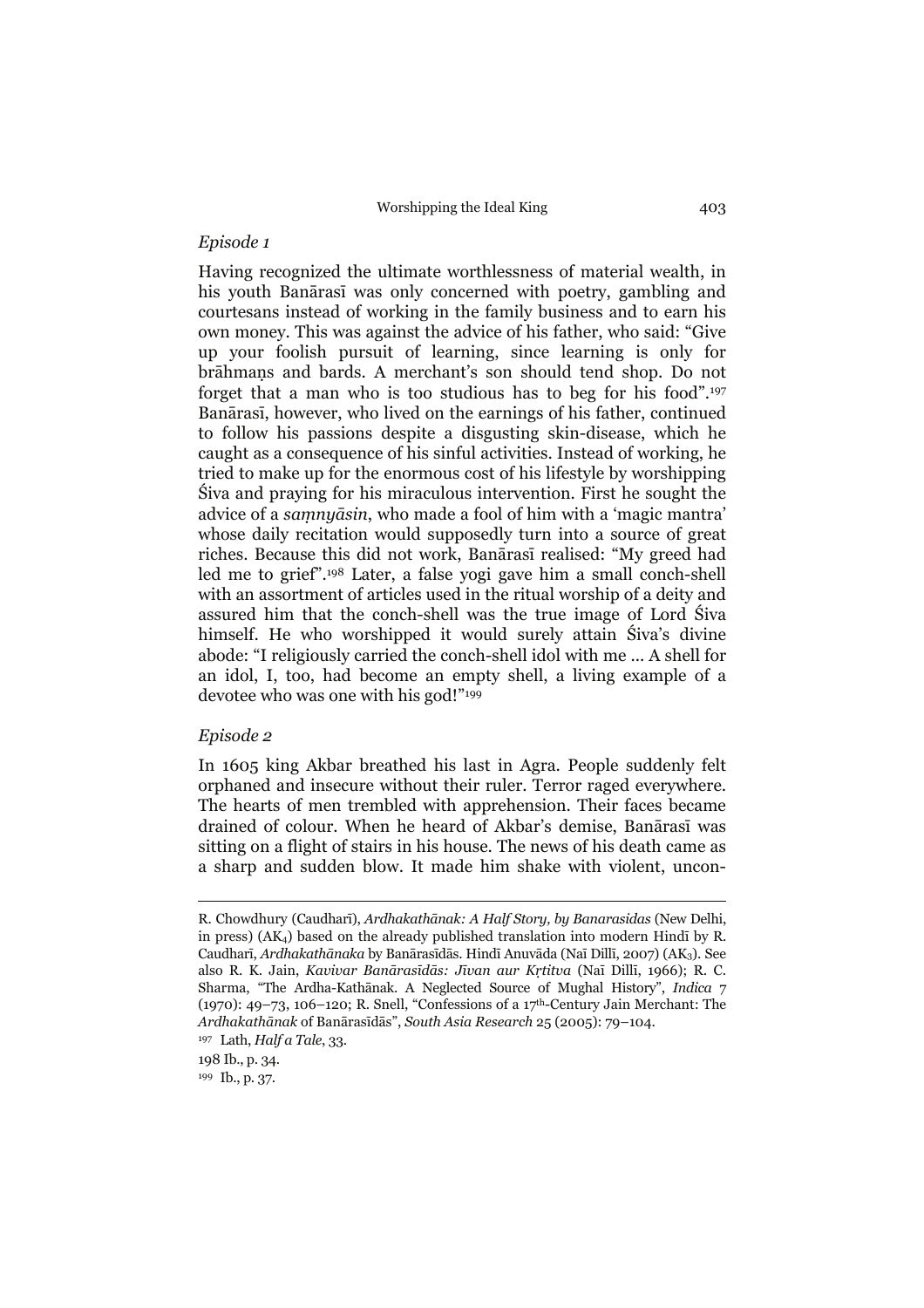trollable agitation. He reeled, and losing his balance, fell down the stairs in a faint. His head hit a stone floor and began to bleed profusely, turning the courtyard red.200

 Ten days later, Akbar's eldest son had been enthroned as Sultan Jahangir and the situation in Agra returned to normal. One day, soon after these events, Banārasī went alone to his room under the roof-top of the house and sat down to think and reflect. "'I have been an ardent devotee of Śiva,' I said to myself, 'but when I fell down the stairs and was seriously hurt, Śiva did not come to my aid' – This thought nagged me constantly and made me neglect my daily ritual to Śiva. My heart was no longer in it, and one day I simply put the Śiva-conch away".201 My father was glad to hear the news. "Perhaps this is a sign that my son is undergoing a real change for the better," he happily remarked, "there is yet hope for the future of the family. And, truly, a remarkable change was coming over me. I was like a man transformed. My mind was turning to moral and righteous thoughts. I sincerely began trying to become a religious man in the true sense of the word".202

 The elements of this 'autobiographic' narrative can be interpreted in similar ways as those of the *Śālibhadracarita*. The identification with royal virtues and indulgence in aristocratic pastimes, such as enjoying courtesans, poems, and generally not working, brought Banārasīdās the king's disease. And the worship of Śiva, the god of the kings, had transformed him "in an empty shell, a living example of a devotee who was one with his god".203 The illusory state which led him to neglect his own worldly and religious interests (symbolized by his father, wife, and Jainism) lasted as long as the life of Akbar, the king. Only when the king died and terror and violence erupted did Banārasī 'fall on his head' and realised his misidentification: "when I fell down the stairs and was seriously hurt, Śiva did not come to my aid".204

 The narrative is carefully constructed and uses most of the conventional devices of 'Jain rhetoric': the generation of insight via retro-

<sup>200</sup> Ib., p. 39.

<sup>201</sup> Ib., p. 40. In the Original:

*eka divasa bānārasidāsa, ekākī ūpara āvāsa |* 

*baiṭhyau mana maiṃ cintai ema, maiṃ siva-pūjā kīnī kema || 262 || jaba maiṃ giryau paryau murachāi, taba siva kichū na karī sahāi |* 

*yahu bicāri siva-pūjā tajī, lakhī pragaṭa sevā maiṁ kajī || 263 ||* (AK1 262f.)

<sup>202</sup> Lath, *Half a Tale*, 40f.

<sup>203</sup> Ib., p. 37.

<sup>204</sup> Ib., p. 40.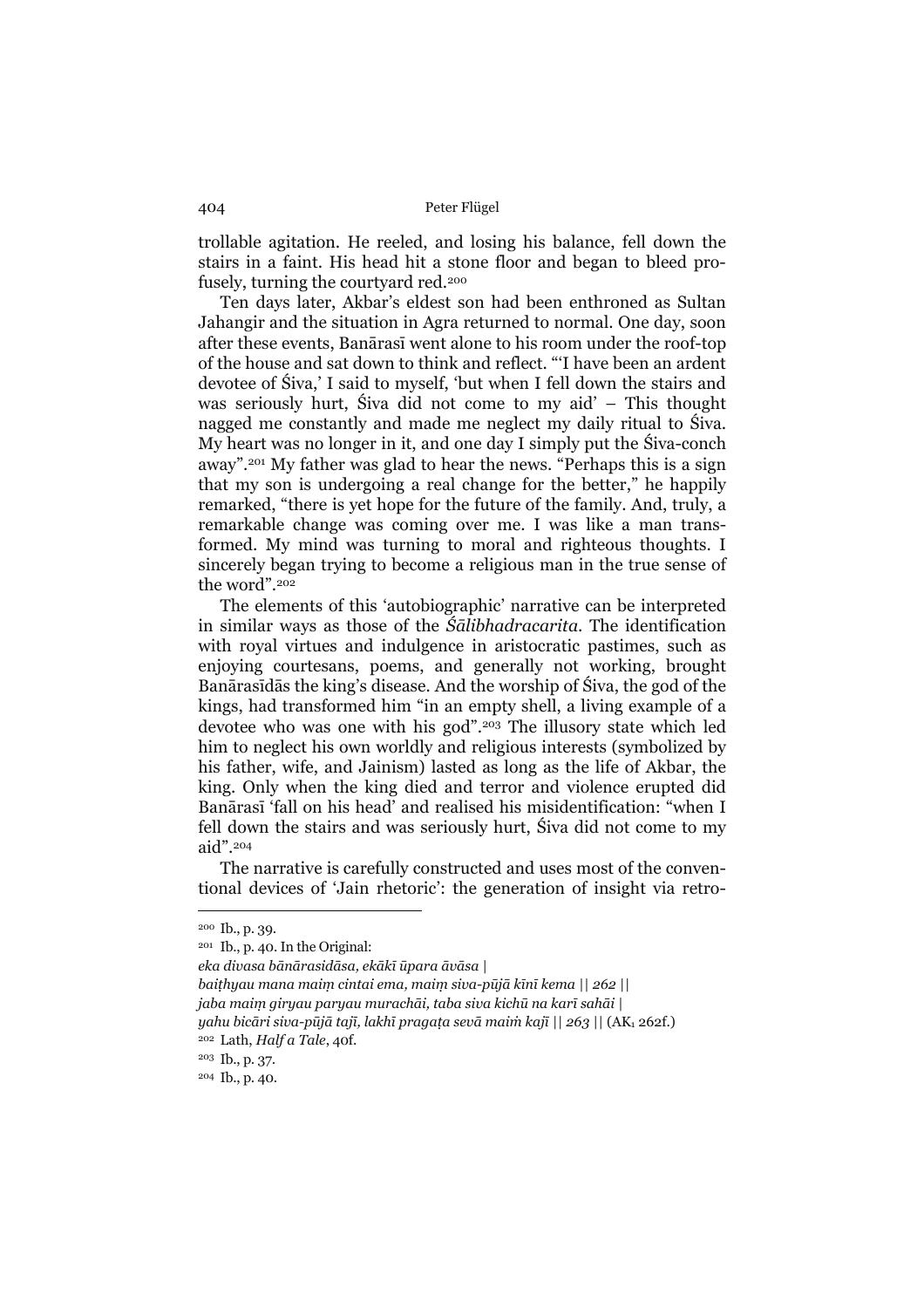spection, the deconstruction of illusion through juxtaposition with the reality of violence and pain, the motif of disguise, the parallelism between kingship and Śaivism, etc. The dominant idea is here, as in the *Śālibhadracarita*, the gradual process of conversion, by turning away from the social influence of worldly kings towards the Jinas – the true kings – and to the inner soul. The secondary, beneficial material effects of this 'religious' strategy in business and social life is demonstrated in the remainder of the *Ardhakathānaka*.

 On another level the AK can be read not as an autobiography, but as an application of the theory of the fourteen stages of the Jain path of purification (*guṇasthāna*) as laid out in Nemicandra's *Gommaṭasāra*, which impressed Banārasīdās greatly and prompted his conversion from Śvetāmbara ritual culture to Digambara philosophy and his engagement in the mystical Adyātma circle in Āgrā.205 Characterizations of the *Ardhakathānaka* as the first "personal history" in Indian literature generally overlook this important feature.206

 In the final section we will now look at the way in which conversion stories, such as these, which are not mythological miracle stories but reality-near accounts, or any historical narratives, may effect real changes amongst the audience of Jain sermons.

# 3 The Conversion Process as a Social Drama

Medieval Jain conversion stories have a predominately didactic purpose and are still used by today's ascetics to motivate their audience to translate some of the general strategies for non-violent action, whose benevolent effects for an improvement of one's life, rebirth, and future salvation are demonstrated in the texts, into their everyday life. Story-telling, in concordance with the general Jain attitude, does not put any direct pressure upon the listener to convert to Jainism. The audience is always free to choose, and to draw its own conclusions. Jain ascetics, nevertheless, use rhetorical devices in order to narrow down interpretational options, to defamiliarize and to confront the audience with paradoxical meanings in order to trigger effects of insight and behavioural change. The prime rhetorical device

<sup>205</sup> See also P. Granoff, "This Was My Life: Autobiographical Narrative and Renunciation in Medieval Jainism", *Annals of the Bhandarkar Oriental Research Institute* 75 (1994): 37.

<sup>206</sup> B. Vanina, "The *Ardhakathānaka* by Banarasi Das: A Socio-Cultural Study", *Journal of the Royal Asiatic Society Series 3*, vol. 5, 2 (1995): 221f.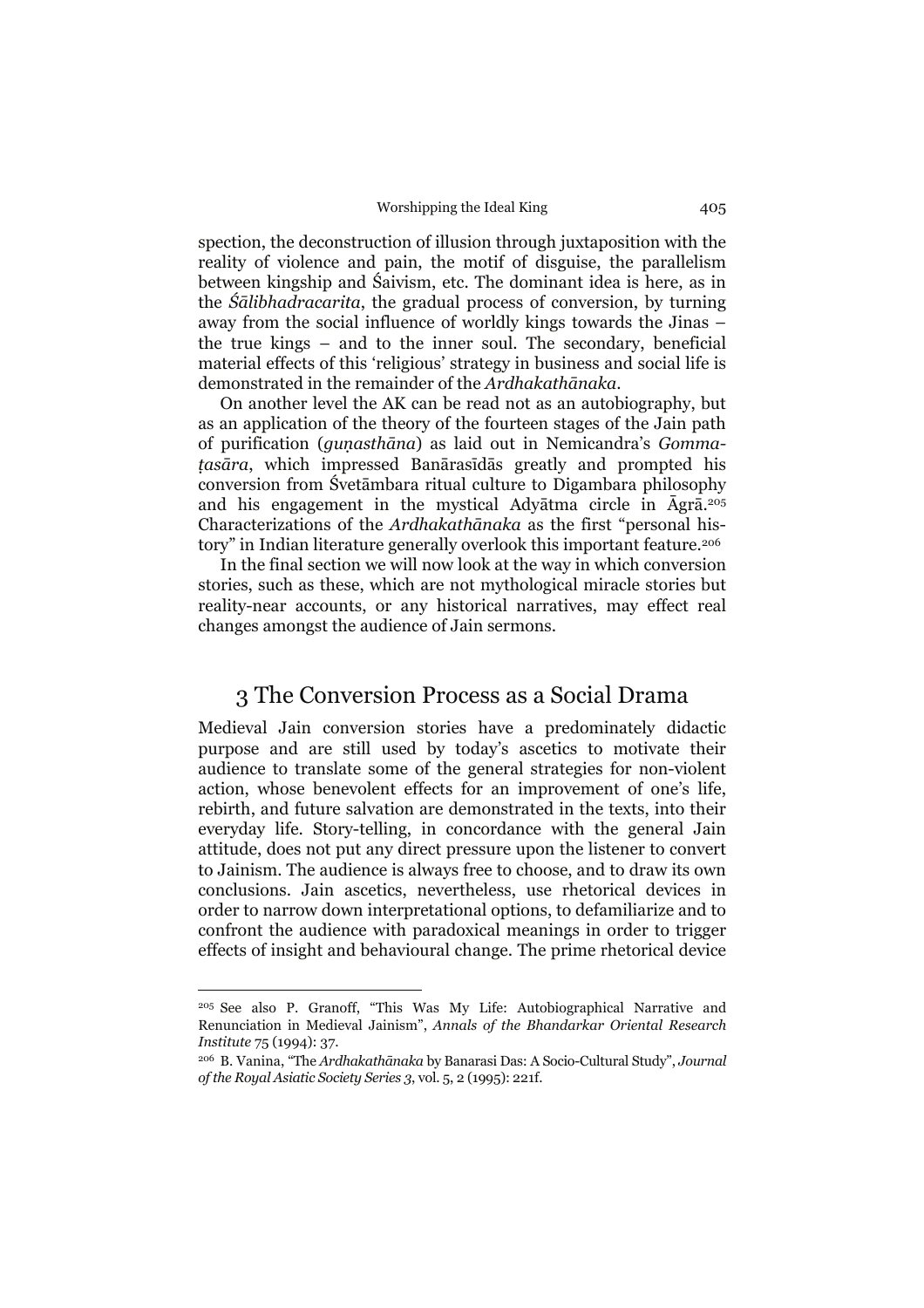is the plot itself, which invariably involves a description of often violent external and internal conflicts which end in renunciations. These stories about conflicts convince through the narration of practical examples, close to real-life situations, that non-violence might be a viable practical strategy for anybody who is confronted with similar situations, as the heroes of the narratives are.

 More important than the rhetorical devices of narratives are, however, the implicit social strategies of ascetics who are aiming to 'attract' (not: 'to convert') following through long-term strategies, ideally culminating in the administration of vows and eventual initiation in a monastic order. Conversion is perceived as a gradual process over a long period. The seeds for the gradual process of adaptation of Jainism are intentionally sown by the ascetics through the dissemination of popular stories with only minimal religious content. The preparatory process ideally ends with the official conversion to Jainism through the acceptance of the *śrāvaka vrata*s and concludes with the monastic initiation, *dīkṣā*, and the induction in the systematic study of the scriptures, *āgama*, beginning with monastic rules and regulations. There is, in other words, a hierarchical "correlation between types of scriptures and types of personalities".207 Jain stories are seen by their authors merely as the points of entry into the process of 'purification', as outlined by the *guṇasthāna*  model of the fourteen stages of purification, and its corresponding classification of the ideal social hierarchy of laity, mendicants, and arhats.

 The process of individual 'conversion' is, as a rule, a consequence of processes of cumulative interaction between the Jain ascetics and their literature with their wider social environment. To be 'born as a Jain' might facilitate access to information about Jainism, but, as we can still observe today, there is no principle difference between the process of conversion of a 'non-Jain' and a 'born Jain', who might suddenly gain an insight into the truth of Jainism, quite distinct from a mere nominal adherence to Jain-principles.

 P. S. Jaini208 summarized the main features of this process of the 'first awakening', *saṃvega*, from the point of view of Jain scholasticism, which explains this process in terms of the internal functions of the suppression of *karman*, etc., for the individuals

<sup>207</sup> D. S. Lopez, "Introduction", in: D. S. Lopez (ed.), *Buddhist Hermeneutics* (Honolulu, 1992): 6.

<sup>208</sup> Jaini, *Path of Purification*, 134–56.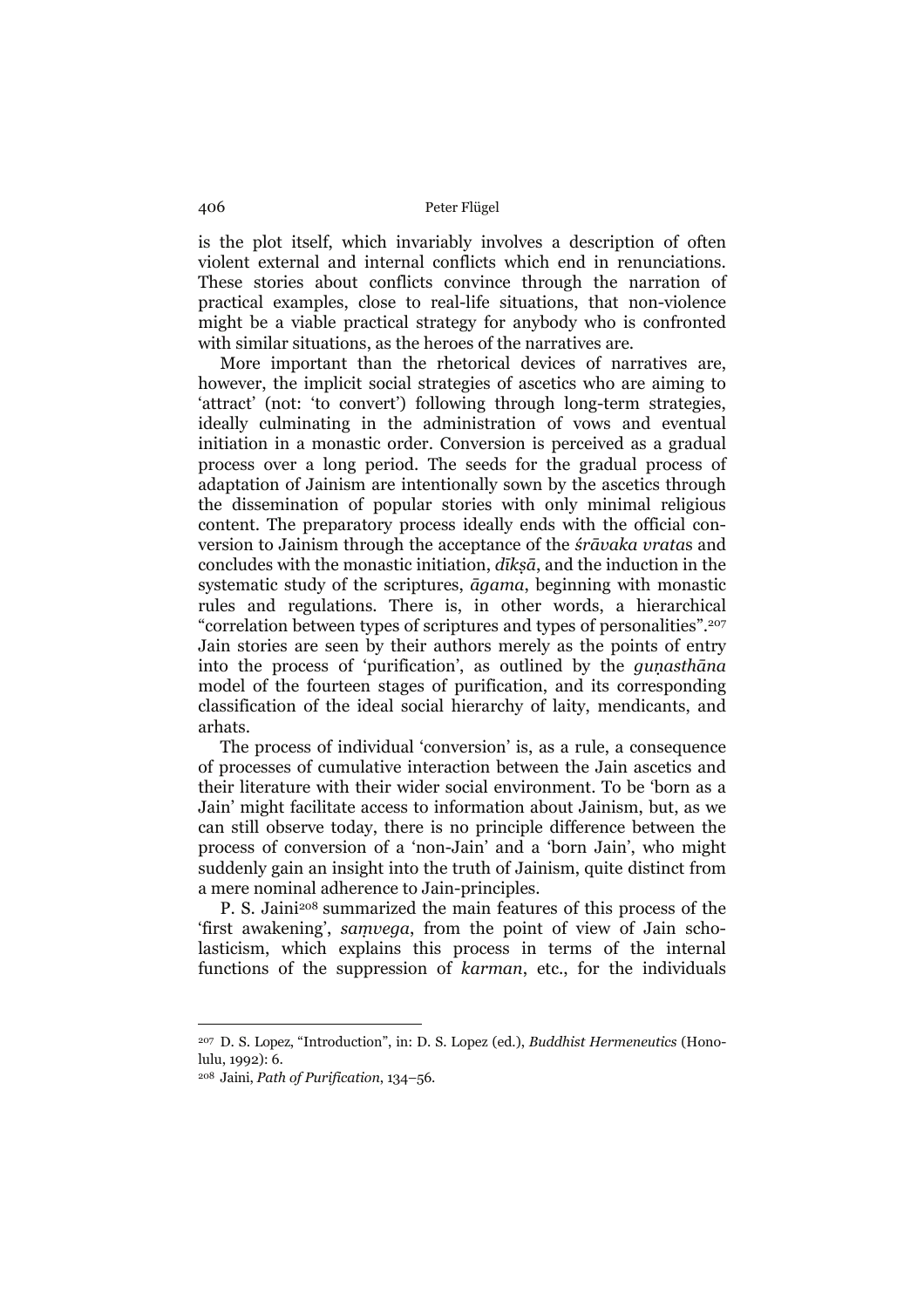concerned.209 Jainism's attempt to explain its own impact onto a 'receptive soul 'in terms of Jain ontology inevitably leads into paradox, as Jaini does not fail to note.210

 From an observers' point of view, it is possible to generate further information by investigating the effective conditions of acceptability of Jainism – representing one ideological system amongst many – and the methods of its dissemination and incorporation through a series of public rituals and conversion experiences.<sup>211</sup> An external observer can achieve this, for instance, (a) through the investigation of the rhetoric of public speech and textual argument, which the ascetics employ in order to disseminate the Jain doctrine as medium of self-attribution, and (b) in taking into account evidence of actual conversion experiences.

 Victor Turner regarded the latter point as crucial. It is not enough, he maintained, to investigate only the linguistic and or psychological processes involved in conversion but it is necessary to additionally investigate the way in which narratives and other genres of cultural performance are dialectically interrelated with wider social processes.212 Turner is particularly interested in the role which narratives play as forms of 'redressive action' in the context of certain situations of social conflict which he calls 'social dramas'. I see Turner's insights as fundamental for the analysis of the social implications of the role of narratives within the conversion process, and will use the concept of 'social drama' as context in which the presentation of a 'narrative drama' may elicit pragmatic effects. Turner observes that situations of social crisis 'within groups of persons who share values and interests and who have an alleged common history', reveal typical sequential patterns of conflict evolution and resolution. These situational patterns or 'social dramas' he investigated in terms of a developmental model comprising four stages:

(1) breach,

(2) crisis,

(3) redress,

(4) reintegration or recognition of schisms.

<sup>209</sup> Ib., p. 147.

<sup>210</sup> Ib., p. 141.

<sup>211</sup> On Jain conversion experiences, see P. Flügel, *Askese und Devotion: Das rituelle System der Terāpanth Śvetāmbara Jains*, Doctoral dissertation, Johannes Gutenberg-Universität Mainz, 1994, ch. 5 ("Jain-Entsagung als literarisches Motiv").

<sup>212</sup> Turner, "Social Dramas", 153.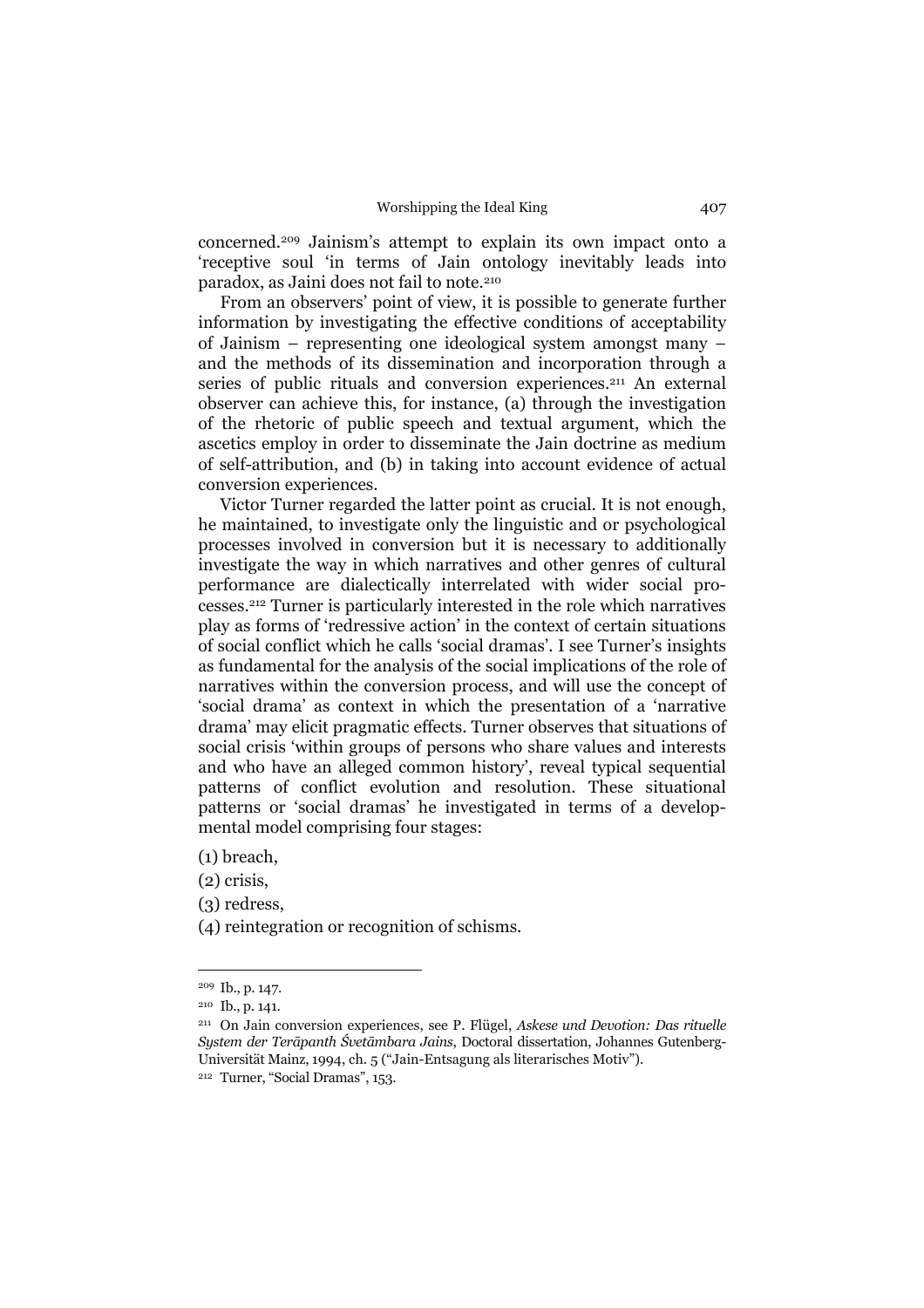Social dramas usually start with an unintentional or calculated breach of a norm as an expression of deeper divisions of interests. Violations of norms inevitably lead to a crisis within a group. If the crisis is big enough it will lead to the formation of factions (which may coincide with what Turner calls 'dominant cleavages') and eventually generate pressure to take sides. According to Turner, it is the moment of crisis which exposes the pattern of factional struggles, and makes visible 'basic social structures' as well as 'real' common interests and power. In order to limit any further spread of the social crisis 'redressive action' is taken. This may include for instance advice, informal or formal arbitration, or ritual (often: sacrifice). Rebellions and revolutions are also counted as forms of redressive action which might help solving the crisis. As a result of either the success or the failure of redressive action either a reintegration of the group materialises or recognition of irreparable breach, which in turn leads to schism.213 The main form of 'redressive action' in the so called 'liminal phase' are narratives, speeches and rituals, which all serve to negotiate a consensual social definition of the conflict, thereby providing it "with a rhetoric, a mode of emplotment and a meaning".214 Politeness strategies are also forms of 'redressive action', as Brown and Levinson have stressed.<sup>215</sup>

 For our purpose, the most interesting aspect of this well-known model concerns the intrinsic relationship between conflict and redressive action. In fact, without a conflict at hand, narratives and rhetorical references to a common history etc. would not have much pragmatic relevance. But under these exceptional conditions, they play an important role as limiting devices in the face of threatening social entropy. Redressive action is thus socially relevant only under conditions of crisis.

 The same, I argue, is the case with Jain conversion stories, whose social effectiveness is predicated on the experience of conflict and suffering on the part of individual members of the audience. Between hearing the first Jain story and actual experiences of insight and expression of religious commitment in reaction to a psychological crisis may be a long period of 'incubation', a fact on which the Jain method of teaching in form of stories plays deliberately. From an external observer's point of view, one can distinguish four stages in Jain models of the long-term conversion process, here represented by

<sup>213</sup> Ib., pp. 150f.

<sup>214</sup> Ib., p. 156.

<sup>215</sup> Brown & Levinson, "Politeness", 74.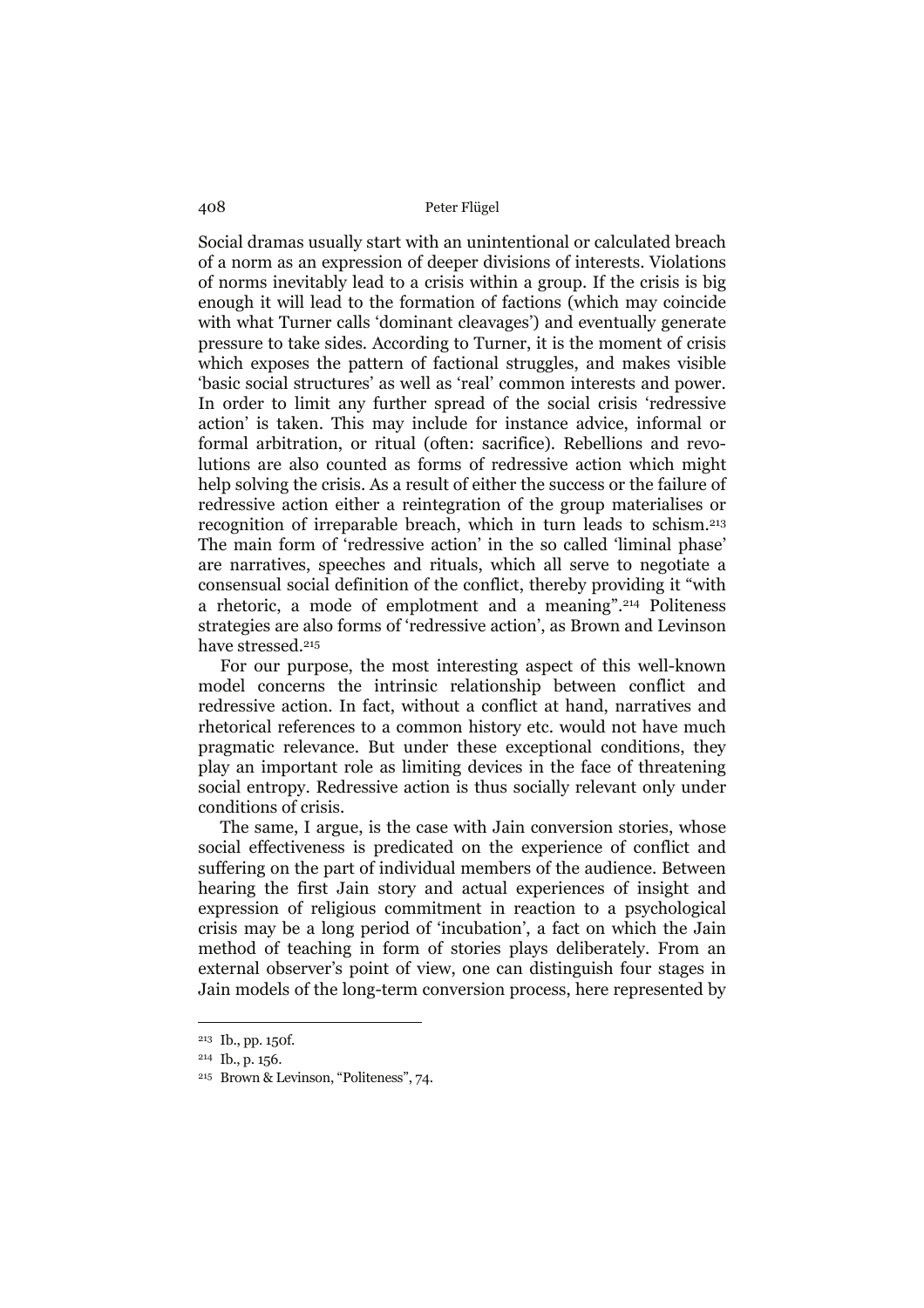the authoritative summary of P. S. Jaini,<sup>216</sup> that are similar to Turner's model of the social drama:

(1) preparation and incubation,

(2) experience of conflict,

(3) insight, and

 $(4)$  renunciation.<sup>217</sup>

(1) The logical beginning of the process of conversion is the dissemination of general information about Jain principles and practices through Jain narrative literature (oral and written). This first stage has to prepare the ground for everything that follows. Listening to a public narration of a Jain story (either by Jain ascetics or laity) is the most attractive, and deliberately indirect, way in which such knowledge can be acquired by members of the general public, who initially may enjoy the surface plot itself more than the moral drawn at the end. The daily sermons, *pravacana*, of Jain ascetics, and the reading of Jain books are other sources of information, which, however, appeal to a more selected audience. The knowledge conveyed does not necessarily have to be complete or of any particular interest to the individuals concerned. The aim of public story-telling is merely to generate a general awareness of *hiṃsā* as a problem, while at same time offering a visible demonstration of its solution embodied in the way of life of the narrating mendicants themselves. The stage of preparation and incubation is characteristically informal, but, from the mendicants' point of view, serves as a 'seed' for all further developments.

(2) In the first stage, Jainism is experienced by the listeners as a mere set of external ideas and practices, which in the long run leave the individual personally unaffected. The actual internalisation of these ideas into the personality happens only in connection with unexpected, externally induced destabilising experiences of conflict and violence. This fact is invariably mentioned by Jain ascetics as fundamental for the initial conversion experience. The examples of Jain conversion stories above illustrate this point. Doctrinally, insight into the truth of Jainism can be experienced (a) indirectly, through the word of the Jina (and the ascetics), and (b) directly, after disenchant-

<sup>216</sup> See footnote 192.

<sup>217</sup> These stages show formal similarities to G. Wallas', *The Art of Thought* (London, 1926) famous 'four stages of the creative process': (1) preparation, (2) incubation, (3) insight, (4) verification. Ingrid Schoon made me aware of this.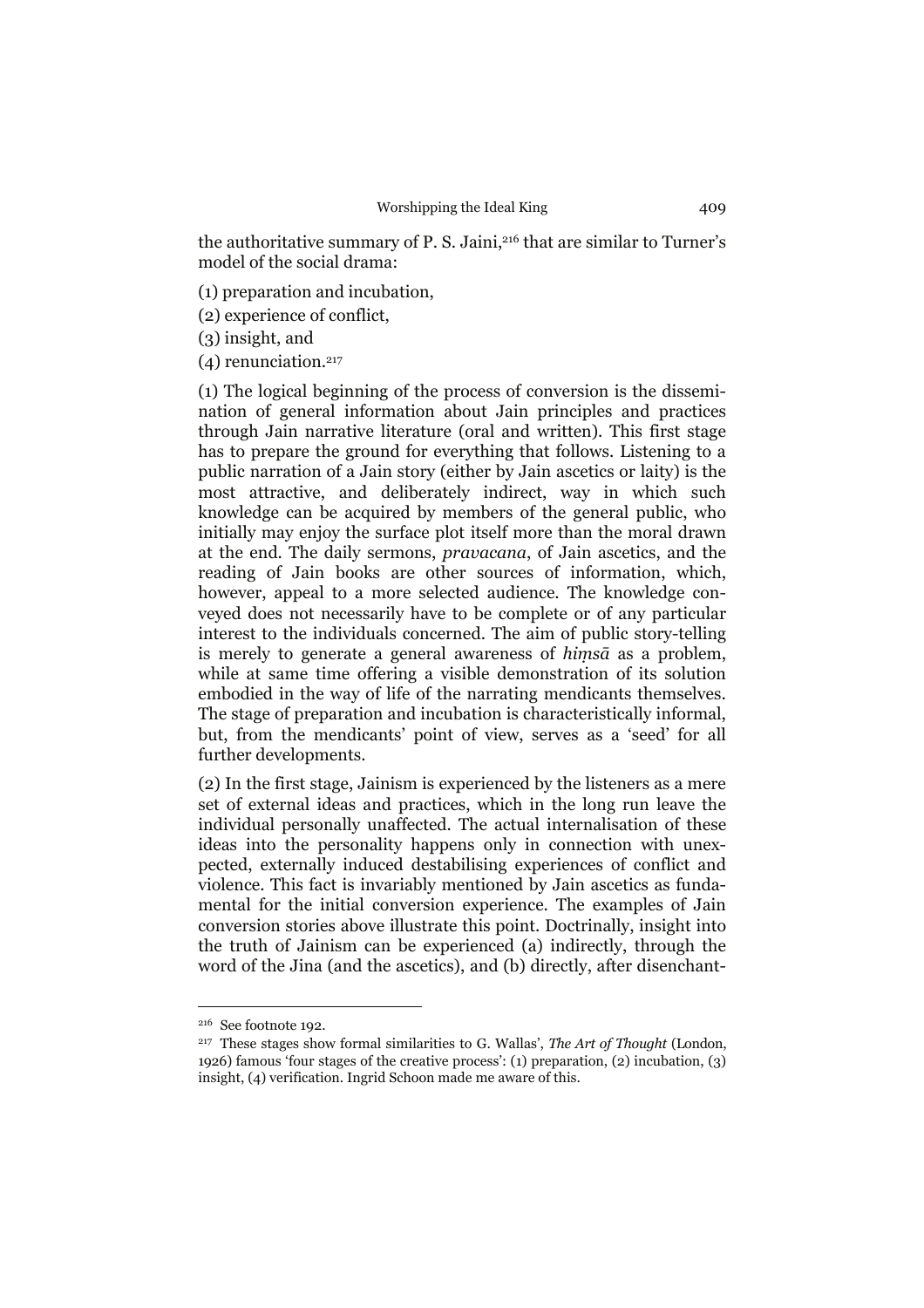ment through experiences of conflict, loss, and suffering, which often function as an impetus for a experiences of insight or conversion:

Actually a very wide range of experiences, such as the loss of a beloved one, or the sight of extreme suffering, can serve as 'instruction', exerting a profoundly awakening effect upon the receptive soul.218

Thus, in retrospective (and only then!), violence and conflict appear to have been played a positive role in being instrumental for triggering experiences of insight into the truth of the Jain principles. What experiences of violence and suffering may initially provoke is the desire and need for understanding their causes. In such a situation, half-forgotten Jain stories about similar experiences in the lives of cultural heroes and their paradigmatic realisation of the truth of the Jain theory of *karman* and of the soteriological value of non-violence may come to mind, and might trigger sudden feelings of an intrinsic connection between the abstract teachings of Jainism and personal experiences. This, at least, is the theory underlying the practices of contemporary Jain mendicants. The necessity of a merging of doctrine and experience is stressed, amongst others, by Ācārya Tulsī who asserts that Jainism teaches "that a real must be posited as what it is felt to be".219 With Dilthey, it can be said that conversion stories may be instrumental in transforming the somewhat amorphous lived experience (*Erlebnis*) of the listener into reflected experience (*Erfahrung*) interpreted in the light of Jain doctrine.<sup>220</sup>

 Because the experience of conflict and suffering is considered potentially instrumental for conversion in Jain literature, as is the severing of social links at the moment of initiation, the word of the Jina and of his disciples imply an element of violence as well; as Ruegg221 posited, who coined the term 'salvific violence' regarding Buddhist doctrine. It is a carefully calculated form of violence to end all violence, intended to destroy the common sense view of, and attachment to, reality in order to generate insight into 'the' truth of the transcendental point of view.<sup>222</sup>

<sup>218</sup> Jaini, *Path of Purification*, 143.

<sup>219</sup>Ācārya Tulsī, *Illumination of Jaina Tenets* (Ladnun, 1985): 188.

<sup>220</sup> V. W. Turner, "Dewey, Dilthey, and Drama", in: V. W. Turner & E. M. Bruner (eds.), *The Anthropology of Experience* (Urbana/Chicago), 1986: 35 translates Dilthey's terms *Erlebnis* and *Erfahrung*, which have no equivalent in English, as "*mere* experience" and "*an* experience".

<sup>221</sup> Ruegg, "Purport, Implicature and Presupposition", 317.

<sup>222</sup> Cf. Eliade, *Yoga*, 259.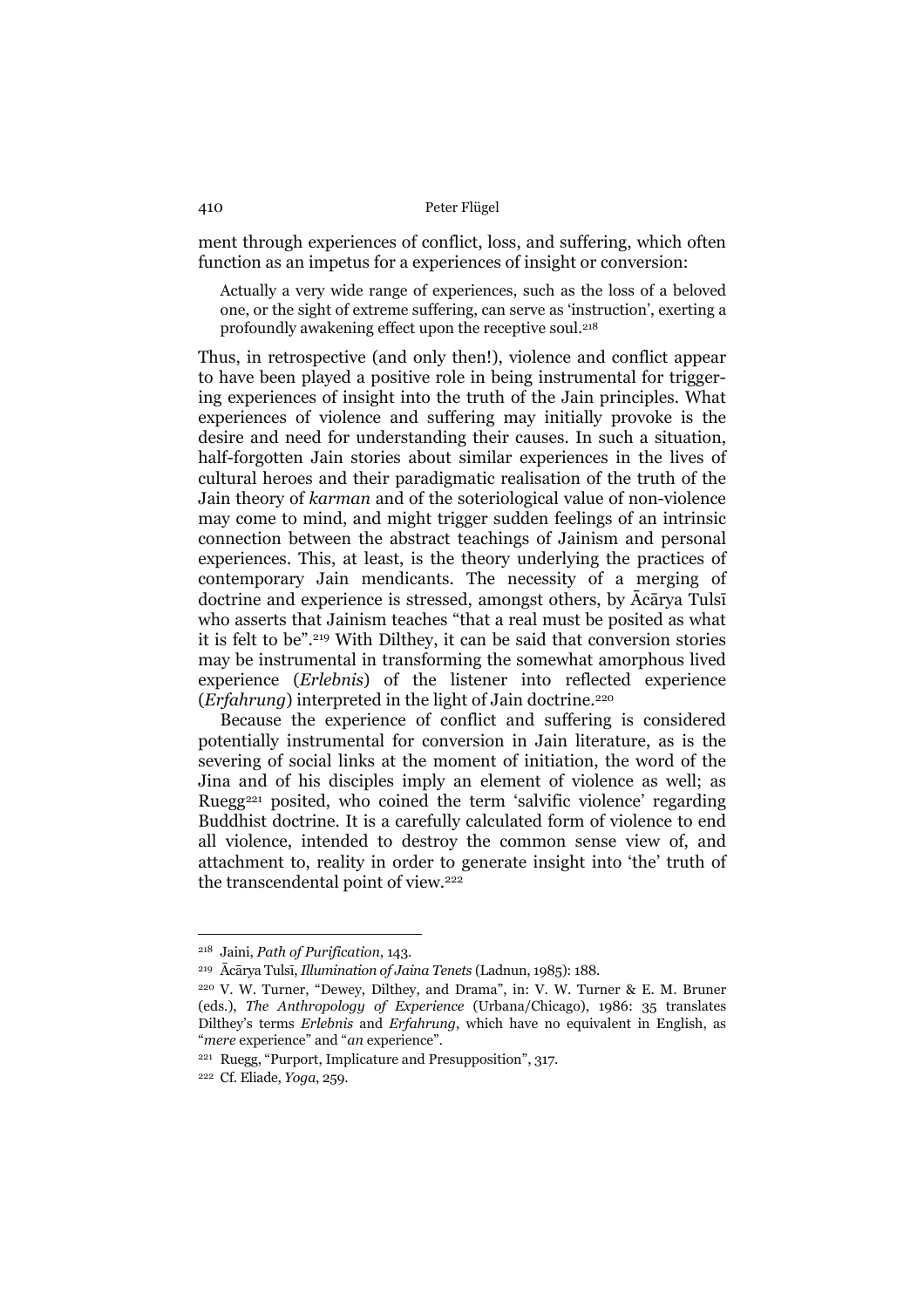(3) According to both Jain scriptures and contemporary mendicants, connecting knowledge and experience might evoke temporary experiences of a direct discriminating insight, *samyag-darśana*, into the true nature of *jīva* as being different from *ajīva*. This experience marks the 'awakening' or 'conversion', *pratibodha*, and the redirection of the dominant orientation from the body and outward influences toward the inner soul, *svabhava*.223 However, none of the Jain mendicants I interviewed ever claimed to have experienced their soul directly, only a handful of lay followers of the modern Jain mystics Śrīmad Rājacandra, Kānjī Svāmī and A.M. Paṭel.224

(4) An insight into the true nature of the soul is ideally followed by a longing for further instruction, and the desire for a retrospection of one's past life in terms of the learned principles. Teaching and selfanalysis in conjunction with further experiences of violence, death and suffering, strengthens the feeling of disenchantment with the world and creates internal conflict (dogmatically: between *ātman* and *karman*) whose resolution necessitates acts of progressive renunciation:<sup>225</sup>

He may at this point still lack the strength required for renunciation; nevertheless, he will never again be drawn to the world as he once was. Thus he leads a seemingly normal life, acting out ordinary societal roles, but is subject to terrific internal conflicts which must sooner or later bring him to some act of renunciation, either partial (taking the layman's vows) or complete (taking the vows of a monk).226

The experience of perpetual internal conflict at this stage is the result of the long-term influence of the ascetics, who know that they can influence particular individuals which suffer a personal crisis, and indoctrinate them with explanatory models.227 The effect of Jain stories is, according to Jain doctrine, predicated on the presence of certain external 'activating' conditions,228 which can be empirically investigated. Of particular significance are experiences of death faciletation the realisation of the transitoriness of life, as conversion stories

<sup>223</sup> Jaini, *Path of Purification*, 148.

<sup>224</sup> On these kindred modern Jain saints, see P. Flügel, "Present Lord: Simandhar Svami and the Akram Vijnan Movement", in: A. S. King & J. Brockington (eds.), *The Intimate Other: Love Divine in Indic Religions* (Delhi, 2005): 210.

<sup>225</sup> Jaini, *Path of Purification*, 142–9.

<sup>226</sup> Ib., p. 149.

<sup>227</sup> A good example of the way in which ascetics influence their respective audience over a long period is the episode on king Kumārapāla's acceptance of the Jain vows from the Jain ascetic Hemacandra in the *Prabandhacintāmaṇi*.

<sup>228</sup> Jaini, *Path of Purification*, 141.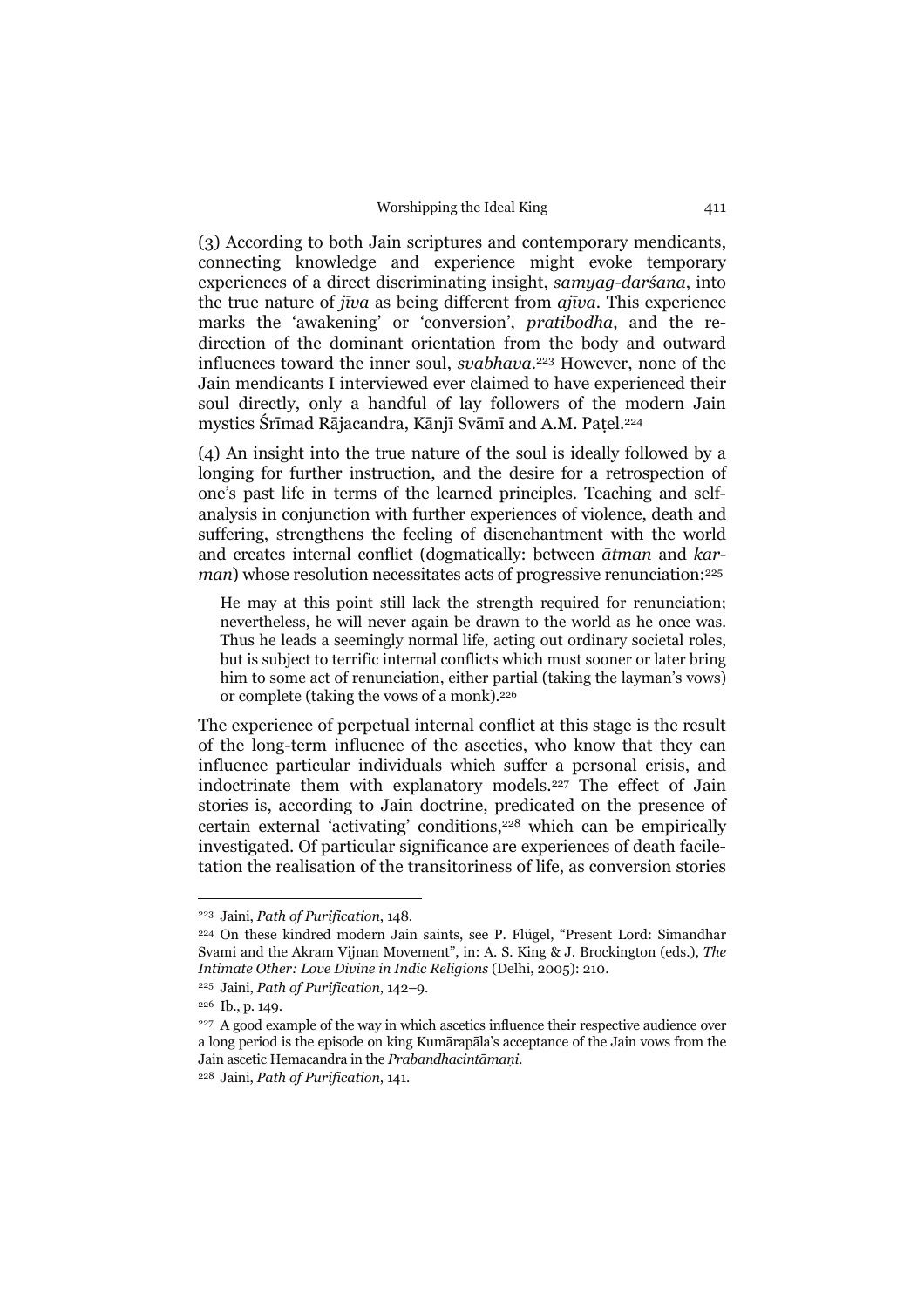also attempt to show. Experiences alone, however, are not sufficient for the resolution to gradually renounce the world and to ask for initiation. Only the combination of negative experiences ('crisis') and the knowledge and acceptance of meaningful interpretations ('redressive action') plus further consultation of the ascetics are seen to be capable to motivate actual renunciations.229

 It does not come as a surprise, then, that the motif of taking vows and promising to perform specific religious practices is prevalent throughout Jain literature, which, in fact, is primarily concerned with illustrating and triggering the benevolent effects of vow-taking and behavioural behavioral change, whatever the surface plot of a narrative might be. Jain literature as a whole, can thus be interpreted as a rhetorical device, intentionally constructed by ascetics and devout Jain laymen to transform individual practice in the desired direction of the implementation of Jain principles. In the same way as Jain cosmology and poetic fiction, the genres of Jain history, even 'plain' chronologies, are shaped by the imperatives of religious pragmatics. In the long run, Jain literature and social practice should feed back into each other, in the sense that the retrospective interpretations of history and the depicted acts of insight, renunciation, observing vows and final liberation, which constitute the religious core of all Jain narratives, are simultaneously the ultimate intended outcome of the act of telling these stories. Through the admission of vows, ascetics command an enormous influence on their followers. In this way, given proper conditions, it might appear as if "life, after all, is as much an imitation of art as the reverse."230

<sup>229</sup> Cf. Flügel, *Askese und Devotion*, ch. 5, and on the question of vow-taking and the role of promising ch. 3. See also L. G. Perdue, "Liminality as a Social Setting for Wisdom Instructions", *Zeitschrift für Alttestamentarische Wissenschaft* 93 (1981): 114–26; S. Shimazono, "Conversion Stories in their Popularization in Japan's New Religions", *Japanese Journal of Religious Studies* 13, 2–3 (1986): 157–175; T. Luckmann, "Kanon und Konversion", in: A. & J. Assmann (eds.), *Kanon und Zensur: Beiträge zur Archäologie der literarischen Kommunikation II* (München, 1987): 38–46; J. R. Bergmann & T. Luckmann, "Reconstructive Genres of Everyday Communication", in: U. Quasthoff (ed.), *Aspects of Oral Communication* (Berlin, 1994): 289–304. On the sociology of conversion, see L. R. Rambo, "Current Research on Religious Conversion", *Religious Studies Review* 8 (1982): 146–159; D. A. Snow & R. Machalek, "The Convert as a Social Type", in: R. Collins (ed.), *Sociological Theory* (San Francisco, 1983): 259–299; D. A. Snow & R. Machalek, "The Sociology of Conversion", *Annual Review of Sociology* 10 (1984): 167–190.

<sup>230</sup> Turner, "Social Dramas", 153.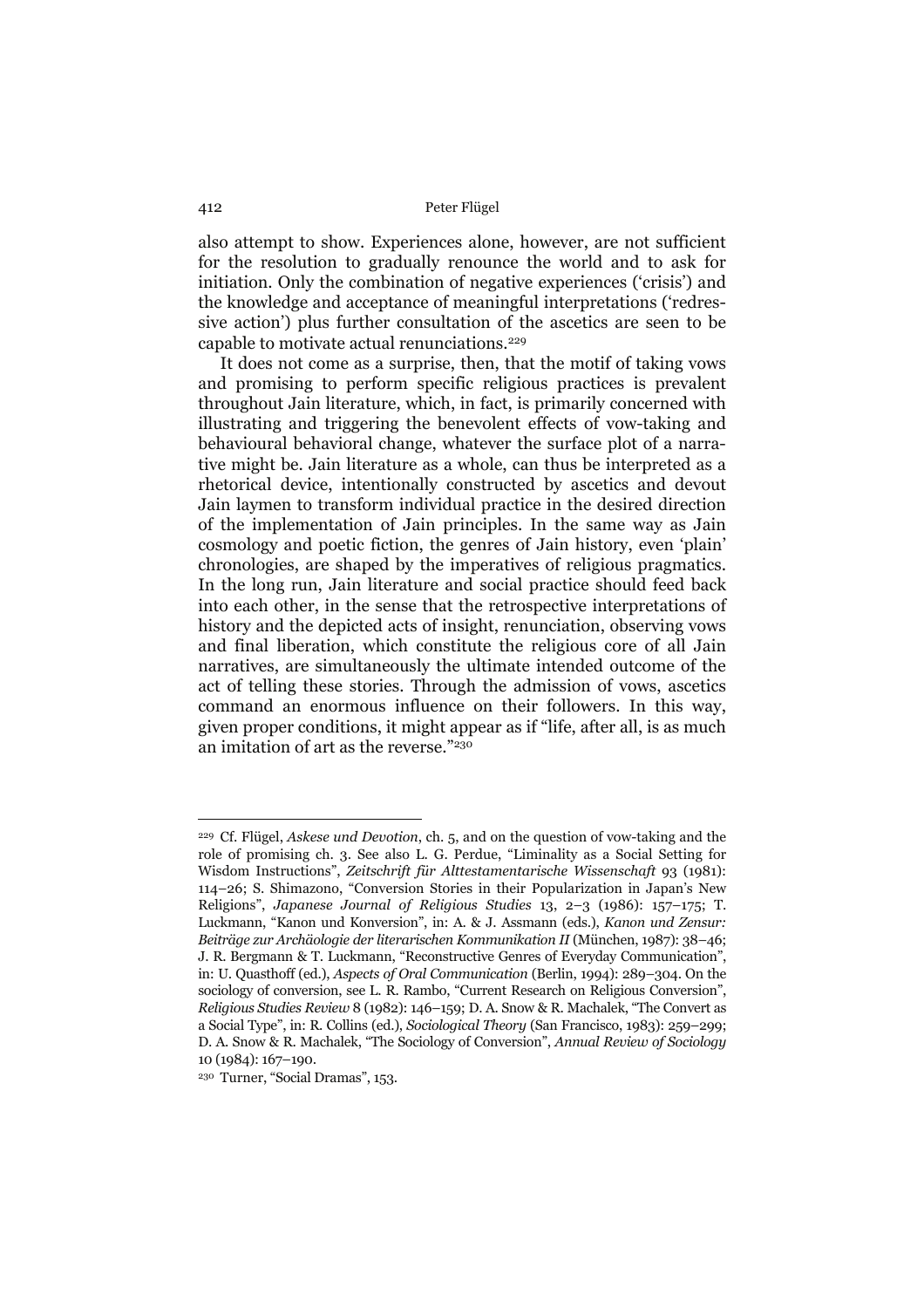# Bibliography

# Primary Sources and Translations

- AD *Antagada-Dasāo* and *Anattarovavāiya-Dasāo*. The 8. and 9. Anga of the Jain Canon. Tr. Lionel David Barnett. Oriental Translation Fund [n.s.] 17. London: Royal Asiatic Society Publication, 1907.
- AK1 *Ardhakathānaka* by Banārasīdās. N. Premi (ed.), *Ardhakathānak*. 2nd ed. Bambaī: Hindī Granth Ratnākar, 1957.
- AK2 *Ardhakathānaka* by Banārasīdās. *See* Lath, *Half a Tale*.
- AK3 *Ardhakathānaka* by Banārasīdās. Hindī Anuvāda: Rohiṇī Caudharī. Naī Dillī: Peṅguin, 2007.
- AK4 *Ardhakathānak: A Half Story, by Banarasidas*. Tr. Rohini Chowdhury. New Delhi: Penguin (in press).
- ĀS1 *Āyāranga (Ācārāṅga Sūtra)*. In: *Ācārāṅgasūtram and Sūtrakṛtāṅgasūtram*. With the Niryukti of Ācārya Bhadrabāhu Svāmī and the Commentary of Śīlāṅkācārya. The Text Originally Edited by Late Ācārya Sāgarānandasūrijī Mahārāja. Re-Edited with Appendices by Muni Jambūvijayajī the Disciple of Late H. Holiness Munirāja Śrī Bhvanavijaya Mahārāja. Delhi: Motilal Banarsidas, 1978.
- ĀS2 *Āyāranga (Ācārāṅga Sūtra)*. In: *Jaina Sūtras I.* Tr. Hermann Jacobi. Sacred Books of the East, 22. Oxford: Clarendon, 1884:  $1 - 213$ .
- BK *Bhavisattakahā von Dhaṇapāla: Eine Jaina Legende in Apabhraṃśa.* Ed. H. Jacobi. Abhandlungen der Königlich Bayrischen Akademie der Wissenschaften, Philosophischphilologische und historische Klasse, 29. Band, 4. Abhandlung. München: Akademie-Verlag, 1918.
- CC *Cīvakacintāmaṇi* by Tiruttakateśvar. *See* Filliozat, "The Jain Narrative Literature".
- CMC1 *Cauppaṇṇamahāpurisacariya* by Śīlānka. *See* Bruhn, *Śīlānkas Cauppaṇṇamahāpurisacariya*.
- CMC2 *Cauppaṇṇamahāpurisacariam* by Ācārya Śrī Śīlānka. Ed. Amritlal Mohanlal Bhojak. Prakrit Text Series III. Ahmadabad: Prakrit Text Society, 1961.
- GJK *Gommaṭasāra-Jīva-Kāṇḍa* by Nemicandra Siddhāntacakravartin. Edited with Introduction, Translation and commentary by Rai Bahadur J. L. Jaini, Assisted by Brahmachari Sital Prasad. The Sacred Books of the Jainas, 5. Lucknow: The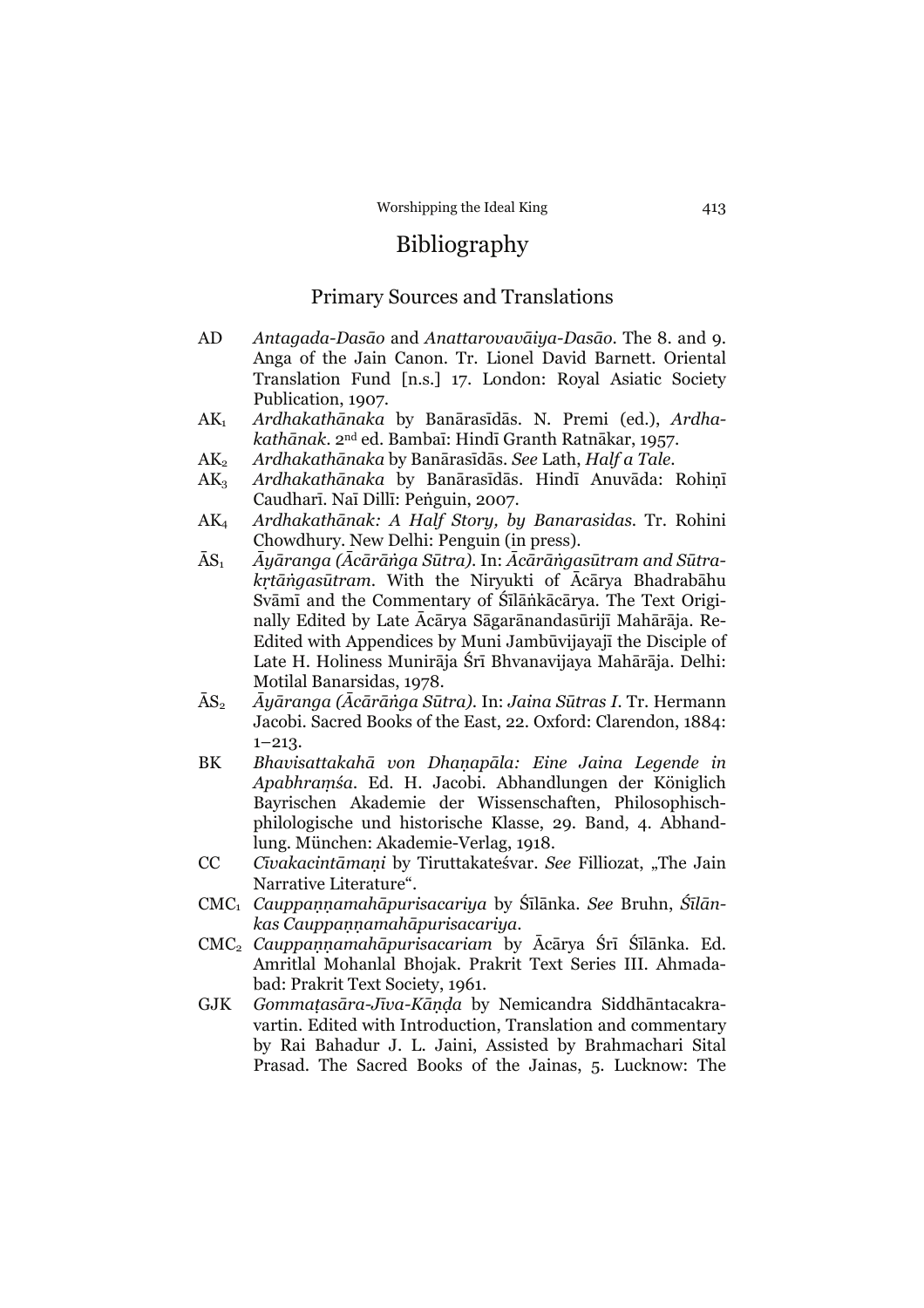Central Jaina Publishing House, 1927.

- GKK *Gommaṭasāra-Karma-Kāṇḍa by Nemicandra Siddhāntacakravartin*. Part I: Edited with Introduction, Translation and Commentary by Rai Bahadur J. L. Jaini, Assisted by Brahmachari Sital Prasad. The Sacred Books of the Jainas, 6. Lucknow: The Central Jaina Publishing House, 1927. Part II: Edited with Introduction, Translation and Commentaries by Brahmachari Sital Prasad, Assisted by Pandit Ajt Prasad. The Sacred Books of the Jainas, 10. Lucknow: The Central Jaina Publishing House, 1937.
- KAK *Kālakācārya-Kathānakam*. *See* Jacobi, "Das Kâlakâcārya-Kathânakam"; Brown, *The Story of Kālaka*.
- KK *Kathākośa* by Rājaśekhara. *See* Tawney, *The Kathākośa*.
- KSS *Kathāsaritsāgara* by Somadeva. *See* Tawney, *Somadeva's Kathāsaritsāgara*.
- KP *Kumārapālapratibodha* by Somaprabha. *See* Alsdorf, *Der Kumārapālapratibodha*.
- LPS *Laghu-prabandha-saṃgraha*. Edited With a Critical Study of the Text by Jayant P. Thaker. Baroda: Oriental Institute, 1970.
- LS *Līlāvatīsārā* of Jinaratna. *See* Fynes, *The Epitome of Queen Līlāvatī*.
- NDK1 *Nāyādhammakahāo (Jñātṛdharmakathā)*. In: *Aṅgasuttāṇi* 3. Vācanā Pramukha: Ācārya Tulsī. Sampādaka: Yuvācārya Mahāprajña. Lāḍnūṃ: Jaina Viśva Bhāratī Saṃsthāna, 1992:  $1 - 391.$
- NDK2 *Nāyādhammakahāo* (*Jñātādharmakathāṅga*). In: *Sacitra Jñātādharmakathāṅga Sūtra*. Bhāga I–II. Mūla-Pāṭha – Hindī, Aṅgrezī Ānuvāda Sahita. Prathama Sampādaka: Upapravartaka Amar Muni. Sampādaka: Śrīcand Surānā 'Saras'. Aṅgrezī Anuvāda: Surendra Botharā. Dillī: Padma Prakāśana, 1996–1997.
- NDK3 *Nāyādhammakahāo: Das 6. Aṅga des Jaina-Siddhānta*. Einführung, kritische Nacherzählung mit Ausgaben der wichtigeren Textpartien, Kommentar und Glossar. Von Walter Schubring. Aus dem Nachlass hg. von Jozef Deleu. Akademie der Wissenschaften und der Literatur Mainz. Wiesbaden: Steiner, 1978.
- NS1 *Naṃdī*. Sampādit / Vivecit. Vācanā Pramukha: Gaṇadhipati Tulsī. Sampādak: Ācārya Mahāprajña. Lāḍnūṃ: Jain Viśva Bhāratī Saṃsthān, 1997.
- NS2 *Sacitra Śrī Nandīsūtra*. Hindī-Aṅgrezī Bhāṣānuvād Sahit. Pradhān Sampādak: Upapravartaka Amar Muni. Sampādak: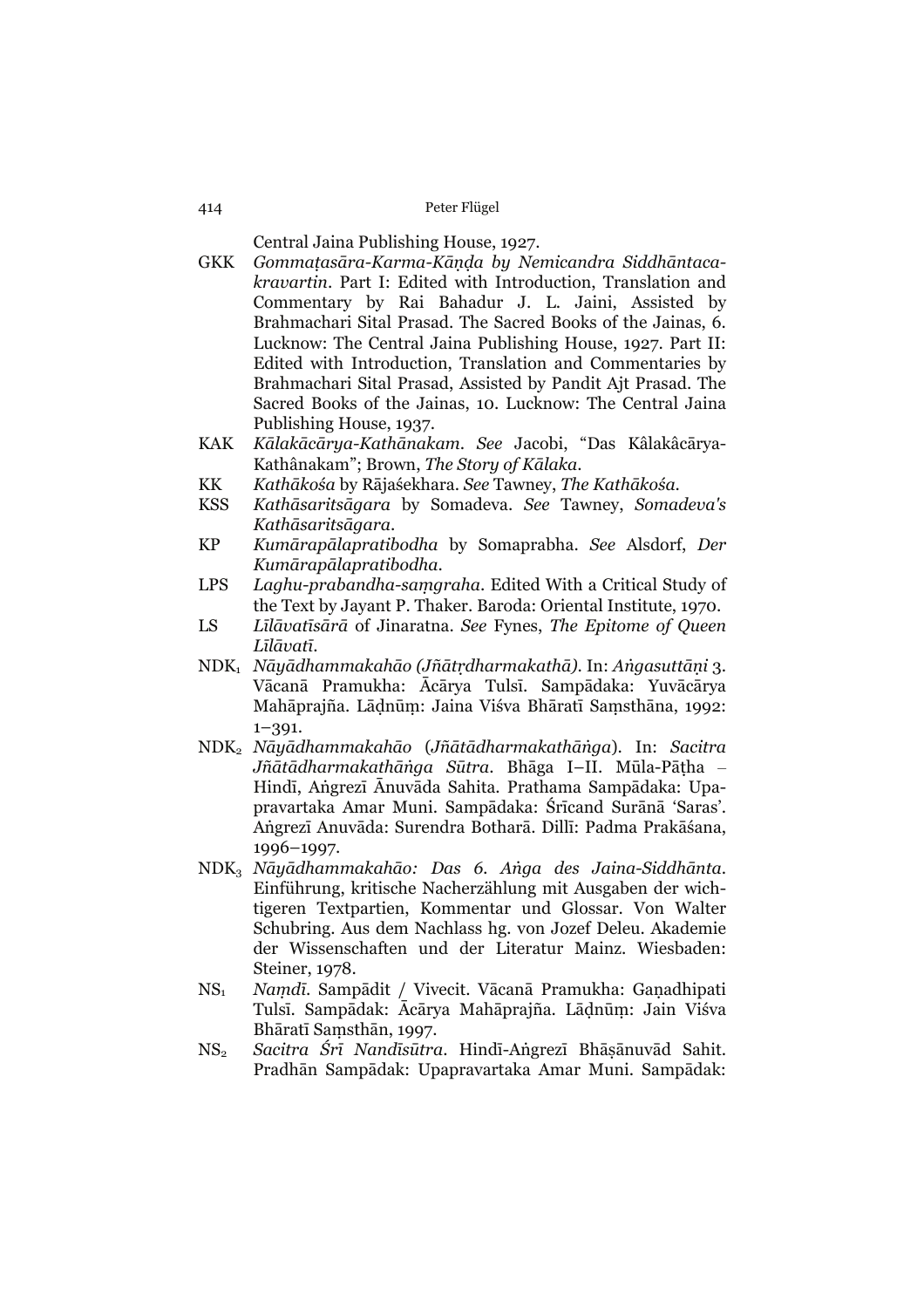Śrīcand Surānā "Saras". Dillī: Padma Prakāśana, 1998.

- PC *Pārśvanāthacaritra* by Bhāvadevasūri. Ed. Hargovind Dās Seth / Pandit Becardās Dośi. Yaśovijaya Jaina-Granthamālā 32. Benares: Harshchand Bhurabhai, 1911.
- PCB *Pārśvanāthacaritra* by Bhāvadevasūri. Tr. by Maurice Bloomfield as *The Life and Stories of the Jaina Savior Pārçvanātha*. Baltimore: The Johns Hopkins Press, 1919.
- PCG *Pārśvanāthacaritra* by Guṇabhadra. *See* Bollée, "A Note on the Pāsa Tradition".
- PCM *Prabandhacintāmaṇi* by Merutuṅga. *See* Tawney, *The Wishing Stone*.
- PP *Ācārya Umāsvāti Vācaka's Praśamaratiprakaraṇa*. Critically Edited with English Translation by Y.S. Shastri. Ahmedabad: L.D. Institute of Indology, 1989.
- Rāy1 *Rāyapaseṇaijja (Rājapraśnīya Sūtra)*. In: *Sacitra Śrī Rāyapaseṇiya Sūtra*. Mūla-Pāṭha, Hindī-Aṅgrezī Anuvāda, Vivecana tathā Raṅgīna Citroṃ Sahita. Prathama Sampādaka: Pravartaka Amar Muni. Saha-Sampādaka: Taruṇ Muni & Śrīcand Surānā 'Saras'. Aṅgrezī Anuvādaka: Rājkumār Jain. Dillī: Padma Prakāśana, 2002.
- Rāy2 *Rāyapaseṇaiyaṃ (Rājapraśnīya Sūtra)*. In: *Uvaṅgasuttāṇi* 1. Vācanā Pramukha: Ācārya Tulsī. Saṃpādaka: Yuvācārya Mahāprajña. Lāḍnūṃ: Jaina Viśva Bhāratī, 2002: 79–212.
- SC1 *Śālibhadracaritam*. Ed. Shah Harakhchand Bhurabai. Benares, 1910.
- SC2 *Sālibhadra-Dhanna-Carita* (The Tale of the Quest for Ultimate Release by Sālibhadra and Dhanna). A Work in Old Gujarātī Critically Edited and Translated with a Grammatical Analysis and Glossary by Ernest Bender. American Oriental Series, 73. New Haven: American Oriental Society, 1992.
- SK *Sirisirivālakahā* by Ratnaśekharasūri. *See* Suru, *Sirisirivāla kahā*.
- SKC *Sanatkumāracaritam, ein Abschnitt aus Haribhadras Nemināthacaritam: Eine Jaina-Legende in Apabhraṃśa.* Ed. Hermann Jacobi. Abhandlungen der Königlich Bayrischen Akademie der Wissenschaften, Philosophisch-philologische und historische Klasse, XXXI Band, 2. Abhandlung, München: Akademie-Verlag, 1921.
- Sūy. *Sūyagaḍa* (*Sūtrakṛtāṅga-Sūtra*). Tr. Hermann Jacobi. Sacred Books of the East*,* 45. Oxford: Clarendon, 1895: 235–436.
- T *Tarangavatī* by Pādalipta. *See* Leumann, *Die Nonne*.

Ṭhāṇa1 *Ṭhāṇaṃ (Sthānāṅga Sūtra)*. Mūla Pāṭha, Saṃskṛta Chāyā,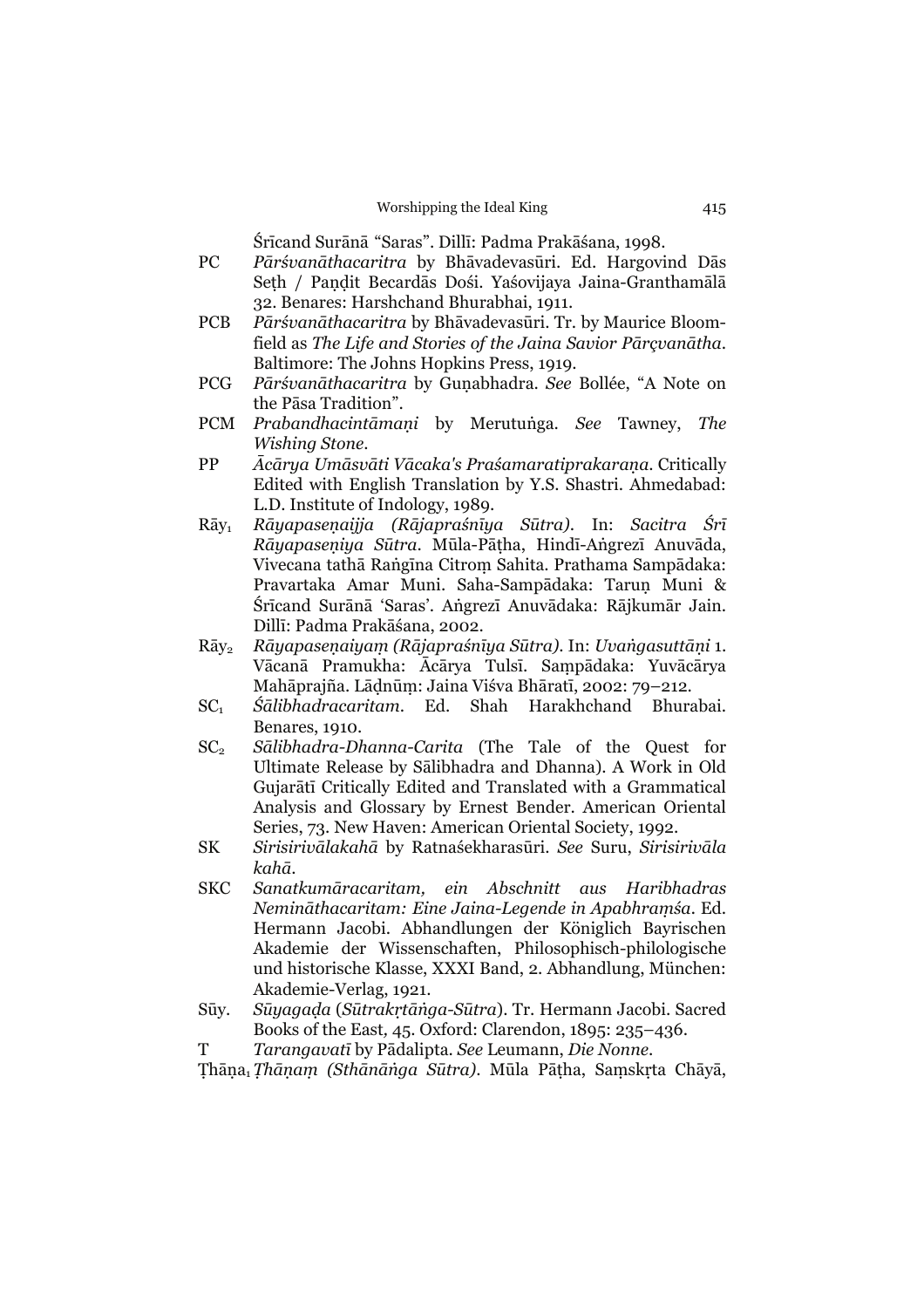Hindī Anuvāda tathā Ṭippaṇa. Vācanā Pramukha: Ācārya Tulsī. Saṃpādaka-Vivecaka: Muni Nathmal. Lāḍnūṃ: Jaina Viśva Bhāratī, 1976.

- Ṭhāṇa2*Ṭhāṇaṃga (Sthānāṅga Sūtra)*. In: *Sacitra Śrī Sthānāṅga Sūtra*. Mūla-Pāṭha, Hindī-Aṅgrezī Anuvāda, Vivecana tathā Raṅgīna Citroṃ Sahita. Pradhāna Sampādaka: Pravartaka Amar Muni. Saha-Sampādaka: Taruṇ Muni & Śrīcand Surānā 'Saras'. Aṅgrezī Anuvādaka: Surendra Botharā. Dillī: Padma Prakāśana, 2004.
- TS *Tattvārtha-sūtra* of Umāsvāti/Umāsvāmī. Tr. by Nathmal Tatia as *That Which Is.* With the combined commentaries of Umāsvāti /Umāsvāmī, Pūjyapāda and Siddhasenagani. New York: Harper Collins, 1994.
- TŚPC1 *Triṣaṣṭiśalākāpuruṣacaritramahākāvyam*. Hemacandrācāryaviracitaṃ. Sampādakauḥ: Ramaṇīkavijaya Gaṇi & Vijayaśīlacandrasūri. Mumbaī: Śrīmatī Gaṅgābhāī Jain Ceriṭabal Ṭrasṭ, 2006.
- TŚPC2 *Triṣaṣṭiśalākāpuruṣacaritra* by Hemacandra. Tr. by Helen M. Johnson as *The Lives of Sixty-three Illustrious Persons* (6 Vols.). Baroda: Oriental Institute, 1931–1962.
- UD *The Uvāsagadasāo or the Religious Profession of the Uvāsaga Expounded in Ten Lectures being the Seventh Aṅga of the Jains.* Tr. from the Original Prakrit with Copies and Notes by A. F. Hoernle, Calcutta: The Asiatic Society, 1885– 1890.
- Utt1 *Uttarajjhayaṇāṇi* (Mūlapāṭha, Saṃkṣipta Chāyā, Hindī Anuvāda, Tulanātmaka Ṭippaṇa). Vācanā-Pramukha: Ācārya Tulsī. Saṃpādaka & Vivecaka: Ācārya Mahāprajña. Tṛtīya Saṃskaraṇ. Lāḍnūṃ: Jaina Viśva Bhāratī, 1967/2000.
- Utt2 *Uttarajjhāyā* (*Uttarādhyayana-Sūtra*). Tr. Hermann Jacobi. Sacred Books of the East, 45. Oxford: Clarendon, 1895: 1–232.
- VH *The Vasudevahiṇḍī. An Authentic Jain Version of the Bṛhatkathā.* With Selected Translations Compared to the Bṛhatkathāślokasaṃṅgraha, Kathāsaritsāgara, Bṛhatkathāmañjari and some Important Jaina Works, Including the Unpublished Majjhimakhaṇṣa, and with extensive Notes, Introduction and Appendices, by Jagdish Chandra Jain. L. D. Series, 59. Ahmedabad: L.D. Institute of Indology, 1977.
- VC *Vikramacarita*. *See* Röll, *Der Vikramacarita*.
- Viy. *Viyāhapannatti (Bhagavaī)*. *See* Deleu, *Viyāhapannatti*.
- YC *Yaśastilakacampū* by Somadeva. *See* Handiqui, *Yaśastilaka and Indian Culture*.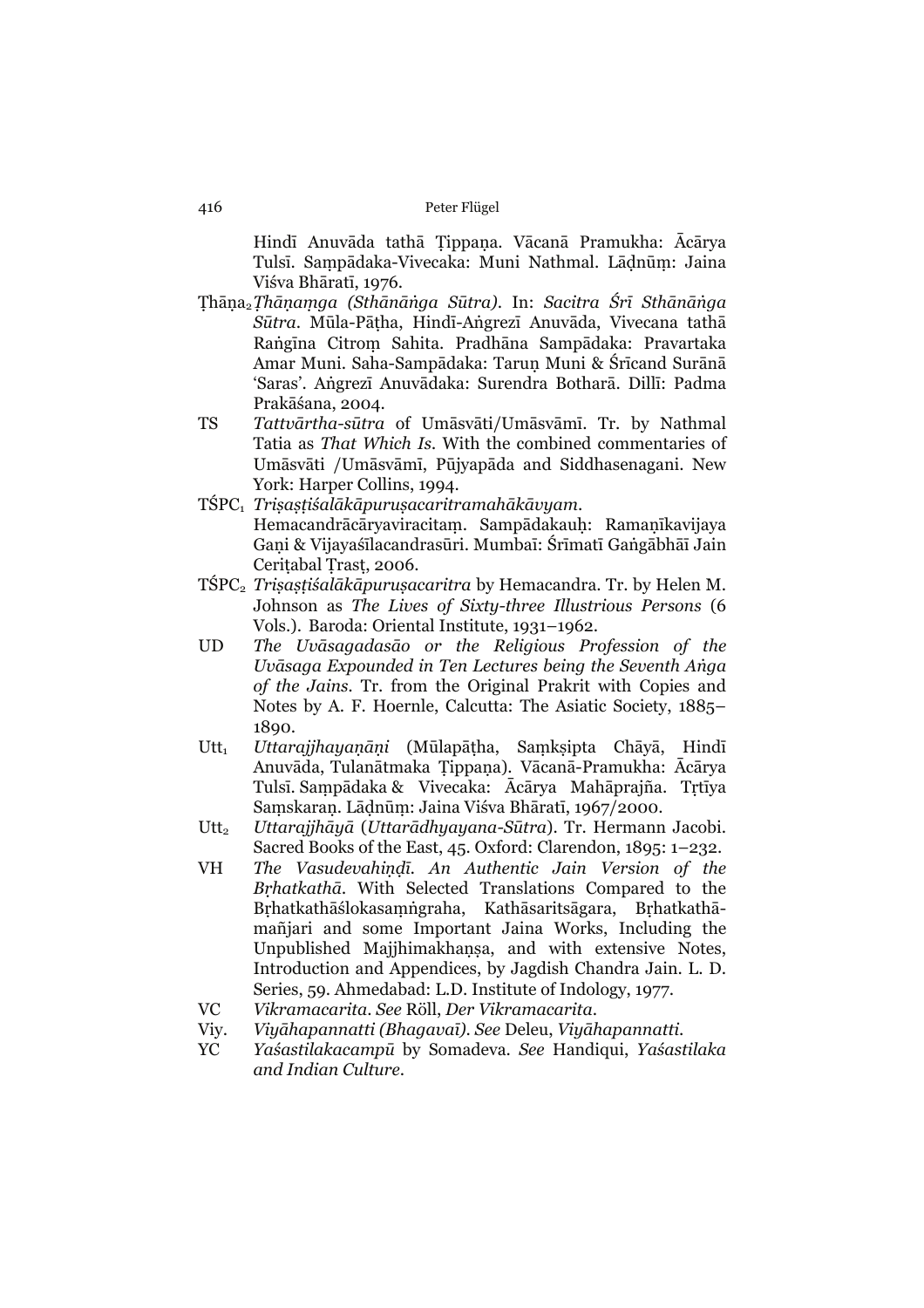# Secondary Sources

- Alsdorf, Ludwig. *Der Kumārapālapratibodha: Ein Beitrag zur Kenntnis des Apabhraṃśa und der Erzählungsliteratur der Jainas*. Alt- und Neu-Indische Studien, 2. Hamburg: Friedrichsen/de Gruyter, 1928.
- –––. *Harivaṃśapurāṇa: Ein Abschnitt aus der Apabhraṃśa-Welthistorie "Mahāpurāṇa Tisaṭṭhimahāpurisaguṇālaṃkāra" von Puṣpadanta*. Als Beitrag zur Kenntnis des Apabhraṃśa und der Universalgeschichte der Jains herausgegeben. Alt- und Neu-Indische Studien, 5. Hamburg: Friedrichsen/de Gruyter, 1936.
- Arai, Toshikazu. "The Structure of Jaina Kingship: As Reviewed by Prabandhacintāmaṇi". In: John F. Richards (ed.), *Kingship and Authority in South Asia*. South Asian Studies, 3. Madison: University of Wisconsin Press, 1978: 74–113.
- Aristotle, "On the Art of Poetry". In: *Classical Literary Criticism*. Translated with an Introduction by T. S. Dorsch. London: Penguin, 1965: 31–75.
- Arnold, David & Stuart Blackburn (eds.). *Telling Lives in India: Biography, Autobiography, and Life History*. Bloomington: Indiana University Press, 2004.
- Austin, John L. *How to Do Things with Words.* The William James Lectures delivered at Harvard University in 1955. Oxford: Clarendon, 1962.
- Babb, Lawrence A. "Monks and Miracles: Religious Symbols and Images of Origin among Osval Jains". *Journal of Asian Studies* 52, 1 (1993): 3–21.

–––. *Alchemies of Violence: Myths of Identity and the Life of Trade in Western India*. New Delhi: Sage Publications, 2004.

- Balbir, Nalini. *Dānâṣṭakakathā, Recueil Jaina de Huit Histoires sur le Don*. Paris: Collège de France, 1982.
- –––. "Normalizing Trends in Jaina Narrative Literature". *Indologica Taurinensia* 12 (1984): 25–37.
- –––. *Āvaśyaka-Studien. Introduction générale et traductions*. Altund Neuindische Studien 45,1. Stuttgart: Steiner, 1993.
- –––. "Formes et terminologie du narratif jaina ancien". In: *Genres littéraires en Inde*. Paris: Presses de l'Université de la Sorbonne Nouvelle, 1993.
- –––. "Autobiographies of Jain Monks and Nuns in the 20th Century: A Preliminary Essay." In: Colette Caillat & Nalini Balbir (eds.), *Jaina Studies.* Papers of the 12th World Sanskrit Conference, Vol. 9. Delhi: Motilal Banarsidas, 2008: 143–179.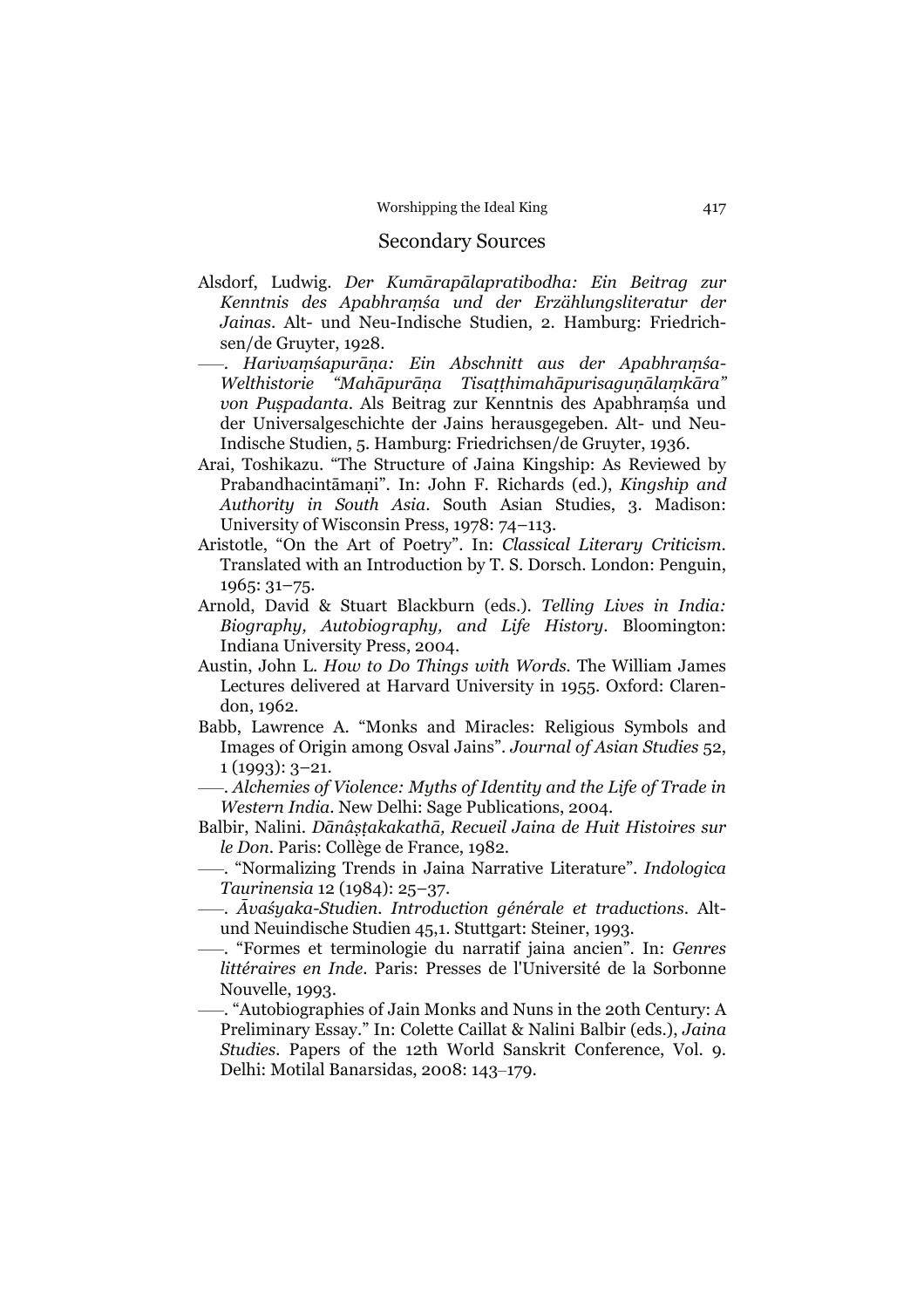Baumann, George. *Drei Jaina-Gedichte in Alt Gujarātī*. Wiesbaden: Steiner, 1975.

- Bayly, Christopher A. *Rulers, Townsmen and Bazaars: North Indian Society in the Age of British Expansion, 1770–1870*. Cambridge: Cambridge University Press, 1983.
- Bergmann, Jörg R. & Thomas Luckmann. "Reconstructive Genres of Everyday Communication". In: Uta Quasthoff (ed.), *Aspects of Oral Communication*. Berlin: de Gruyter, 1994: 289–304.

Bharati, Agehandanda. *The Tantric Tradition*. London: Rider, 1975.

- Bhatt, Bansidhar. "Vyavahāra-Naya and Niścaya-Naya in Kundakunda's Works". *Zeitschrift der Deutschen Morgenländischen Gesellschaft (Supplement II)*. Ed. Wolfgang Voigt. Wiesbaden: Steiner, 1974: 279–191.
- –––. "Ācāra-Cūlās and -Niryukti. Studies II (Mahāvīra-biography)." In: Rudy Smet & Kenji Watanabe (eds.), *Jain Studies in Honour of Jozef Deleu*. Tokyo: Hon-no-Tomosha, 1993: 85–121.
- Bloch, Marc L. B. *The Royal Touch: Sacred Monarchy and Scrofula in England and France*. Translated from the original French by J. E. Anderson. London: Routledge & Kegan Paul, 1973.
- Bloomfield, Maurice. "The Character and Adventures of Muladeva". *Proceedings of the American Philosophical Society* 52, 212 (1913): 616–650.
- –––. "The Art of Entering Another's Body: A Hindu Fiction Motif". *Proceedings of the American Philosophical Society* 56 (1917): 1– 43.
- –––. "On Recurring Psychic Motifs in Hindu Fiction". *Journal of the American Oriental Society* 36 (1917): 54–89.
- –––. *The Life and Stories of the Jaina Savior Pārçvanātha: Bhāvadevasūri's Pārçvanātha Caritra Retold*. Baltimore: The Johns Hopkins Press, 1919.
- –––. "The Śālibhadra Carita. A Story of Conversion to Jaina Monkhood". *Journal of the American Oriental Society* 43 (1923): 257–312.
- Bronkhorst, Johannes. "Two Literary Conventions of Classical India". *Asiatische Studien* 45, 2 (1991): 210–227.
- Bollée, Willem B. *"*A Note on the Pāsa Tradition in the Universal History of the Digambaras and Śvetāmbaras." *International Journal of Jaina Studies (Online)* 3, 2 (2007): 1–60.
- Brown, Penelope & Stephen C. Levinson. "Universals in Language Usage: Politeness Phenomena". In: Esther N. Goody (ed.), *Question and Politeness*. Cambridge: Cambridge University Press, 1978: 56–310.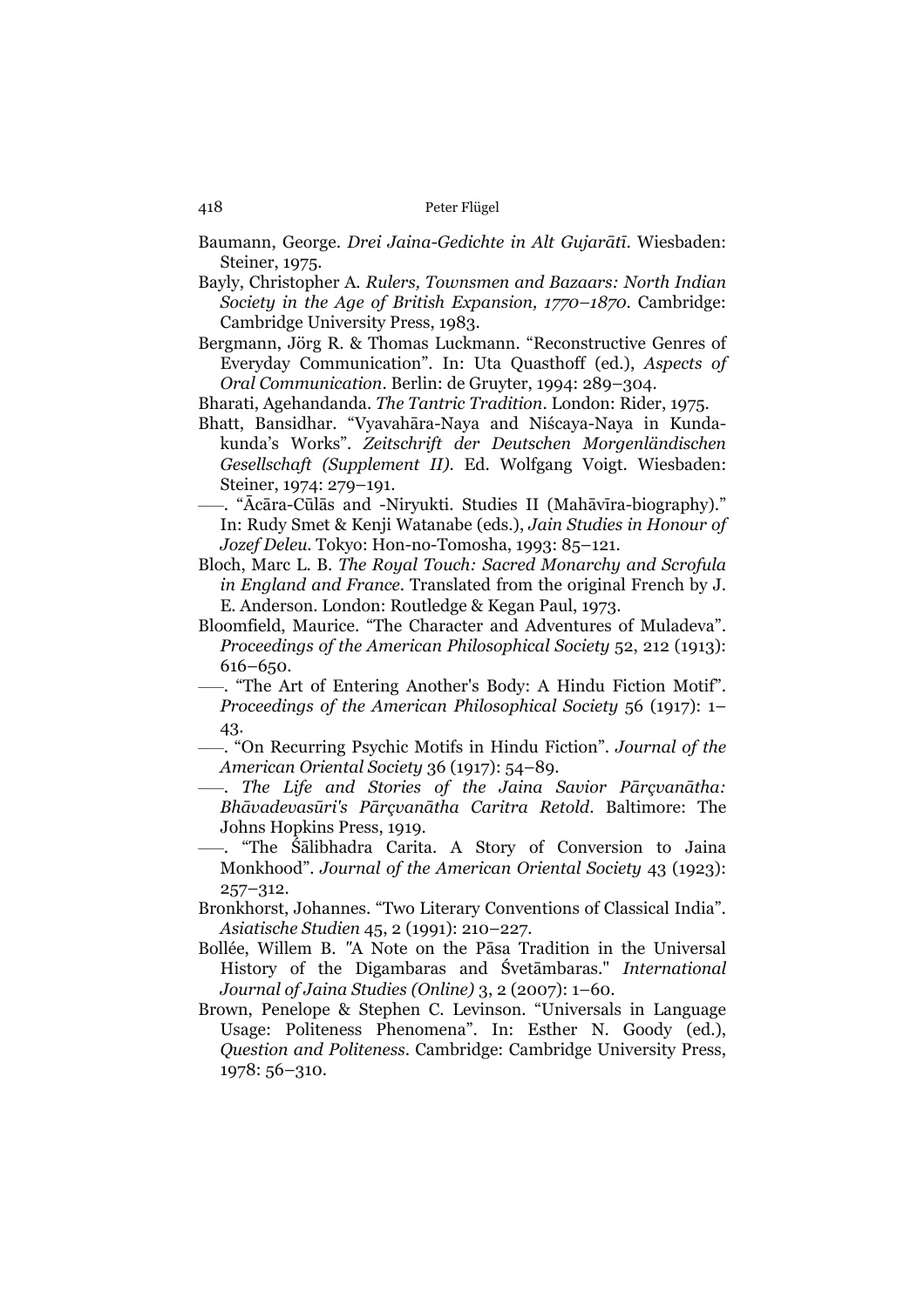- Brown, W. Norman. *The Story of Kālaka: Texts, History, Legends, and Miniature Paintings of the Śvetāmbara Jain Hagiographical Work, the* Kâlakâcārya-Kathânakam*.* Freer Gallery of Art Oriental Series, 1. Washington: Smithsonian Institution Freer Gallery of Art, 1933.
- Bruhn, Klaus. *Śīlānkas Cauppaṇṇamahāpurisacariya: Ein Beitrag zur Kenntnis der Jaina-Universalgeschichte*. Hamburg: de Gruyter, 1954.
- –––. "Introduction to Śīlāṅka's Cauppaṇṇamahāpurisacariya". In: Amritlal Mohanlal Bhojak (ed.), *Cauppaṇṇamahāpurisacariyam by Ācārya Śrī Śīlāṅka*. Prakrit Text Series, 3. Ahmadabad: Prakrit Text Society, 1961: 1–31.
- –––. "Āvaśyaka-Studies I". In: Klaus Bruhn & Albrecht Wezler (eds.), *Studien zum Jainismus und Buddhismus: Gedenkschrift für Ludwig Alsdorf*. Alt- und Neuindische Studien 23. Wiesbaden: Steiner, 1981: 11–49.
- –––. "Repetition in Jain Narrative Literature". *Indologica Taurinensia* 11 (1983): 27–75.
- –––. "Five Vows and Six Avashyakas: The Fundamentals of Jaina Ethics". Ed. Carla Geerdes, 1997–1998. (Date of access 23.11. 2009). http://here-now4u.de/eng/spr/religion/Bruhn.html
- –––. "Bibliography of Studies Connected with the Āvaśyaka-Commentaries". In: Birte Plutat (Comp.), *Catalogue of the Papers of Ernst Leumann in the Institute for the Culture and History of India and Tibet, University of Hamburg*. Stuttgart: Steiner, 1998: 119–36.
- Bühler, Johann Georg. *Ueber das Leben des Jaina Mönches Hemacandra, des Schuelers des Devachandra aus der Vajrasśâkhâ*. Österreichische Akademie der Wissenschaften. Denkschriften Philosophisch-historische Classe, 37. Wien: Akademie-Verlag, 1889 (*The Life of Hemacandrācārya*. Tr. Manilal Patel. Santinikata: Singhi Jaina Jnanapitha, 1936).
- Caillat, Collette. "Introduction to Jaina Canonical and Narrative Literature". *Indologica Taurinensia* 11 (1983): 17–21.
- Carnap, Rudolf. "Empiricism, Semantics, and Ontology". *Revue Internationale de Philosophie* 4 (1950): 20–40 (Reprint: Supplement to *Meaning and Necessity: A Study in Semantics and Modal Logic*. Enlarged Edition. Chicago: University of Chicago Press, 1947/1956.)
- Carrithers, Michael. "The Foundations of Community among Southern Digambar Jains: An Essay on Rhetoric and Experience." In: Michael Carrithers & Caroline Humphrey (eds.), *The Assembly*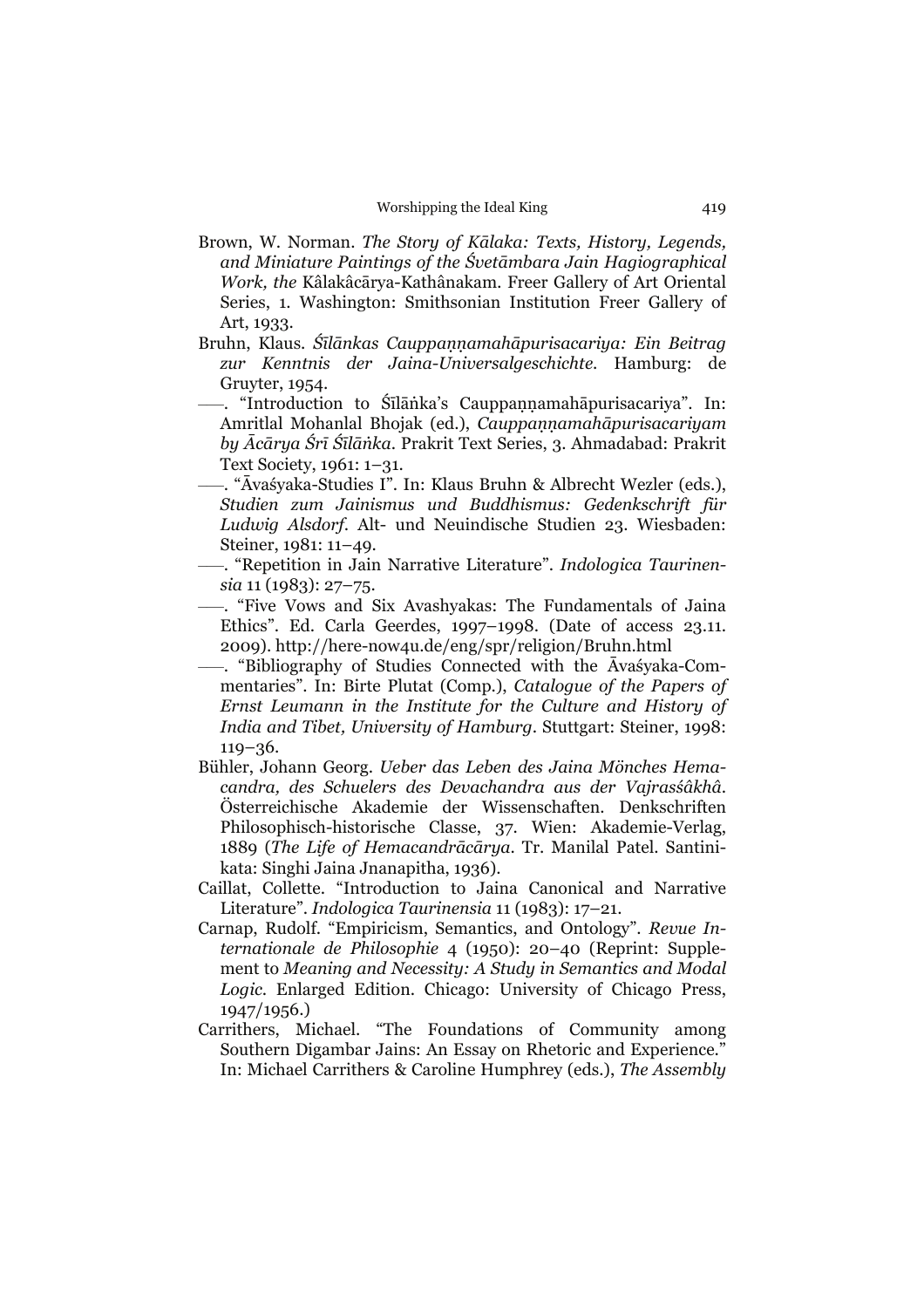*of Listeners*. Cambridge: Cambridge University Press: 261–286.

- –––. *Why Do Humans Have Culture?* Oxford: Oxford University Press, 1992.
- Charpentier, Jarl. *Studien zur indischen Erzählungsliteratur I: Paccekabuddhageschichten*. Uppsala: Berling, 1908.
- –––. "Studien zur indischen Erzählungsliteratur". *Zeitschrift der Deutschen Morgenländischen Gesellschaft* 62 (1908): 725–747.
- –––. "Studien über die indischen Erzählungsliteratur 2". *Zeitschrift der Deutschen Morgenländischen Gesellschaft* 63 (1909): 171–188.
- Caudharī, Rohinī (Chowdhury). *See* AK3.
- Coomaraswamy, Ananda K. "*Saṃvega*: Aesthetic Shock". *Harvard Journal of Asiatic Studies* 7 (1943): 174–179.
- Cort, John E. *Liberation and Wellbeing: A Study of the Mūrtipūjak Jains of North Gujarat*. Ph.D. dissertation, Harvard University, 1989.
- –––. "An Overview of the Jaina Purānas". In: Wendy Doniger (ed.), *Purāṇa Perennis: Reciprocity and Transformation in Hindu and Jaina Texts*. Albany: State University of New York Press, 1993: 185–206.
- –––. "Genres of Jain History". *Journal of Indian Philosophy* 23  $(1995): 469 - 506.$
- –––. "An Epitome of Medieval Śvetāmbara Jain Literary Culture: A Review and Study of Jinaratnasūri's *Līlāvatīsāra*." *International Journal of Jaina Studies (Online)* 5, 1 (2009) 1–33.
- Dasgupta, Alokeranjan. "Biography: A Māyā? The Indian Point of Departure". In: Mujahid Husain Zaidi (ed.), *Biography and Autobiography in Modern South Asian Regional Literatures*. South Asian Digest of Regional Writing, 5. Heidelberg: South Asia Institute, 1976: 4–17.
- Dasgupta, Kalyan Kumar. "Ancient Indian Biography". In: S. P. Sen (ed.), *Historical Biography in Indian Literature*. Calcutta: Institute of Historical Studies, 1979: 1– 24.
- Deleu, Jozef. *Viyāhapannatti (Bhagavaī)*, *The Fifth Aṅga of the Jaina Canon: Introduction, Critical Analysis, Commentary & Indexes*. Brugge: Rijksuniversiteit de Gent, 1970.
- –––. "A Note on the Jain Prabandhas". In: Klaus Bruhn & Albrecht Wezler (eds.), *Studien zum Jainismus und Buddhismus: Gedenkschrift für Ludwig Alsdorf*. Alt und Neuindische Studien 23. Wiesbaden: Steiner, 1981: 61–72.
- Deo, Shantaram Bhalchandra. *History of Jaina Monasticism from Inscriptions and Literature*. Poona: Bulletin of the Deccan College Research Institute Vol. 16, 1956.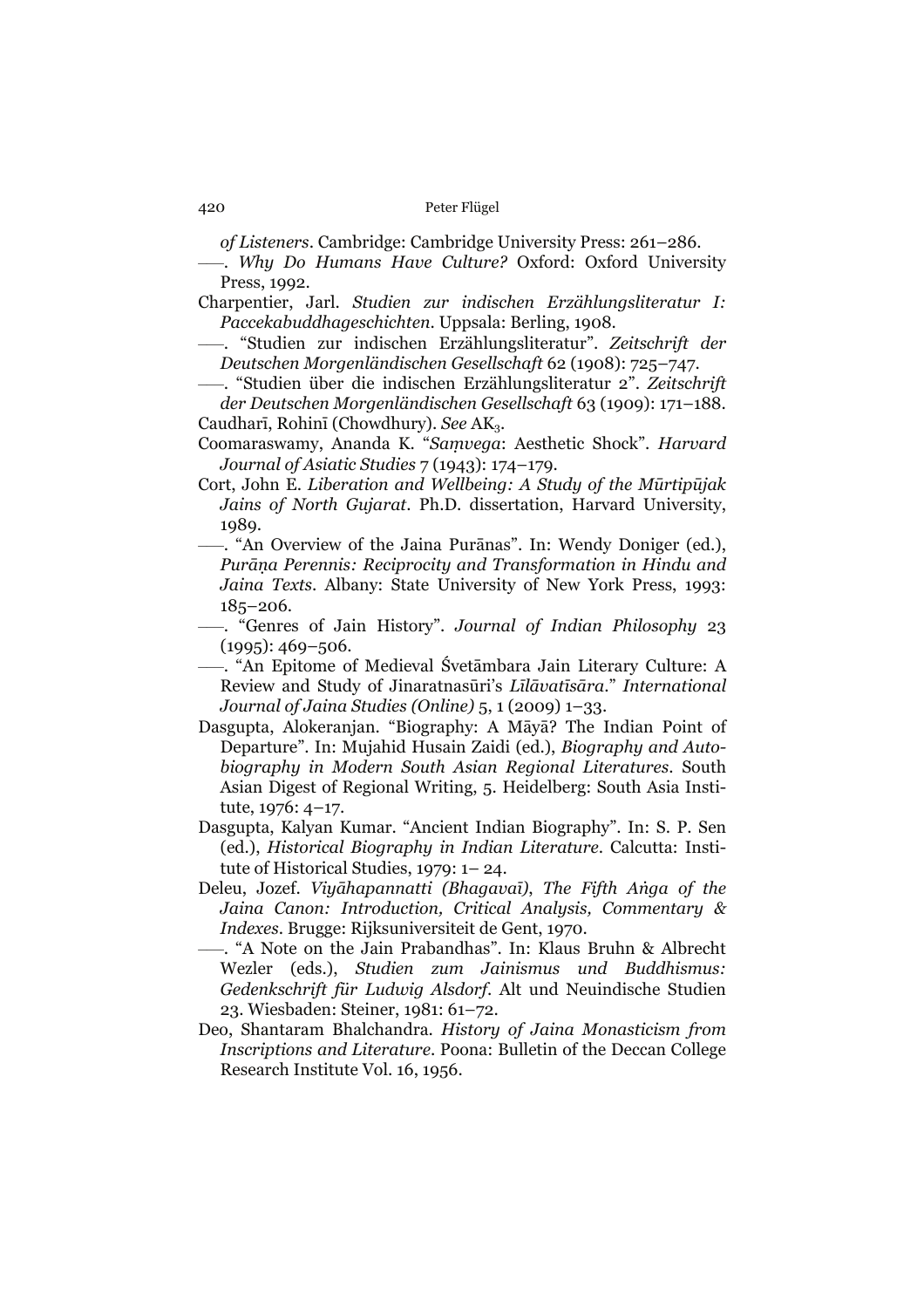- Dihle, Albrecht. *Die Entstehung der historischen Biographie*. Heidelberg: Carl Winter, 1987.
- Drechsel, Paul. *Sozialstruktur und kommunikatives Handeln: Reflexionen über eine postmoderne Ethno-Soziologie*. Münster: Lit, 1994.
- Dumont, Louis. *Homo Hierarchicus: The Caste System and its Implications*. Complete Revised English Edition. Chicago: University of Chicago Press, 1980.
- Dundas, Alan. *Analytic Essays in Folklore*. The Hague: Mouton, 1975.
- Dundas, Paul. "Somnolent Sūtras: Scriptural Commentary in Śvetāmbara Jainism." *Journal of Indian Philosophy* 24 (1996) 73– 101.
- –––. *The Jains*. Second Revised Edition. London: Routledge, 2002.
- –––. "Conversion to Jainism: Historical Perspectives". In: Rowena Robinson & Sathianathan Clarke (eds.), *Religious Conversion in India: Modes, Motivations, and Meanings*. Oxford: Oxford University Press, 2003: 125–148.
- –––. "The Non-Violence of Violence: Jain Perspectives on Warfare, Asceticism and Worship". In: John R. Hinnells & Richard King (eds.), *Religion and Violence in South Asia: Theory and Practice*, London: Routledge, 2007: 41–61.
- Eliade, Mircea. *Yoga: Unsterblichkeit und Freiheit*. Frankfurt/M.: Suhrkamp, 1959/1985.
- Emeneau, Murray B. "Studies in the Folk-Tales of India, III: Jaina Literature and Kota Folk-Tales". In: *Dravidian Linguistics, Ethnology and Folktales: Collected Papers by M. B. Emeneau*. The Annamalai University: Annamalainagar, 1967: 445–464.
- Evers, Hans-Dieter. "Group Conflict and Class Formation in South-East Asia". In: Hans-Dieter Evers (ed.), *Modernization in South-East Asia*. Singapore: Oxford University Press, 1973: 108–131.
- Evers, Hans-Dieter & Solvay Gerke. *Knowledge is Power: Experts as Strategic Group*. Working Paper Series 8a. Bonn: ZEF – Center for Development Research and Rheinische Friedrich-Wilhelms University Bonn, 2005.
- Filliozat, Jean. "The Jaina Narrative Literature in South India and its Counterparts". *Indologica Taurinensia* 11 (1983): 97–107.
- Flügel, Peter. *Askese und Devotion: Das rituelle System der Terāpanth Śvetāmbara Jains*. Doctoral dissertation, Johannes Gutenberg-Universität Mainz 1994.

–––. "The Ritual Circle of the Terāpanth Śvetāmbara Jains", *Bulletin d'Études Indiennes* 13 (1995–1996): 117–176.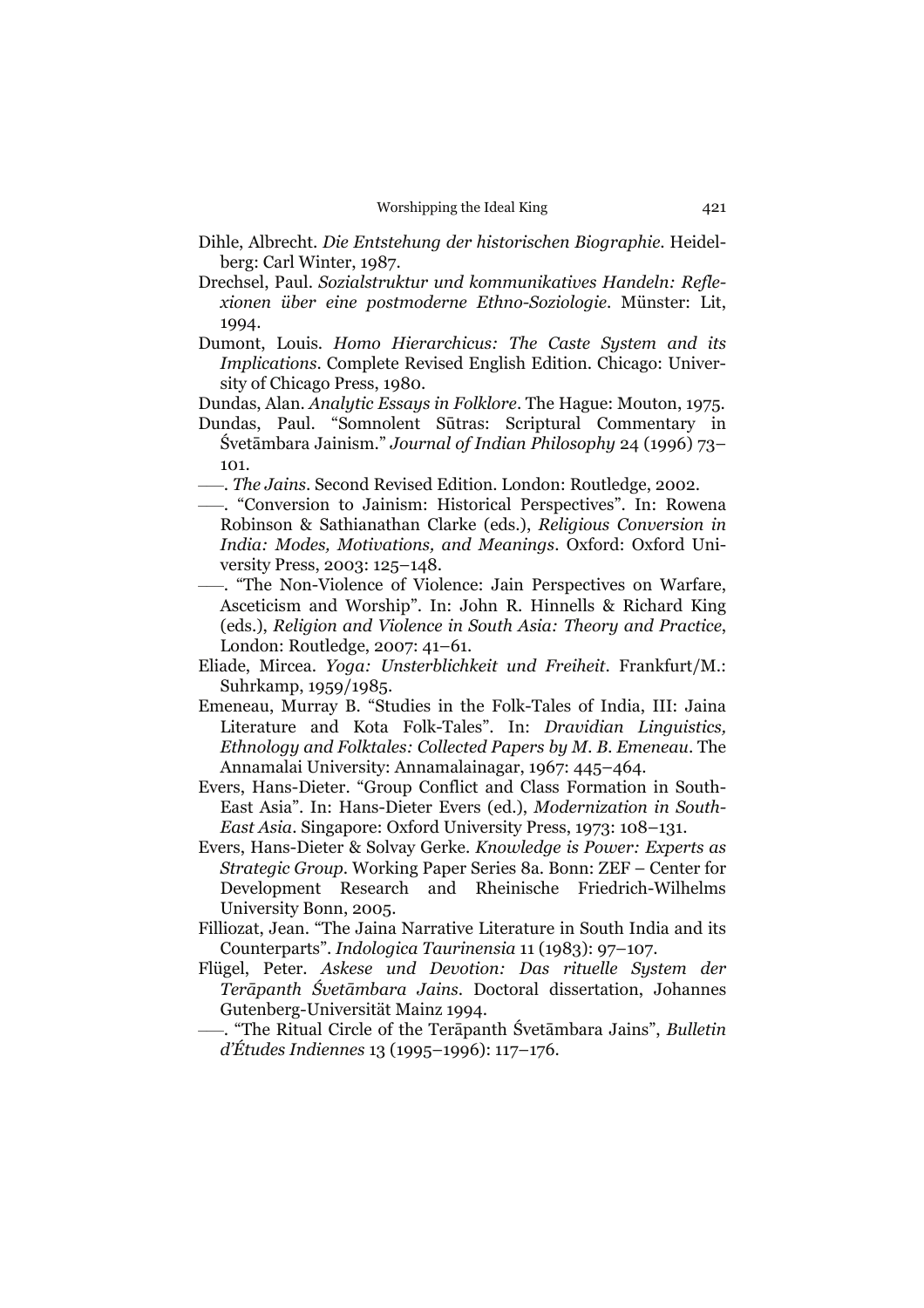- –––. "Protestantische und Post-Protestantische Jaina Reformbewegungen: Zur Geschichte und Organisation der Sthānakavāsī II". *Berliner Indologische Studien* 15–17 (2003): 149–240.
- –––. "Present Lord: Simandhar Svami and the Akram Vijnan Movement". In: Anna S. King & John Brockington (eds.), *The Intimate Other: Love Divine in Indic Religions*. Delhi: Orient Longman, 2005: 194–242.
- –––. "The Unknown Loṅkā: Tradition and the Cultural Unconscious." In: Collette Caillat & Nalini Balbir (eds.). *Jaina Studies.* Papers of the 12th World Sanskrit Conference Vol. 9. Delhi: Motilal Banarsidass, 2008: 181–278.
- –––. "Jain Monastic Life: A Quantitative Study of the Terāpanth Śvetāmbara Mendicant Order." *Jaina Studies – Newsletter of the Centre of Jaina Studies* 4 (2009): 24–29.
- –––. "Power and Insight in Jaina Discourse". Piotr Balcerowicz (ed.), *Logic and Belief in Indian Philosophy*. Warsaw Indological Studies, 3. Warsaw: Oriental Institute 2010: 85–217.
- Freedberg, David. *The Power of Images: Studies in the History and Theory of Response*. Chicago: University of Chicago Press, 1989.
- Freud, Sigmund. *Totem und Tabu*. Leipzig: H. Heiler, 1913.
- –––. *Der Mann Moses und die monotheistische Religion*. Amsterdam: A. de Lange, 1939.
- Fynes, Richard C. C. (ed./tr.). *The Epitome of Queen Līlāvatī by Jinaratna*. 2 vols. The Clay Sanskrit Library. New York: New York University Press and JJC Foundation, 2005.
- Gandhi, Raj S. "The Rise of Jainism and its Adoption by the Vaisyas of India: A Case Study in Sanskritisation and Status Mobility". *Social Compass* 24, 2–3 (1977): 247–260.
- Ghatage, Amrit Madhav. "Narrative Literature in Jain Māhārāstrī". *Annals of the Bhandarkar Oriental Research Institute* 16 (1935): 26–43.
- Girard, René. *La violence et la sacré*. Paris: Editions Bernard Grasset, 1972. (*Violence and the Sacred*. Tr. Patrick Gregory. Baltimore: The Johns Hopkins University Press, 1977/1986).
- Glasenapp, Hellmuth von. *Der Jainismus: Eine indische Erlösungsreligion*. Hildesheim: Alf Häger, 1925/1964 (*Jainism: An Indian Religion of Salvation*. Tr. Shridhar B. Shroti. Delhi: Motilal Banarsidas, 1999).
- Glucklich. Ariel. "Self and Sacrifice: A Phenomenological Psychology of Sacred Pain". *The Harvard Theological Review* 92, 4 (1999): 479–506.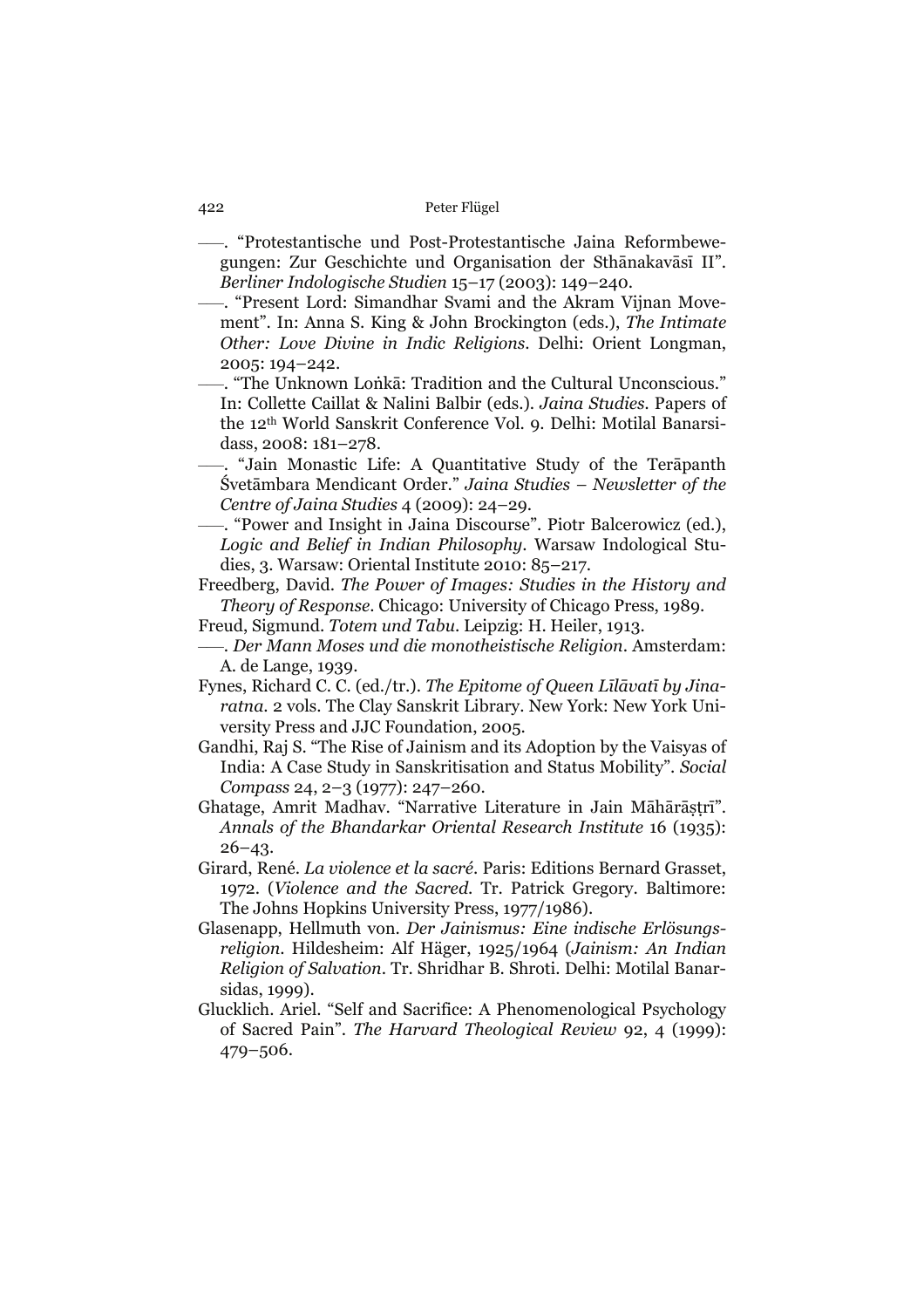- Granoff, Phyllis. "The Biographies of Siddhasena. A Study in the Texture of Allusion and the Weaving of a Group-Image (Part I)". *Journal of Indian Philosophy* 17, 4 (1989): 329–384.
- –––. "Jain Biographies: Selections from the *Prabandhakośa, Kharataragacchabṛhadgurvāvali, Vṛddhācāryaprabandhāvali, and the Ākhyānakamaṇikośa*". In: Phyllis Granoff (ed.), *The Clever Adulteress and other Stories: A Treasury of Jain Literature*. Oakville: Mosaic Press, 1990: 140–181.
- –––. "Authority and Innovation: A Study of the Use of Similes in the Biography of Hiravijaya to Provide Sanction for the Monk at Court." *Jinmañjari* 1, 1 (1990): 48–60.
- –––. "The Violence of Non-Violence: A Study of Some Jain Responses to Non-Jain Religious Practices". *Journal of the International Association of Buddhist Studies* 15, 1 (1992): 1–43.
- –––. "This Was My Life: Autobiographical Narrative and Renunciation in Medieval Jainism". *Annals of the Bhandarkar Oriental Research Institute* 75 (1994): 25–50.
- –––. "Being in the Minority: Medieval Jain Reactions to other Religious Groups". In: N. N. Bhattacharyya (ed.), *Jainism and Prakrit in Ancient and Medieval India.* New Delhi: Manohar, 1994: 241–266.
- –––. "Book Review: Véronique Bouillier, Ascètes et Rois: Un Monastère de Kanphata Yogis au Nepal, Paris: CNRS Ethnologie, 1997". *Journal of Indian Philosophy* 27 (1999): 499–502.
- –––. "Telling Tales: Jains and Śaivaites and their Stories in Medieval South India" (Unpublished manuscript).
- Grice, Paul, "Logic and Conversation". In: Philip Cohen & Jerry L. Morgan (eds.), *Syntax and Semantics*, vol. 3. London: Academic Press, 1975: 41–58.
- Gumperz, John J. & Dell Hymes (eds.). *Directions in Sociolinguistics: The Ethnography of Communication*. New York: Holt, Rinehart & Winston, 1972 (Reprint: Basil Blackwell, Oxford 1986).
- Habermas, Jürgen. *Theorie des kommunikativen Handelns*. 2 vols. Frankfurt/M.: Suhrkamp, 1980–1981 (*The Theory of Communicative Action*. Vol. 1–2. Tr. Thomas McCarthy. Cambridge: Polity Press, 1984–1987).
- Hacker, Paul. "Purāṇen und Geschichte des Hinduismus: Methodologische, programmatische und geistesgeschichtliche Bemerkungen". *Orientalistische Literaturzeitung* 55 (1960): 341–354.
	- –––. *Grundlagen indischer Dichtung und indischen Denkens*. Aus dem Nachlass herausgegeben von Klaus Rüping. Wien: Brill, 1985.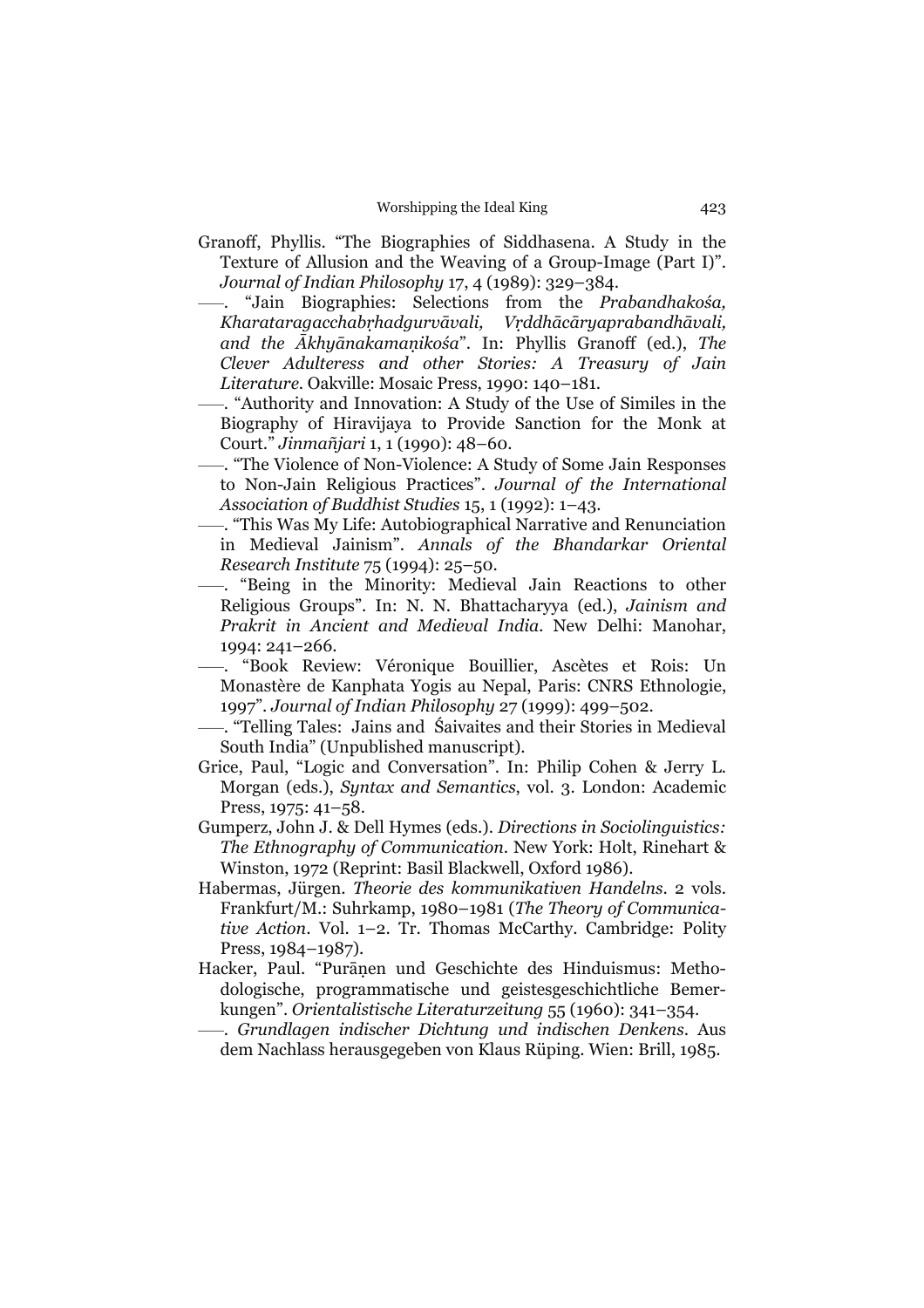- Handiqui, Krishna Kanta. *Yaśastilaka and Indian Culture, Or Somadeva's Yaśastilaka and Aspects of Jainism and Indian Thought and Culture in the Tenth Century*. Jīvarāja Jaina Granthamālā, 2. Sholapur: Jaina Saṃskṛti Saṃrakshaka Sangha, 1949/1968.
- Hardiman, David. *Feeding the Baniya: Peasants and Usurers in Western India*. Delhi: Oxford University Press, 1996.
- Hardy, Friedhelm. *"The Story of King Yaśodhara". The Clever Adultress and Other Stories.* Ed. P. Granoff. Oakville: Mosaic Press, 1990: 118–139.
- –––. "Orthodoxy and Orthodoxization: Models of Maintaining Jain Identity in the Medieval Hindu Environment." Unpublished Paper, Read at the 2nd Jaina Studies Workshop, SOAS, 18.2.2000.
- Haynes, Douglas E. *Rhetoric and Ritual in Colonial India: The Shaping of a Public Culture in Surat City, 1852–1928*. Berkeley: University of California Press, 1991.
- Hegel, Georg Wilhelm Friedrich. *Wissenschaft der Logik*. I–II. Werke vols. 5–6. Frankfurt/M.: Suhrkamp, 1812–1816/1969.
- Hertel, Johannes. "Eine vierte Jaina-Rezension des Pañcatantra". *Zeitschrift der Deutschen Morgenländischen Gesellschaft* 57 (1903): 639–704.
- –––. *Ausgewählte Erzählungen aus Hemacandras Pariśiṣṭaparvan*. Deutsch mit Einleitung und Anmerkungen. Bibliothek Morgenländischer Erzähler, 1. Leipzig: Wilhelm Heims, 1908.
- –––. "Die Erzählung vom Kaufmann Campaka". *Zeitschrift der Deutschen Morgenländischen Gesellschaft* 65 (1911): 1–51, 425– 470.
- –––. "Die Erzählungsliteratur der Jains". *Geist des Ostens* 1, 3–5. Leipzig, 1913: 178–192, 247–256, 313–322.
- –––. *Das Pañcatantra, seine Geschichte und seine Verbreitung*. Leipzig, 1914.
- –––. "Narrative Literature of the Jainas". *Shrī Jain Shvetāmbar Conference Herald* 11 (1915): 219–238 (Reprint: *Kleine Schriften*, ed. Barbara Bomhoff. Wiesbaden: Harrassowitz, 2007: 256–238).
- –––. *Jinakīrti's Bāla-Gopāla-kathānaka*. Leipzig, 1917.
- –––. *Der Prinz als Papagei (Uttamacaritakathānaka)*. Weimar/ Leipzig: Gustav Kiepenheuer, 1920/1975.
- –––. *Das Perlenmeer (Hemavijaya's Kathāratnākara)*. Weimar/ Leipzig: Gustav Kiepenheuer, 1920/1979.
- –––. *Kathāratnākara Das Märchenmeer: Eine Sammlung indischer Erzählungen von Hemavijaya*. Vol. 2: Fünfte bis neunte Woge. München: Georg Müller, 1920.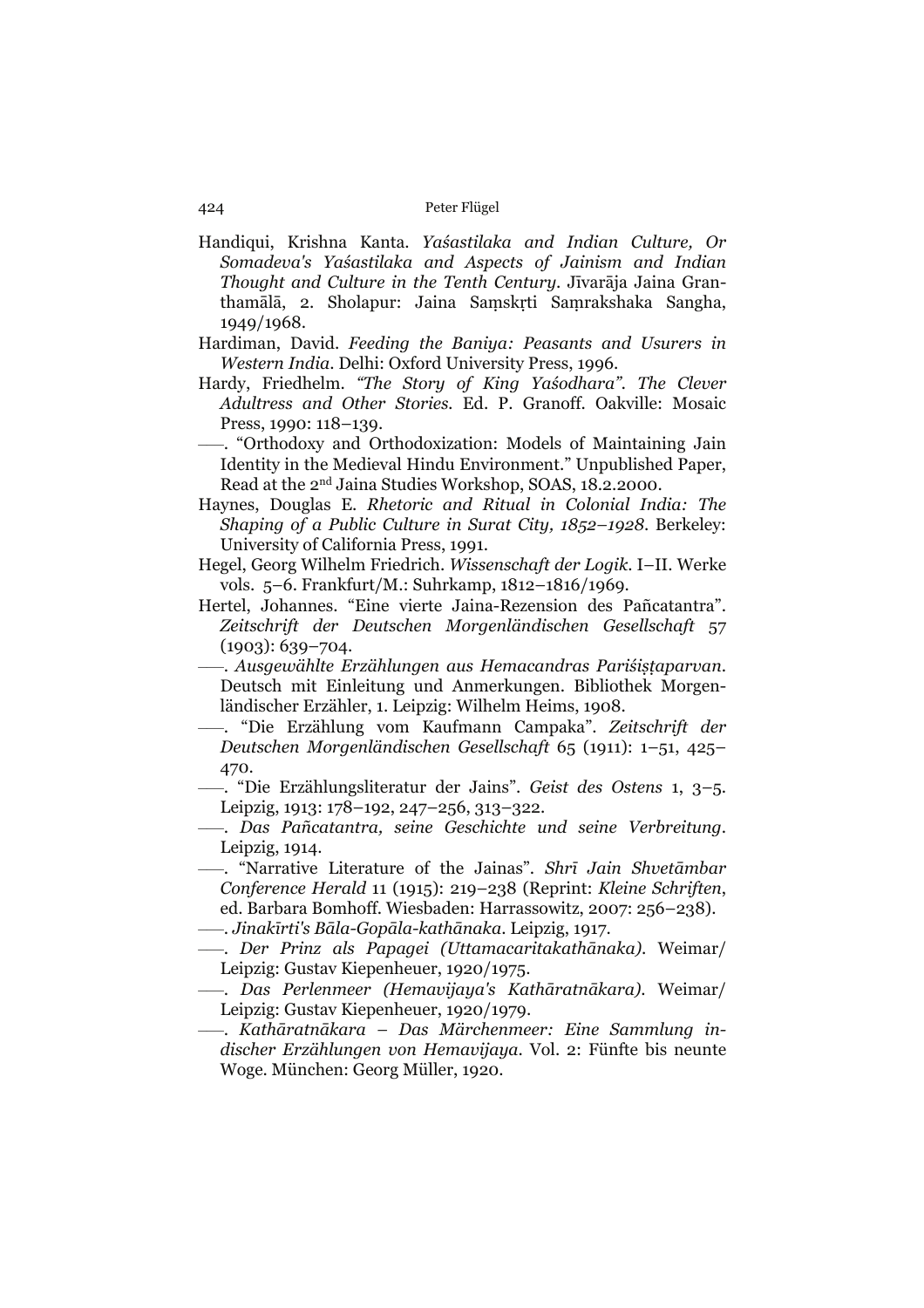- –––. *On the Literature of the Shvetambaras of Gujarat*. Sächsische Forschungsinstitute in Leipzig, Forschungsinstitut für Indogermanistik, Indische Abteilung, 1. Leipzig: Merkert & Petters, 1922.
- –––. *Kaufmann Tschampaka von Dschinakirti, Pâla und Gôpâla von Dschinakîrti, Ratnatschuda von Dschnânasâgara*. Vollständig verdeutschte indische Märchenromane, 1. Leipzig: H. Haessel, 1922.
- Hofstadter, Douglas. *Gödel, Escher, Bach: An Eternal Golden Band*. London: Penguin, 1979/1980.
- Husserl, Edmund. *Cartesianische Meditationen*. Hamburg: Meiner, 1932/1987.
- Hymes, Dell. "Models of the Interaction of Language and Social Life". In: John J. Gumperz & Dell Hymes (eds.), *Directions in Sociolinguistics: The Ethnography of Communication*. New York: Holt, Rinehart & Winston, 1972 (Reprint: Basil Blackwell, Oxford 1986:  $35 - 71$ ).
- Inden, Ronald. "Hierarchies of Kings in Early Medieval India." *Contributions to Indian Sociology (N.S.)* 20, 1 (1986): 99–125.
- Iser, Wolfgang. "The Reading Process: A Phenomenological Approach". *New Literary History* 3, 2 (1972): 279–299.
- Jacobi, Hermann. "Das Kâlakâcārya-Kathânakam". *Zeitschrift der Deutschen Morgenländischen Gesellschaft* 34 (1880): 247–298.
- –––. (ed.). *Ausgewählte Erzählungen in Māhārāshtrī: Zur Einführung in das Studium des Prākrit. Grammatik. Text. Wörterbuch*. Leipzig: Hirzel, 1886.
- –––. (ed.). *Bhavisatta Kahā von Dhanavāla: Eine Jaina Legende in Apabhraṃśa*. Abhandlungen der Königlich Bayrischen Akademie der Wissenschaften. Philosophisch-philologische und historische Klasse, XXIX. Band, 4. Abhandlung. München: Akademie-Verlag, 1918.
- –––. (ed.) *Sanatkumāracaritam, ein Abschnitt aus Haribhadras Nemināthacaritam: Eine Jaina Legende in Apabhraṃśa*. Abhandlungen der Königlich Bayrischen Akademie der Wissenschaften. Philosophisch-philologische und historische Klasse, XXXI. Band, 2. Abhandlung. München: Akademie-Verlag, 1921.
- –––. "Introduction". In: Hermann Jacobi (ed.), *Haribhadra, Samarāicca Kahā: A Jaina Prakrit Work*. Vol. 1. Calcutta: Asiatic Society of Bengal, 1926: i–cxxx.
- Jaffe, Audrey. *Vanishing Points: Dickens, Narrative and the Subject of Omniscience*. Berkeley: University of California Press, 1991.
- Jaffrelot, Christophe. *The Hindu Nationalist Movement and Indian Politics, 1925 to the 1990s*. London: Hurst, 1993/1996.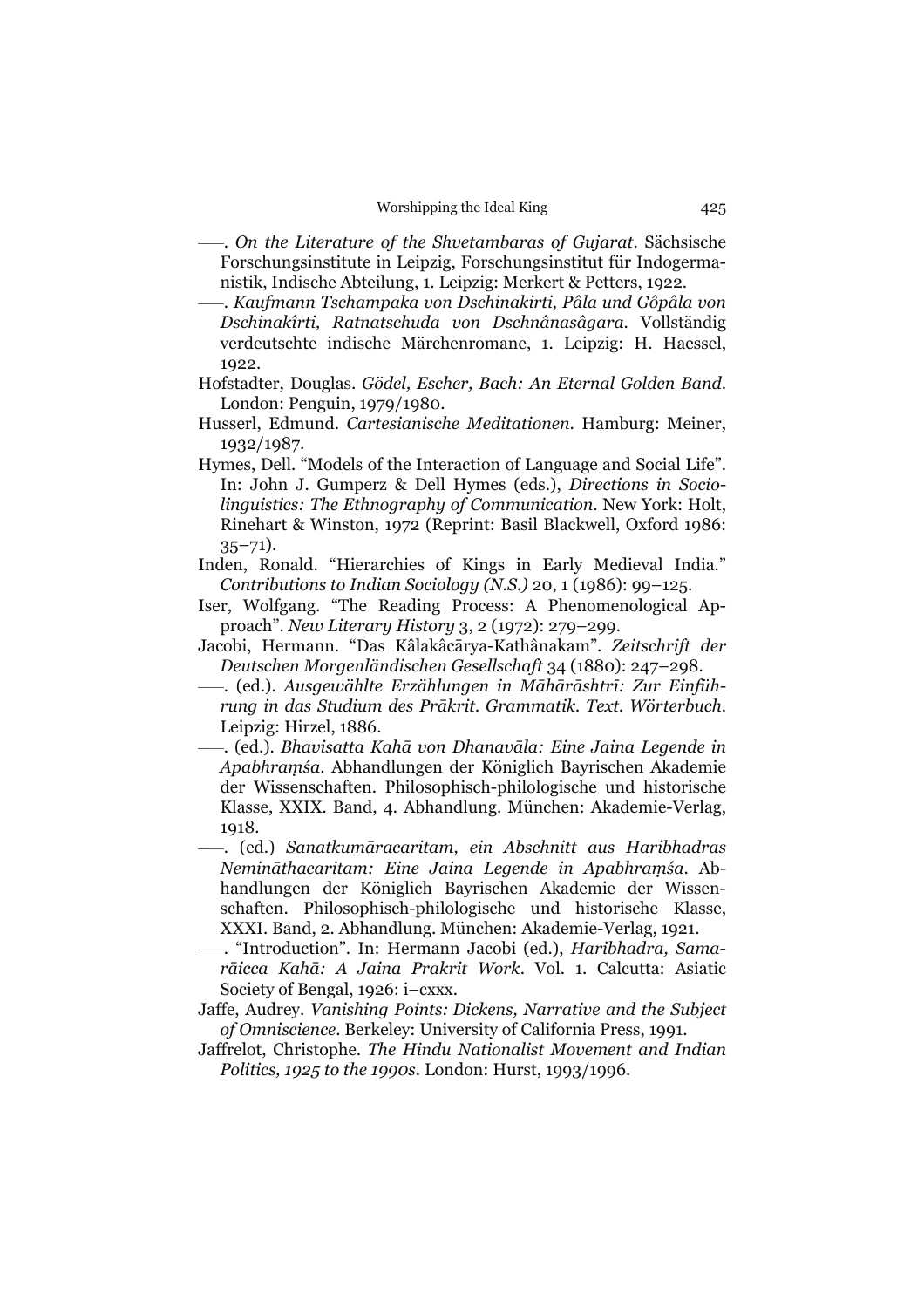- Jain, B. K. "Ethics and Narrative Literature in the Daily Life of a Traditional Jaina Family of Agra During the Nineteen Thirties: A Study Based on my Personal Childhood Reminiscences". *Indologica Taurinensia* 11 (1983): 175–182.
- Jain, Champat Ray. *What is Jainism? Essays and Addresses*. Allahabad: The Indian Press, 1928 (?).
- Jain, Jagdish Chandra. *Life in Ancient India as Depicted in the Jain Canons*. Bombay: New Book Company, 1947.
- –––. "Stories of Trading Merchants and Vasudevahiṇḍi". *Annals of the Bhandarkar Oriental Research Institute* 55, 1–4 (1974): 73–81.
- –––. "The Importance of Vasudevahiṇḍi". *Wiener Zeitschrift für die Kunde Süd- und Ostasiens* 19 (1975): 103–117.
- –––. *Prakrit Narrative Literature: Origin and Growth*. New Delhi: Manohar, 1981.
- Jain, Kailash Chand. *Malwa Through the Ages: From the Earliest Times to 1305 A.D.* Delhi: Motilal Banarsidas, 1972.
- Jain, Ravindra Kumār. *Kavivar Banārasīdās: Jīvan aur Kṛtitva*. Naī Dillī: Bharatīya Jñānpīṭh, 1966.
- Jha, Shaktidhar. *Aspects of Brahmanical Influence on the Jaina Mythology*. Delhi: Bharat Bharati Bhandar, 1978.
- Johnson, Helen M. "Historical References in Hemacandra's Mahāvīracaritra". *Journal of the American Oriental Society* 45 (1925): 301–310.
- –––. "Kathā and Vṛttaka". *Indian Antiquary* 56 (1927): 17.
- Johnson, W. J. "The Religious Function of Jaina Philosophy: Anekāntavāda Reconsidered". *Religion* 25 (1995): 41–50.
- Kapferer, Bruce. *A Celebration of Demons: Exorcism and the Aesthetics of Healing in Sri Lanka*. Bloomington: Indiana University Press, 1983.
- Kashalikar, M. L. "Hemacandra's Version of the Mahābhārata (The Story of the Pāndavas Narrated in Hemacandra's Triṣaṣṭiśalākāpuruṣa-caritra and its Comparison with the Story in the Hindu Mahābhārata)". *The Oriental Institute Baroda* 19 (1979): 234– 246.
- Kirfel, Willibald. "Über allegorische Dichtung in Indien, Iran und im Abendland". In: *Kleine Schriften*, ed. Robert Birwe. Wiesbaden: Steiner, 1966/1976: 117–146.
- Kulkarni, V. M. "The Origin and Development of the Rāma Story in Jaina Literature". *The Oriental Institute Baroda* 9 (1969–1970): 189–204, 284–304.
- –––. *A Treasury of Tales*. Ahmedabad: Shardaben Chimanbai Research Council, 1994.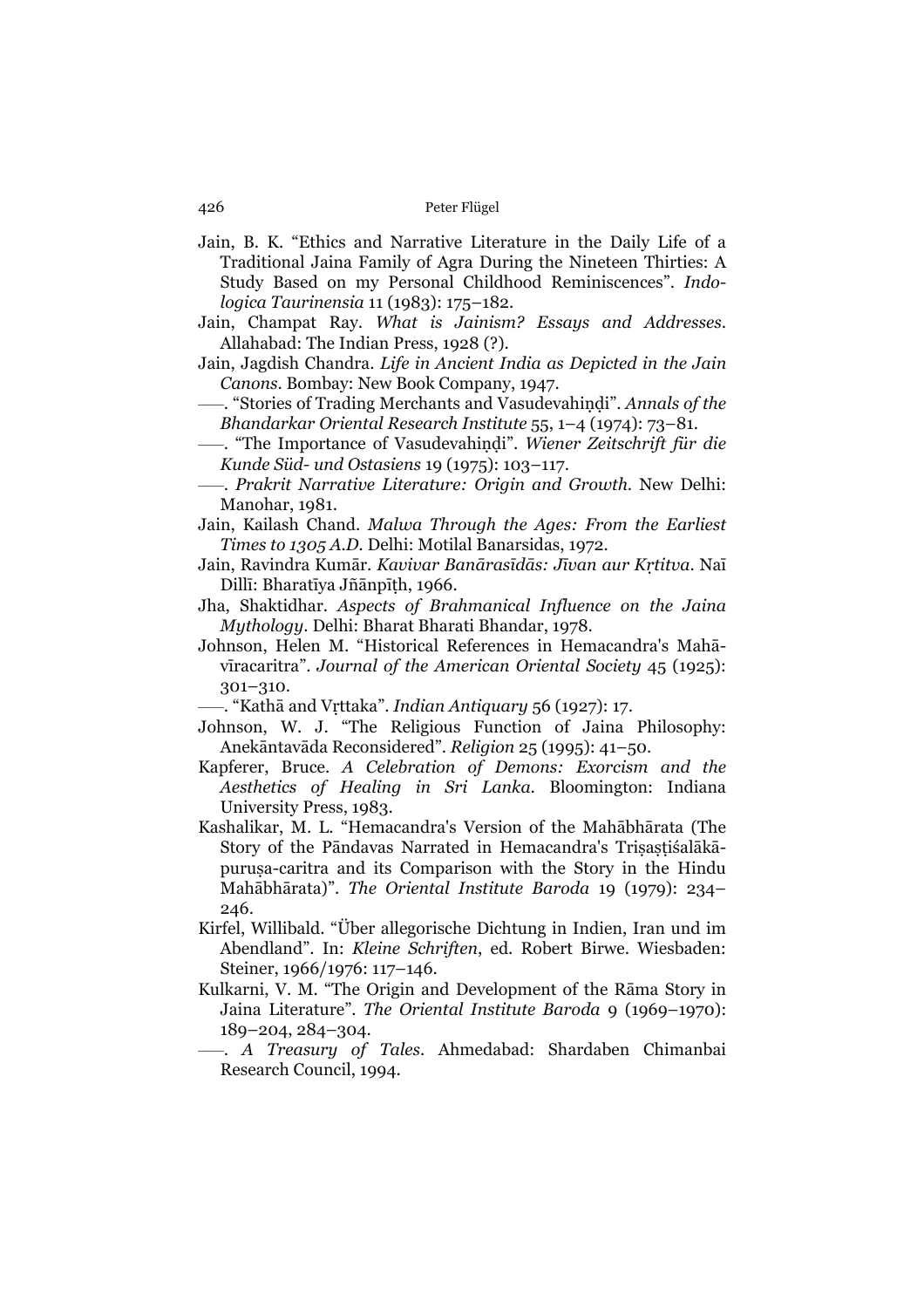- Kulke, Hermann. *Jagannatha-Kult und Gahapati-Königtum: Ein Beitrag zur Geschichte religiöser Legitimation hinduistischer Herrscher*. Wiesbaden: Steiner, 1979.
- Laidlaw, James E. *Riches and Renunciation: Religion, Economy, and Society among the Jains*. Oxford: Clarendon, 1995.
- Lamotte, Étienne. "The Assessment of Textual Interpretation in Buddhism". In: Donald S. Lopez (ed.), *Buddhist Hermeneutics*. Honolulu: University of Hawaii Press, 1949/1992: 11–27.
- Lath, Mukund. *Half a Tale: A Study in the Interrelationship between Autobiography and History. The Ardhakathānaka, Translated, Introduced and Annotated*. Jaipur: Rajasthan Prakrit Bharati Sansthan, 1981.
- Leitner, Hartmann. *Lebenslauf und Identität: Die kulturelle Konstruktion von Zeit in der Biographie*. Frankfurt/M.: Campus, 1982.
- Leumann, Ernst. "Beziehungen der Jaina-Literatur zu anderen Literaturkreisen Indiens". *Actes du Sixième Congrès International des Orientalistes*. Leiden: Brill, 1885: 469–564.
- –––. "Die Legende von Citta und Sambhūta". *Wiener Zeitschrift für die Kunde des Morgenlandes* 5 (1891): 111–46; 6 (1892): 1–46.
- –––. "Daśavaikālika-sūtra und -nirjukti nach dem Erzählungsgehalt untersucht und herausgegeben". *Zeitschrift der Deutschen Morgenländischen Gesellschaft* 46 (1892): 581–663.
- –––. *Die Āvaśyaka-Erzählungen*. Abhandlungen für die Kunde des Morgenlandes herausgegeben von der Deutschen Morgenländischen Gesellschaft. X. Band, No. 2. Leipzig: F. A. Brockhaus, 1897.
- –––. (tr.) *Die Nonne: Ein neuer Roman aus dem alten Indien, Pādaliptas Tarangavatī*. München-Neubiberg: Oskar Schloss, 1922.
- –––. *Übersicht über die Āvaśyaka Literatur*. Aus dem Nachlass herausgegeben von Walther Schubring. Alt- und Neuindische Studien, 4. Hamburg: de Gruyter, 1934.
- Levinson, Steven C. Presumptive Meanings: *The Theory of Conversational Implicature.* Cambridge/Massachusetts: The MIT Press, 2006.
- Lofland, John & Rodney Stark. "Becoming a World Saver: A Theory of Conversion from a Deviant Perspective". *American Sociological Review* 30 (1965): 862–875.
- Lopez, Donald S. "Introduction." In: Donald S. Lopez (ed.), *Buddhist Hermeneutics*. Studies in East Asian Buddhism, 6. Honolulu: University of Hawaii Press, 1992: 1–10.
- Luckmann, Thomas. "Kanon und Konversion". In: Aleida & Jan Assmann (eds.), *Kanon und Zensur. Beiträge zur Archäologie der*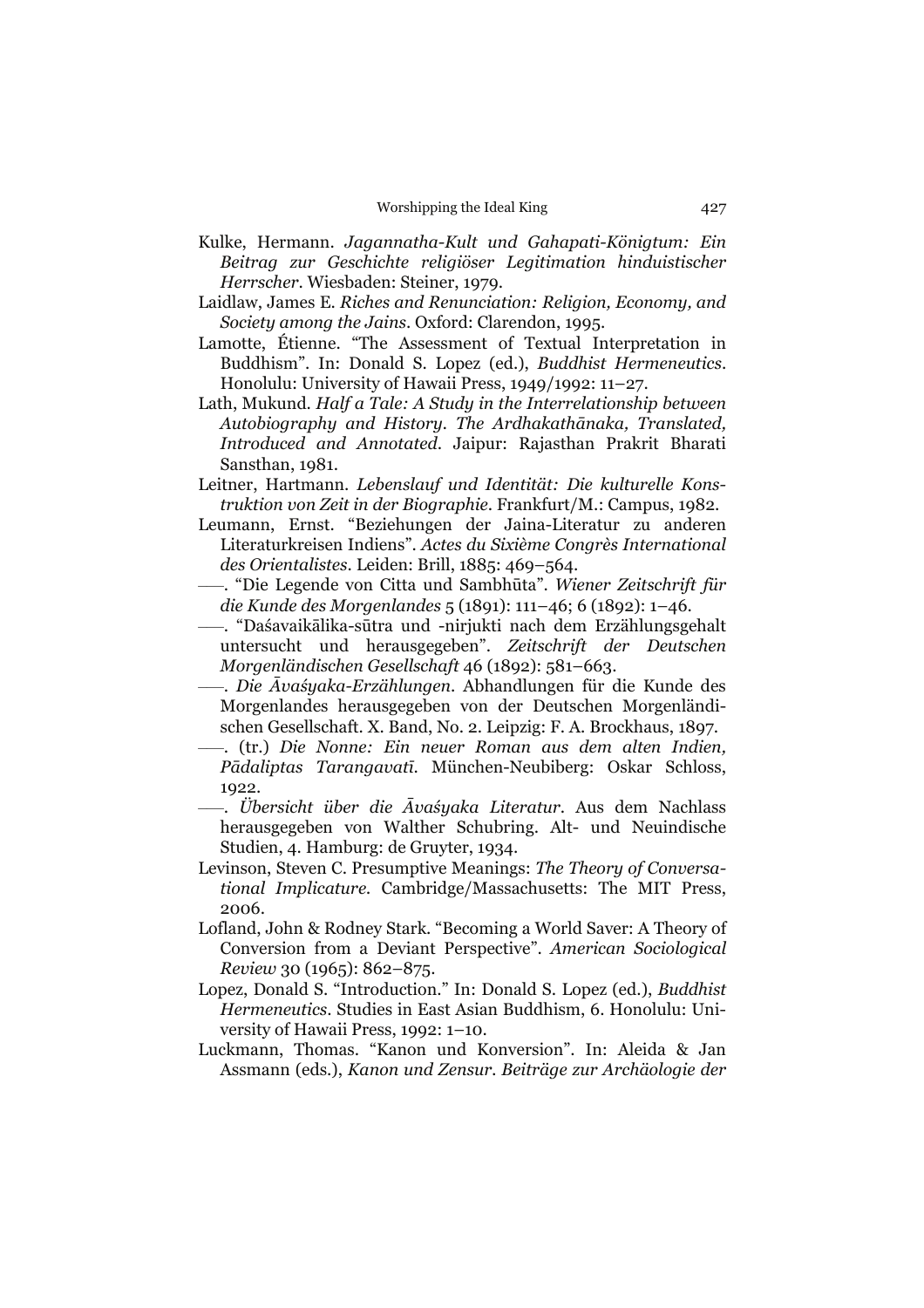*literarischen Kommunikation II*. München: Wilhelm Fink, 1987: 38–46.

- Lutgendorf, Philip. *The Life of a Text: Performing the Rāmacaritmānas of Tulsidas*. Berkeley: University of California Press, 1991.
- Marriott, McKim. "Hindu Transactions: Diversity without Dualism." In: Bruce Kapferer (ed.), *Transaction and Meaning: Directions in the Anthropology of Exchange and Symbolic Behavior*. Philadelphia: Institute for the Study of Human Issues, 1976: 109–142.
- Mayrhofer, Colin M. "Tradition and Innovation in Jain Narratives: A Study of Two Apabhraṃśa Versions of the Story of Cārudatta". *Indologica Taurinensia* 11 (1983): 163–73.
- Mehta, Mohan Lal & K. Rishabh Chandra. *Prakrit Proper Names*. 2 vols. Ahmedabad: L.D. Institute of Indology, 1970–1972.
- Mette, Adelheid. *Indische Kulturstiftungsberichte und ihr Verhältnis zur Zeitaltersage*. Wiesbaden: Steiner, 1973.
- –––. "The Tales Belonging to the *Namaskāra-Vyākhyā* of the *Āvaśyaka-Cūrṇi*: A Survey". *Indologica Taurinensia* 11 (1983): 129–44.
- Meyer, John Jacob. *Hindu Tales*. London: Luzac, 1909.
- Mone, Neelima Narayan. "A Jaina View of Kīcaka-Episode in the Mahābhārata". *All-India Oriental Conference Ahmedabad 1985*  $(1987): 319 - 25.$
- Monius, Anne. "Love, Violence, and the Aesthetics of Digust: Śaivas and Jains in Medieval South India". *Journal of Indian Philosophy* 32 (2004): 113–172.
- Morscher, Edgar. "Ontology as a Normative Science". In: Edgar Morscher & Johannes Czermak & Paul Weingartner (eds.), *Problems in Logic and Ontology*. Graz: Akademische Druck- und Verlagsanstalt, 1977: 119–124.
- Moscovici, Serge. "Social Influence and Conformity". In: Gardner Lindzey & Elliot Aronson (eds.), *The Handbook of Social Psychology*. 3rd ed., vol. 2. New York: Random House, 1985: 347–412.
- Mudholkar, Vanmala. "The Guilds of Artisans and Merchants in the Jain Kathā Literature". *Journal of the Ganganatha Jha Kendriya Sanskrita Vidhya-peetha* 93, 1–4 (1987): 169ff.
- Nemicandra Śāstri, Jyotiṣācārya. *Bhāratīya Saṃskṛti ke Vikās meṃ Jain Vāṇīmay kā Avadān*. Contribution of Jaina Literature to the Development of Indian Culture. 2 vols. Varanasi: All India Digambar Jain Vidvatpariṣad, 1982–1983.
- Nöth, Winfried. "Self-Reference in the Media: The Semiotic Framework". In: Winfried Nöth & Nina Bishara (eds.), *Self-Reference in the Media*. Berlin: Mouton de Gruyter, 2007: 3–30.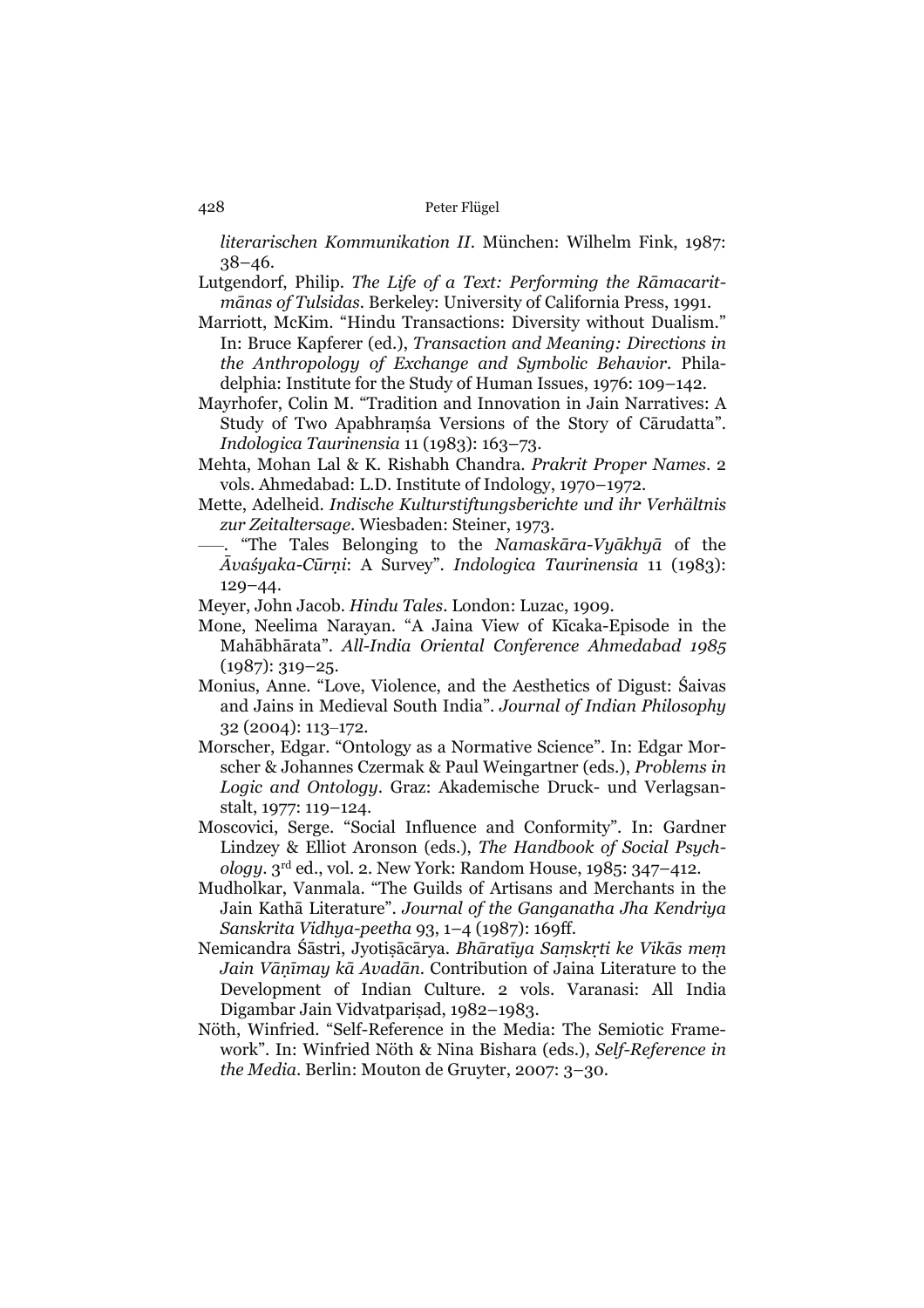- Pathak, Vishwambhar Sharan. *Ancient Histories of India: A Study in Historical Biographies*. Bombay: Asia Publishing, 1966.
- Perdue, Leo G. "Liminality as a Social Setting for Wisdom Instructions". *Zeitschrift für Alttestamentarische Wissenschaft* 93 (1981): 114–26.
- Pfeiffer, Martin. "Altindische Zaubermärchen: Zur Struktur einiger Erzählungen des Kathāsaritsāgara". *Berliner Indologische Studien*  $1(1985): 11-19.$
- Rahman, M. M. *Encyclopedia of Historiography*. New Delhi: Anmol Publications, 2006.
- Rambo, Lewis R. "Current Research on Religious Conversion". *Religious Studies Review* 8 (1982): 146–159.
- Rao, Velcheru Narayana & David Shulman & Sanjay Subrahmanyam (eds.). *Textures of Time: Writing History in South India (1600– 1800)*. Delhi: Permanent Black, 2001.
- Ratnacandra, Muni (comp.). *Sacitra Ardhamāgadhī Kośa*. Bhāg 1–5. Delhi: Motilal Banarsidass, 1923/1988.
- Ricoeur, Paul. *Time and Narrative*. 3 vols. Chicago: University of Chicago Press, 1984–1990.
- –––. "Hermeneutics and the Critique of Ideology". *From Text to Action: Essays in Hermeneutics, II*. London: Athlone, 1991: 270– 307.
- Röll, Josef H. *Der Vikramacarita: Eine Untersuchung zur vergleichenden Erzähl- und Märchenforschung unter besonderer Berücksichtigung der Motive*. Würzburg: Röll, 1989.
- Rudolph, Susanne Hoeber & Lloyd I. Rudolph. *Essays on Rajputana: Reflections on History, Culture and Administration*. New Delhi: Concept Publishing, 1984.
- Ruegg, David Seyfort. "Purport, Implicature and Presupposition: Sanskrit *Abhipraya* and Tibetan *Dgons Pa/Dgons Gzi* as Hermeneutical Concepts". *Journal of Indian Philosophy* 13, 4 (1985): 309–25.
- Ryan, James. "Erotic Excess and Sexual Danger in the *Civakacintâmaṇi*." In: John E. Cort (ed.), *Open Boundaries: Jain Communities and Culture in Indian History*. Albany: State University of New York Press, 1998: 67–84.
- Sandesara, B. J. *Progress of Prakrit and Jaina Studies*. 20<sup>th</sup> All India Oriental Conference, Bhubaneswar. Varanasi: Jain Cultural Research Society, 1959.
- Schubring, Walter. *Die Lehre der Jainas: Nach den alten Quellen dargestellt*. Berlin: de Gruyter, 1935 (*The Doctrine of the Jainas: Described After the Old Sources*. Tr. from the revised German ed.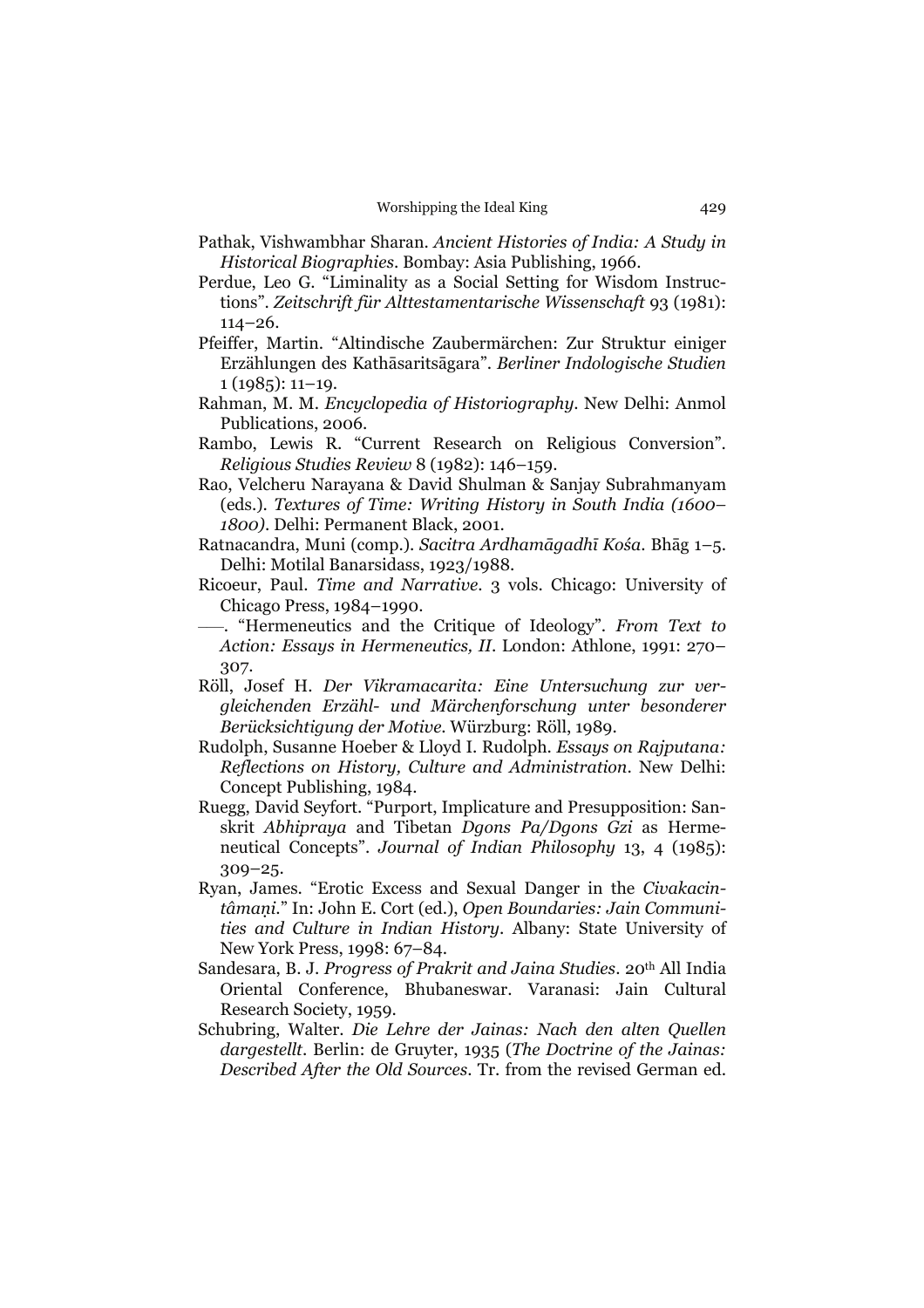by Wolfgang Beurlen. 3rd English ed., with three indices enlarged and added by Willem Bollée and Jayandra Soni. Delhi: Motilal Banarsidass, 1962/2000).

- Seal, Anil. "Imperialism and Nationalism in India", *Modern Asian Studies* 7, 3 (1973): 321–347.
- Sharf, Robert H. "Buddhist Modernism and the Rhetoric of Meditative Experience". *Numen* 42 (1995): 228–83.
- Sharma, Ramesh Chandra. "The Ardha-Kathānak: A Neglected Source of Mughal History". *Indica* 7 (1970): 49–73, 106–120.
- Shimazono, Susumu. "Conversion Stories in their Popularization in Japan's New Religions". *Japanese Journal of Religious Studies* 13, 2–3 (1986): 157–175.
- Snell, Rupert. "Confessions of a 17<sup>th</sup>-Century Jain Merchant: The *Ardhakathānak* of Banārasīdās". *South Asia Research* 25 (2005): 79–104.
- Snow, David A. & Richard Machalek. "The Convert as a Social Type". In: Randall Collins (ed.), *Sociological Theory*. San Francisco: Jossey Brass, 1983: 259–299.
- Snow, David A. & Richard Machalek. "The Sociology of Conversion". *Annual Review of Sociology* 10 (1984): 167–190.
- Sogani, Kamal Chand. *Ethical Doctrines in Jainism*. Sholapur: Jaina Saṃskṛti Saṃrakshakar Sangha, 1967.
- Srivastava, Hari Shankar. "Historical Biographies in Hindi Literature". In: S. P. Sen (ed.), *Historical Biography in Indian Literature*. Calcutta: Institute of Historical Studies, 1979: 127–139.
- Strecker, Ivo. *The Social Practice of Symbolization*. London: Athlone Press, 1988.
- Stromberg, Peter G. 1993: *Language and Self-Transformation: A Study of the Christian Conversion Narrative*. Cambridge: Cambridge University Press.
- Suru, N. G. *Sirisirivālakahā (Part I–II, Verses 1–757) by Ratnaśekharasūri*. 2 vols. Edited with introduction, translation, notes and glossary. Poona: N. G. Suru, 1932–1933.
- Tatia, Nathmal & Muni Mahendra Kumar. *Aspects of Jaina Monasticism*. Ladnun: Jain Vishva Bharati, 1981.
- Tawney, Charles Henry. (tr.) *Somadeva's Kathāsaritsāgara (The Ocean or Stream of Story)*. Calcutta: Bibliotheka Indica, 1880– 1884 (Ed. N. M. Renzer. 12 vols. Delhi: Motilal Banarasidas, 1968).
- –––. (tr.) *The Kathākośa or Treasury of Stories, by Rājaśekhara*. London: Royal Asiatic Society, 1895.

–––. (tr.) *The Wishing Stone of Narratives*. *Merutunga's Prabhandhacintāmaṇi*. New Series, N. 931. Calcutta: Asiatic Society of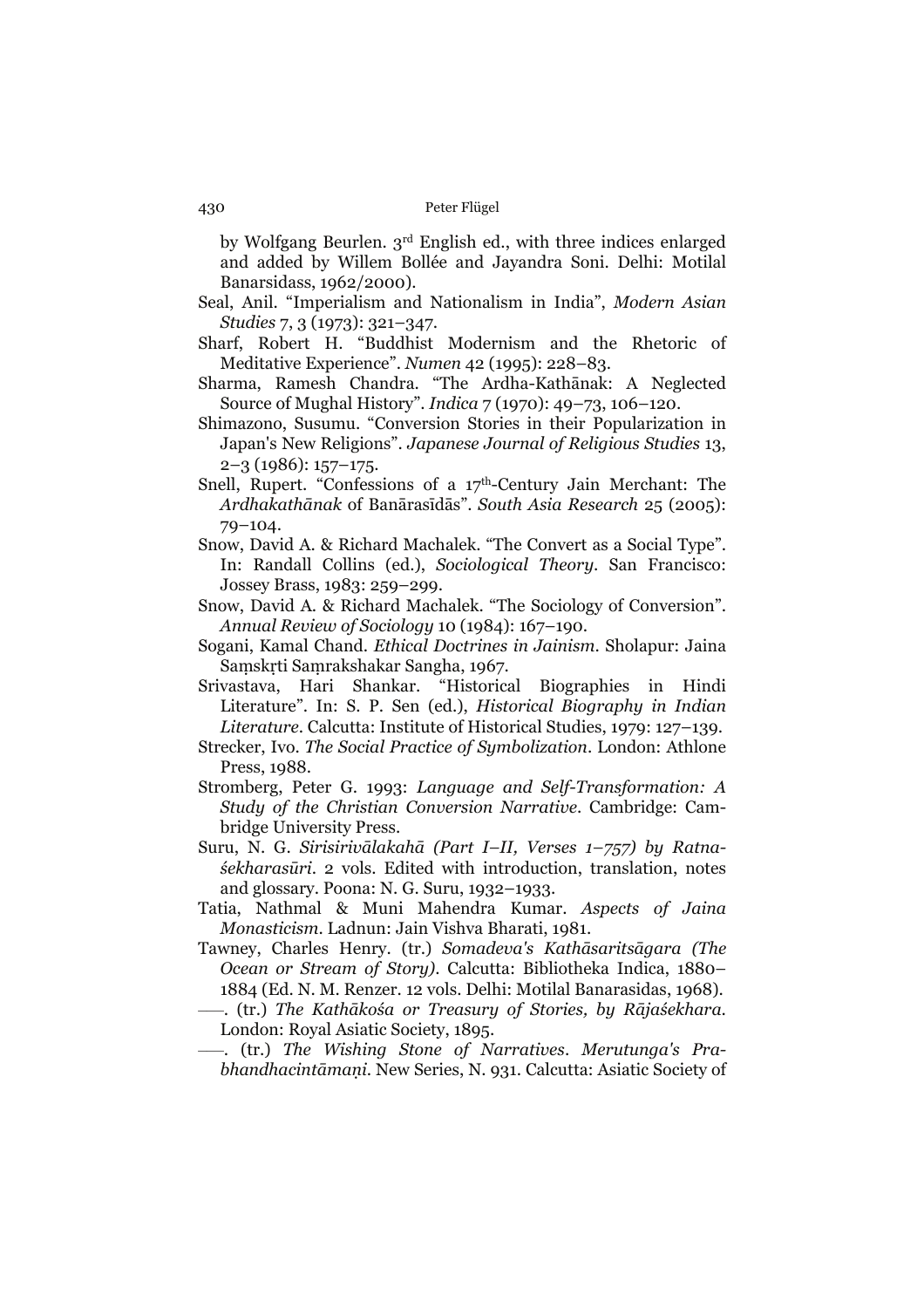Bengal, 1899/1901.

Thaker, Jayant P. *See* LPS.

- Thapar, Romila. "Social and Historical Consciousness: The Itihāsa-Purāṇa Tradition". In: Sabyasachi Bhattacharya & Romila Thapar (eds.), *Situating Indian History: For Sarvelli Gopal*. Delhi: Oxford University Press, 1986: 353–383.
- Thiel-Horstmann, Monika. "Dādūpanthī Sermons". In: Richard K. Barz & Monika Thiel-Horstmann (eds.), *Living Texts from India*. Wiesbaden: Harrassowitz, 1989: 141–183.
- Tripāṭhī, Candrabhāl. "Narratives in the Pañcakalpabhāṣya and Cognate Texts". *Indologica Taurinensia* 11 (1983): 119–128.
- Tulsi, Ācārya, *Illumination of Jaina Tenets (Jaina-Siddhānta-Dīpikā)*. Tr. S. Mookerjee. Ladnun: Jain Vishva Bharati, 1985.
- Turner, Victor W. "Social Dramas and Stories about Them". *Critical Inquiry* 7 (1980): 141–168*.*
- –––. "Dewey, Dilthey, and Drama". In: Victor W. Turner & Edward M. Bruner (eds.), *The Anthropology of Experience*. Urbana and Chicago: University of Illinois Press, 1986: 33-44.
- Upadhye, Adinath Neminath. "Introduction". *Śrī Yogīndudeva's Paramātmaprakāśa (Paramappapayāsu*)*, An Apabhraṃśa Work on Jaina Mysticism*. Bombay: Sheth Manilal Revashankar Jhaveri, 1937: 1–88.
- –––. "Introduction". In: Adinath Neminath Upadhye (ed.), *Hariṣeṇa. Bṛhatkathākośa*. Bombay: Singhi J. Granthamālā No. 17, 1943: 39–72.
- –––. "General Editorial". In: H. L. Jain (ed.), *Muni Śrīcandra's Kaha-Kosa: An Apabhraṃśa Text of the 11th Century*. Ahmedabad: Prakrit Text Society Series No.13, 1969: 1–12.
- –––. "Prakrit Studies: Their Literary and Philosophical Value". In: K. R. Chandra (ed.), *Proceedings of the Seminar on Prakrit Studies (1973)*. Ahmedabad: L. D. Institute, 1978: xv–xx.
- Vanina, Eugenia. "The *Ardhakathānaka* by Banarasi Das: A Socio-Cultural Study". *Journal of the Royal Asiatic Society, Series 3,* Vol. 5, 2 (1995): 211–224.
- Veluthat, Kesavan. "Royalty and Divinity: Legitimisation of Monarchical Power in South India". *39th Session of the Indian History Congress, Hyderabad* (1978): 241–249.
- Yamane, David. "Narrative and Religious Experience". *Sociology of Religion* 62, 2 (2000): 171–189.

Wallas, Graham. *The Art of Thought*. London: Watts, 1926.

Warder, Anthony K. "Jaina Historiography and the Legend of Vikramāditya". *An Introduction to Indian Historiography*. Bombay: